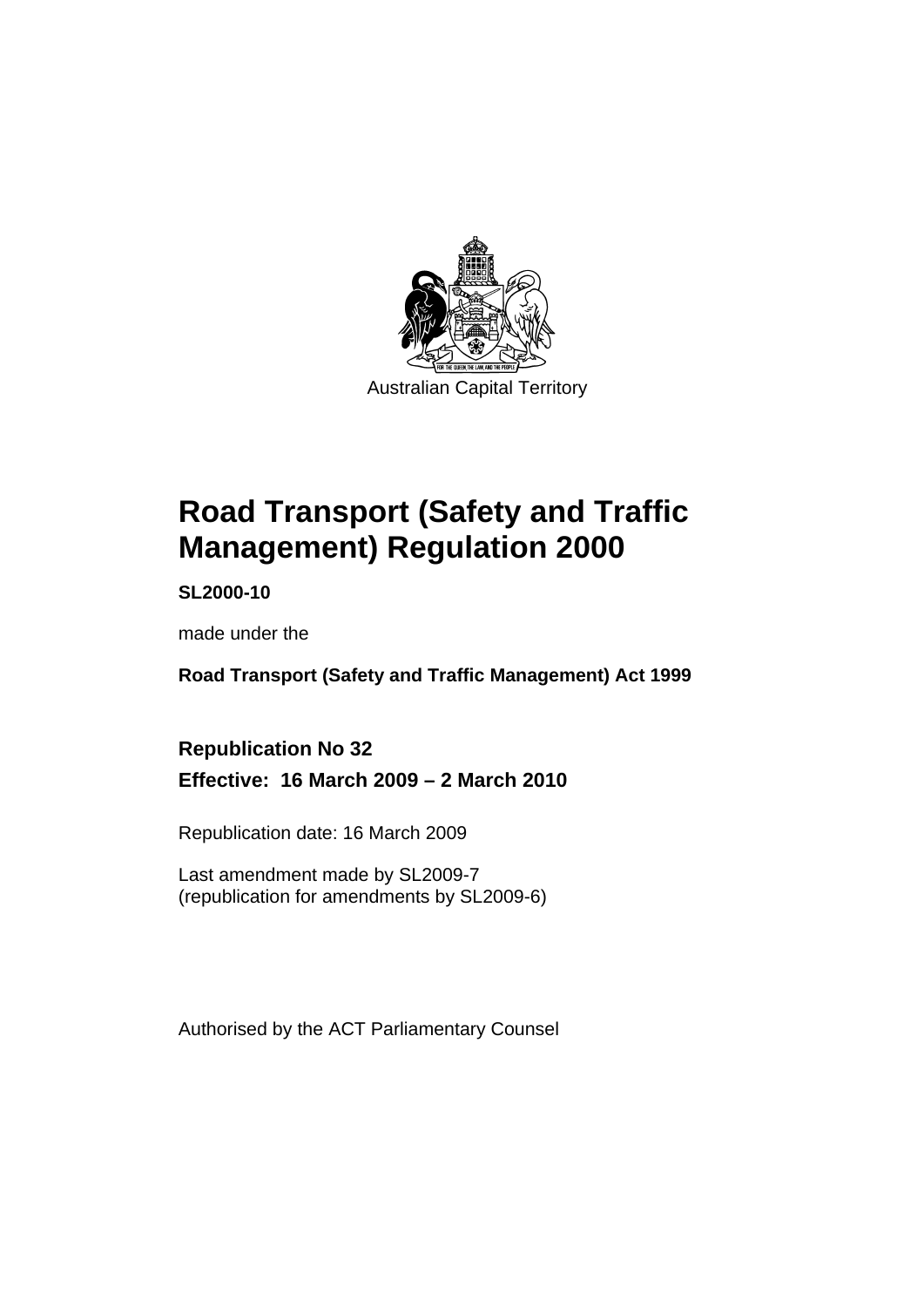#### **About this republication**

#### **The republished law**

This is a republication of the *Road Transport (Safety and Traffic Management) Regulation 2000*, made under the *[Road Transport \(Safety and Traffic Management\) Act 1999](#page-10-0)* (including any amendment made under the *Legislation Act 2001*, part 11.3 (Editorial changes)) as in force on 16 March 2009*.* It also includes any amendment, repeal or expiry affecting the republished law to 16 March 2009.

The legislation history and amendment history of the republished law are set out in endnotes 3 and 4.

#### **Kinds of republications**

The Parliamentary Counsel's Office prepares 2 kinds of republications of ACT laws (see the ACT legislation register at www.legislation.act.gov.au):

- authorised republications to which the *Legislation Act 2001* applies
- unauthorised republications.

The status of this republication appears on the bottom of each page.

#### **Editorial changes**

The *Legislation Act 2001*, part 11.3 authorises the Parliamentary Counsel to make editorial amendments and other changes of a formal nature when preparing a law for republication. Editorial changes do not change the effect of the law, but have effect as if they had been made by an Act commencing on the republication date (see *Legislation Act 2001*, s 115 and s 117). The changes are made if the Parliamentary Counsel considers they are desirable to bring the law into line, or more closely into line, with current legislative drafting practice.

This republication does not include amendments made under part 11.3 (see endnote 1).

#### **Uncommenced provisions and amendments**

If a provision of the republished law has not commenced or is affected by an uncommenced amendment, the symbol  $\mathbf{U}$  appears immediately before the provision heading. The text of the uncommenced provision or amendment appears only in the last endnote.

#### **Modifications**

If a provision of the republished law is affected by a current modification, the symbol  $\vert \mathbf{M} \vert$ appears immediately before the provision heading. The text of the modifying provision appears in the endnotes. For the legal status of modifications, see *Legislation Act 2001*, section 95.

#### **Penalties**

The value of a penalty unit for an offence against this republished law at the republication date  $i<sub>s</sub>$ 

- (a) if the person charged is an individual—\$100; or
- (b) if the person charged is a corporation—\$500.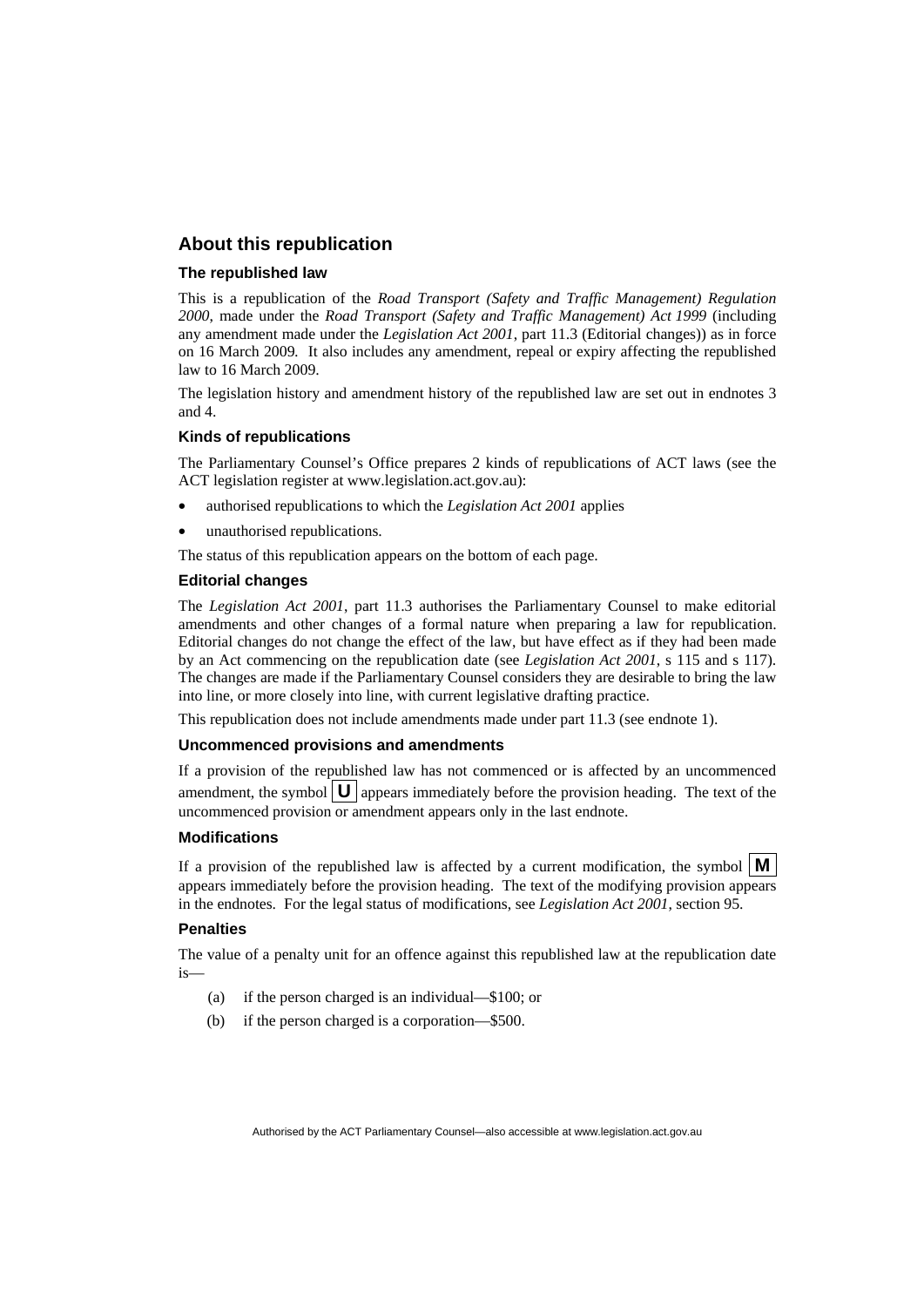

# **[Road Transport \(Safety and Traffic](#page-10-0)  [Management\) Regulation 2000](#page-10-0)**

made under the

**[Road Transport \(Safety and Traffic Management\) Act 1999](#page-10-0)** 

# **Contents**

Page

| <b>Chapter 1</b> | <b>Preliminary</b>                                                |            |
|------------------|-------------------------------------------------------------------|------------|
| 1                | Name of regulation                                                | 2          |
| 2                | Dictionary                                                        | 2          |
| 3                | Dictionary—application to Australian Road Rules                   | 2          |
| 3A               | Road includes road related area                                   | 2          |
| 3B               | Meaning of <i>park</i> and <i>stop</i>                            | 3          |
| 4                | <b>Notes</b>                                                      | 3          |
| 4A               | Offences against regulation—application of Criminal Code etc      | 3          |
| 4B               | Offences against regulation are strict liability offences         | 4          |
| R32<br>16/03/09  | Road Transport (Safety and Traffic Management)<br>Regulation 2000 | contents 1 |
|                  | Effective: 16/03/09-02/03/10                                      |            |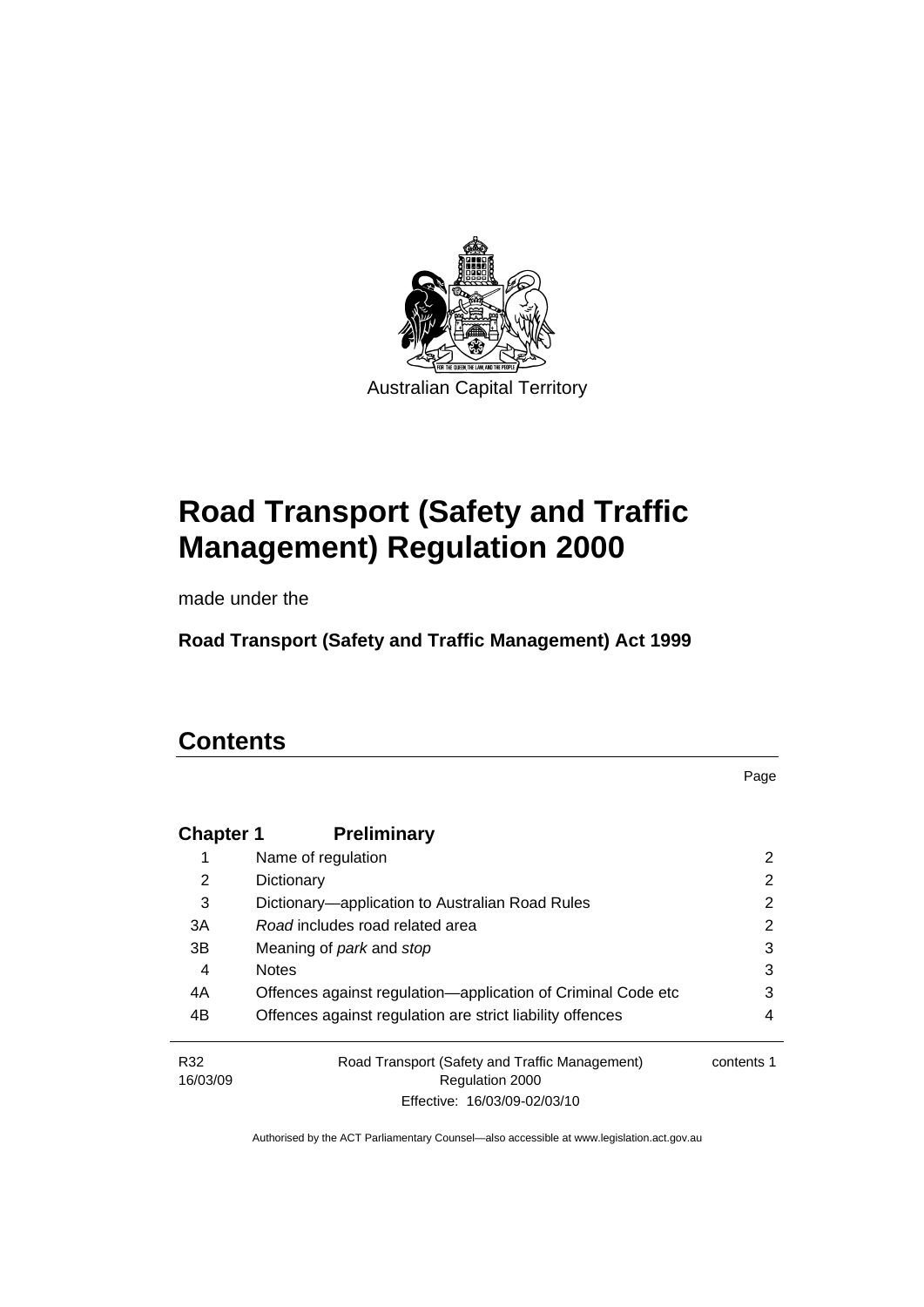|                  |                                                                                      | Page            |
|------------------|--------------------------------------------------------------------------------------|-----------------|
| 4C               | General defence of accident or reasonable effort                                     | 4               |
| <b>Chapter 2</b> | <b>Australian Road Rules</b>                                                         |                 |
| <b>Part 2.1</b>  | Incorporation into ACT law                                                           |                 |
| 5                | What are the Australian Road Rules                                                   | 5               |
| 6                | Incorporation of Australian Road Rules into ACT law                                  | 5               |
| <b>Part 2.2</b>  | How the Australian Road Rules are<br>incorporated                                    |                 |
| Division 2.2.1   | General                                                                              |                 |
| $\overline{7}$   | References to another law of this jurisdiction etc                                   | 9               |
| Division 2.2.2   | Other provisions for the Australian Road Rules                                       |                 |
| 8                | ARR r 10 (2)-penalties for offences                                                  | 9               |
| 9                | ARR r 95—emergency stopping lane only signs                                          | 10              |
| 10               | ARR r 104-no truck signs                                                             | 10              |
| 11               | ARR r 151 (3) (b)—riding a motorbike or bicycle alongside more than 1<br>other rider | 10              |
| 12               | ARR r 158 (2) (c)—other vehicles permitted to travel in bus lanes                    | 10              |
| 12A              | ARR r 170 (1)-driver not to stop in intersection unless permitted                    | 11              |
| 13               | ARR r 179 (1) (c)—stopping in a loading zone—goods and permit<br>vehicles            | 11              |
| 13A              | ARR r 179 (1) (c) and (2) (c)-stopping in loading zone-taxis                         | 11              |
| 13B              | ARR r 183-stopping in a bus zone                                                     | 12              |
| 13C              | ARR r 195-stopping at or near a bus stop                                             | 13              |
| 14               | ARR r 199 (2)-stopping near postbox                                                  | 13              |
| 15               | ARR $r$ 206 (2) (b), (c)—time extension for people with disabilities<br>permit       | 14              |
| 16               | ARR r 207 (2) (a)—fees for parking in pay parking spaces                             | 14              |
| 16A              | ARR r 213 (5)—making a motor vehicle secure—exception                                | 14              |
| 17               | ARR r 215 (4)-lights required to be fitted to a vehicle                              | 15              |
| 18               | ARR r 216 (3)—towing a vehicle at night or in hazardous weather<br>conditions        | 15              |
| contents 2       | Road Transport (Safety and Traffic Management)<br>Regulation 2000                    | R32<br>16/03/09 |

Effective: 16/03/09-02/03/10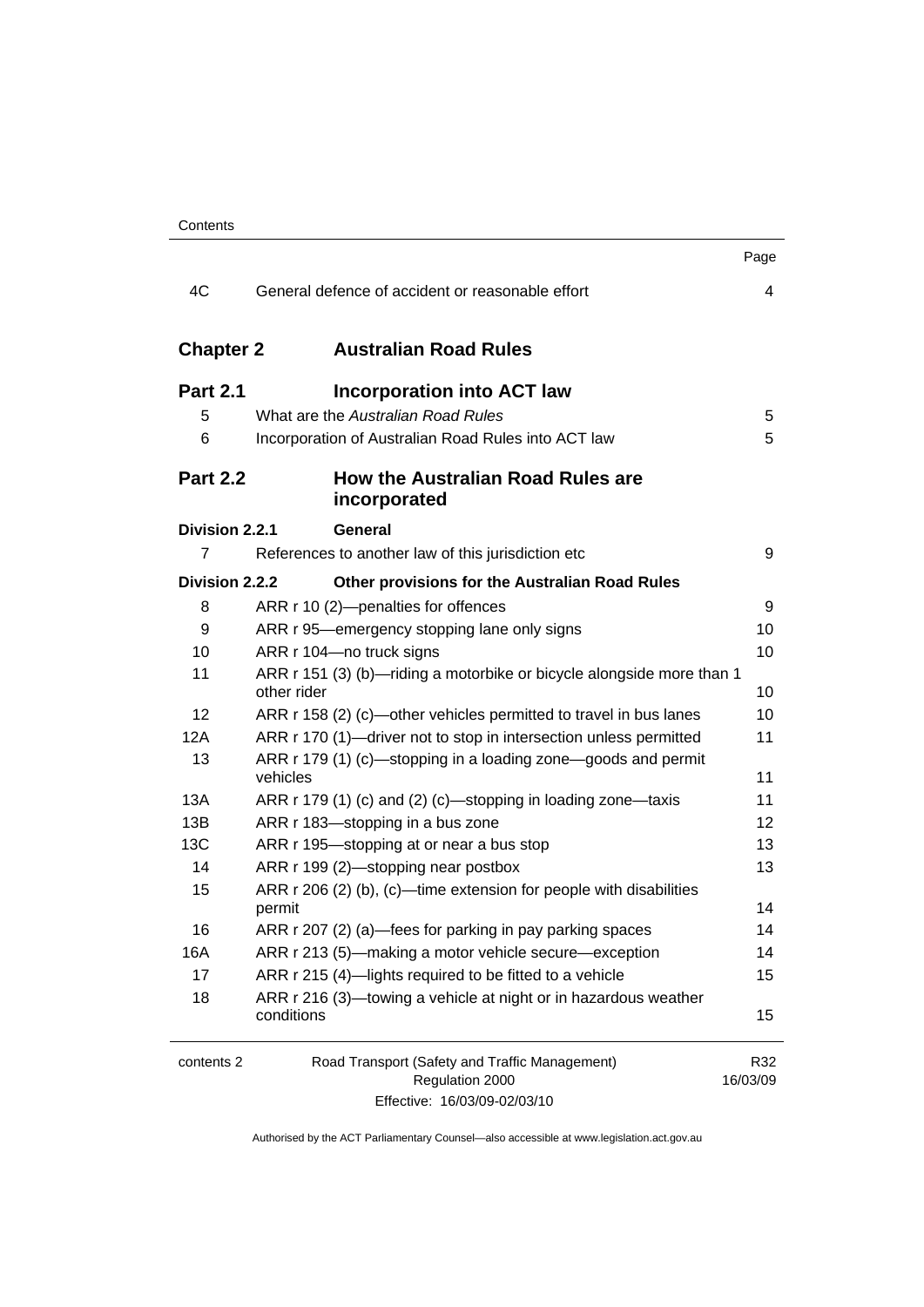| Contents |
|----------|
|----------|

|                 |                                                                                        | Page |
|-----------------|----------------------------------------------------------------------------------------|------|
| 19              | ARR r 220 (3)—using lights on vehicles that are stopped                                | 15   |
| 20              | ARR r 221 (f)—using hazard warning lights on buses carrying children                   | 15   |
| 21              | ARR r 222—using warning lights on buses carrying children                              | 16   |
| 22              | ARR r 225-use of radar detectors                                                       | 16   |
| 22A             | ARR r 236 (6)—hitchhiking, roadside commerce etc permitted                             | 16   |
| 23              | ARR r 240 (2)—wheeled recreational devices and toys not to be used<br>on certain roads | 17   |
| 23B             | ARR r 266 (3) (b)—wearing of seatbelts by passengers under 16 years<br>old             | 17   |
| 24              | ARR r 266 (7)—wearing of seatbelts by passengers under 16 years<br>old                 | 18   |
| 25              | ARR r 267 (3)—certificates of exemption from wearing seatbelts                         | 18   |
| 26              | ARR r 270 (3)—wearing motorbike helmets                                                | 19   |
| 27              | ARR r 271 (6)-riding on motorbikes                                                     | 19   |
| 27A             | ARR r 280 (2) (a)—other vehicles to which B light rules apply                          | 19   |
| 28              | ARR r 287 (3), (4)-duties of participants in crashes                                   | 20   |
| 29              | ARR r 289 (1) (g)—driving on nature strip                                              | 21   |
| 30              | ARR r 298-driving with a person in or on trailer                                       | 21   |
| 31              | ARR r 310 (3), (4)-exemption for road workers etc                                      | 22   |
| 32              | ARR r 313-postal workers                                                               | 23   |
| 33              | ARR dict-definitions for dictionary                                                    | 23   |
| <b>Part 2.3</b> | <b>Additional ACT road rules</b>                                                       |      |
| Division 2.3.1  | Noise and other nuisances                                                              |      |
| 37              | Making unnecessary engine noise                                                        | 26   |
| 38              | Emission of waste oil or grease                                                        | 26   |
| Division 2.3.2  | Driver and passenger safety                                                            |      |
| 39              | Safety of persons on trailers                                                          | 27   |
| 40              | Passengers in sidecars to be seated                                                    | 28   |
| Division 2.3.3  | <b>Trailers and towing</b>                                                             |      |
| 41              | Number of vehicles that may be drawn                                                   | 28   |
| 42              | Towing by vehicles under 4.5t                                                          | 30   |

| R32      |  |
|----------|--|
| 16/03/09 |  |

Road Transport (Safety and Traffic Management) Regulation 2000 Effective: 16/03/09-02/03/10

contents 3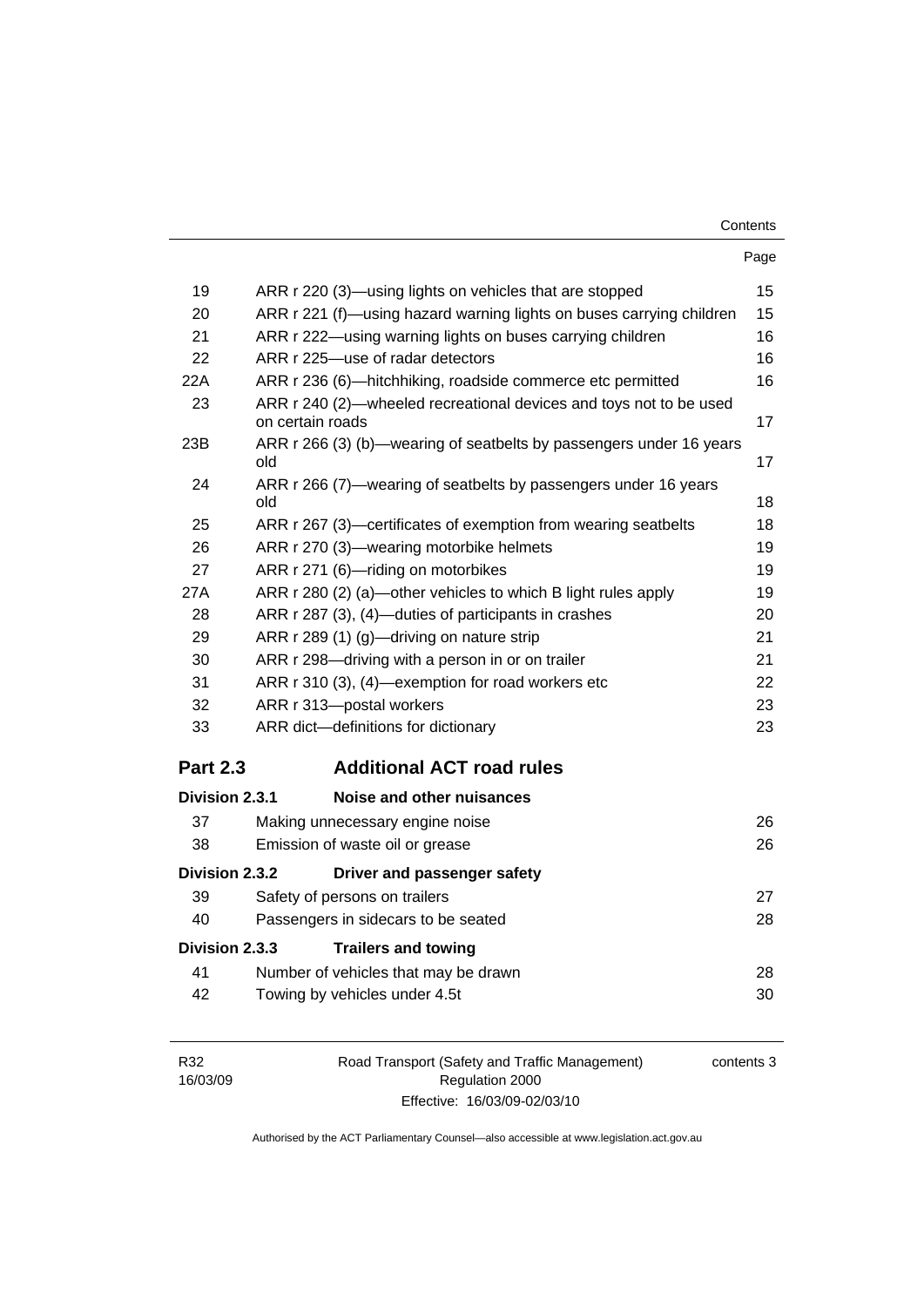#### **Contents**

|                |                                                                    | Page     |
|----------------|--------------------------------------------------------------------|----------|
| Division 2.3.4 | <b>Lights on vehicles</b>                                          |          |
| 43             | Lights on motor vehicles generally                                 | 31       |
| Division 2.3.5 | <b>Metered parking</b>                                             |          |
| 44             | Metered parking—parking in spaces                                  | 33       |
| 44A            | Metered parking-parking fees                                       | 33       |
| 44B            | Metered parking-maximum length of stay                             | 34       |
| 45             | Metered parking-exceptions to s 44A and s 44B                      | 34       |
| 46             | Temporary closure of metered parking spaces                        | 35       |
| 47             | Misuse of parking meters                                           | 36       |
| 48             | Interfering with parking meters etc                                | 36       |
| Division 2.3.6 | <b>Ticket parking</b>                                              |          |
| 49             | Ticket parking-parking in spaces                                   | 36       |
| 49A            | Ticket parking-display of tickets                                  | 37       |
| 49B            | Ticket parking-maximum length of stay                              | 39       |
| 50             | Ticket parking-exceptions to s 49A and s 49B                       | 40       |
| 51             | Temporary closure of ticket parking spaces and areas               | 41       |
| 52             | Use of false or damaged parking tickets etc                        | 42       |
| 53             | Misuse of parking ticket machines                                  | 42       |
| 54             | Interfering with parking ticket machines etc                       | 43       |
| 55             | Interfering with parking tickets                                   | 43       |
| Division 2.3.7 | Other ACT road rules about stopping and parking                    |          |
| 56             | Unauthorised use of parking permits and mobility parking scheme    |          |
|                | authorities                                                        | 44       |
| 56A            | Interfering with parking permits and mobility parking scheme       |          |
| 57A            | authorities<br>Stopping public buses in bus zones and at bus stops | 44<br>45 |
| 58             | Stopping in an emergency etc or to comply with another law         | 46       |
|                |                                                                    |          |
| Division 2.3.8 | <b>Other ACT road rules</b>                                        |          |
| 59             | Carrying dangerous substances                                      | 47       |
| 60             | Interrupting funeral processions etc                               | 47       |
| 61             | Driving on roads closed to traffic                                 | 48       |
| 62             | Use of wheeled recreational devices and wheeled toys on roads      | 48       |
| contents 4     | Road Transport (Safety and Traffic Management)                     | R32      |
|                | Regulation 2000                                                    | 16/03/09 |
|                | Effective: 16/03/09-02/03/10                                       |          |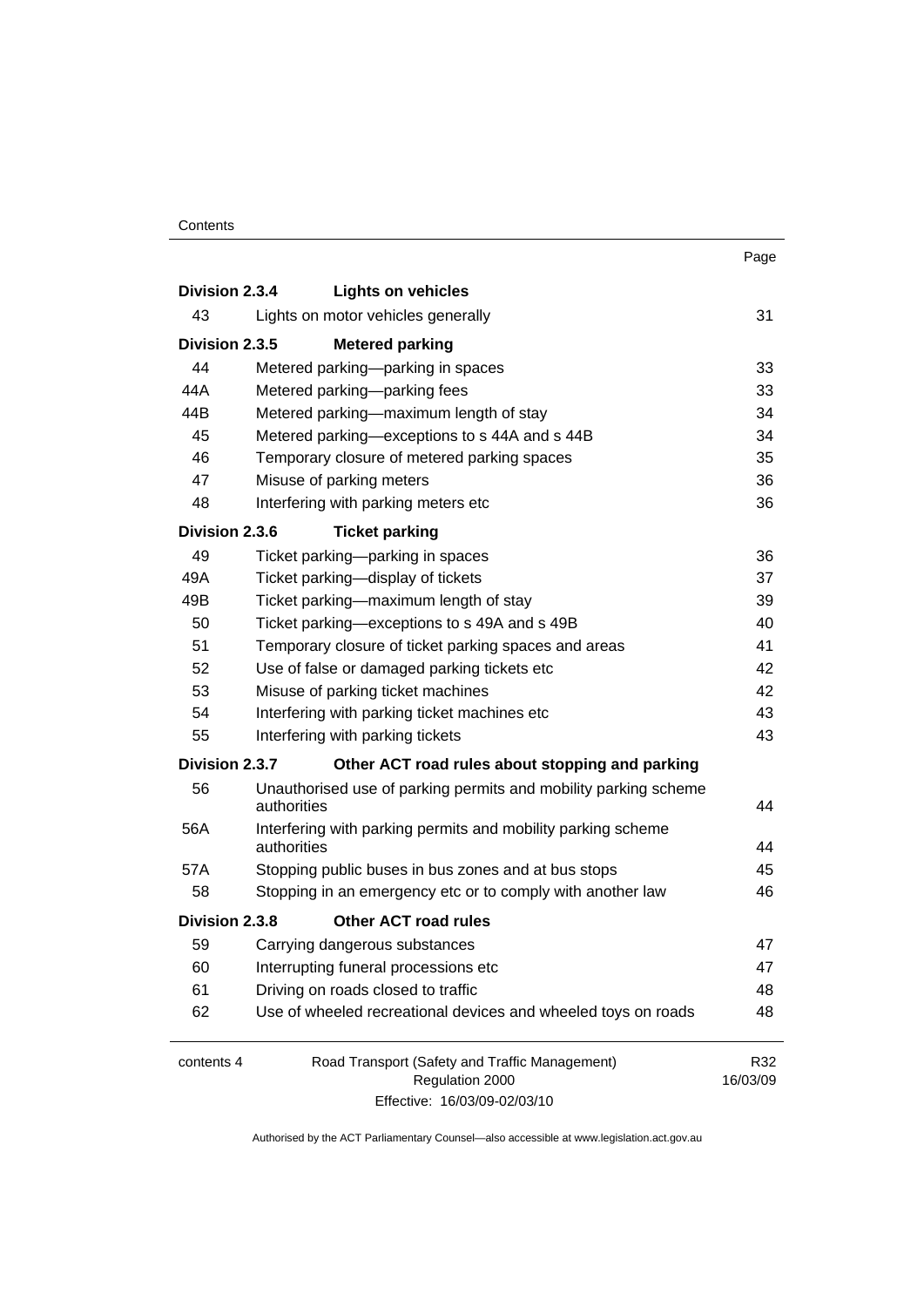| Contents |
|----------|
|----------|

| . . | ٧ |
|-----|---|

| <b>Part 2.4</b> | <b>Other provisions</b>                                                                                 |    |
|-----------------|---------------------------------------------------------------------------------------------------------|----|
| 63              | Devices that are prescribed traffic control devices—Act, dict, def<br>prescribed traffic control device | 49 |
| 64              | Preventing prescribed traffic control devices being clearly visible                                     | 49 |
| 65              | Use of do not overtake turning vehicle sign                                                             | 50 |
| 66              | Approvals etc by road transport authority                                                               | 50 |
| 67              | Exemption from requirement about riding on motorbikes                                                   | 51 |
| 68              | Defence of complying with direction of police officer or authorised<br>person                           | 51 |
| 69              | Exemption for driver of police vehicles                                                                 | 51 |
| 70              | Exemption for driver of emergency vehicles                                                              | 52 |
| 71              | Stopping and parking exemption for police and emergency vehicles<br>and authorised people               | 52 |

## **Chapter 3 Parking**

| <b>Part 3.1</b> | <b>Parking schemes</b>                          |    |
|-----------------|-------------------------------------------------|----|
| Division 3.1.1  | <b>Metered parking schemes</b>                  |    |
| 72              | Metered parking schemes                         | 54 |
| 73              | Metered parking areas                           | 54 |
| 74              | Parking meters                                  | 54 |
| 75              | Metered parking spaces                          | 55 |
| Division 3.1.2  | <b>Ticket parking schemes</b>                   |    |
| 75A             | Parking authorities                             | 55 |
| 75B             | Parking authority guidelines                    | 55 |
| 76              | Ticket parking schemes-road transport authority | 56 |
| 76A             | Ticket parking schemes—parking authorities      | 56 |
| 77              | Ticket parking areas                            | 57 |
| 78              | Ticket parking spaces                           | 57 |
| 79              | Ticket machines                                 | 57 |
| 80              | Parking tickets                                 | 57 |
| 81              | Duration of parking tickets                     | 58 |

| R32      |
|----------|
| 16/03/09 |

Road Transport (Safety and Traffic Management) Regulation 2000 Effective: 16/03/09-02/03/10

contents 5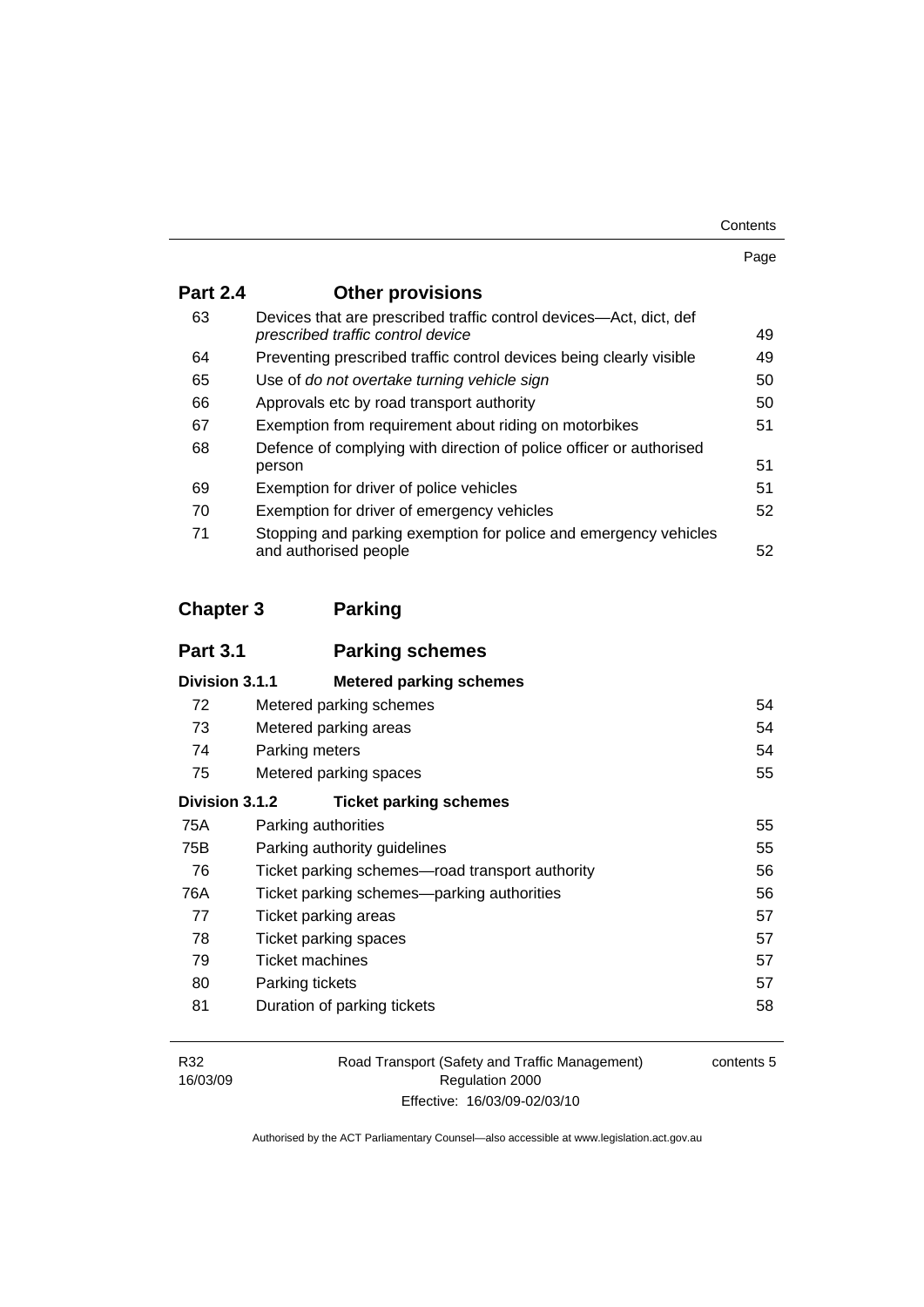| Division 3.1.3                                  | <b>Heavy vehicle parking</b>                                              |                 |
|-------------------------------------------------|---------------------------------------------------------------------------|-----------------|
| 82                                              | Definitions-div 3.1.3                                                     | 58              |
| 83                                              | References in div 3.1.3 to land adjoining residential land                | 59              |
| 84<br>Vehicle parked partly on residential land |                                                                           | 59              |
| 85                                              | Parking of certain vehicles on residential land prohibited                | 59<br>59        |
| 85A                                             | No more than 1 heavy vehicle on residential land                          |                 |
| 85B                                             | Heavy vehicles to be parked away from residential land boundaries         | 60              |
| 86                                              | Parking of certain vehicles on land adjoining residential land prohibited | 61              |
| 87                                              | Parking of certain commercial vehicles on land with multi-unit housing    | 61              |
| 87A                                             | No offence if reasonable necessity etc                                    | 62              |
| 87B                                             | Heavy vehicle refrigeration units not to be operated on residential land  | 62              |
| 87C                                             | Prohibition on night operation of heavy vehicle                           | 63              |
| 88                                              | Daily infringement                                                        | 63              |
| Division 3.1.3A                                 | Heavy vehicle parking-enforcement                                         |                 |
| 89                                              | Meaning of occupier-div 3.1.3A                                            | 64              |
| 90                                              | Power to enter premises                                                   | 64              |
| 91                                              | Production of identity card                                               | 65              |
| 92<br>Consent to entry                          |                                                                           | 65              |
| 93                                              | General powers on entry to premises                                       | 66              |
| 94                                              | Damage etc to be minimised                                                | 67              |
| 95                                              | Compensation for exercise of enforcement powers                           | 67              |
| Division 3.1.4                                  | <b>Miscellaneous</b>                                                      |                 |
| 97A                                             | Other powers to provide pay parking                                       | 68              |
| 98                                              | Overlapping schemes                                                       | 68              |
| 98A                                             | Income from ticket parking scheme                                         | 68              |
| 98B                                             | Costs of ticket parking scheme                                            | 69              |
| 99                                              | Trailers not separately chargeable                                        | 69              |
| <b>Part 3.2</b>                                 | Parking permits and mobility parking scheme<br><b>authorities</b>         |                 |
| 100                                             | Parking permits                                                           | 70              |
| 101                                             | Mobility parking scheme authorities                                       | 71              |
| contents 6                                      | Road Transport (Safety and Traffic Management)<br>Regulation 2000         | R32<br>16/03/09 |

Effective: 16/03/09-02/03/10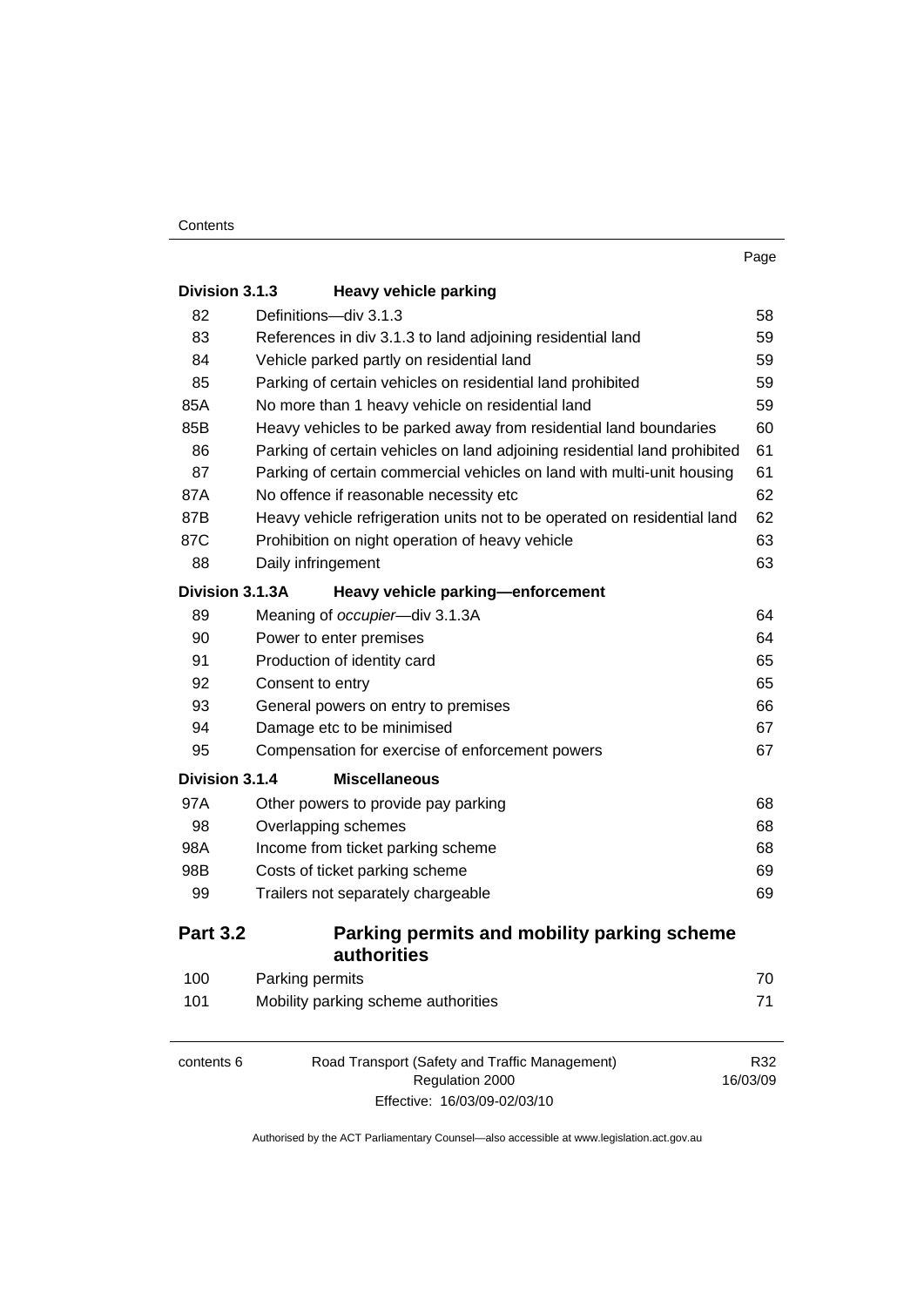|                  |                                                                                  | Contents |  |
|------------------|----------------------------------------------------------------------------------|----------|--|
|                  |                                                                                  | Page     |  |
| 101A             | Parking permits and mobility parking scheme authorities—cancellation             | 72       |  |
| 101B             | Parking permits and mobility parking scheme authorities—return when<br>cancelled | 73       |  |
| <b>Part 3.3</b>  | <b>Parking-other provisions</b>                                                  |          |  |
| 101C             | Marking tyres by parking inspectors                                              | 74       |  |
| <b>Chapter 4</b> | <b>Traffic offence detection devices</b>                                         |          |  |
| 102              | Definitions-ch 4                                                                 | 75       |  |
| 103              | Approved traffic offence detection devices                                       | 77       |  |
| 103A             | Approval of police vehicle speedometers                                          | 77       |  |
| 104              | Major testing of laser speed measuring devices                                   | 78       |  |
| 104A             | Major testing of other traffic offence detection devices                         | 79       |  |
| 104B             | Certification and sealing of traffic offence detection devices<br>81             |          |  |
| 105              | Use of certain digital camera detection devices<br>81                            |          |  |
| 105A             | Use of certain laser speed measuring devices<br>82                               |          |  |
| 105B             | Use of certain radar speed measuring devices<br>83                               |          |  |
| 106              | Approved people—testing and sealing<br>84                                        |          |  |
| 107              | Approved people-use<br>85                                                        |          |  |
| 107A             | Recording of camera detection device image files—Act, s 23 (2) (c) (ii)<br>85    |          |  |
| 107B             | Verification of camera detection device image files-Act,                         |          |  |
| 108              | s 23 (2) (c) (iii)                                                               | 86<br>86 |  |
|                  | Meaning of vehicle image codes                                                   |          |  |
| <b>Chapter 5</b> | <b>Miscellaneous</b>                                                             |          |  |
| 109              | Additional powers of police                                                      | 91       |  |
| 110              | Prohibition on car minding                                                       | 91       |  |
| 111              | Removal of unattended vehicles-Act, s 32 (1) (c)                                 | 92       |  |
| 112              | Disposal of impounded vehicles-Act, s 10K                                        | 92       |  |
| 112A             | Disposal of forfeited vehicles-Act, s 10K<br>94                                  |          |  |
| 113              | Responsible person to inspect driver licence                                     | 94       |  |
| 114              | Responsible person's consent                                                     | 94       |  |
|                  |                                                                                  |          |  |

R32 16/03/09 Road Transport (Safety and Traffic Management) Regulation 2000 Effective: 16/03/09-02/03/10

contents 7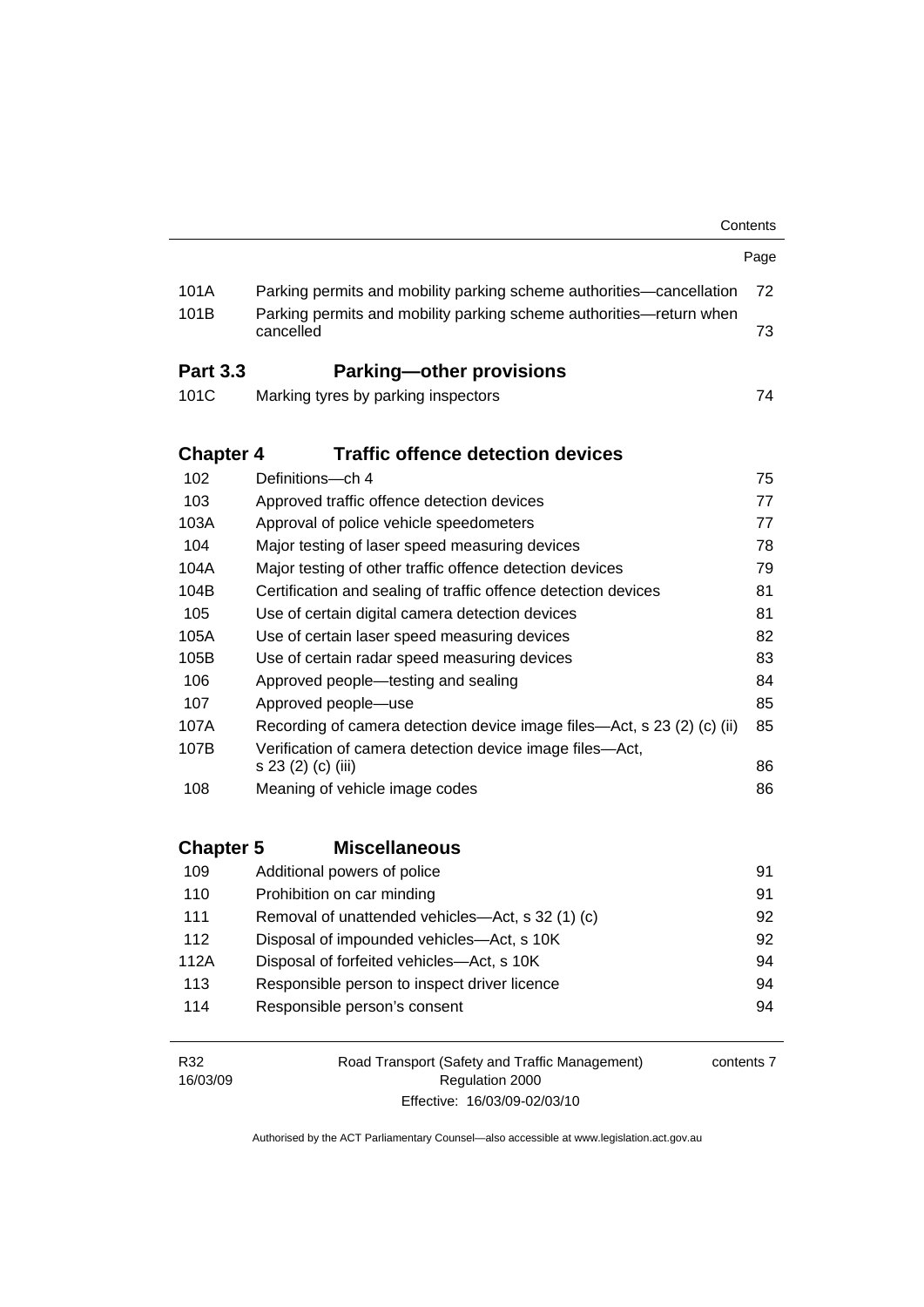|                   |                                                    | Page |
|-------------------|----------------------------------------------------|------|
| 115               | Standards for safe carriage of loads—Act, s 14 (2) | 94   |
| <b>Schedule 1</b> | <b>Meaning of location codes on images</b>         | 95   |
| <b>Part 1.1</b>   | <b>Digital camera detection devices</b>            | 95   |
| <b>Part 1.2</b>   | <b>Fixed camera detection devices</b>              | 101  |
| <b>Dictionary</b> |                                                    | 103  |
| <b>Endnotes</b>   |                                                    |      |
| 1                 | About the endnotes                                 |      |
| 2                 | 113<br>Abbreviation key                            |      |
| 3                 | 114<br>Legislation history                         |      |
| 4                 | 119<br>Amendment history                           |      |
| 5                 | Earlier republications                             | 135  |

contents 8 Road Transport (Safety and Traffic Management) Regulation 2000 Effective: 16/03/09-02/03/10

R32 16/03/09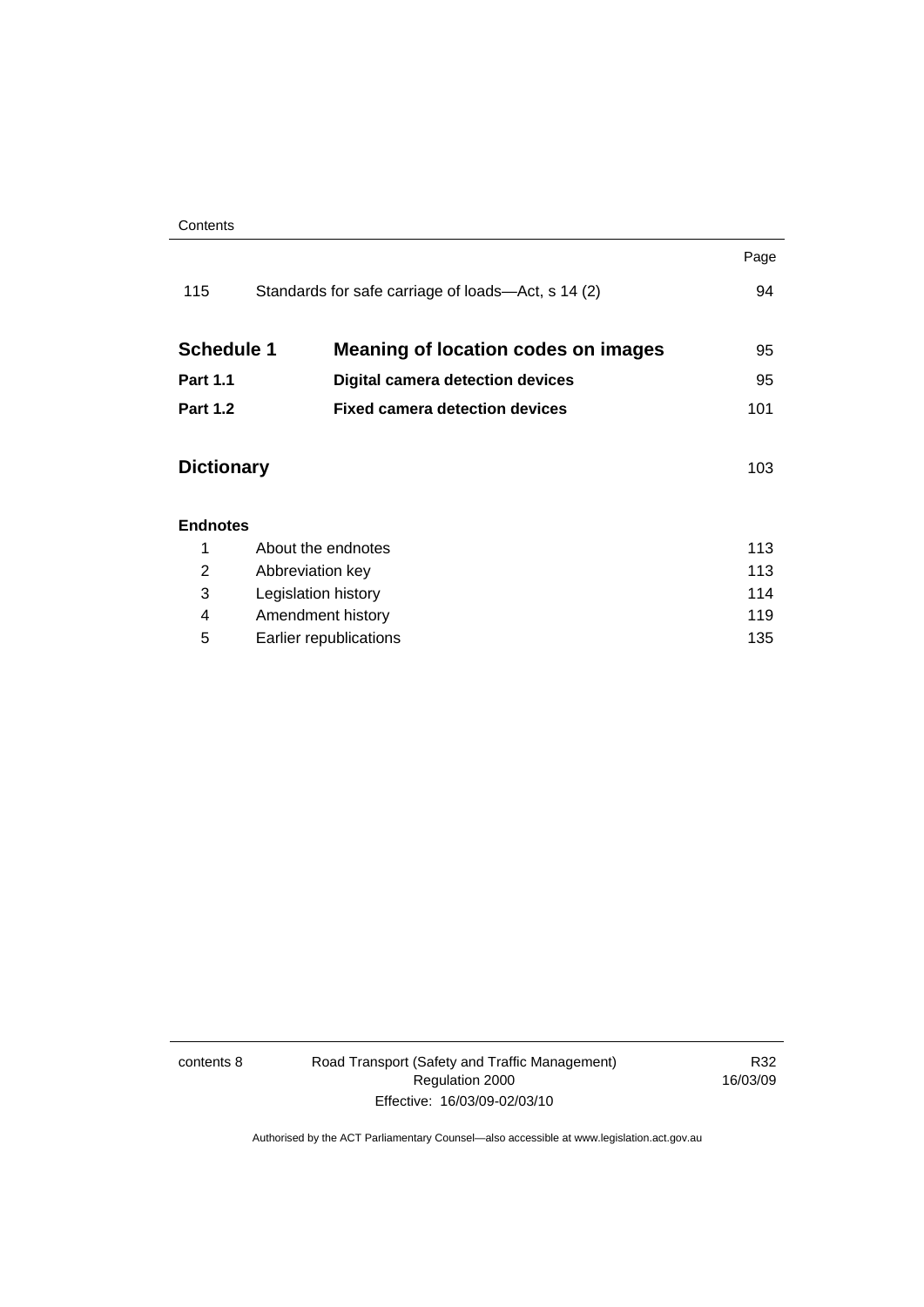<span id="page-10-0"></span>

# **Road Transport (Safety and Traffic Management) Regulation 2000**

made under the

**Road Transport (Safety and Traffic Management) Act 1999** 

R32 16/03/09

l

Road Transport (Safety and Traffic Management) Regulation 2000 Effective: 16/03/09-02/03/10

page 1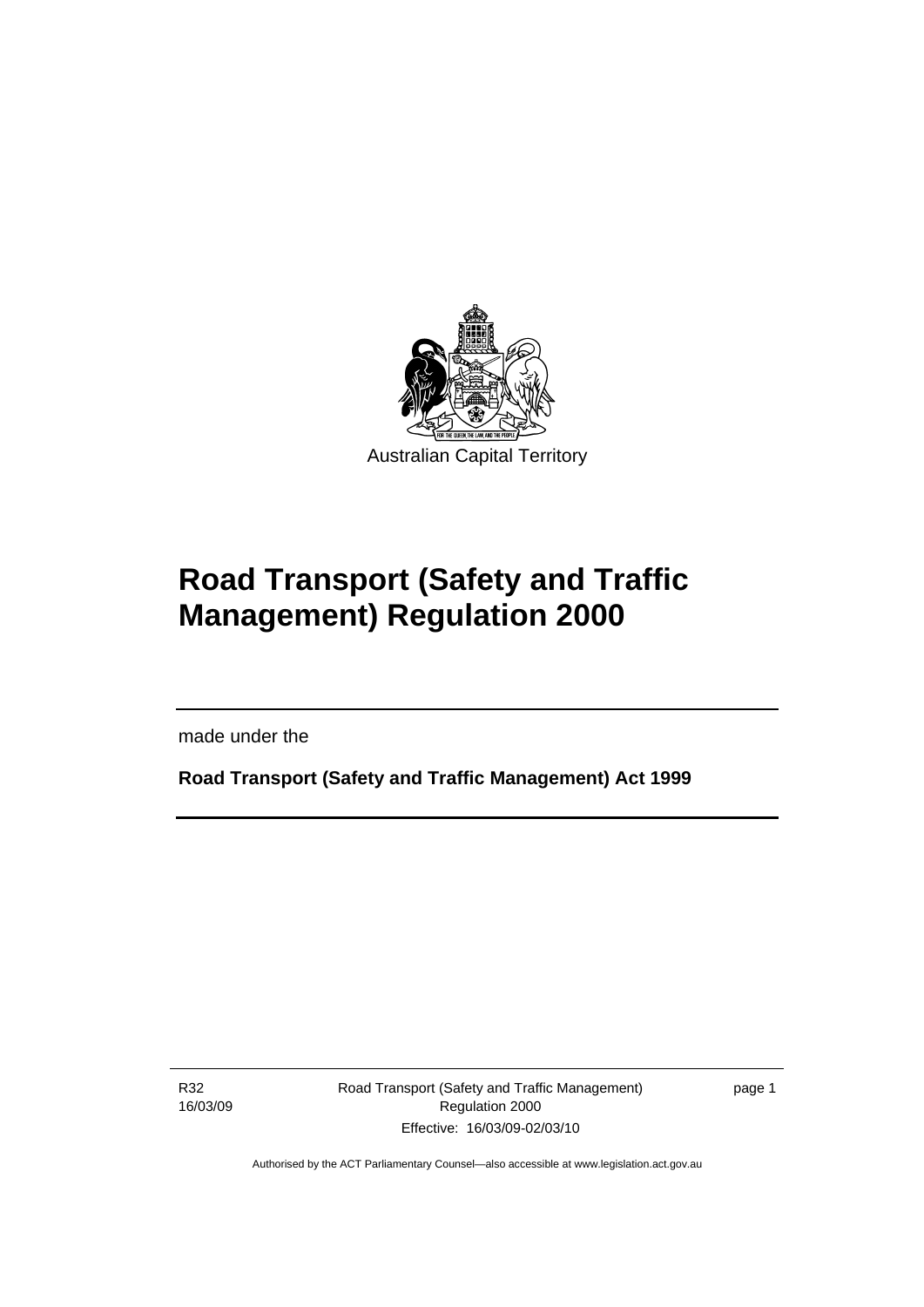<span id="page-11-0"></span>Section 1

# **Chapter 1** Preliminary

#### **1 Name of regulation**

This regulation is the *Road Transport (Safety and Traffic Management) Regulation 2000*.

#### **2 Dictionary**

The dictionary at the end of this regulation is part of the regulation.

*Note 1* The dictionary at the end of this regulation defines certain terms used in this regulation, and includes references (*signpost definitions*) to other terms defined elsewhere.

> For example, the signpost definition '*semitrailer*—see the *Road Transport (Vehicle Registration) Regulation 2000*, dictionary.' means that the term 'semitrailer' is defined in that dictionary and the definition applies to this regulation.

*Note 2* A definition in the dictionary (including a signpost definition) applies to the entire regulation unless the definition, or another provision of the regulation, provides otherwise or the contrary intention otherwise appears (see Legislation Act, s 155 and s 156 (1)).

#### **3 Dictionary—application to Australian Road Rules**

The definitions in the dictionary do not apply to the Australian Road Rules unless this regulation provides otherwise.

*Note* See div 2.2.1, note 2 for the relevant provisions of this regulation.

#### **3A** *Road* **includes road related area**

In this regulation:

*road* includes a road related area.

R32 16/03/09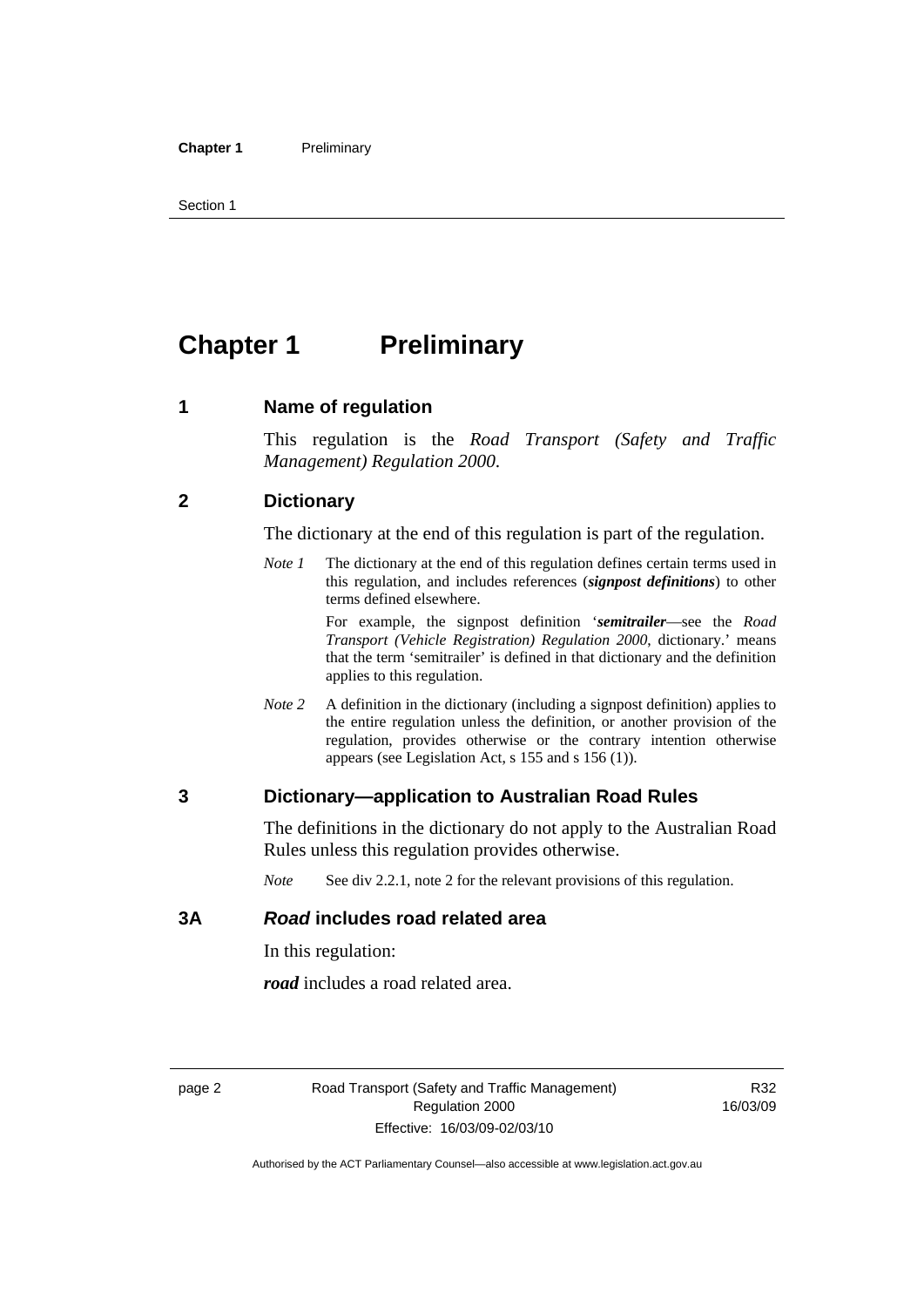#### <span id="page-12-0"></span>**3B Meaning of** *park* **and** *stop*

In this regulation:

*park*, in relation to a driver, includes stop and allow the driver's vehicle to stay (whether or not the driver leaves the vehicle).

*stop*, for a driver, includes park, but does not include stop to reverse the driver's vehicle into a parking bay or other parking space.

#### **4 Notes**

A note in this regulation is explanatory and is not part of this regulation.

*Note* See the Legislation Act, s 127 (1), (4) and (5) for the legal status of notes.

#### **4A Offences against regulation—application of Criminal Code etc**

Other legislation applies in relation to offences against this regulation (including the Australian Road Rules).

*Note 1 Criminal Code*

The Criminal Code, ch 2 applies to an offence against this regulation (see Code, pt 2.1).

The chapter sets out the general principles of criminal responsibility (including burdens of proof and general defences), and defines terms used for offences to which the Code applies (eg *conduct*, *intention*, *recklessness* and *strict liability*).

*Note 2 Penalty units* 

The Legislation Act, s 133 deals with the meaning of offence penalties that are expressed in penalty units.

*Note 3* The Australian Road Rules are to be read with, and as if they formed part of, this regulation (see s 6).

R32 16/03/09 page 3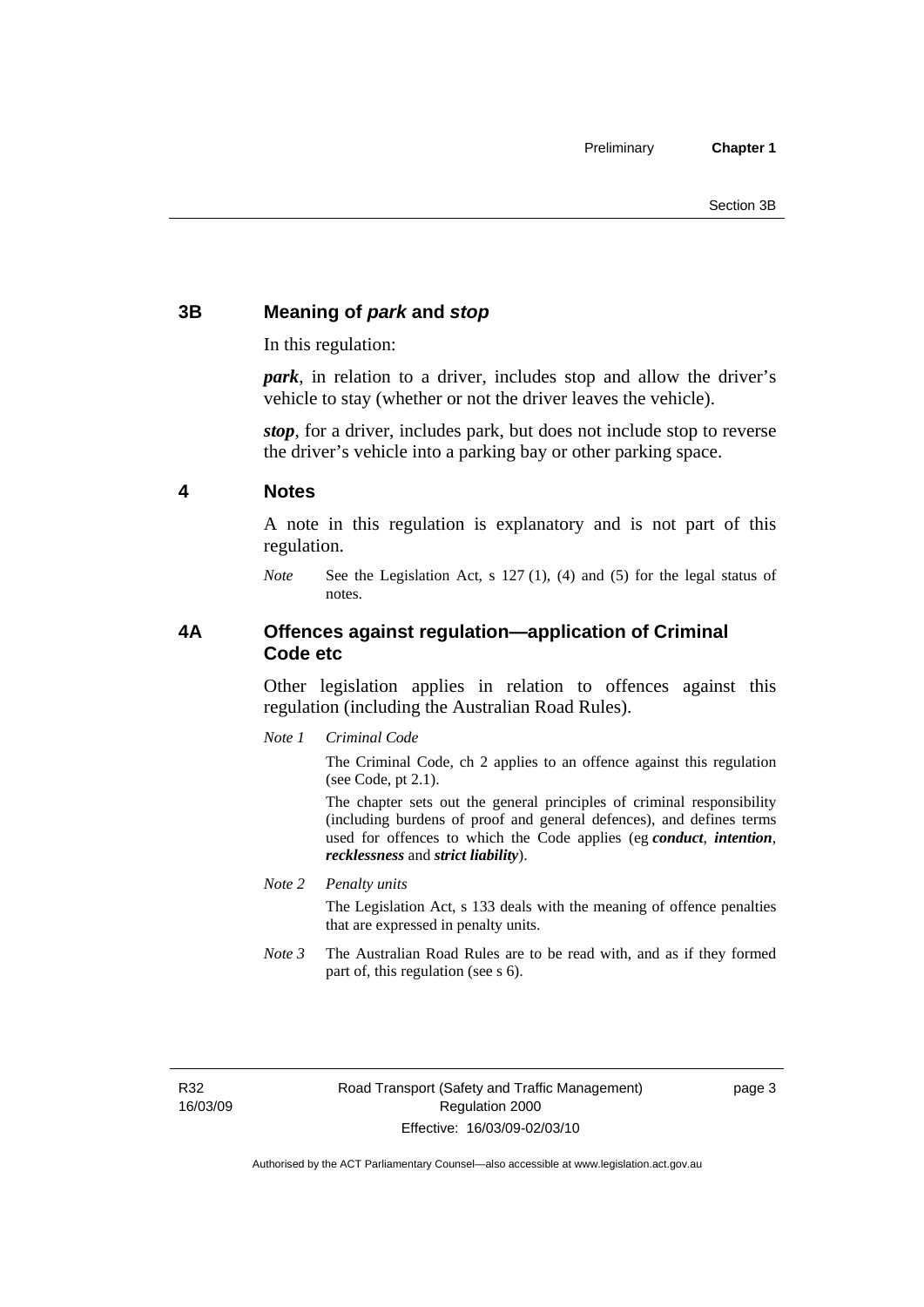#### <span id="page-13-0"></span>**Chapter 1** Preliminary

Section 4B

#### **4B Offences against regulation are strict liability offences**

An offence against this regulation (including the Australian Road Rules) is a strict liability offence.

#### **4C General defence of accident or reasonable effort**

Without limiting any other defence, it is a defence to an offence against this regulation (including the Australian Road Rules) if the defendant proves that the offence—

- (a) was the result of an accident; or
- (b) could not have been avoided by any reasonable efforts by the defendant.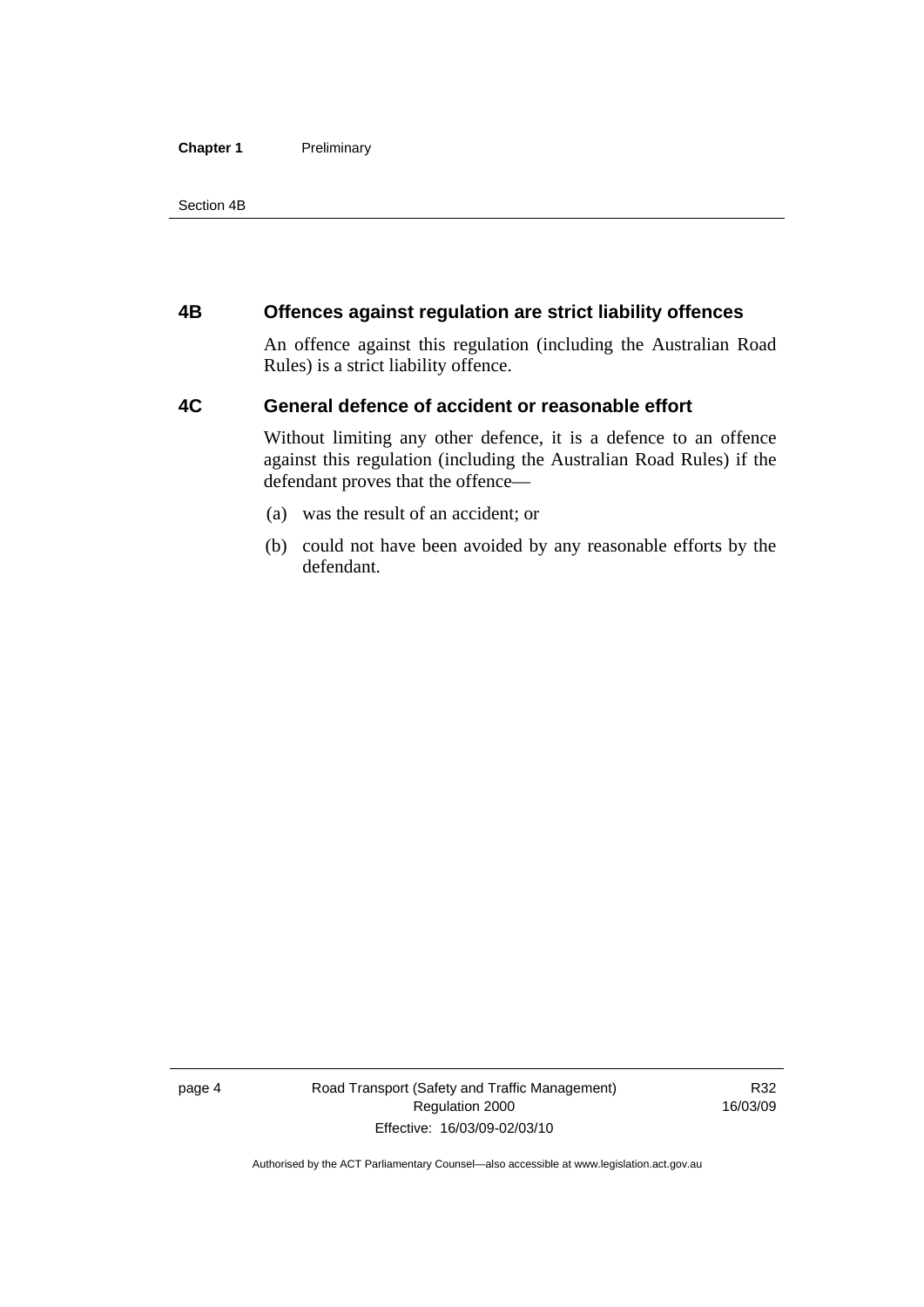# <span id="page-14-0"></span>**Chapter 2 Australian Road Rules**

## **Part 2.1 Incorporation into ACT law**

#### **5 What are the** *Australian Road Rules*

In this regulation, the *Australian Road Rules* are that part of the publication known as the Australian Road Rules, ISBN 0 7240 8874 1 published by the National Road Transport Commission on 22 October 2003 that consists of the rules approved by the Australian Transport Council under the *National Road Transport Commission Act 1991* (Cwlth).

- *Note 1* The Australian Road Rules are available on the ACT legislation register (www.legislation.act.gov.au).
- *Note 2* The National Road Transport Commission is now the National Transport Commission (see the *National Transport Commission Act 2003* (Cwlth)).

#### **6 Incorporation of Australian Road Rules into ACT law**

- (1) The Australian Road Rules (other than rule 2) are to be read with, and as if they formed part of, this regulation.
- (2) Subsection (1) has effect subject to this regulation.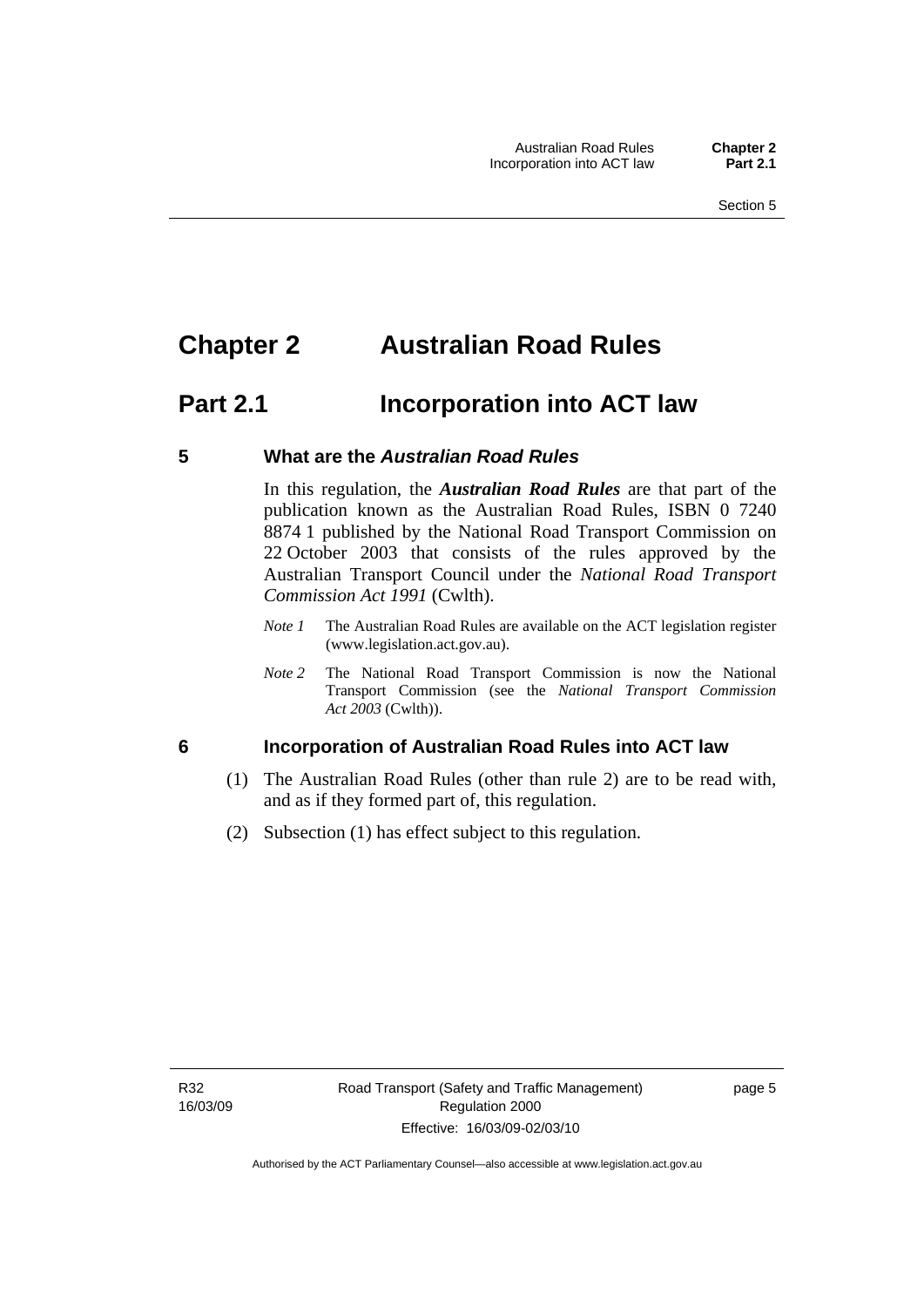# **Part 2.2 How the Australian Road Rules are incorporated**

### **Division 2.2.1 General**

*Note 1* The Australian Road Rules are not completely self-contained and need to be read with associated laws of each jurisdiction. Many of the rules provide for 'another law of this jurisdiction' to define terms used in the Australian Road Rules for application of the Australian Road Rules in the ACT, to permit things to be done in the ACT otherwise prohibited by the Australian Road Rules or to exempt persons in the ACT from complying with the Australian Road Rules.

| column <sub>2</sub>             | column 3<br>provision of this regulation |
|---------------------------------|------------------------------------------|
| 10(2)                           | 8                                        |
| 95                              | 9                                        |
| 104                             | 10                                       |
| 151(3)(b)                       | 11                                       |
| 158(2)(c)                       | 12                                       |
| 170(1)                          | 12A                                      |
| 179(1)(c)                       | 13                                       |
| 179 $(1)$ $(c)$ and $(2)$ $(c)$ | 13A                                      |
| 183(1)                          | 13B                                      |
| 195(1)                          | 13C                                      |
| 199(2)                          | 14                                       |
| $206(2)$ (b) and (c)            | 15                                       |
| 207(2)(a)                       | 16                                       |
|                                 | <b>ARR</b> provision                     |

*Note 2* The following table sets out the provisions of the Australian Road Rules for which provision is made by this part:

#### page 6 Road Transport (Safety and Traffic Management) Regulation 2000 Effective: 16/03/09-02/03/10

R32 16/03/09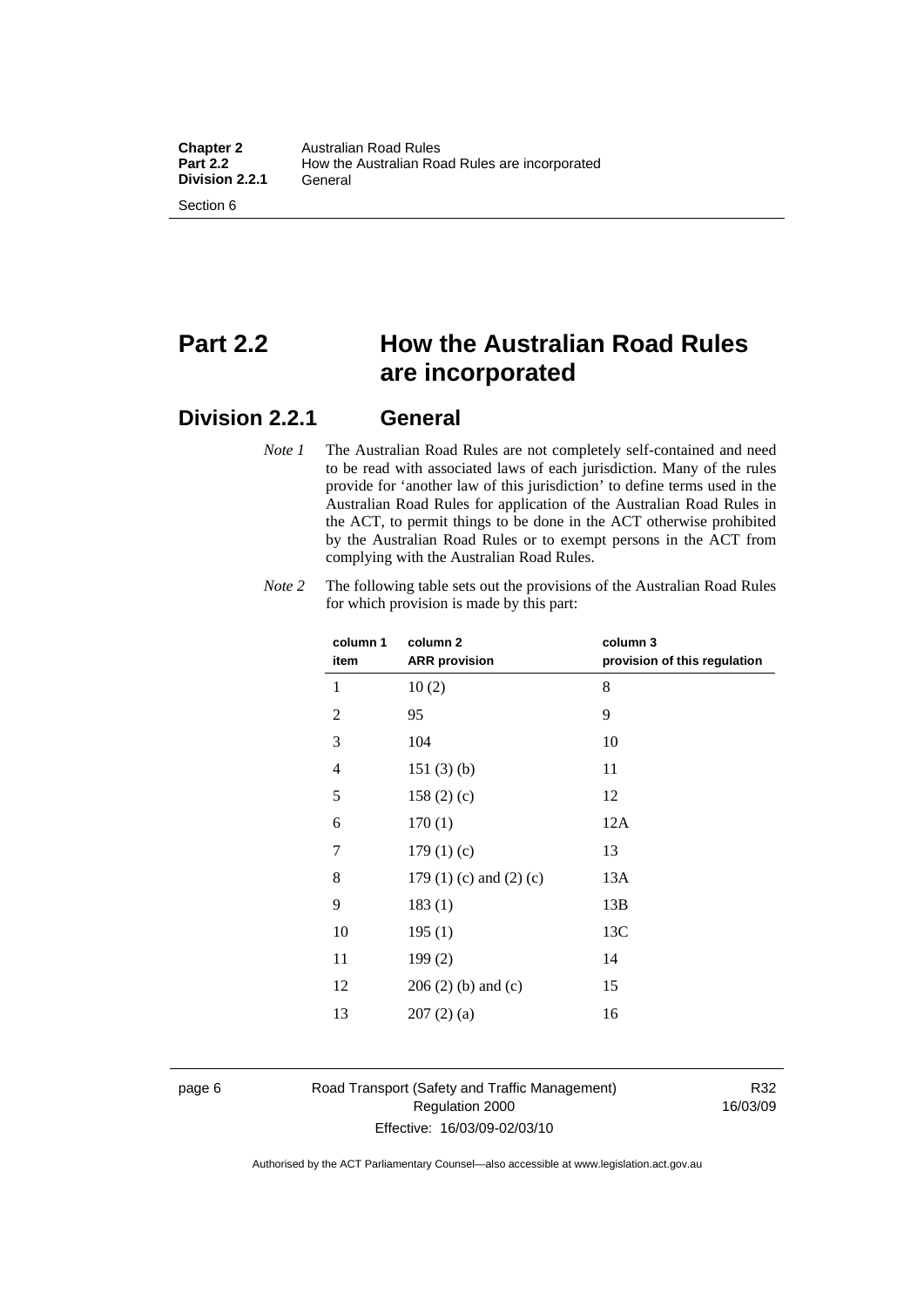#### Australian Road Rules **Chapter 2**  How the Australian Road Rules are incorporated<br>General **Division 2.2.1**

| column 1 | column 2                             | column 3                     |
|----------|--------------------------------------|------------------------------|
| item     | <b>ARR</b> provision                 | provision of this regulation |
| 14       | 213(5)                               | 16A                          |
| 15       | 215(4)                               | 17                           |
| 16       | 216(3)                               | 18                           |
| 17       | 220(3)                               | 19                           |
| 18       | 221(f)                               | 20                           |
| 19       | 222                                  | 21                           |
| 20       | 225                                  | 22                           |
| 21       | 236(6)                               | 22A                          |
| 22       | 240(2)                               | 23                           |
| 23       | 266(3)(b)                            | 23B                          |
| 24       | 266(7)                               | 24                           |
| 25       | 267(3)                               | 25                           |
| 26       | 270(3)                               | 26                           |
| 27       | 271(6)                               | 27                           |
| 28       | 280(2)(a)                            | 27A                          |
| 29       | $287(3)$ (e) and (4)                 | 28                           |
| 30       | 289(1)(g)                            | 29                           |
| 31       | 298                                  | 30                           |
| 32       | $310(3)$ and $(4)$                   | 31                           |
| 33       | 313                                  | 32                           |
| 34       | dict, def approved bicycle<br>helmet | 33(1)                        |
| 35       | dict, def <i>authorised</i> person   | 33(1)                        |
| 36       | dict, def emergency worker           | 33(1)                        |
| 37       | dict, def GVM                        | 33(2)                        |

R32 16/03/09 Road Transport (Safety and Traffic Management) Regulation 2000 Effective: 16/03/09-02/03/10

page 7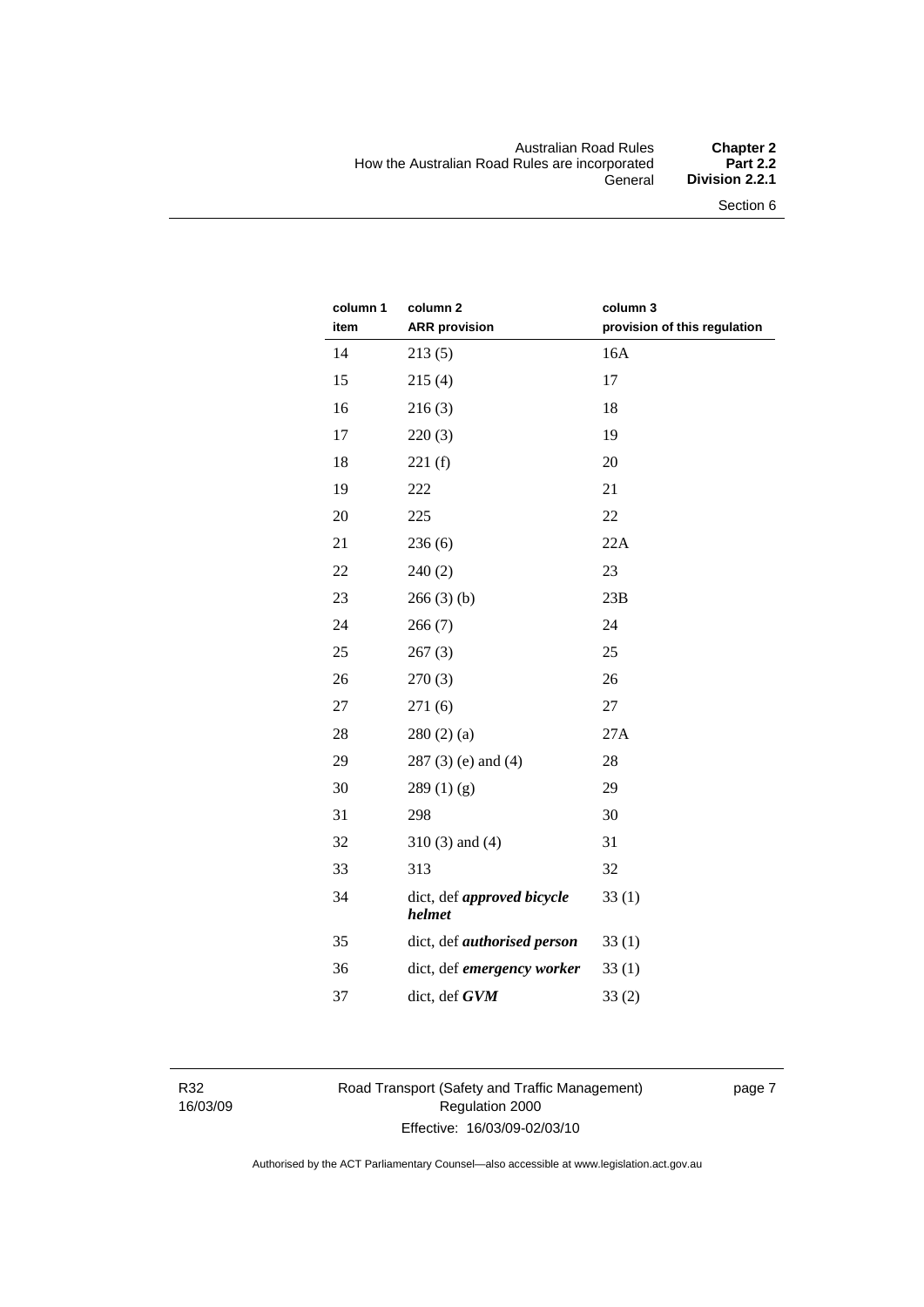Section 6

| column 1<br>item | column 2<br><b>ARR</b> provision                 | column 3<br>provision of this regulation |
|------------------|--------------------------------------------------|------------------------------------------|
| 38               | dict, def <i>hazard</i> warning<br>lights        | 33(3)                                    |
| 39               | dict, def <i>mechanical</i><br>signalling device | 33(1)                                    |
| 40               | dict, def <i>oversize</i> vehicle                | 33 (1)                                   |
| 41               | dict, def <i>police</i> officer                  | 33(1)                                    |
| 42               | dict, def <i>portable</i> warning<br>triangle    | 33(4)                                    |
| 43               | dict, def <i>postal</i> worker                   | 33(1)                                    |
| 44               | dict, def <i>public</i> bus                      | 33(1)                                    |
| 45               | dict, def taxi                                   | 33(1)                                    |

*Note 3* The following table sets out other provisions of the Australian Road Rules for which provision is made by other territory laws (including provisions in other parts of this regulation):

| column 1<br>item | column <sub>2</sub><br><b>ARR</b> provision | column 3<br>other law                                            |
|------------------|---------------------------------------------|------------------------------------------------------------------|
| 1                | 12(2)                                       | Road Transport (General) Act 1999,<br>s 12                       |
| 2                | 13(2)                                       | Road Transport (General) Act 1999,<br>s 12                       |
| 3                | $28(2)$ , n 3                               | this regulation, s 65                                            |
| 4                | $32(2)$ , n 3                               | this regulation, s 65                                            |
| 5                | 185(1)                                      | this regulation, s 100                                           |
| 6                | $287(1)$ , n 2                              | Road Transport (Safety and Traffic<br>Management) Act 1999, s 16 |

page 8 Road Transport (Safety and Traffic Management) Regulation 2000 Effective: 16/03/09-02/03/10

R32 16/03/09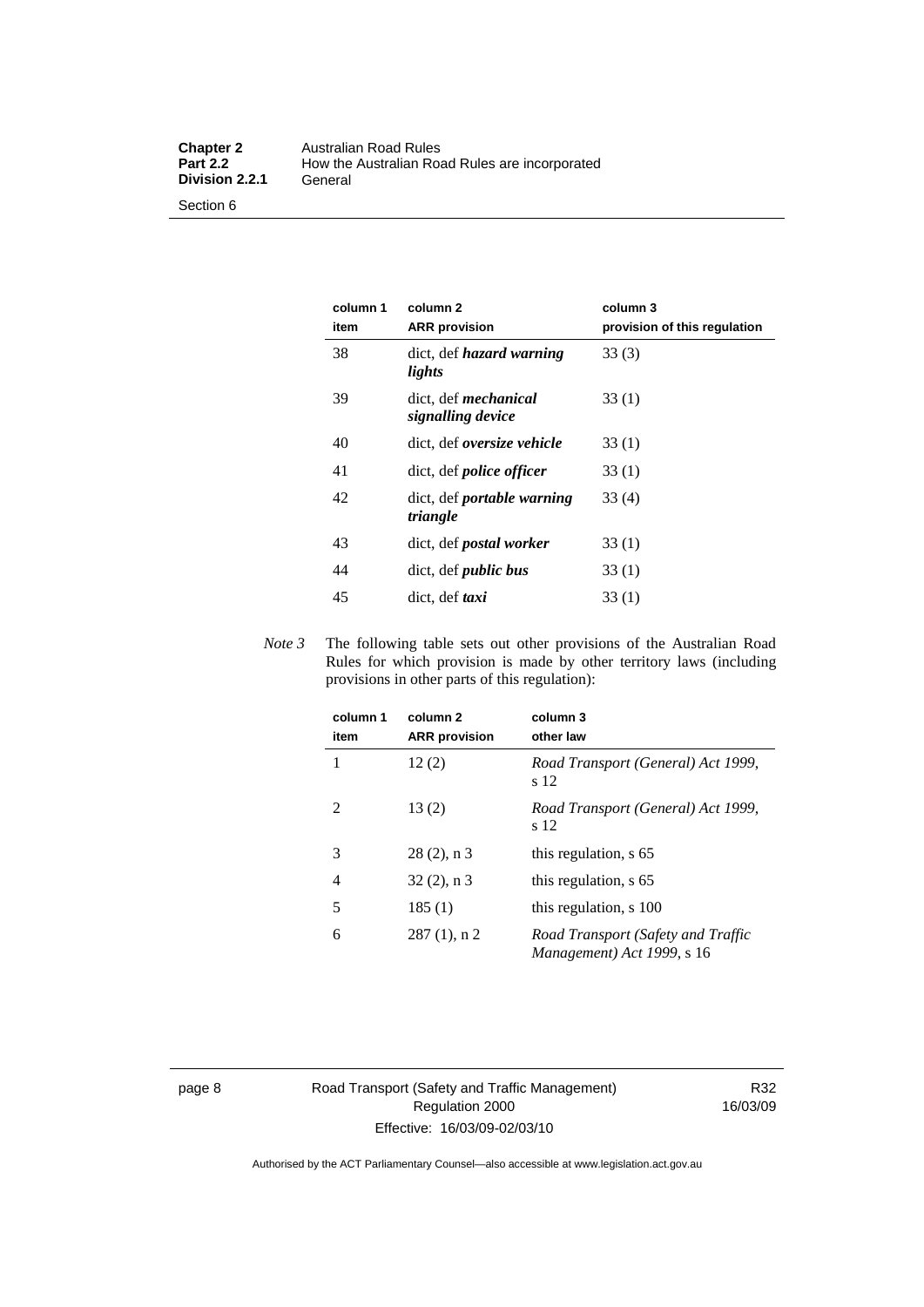<span id="page-18-0"></span>

| column 1<br>item | column 2<br><b>ARR</b> provision                                             | column 3<br>other law                                                     |
|------------------|------------------------------------------------------------------------------|---------------------------------------------------------------------------|
|                  | 311 $(1)(c)$                                                                 | Road Transport (Dimensions and<br>Mass) Act 1990                          |
| 8                | 312(3)(c)                                                                    | Road Transport (Safety and Traffic<br>Management) Act 1999, s 31 and s 32 |
| 9                | dict, def <i>parking</i><br><i>permit for</i><br>people with<br>disabilities | this regulation, s 101                                                    |

#### **7 References to another law of this jurisdiction etc**

- (1) In the Australian Road Rules, a reference to *another law of this jurisdiction* includes a reference to the Act.
	- *Note* A reference to an Act includes a reference to the statutory instruments made or in force under the Act, including any regulation (see Legislation Act, s 104).
- (2) In the Australian Road Rules:

*law of this jurisdiction* means a territory law or a law applying as a territory law.

*this jurisdiction* means the Australian Capital Territory.

## **Division 2.2.2 Other provisions for the Australian Road Rules**

#### **8 ARR r 10 (2)—penalties for offences**

For the Australian Road Rules, rule 10 (2), the penalty for an offence against the Australian Road Rules is a maximum penalty of 20 penalty units.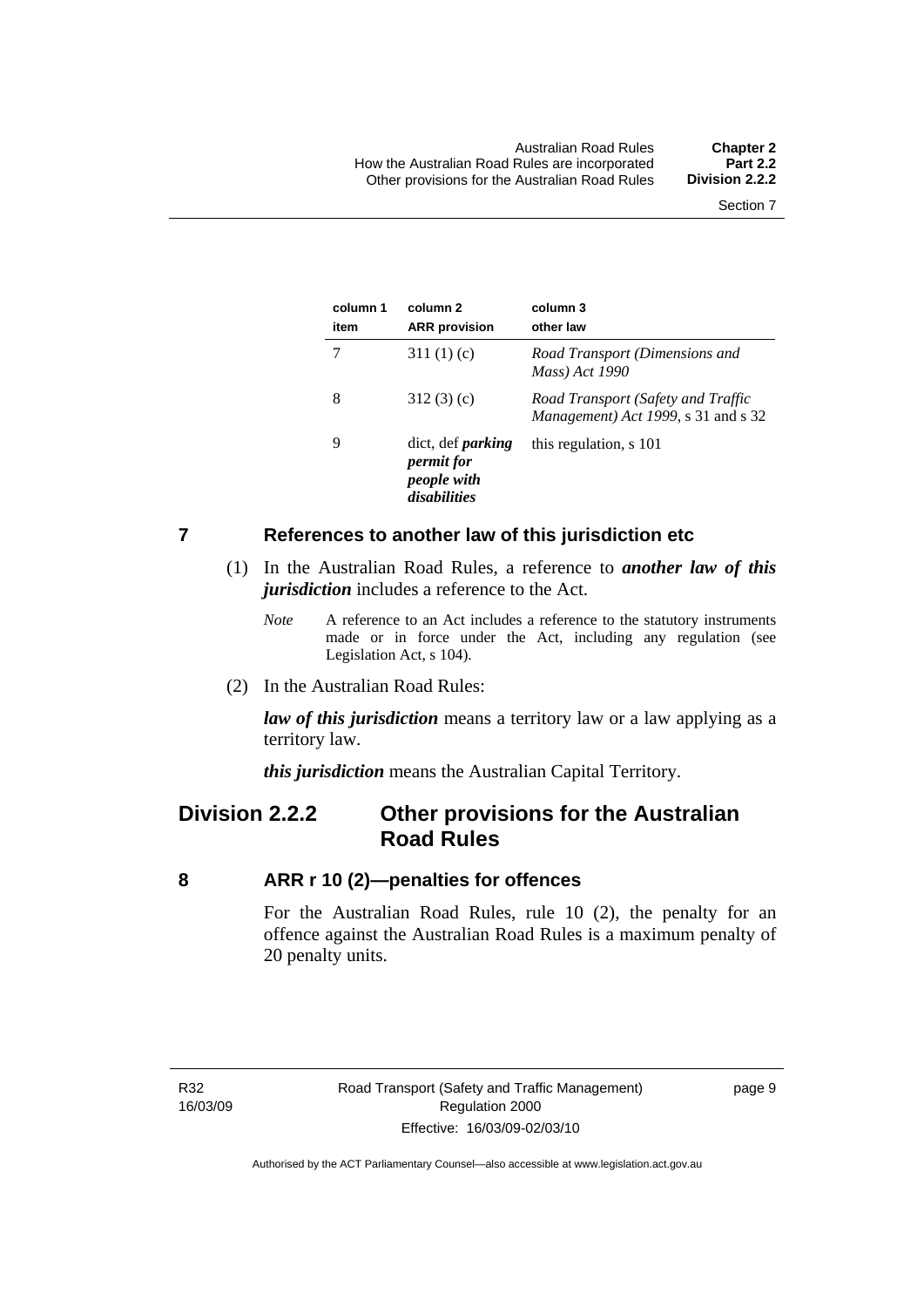#### <span id="page-19-0"></span>**9 ARR r 95—emergency stopping lane only signs**

For the Australian Road Rules, rule 95, the driver of a police vehicle or emergency vehicle is permitted to drive in an emergency stopping lane.

#### **10 ARR r 104—no truck signs**

For the Australian Road Rules, rule 104, a driver is permitted to drive the vehicle on a road (or a bridge, causeway, ramp or similar structure forming part of a road) past a *no trucks sign* mentioned in rule 104 (1), (2) or (3) if the destination of the driver's vehicle is a place on or reached from the road (or structure) and there is no alternative route by which to reach the destination.

#### **11 ARR r 151 (3) (b)—riding a motorbike or bicycle alongside more than 1 other rider**

For the Australian Road Rules, rule 151 (3) (b), the rider of a motorbike or bicycle is permitted to ride alongside more than 1 rider if each of the riders is taking part in an event approved by the road transport authority for this section.

#### **12 ARR r 158 (2) (c)—other vehicles permitted to travel in bus lanes**

The drivers of the following vehicles are permitted to drive in a bus lane:

- (a) taxis;
- (b) hire cars;
- (c) demand responsive service vehicles;
- (d) motorbikes.
- *Note* Section 27A applies the B light rules to drivers of taxis, hire cars, demand responsive service vehicles and motorbikes.

page 10 Road Transport (Safety and Traffic Management) Regulation 2000 Effective: 16/03/09-02/03/10

R32 16/03/09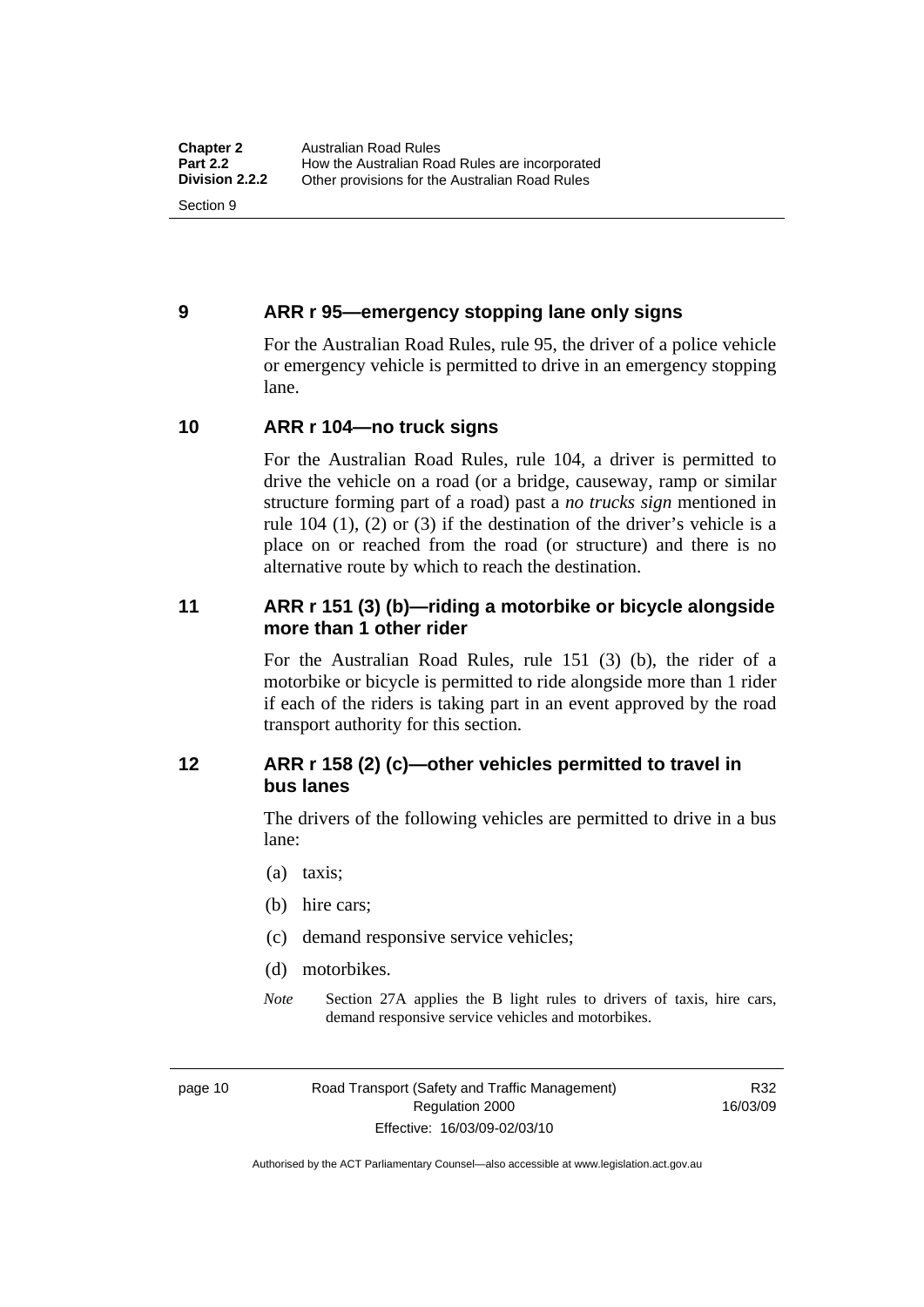#### <span id="page-20-0"></span>**12A ARR r 170 (1)—driver not to stop in intersection unless permitted**

A driver who contravenes the Australian Road Rules, rule 170 (1) commits an offence.

Maximum penalty: 20 penalty units.

#### **13 ARR r 179 (1) (c)—stopping in a loading zone—goods and permit vehicles**

- (1) For the Australian Road Rules, rule 179 (1) (c), the following vehicles are permitted to stop in a loading zone:
	- (a) a motor vehicle that is built mainly for the transport of goods if the vehicle is dropping off, or picking up, goods;
	- (b) a vehicle displaying a current loading zone permit if the vehicle is complying with the conditions of the permit.
- (2) In this section:

*loading zone permit* means a loading zone permit issued under section 100.

#### **13A ARR r 179 (1) (c) and (2) (c)—stopping in loading zone taxis**

- (1) For the Australian Road Rules, rule 179 (1) (c), a taxi that is dropping off, or picking up, a passenger is permitted to stop in a loading zone if—
	- (a) the driver of the taxi does not leave the taxi unattended, otherwise than to comply with a passenger assistance requirement; and
	- (b) the driver complies with subsection (2).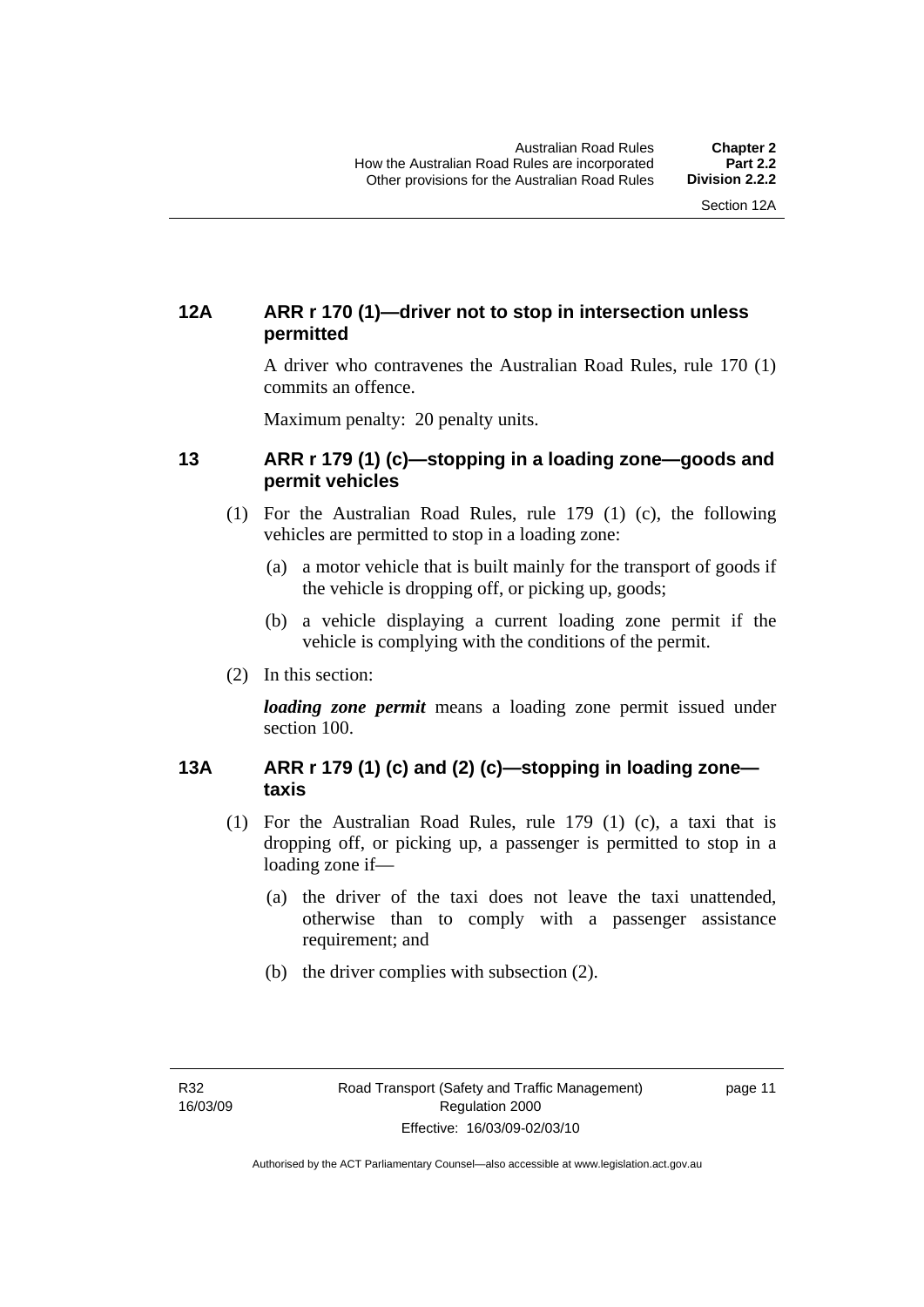- <span id="page-21-0"></span> (2) For the Australian Road Rules, rule 179 (2) (c), the driver must complete the dropping off, or picking up, of the passenger, and drive on—
	- (a) within 2 minutes; or
	- (b) if the driver is required to comply with a passenger assistance requirement—as soon as possible after the driver complies with the requirement.
- (3) In this section:

*passenger assistance requirement* means a requirement under the *Road Transport (Public Passenger Services) Regulation 2002*—

- (a) section 132 (5) (which requires the driver of a wheelchair-accessible taxi to provide reasonable assistance in loading and unloading a wheelchair, or a person in a wheelchair, into or from the taxi); or
- (b) section 135 (5) (which requires a taxi driver to provide reasonable assistance with a passenger's goods).
	- *Note Goods* includes luggage (see *Road Transport (Public Passenger Services) Regulation 2002*, dict).

*unattended*—a driver leaves a taxi *unattended* if the driver leaves the taxi so the driver is over 3m from the closest point of the taxi.

#### **13B ARR r 183—stopping in a bus zone**

- (1) Despite the Australian Road Rules, rule 183 (1), the driver of a demand responsive service vehicle may stop in a bus zone if—
	- (a) the driver is dropping off, or picking up, a passenger; and
	- (b) the vehicle is authorised to stop in the bus zone.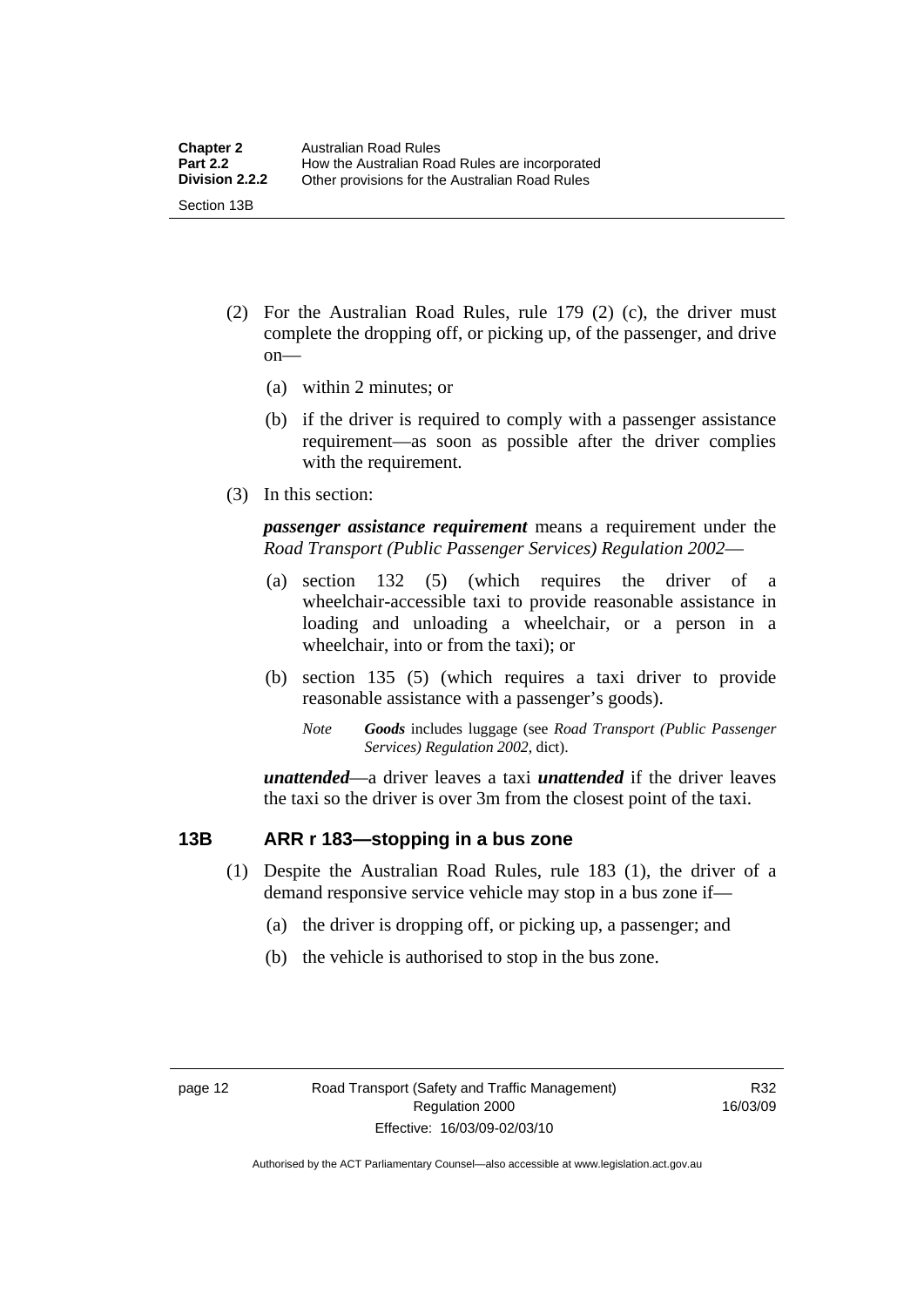<span id="page-22-0"></span>(2) In this section:

*authorised to stop*, in a bus zone, for a DRS vehicle, means a bus zone that the demand responsive service vehicle is authorised to stop in under an authority under the *Road Transport (Public Passenger Services) Regulation 2002*, section 305 (1) (DRS vehicles—bus stop and bus zone authorities).

#### **13C ARR r 195—stopping at or near a bus stop**

- (1) Despite the Australian Road Rules, rule 195 (1), the driver of a demand responsive service vehicle may stop at a bus stop, or on the road, within 20m before a sign on the road that indicates the bus stop, and 10m after the sign, if—
	- (a) the driver stops at a place on a length of road, or in an area, to which a parking control sign applies and the driver is permitted to stop at that place under the Australian Road Rules; or
	- (b) the driver is dropping off, or picking up, passengers and the vehicle is authorised to stop at the bus stop.
- (2) In this section:

*authorised to stop*, at a bus stop, for a DRS vehicle, means a bus stop that the demand responsive service vehicle is authorised to stop at under an authority under the *Road Transport (Public Passenger Services) Regulation 2002*, section 305 (1) (DRS vehicles—bus stop and bus zone authorities).

#### **14 ARR r 199 (2)—stopping near postbox**

For the Australian Road Rules, rule 199 (2):

*public postbox* means a postbox erected, maintained or used by Australia Post.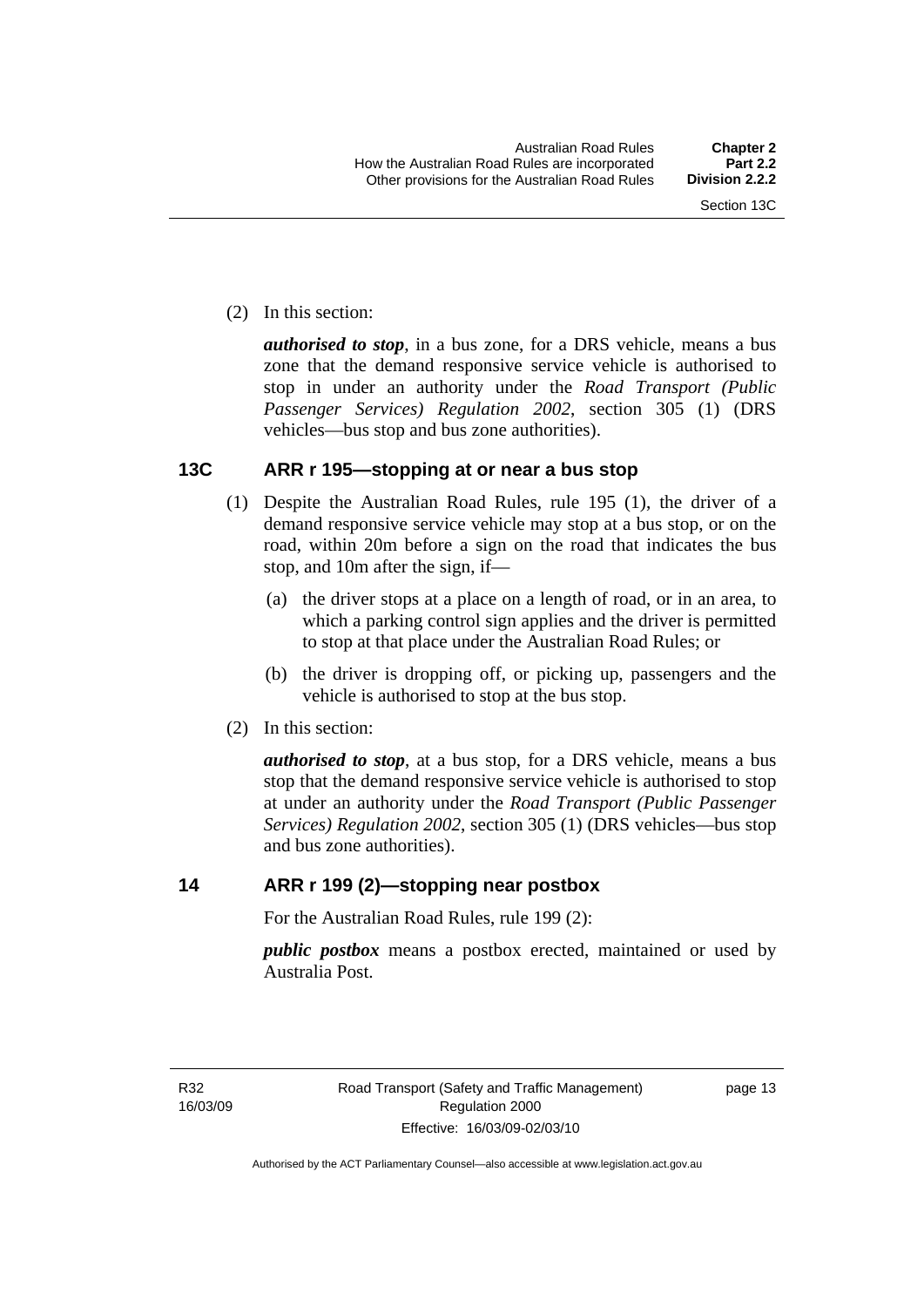#### <span id="page-23-0"></span>**15 ARR r 206 (2) (b), (c)—time extension for people with disabilities permit**

- (1) For the Australian Road Rules, rule 206 (2) (b), a driver to whom the Australian Road Rules, rule 206 applies may park for not longer than 2 hours on a length of road, or in an area, to which a *permissive parking sign* applies if the maximum period of parking allowed by the sign is not longer than 30 minutes.
- (2) For the Australian Road Rules, rule 206 (2) (c), a driver to whom the Australian Road Rules, rule 206 applies may park for an unlimited period on a length of road, or in an area, to which a *permissive parking sign* applies if the maximum period of parking allowed by the sign is longer than 30 minutes.

#### **16 ARR r 207 (2) (a)—fees for parking in pay parking spaces**

- (1) For the Australian Road Rules, rule 207 (2) (a), if a *permissive parking sign* applies to a length of road or area that is (or is part of) a pay parking area, the relevant parking fee is payable for parking in a pay parking space on the road or in the area.
- (2) For this section, the relevant parking fee does not become payable under subsection (1) until immediately after a vehicle is parked in the pay parking space concerned.
	- *Note* Pt 3.1 of this regulation makes provision for the administration of pay parking schemes (including the designation of pay parking areas by the erection of permissive parking signs and the fixing of fees).

#### **16A ARR r 213 (5)—making a motor vehicle secure exception**

Every driver is exempt from the Australian Road Rules, rule 213 (5).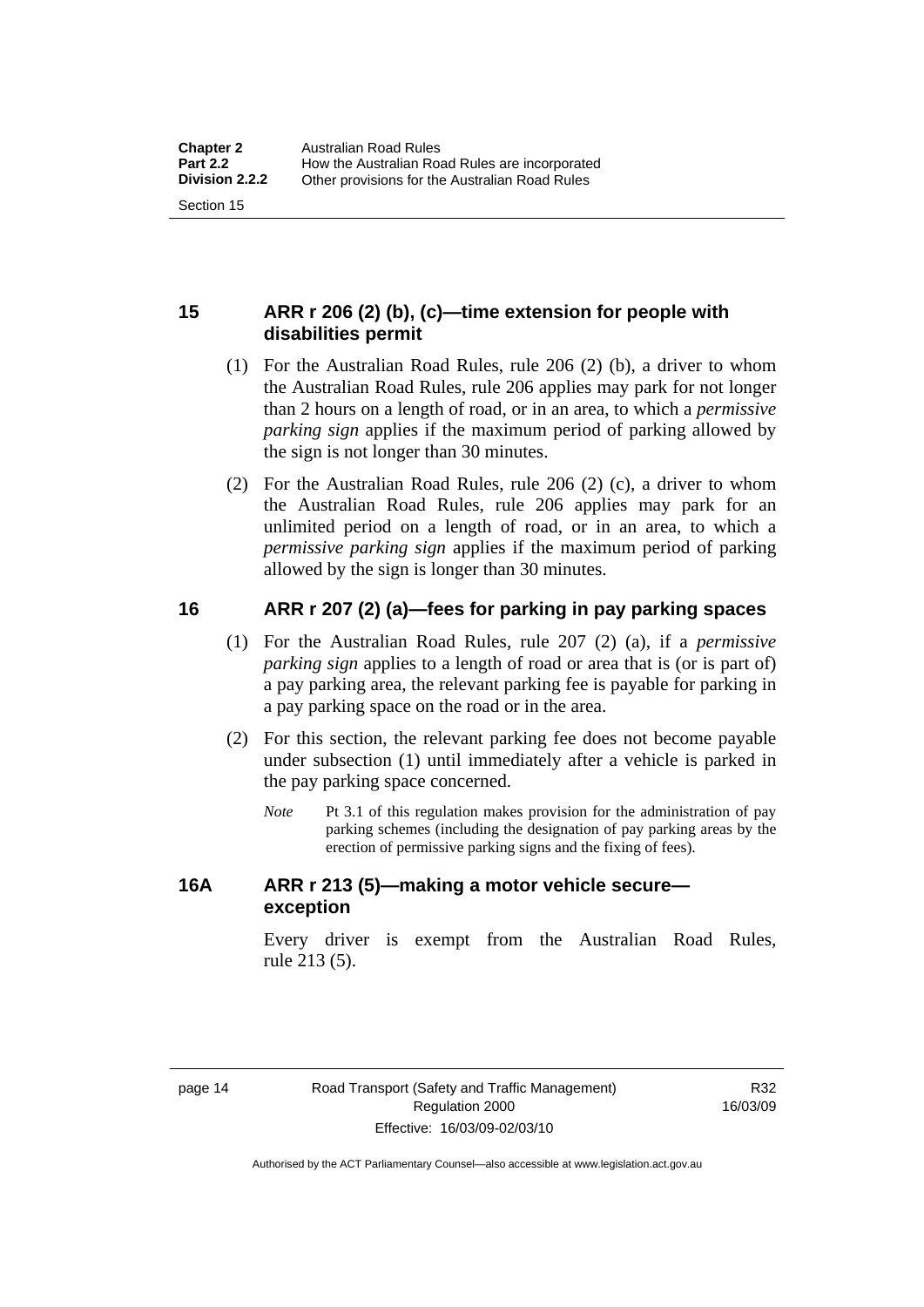#### <span id="page-24-0"></span>**17 ARR r 215 (4)—lights required to be fitted to a vehicle**

For the Australian Road Rules, rule 215 (4), the lights required to be fitted to a vehicle are the lights required to be fitted to the vehicle under the *Road Transport (Vehicle Registration) Regulation 2000,*  schedule 1.

#### **18 ARR r 216 (3)—towing a vehicle at night or in hazardous weather conditions**

For the Australian Road Rules, rule 216 (3):

*dangerous goods*—see the *Road Transport Reform (Dangerous Goods) Regulations 1997* (Cwlth), regulation 2.2.

*placard load*—see the *Road Transport Reform (Dangerous Goods) Regulations 1997* (Cwlth), regulation 2.13.

#### **19 ARR r 220 (3)—using lights on vehicles that are stopped**

For of the Australian Road Rules, rule 220 (3), a light of a kind required to be fitted to a vehicle is a light of that kind required to be fitted to the vehicle under the *Road Transport (Vehicle Registration) Regulation 2000*, schedule 1.

#### **20 ARR r 221 (f)—using hazard warning lights on buses carrying children**

- (1) This section applies to a bus that is carrying children and is fitted with hazard warning lights in accordance with the *Road Transport (Vehicle Registration) Regulation 2000*, schedule 1, but is not fitted with any other warning lights in accordance with that schedule.
- (2) For the Australian Road Rules, rule 221 (f), if the driver of the bus stops the bus to drop off or pick up a child, the driver is permitted to operate the hazard warning lights.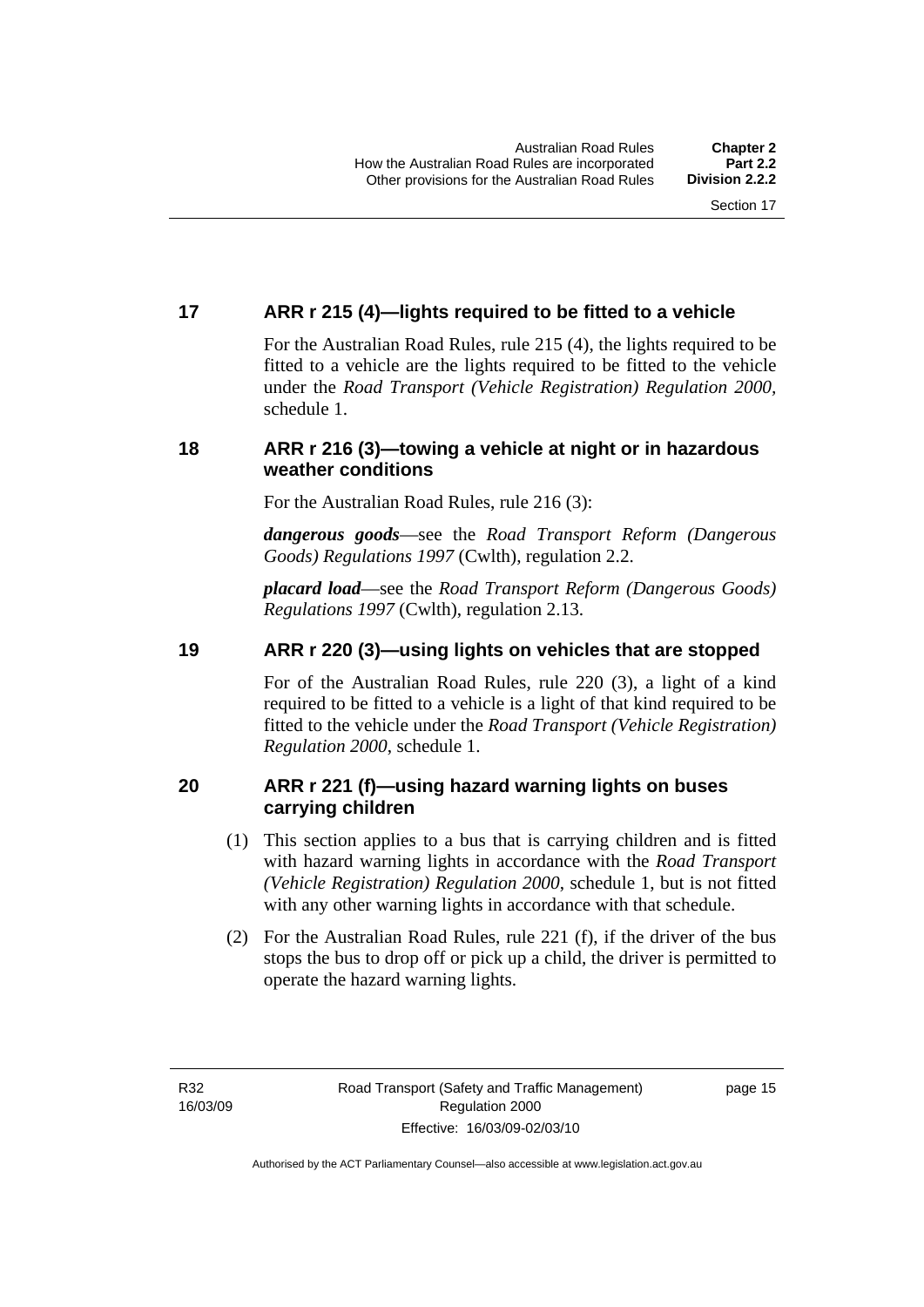#### <span id="page-25-0"></span>**21 ARR r 222—using warning lights on buses carrying children**

- (1) This section applies to a bus that is carrying children and is fitted with warning lights (other than hazard warning lights) in accordance with the *Road Transport (Vehicle Registration) Regulation 2000*, schedule 1.
- (2) For the Australian Road Rules, rule 222, the driver of the bus must operate the warning lights by activating them.

#### **22 ARR r 225—use of radar detectors**

Every driver is exempt from rule 225 of the Australian Road Rules.

*Note* The Australian Road Rules, r 225 is superfluous in the ACT because the Act, s 9 (2) makes it an offence for a person to drive or park a motor vehicle on a road or road related area if a traffic offence evasion device is fitted to, applied to, or carried in the vehicle.

#### **22A ARR r 236 (6)—hitchhiking, roadside commerce etc permitted**

- (1) For the Australian Road Rules, rule 236 (6)—
	- (a) a pedestrian may stand on, or move onto, a road to—
		- (i) solicit contributions, employment or business from an occupant of a vehicle; or
		- (ii) hitchhike; or
		- (iii) display an advertisement; or
		- (iv) sell or offer articles for sale; or
		- (v) wash or clean, or offer to clean, the windscreen of a vehicle; and
	- (b) a person in a vehicle may buy, or offer to buy, an article or service from a person standing on a road.

page 16 Road Transport (Safety and Traffic Management) Regulation 2000 Effective: 16/03/09-02/03/10

R32 16/03/09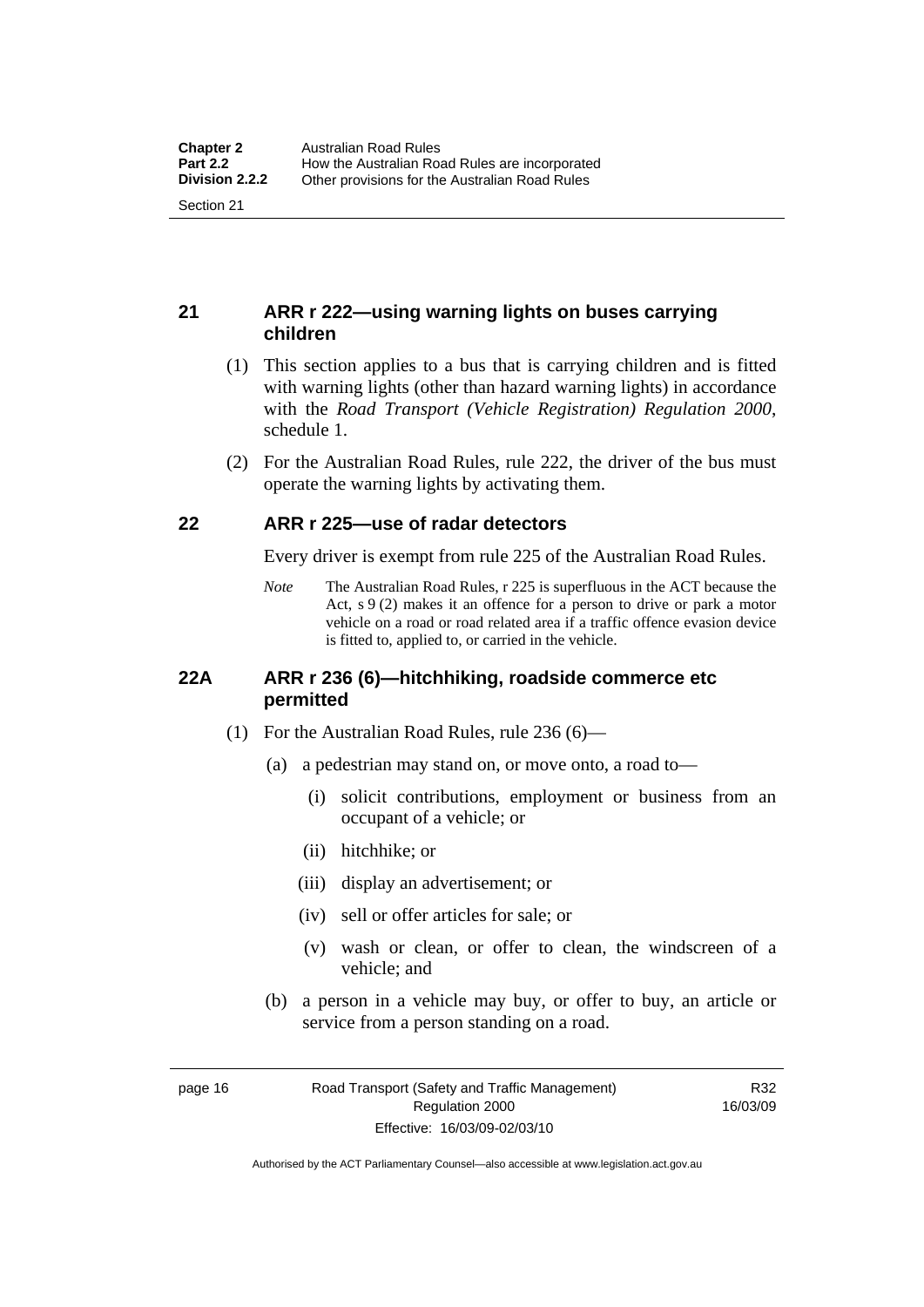<span id="page-26-0"></span>(2) In this section:

*road* includes any shoulder of the road, and any median strip, painted island or traffic island, but does not include any other roadrelated area.

*Note Median strip*, *painted island* and *traffic island* are defined in the Australian Road Rules, dictionary, *shoulder* is defined in ARR, r 12, and *road-related area* is defined in the ARR, r 13.

#### **23 ARR r 240 (2)—wheeled recreational devices and toys not to be used on certain roads**

For the Australian Road Rules, rule 240 (2), a person must not travel in or on a wheeled recreational device on any road at night.

#### **23B ARR r 266 (3) (b)—wearing of seatbelts by passengers under 16 years old**

- (1) For the Australian Road Rules, rule 266 (3) (b), all passengers in or on a motor vehicle (other than a bus or motor bike) who are at least 1 year old, but under 16 years old, must be restrained in an approved child restraint or wear a seatbelt unless they are exempt from wearing a seatbelt under a territory law.
	- *Note* For the circumstances in which a person is exempt from wearing a seatbelt, see the Australian Road Roads, r 267 and this section, s (2).
- (2) A passenger mentioned in subsection (1) is exempt from wearing a seatbelt if—
	- (a) the motor vehicle is not required to be fitted with child restraint anchorages or seatbelts under the 2nd or 3rd edition ADR and the vehicle has not been fitted with a child restraint anchorage point or a seatbelt for a seating position that is available for the passenger; or
	- (b) the motor vehicle is registered in a State that does not have a law that substantially corresponds to subsection (1); or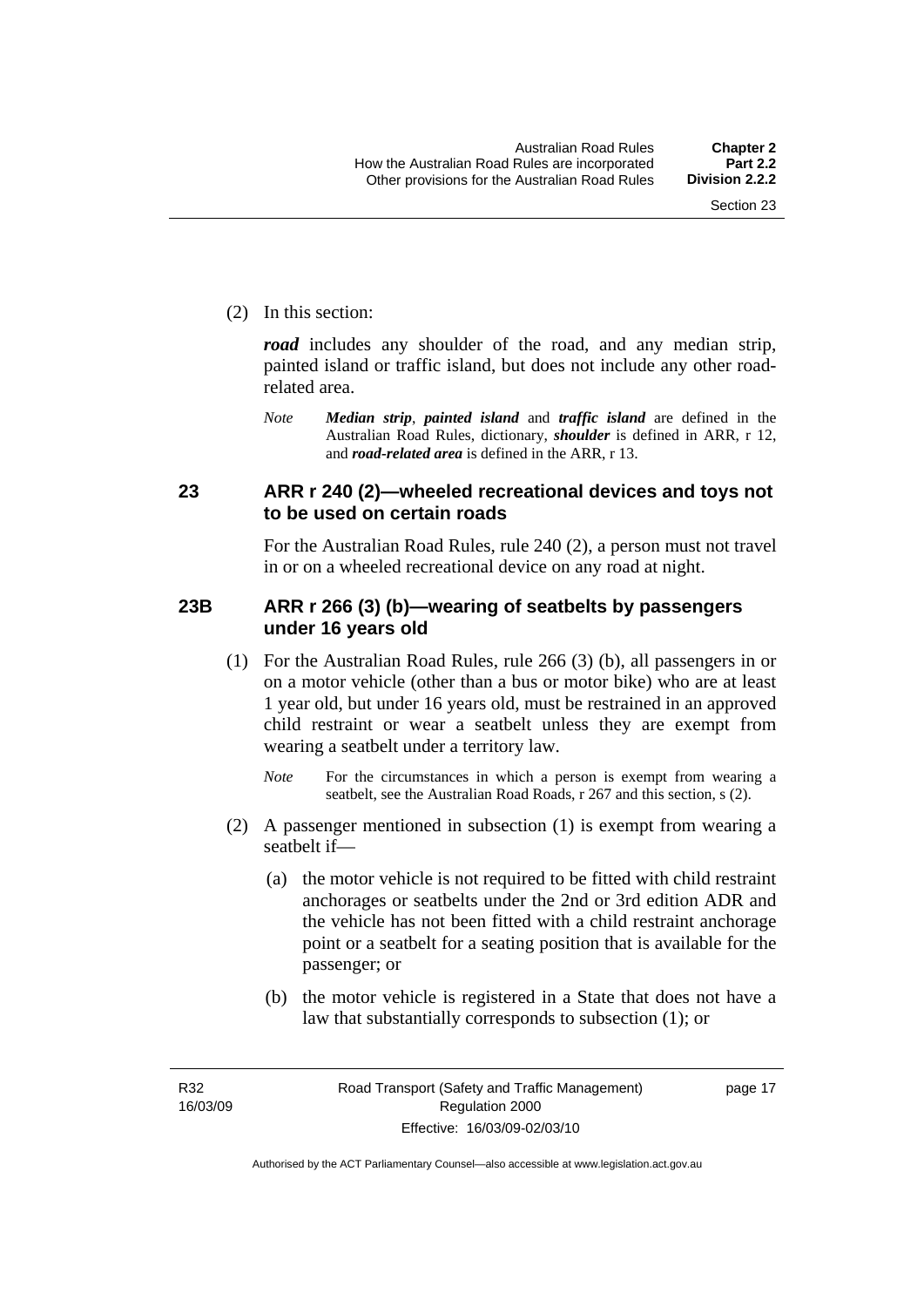- <span id="page-27-0"></span> (c) the motor vehicle is a taxi or hire car, or a demand responsive service vehicle that is not a bus, and a seating position (other than a front passenger seat) fitted with a suitable approved child restraint or seatbelt is not available for the passenger.
- *Note 1* The exemption applies to a passenger in a vehicle that has 2 or more rows of seats only if the passenger sits in the rear seats, see the ARR, r 267 (1).
- *Note 2* The defence of sudden or extraordinary emergency is also available, see the Criminal Code, s 41.
- (3) In this section:

*2nd edition ADR*—see the *Road Transport (Vehicle Registration) Regulation 2000*, schedule 1, section 1.14.

*3rd edition ADR*—see the *Road Transport (Vehicle Registration) Regulation 2000*, schedule 1, section 1.15.

#### **24 ARR r 266 (7)—wearing of seatbelts by passengers under 16 years old**

For the Australian Road Rules, rule 266 (7):

*approved child restraint* means a child restraint that is approved by the road transport authority under section 66 (1) (b) (Approvals etc by road transport authority).

#### **25 ARR r 267 (3)—certificates of exemption from wearing seatbelts**

For the Australian Road Rules, rule 267 (3) a certificate is issued under a law of this jurisdiction for a person if—

- (a) the certificate is signed by a doctor; and
- (b) it certifies that—
	- (i) the person cannot wear a seatbelt for medical reasons; or

R32 16/03/09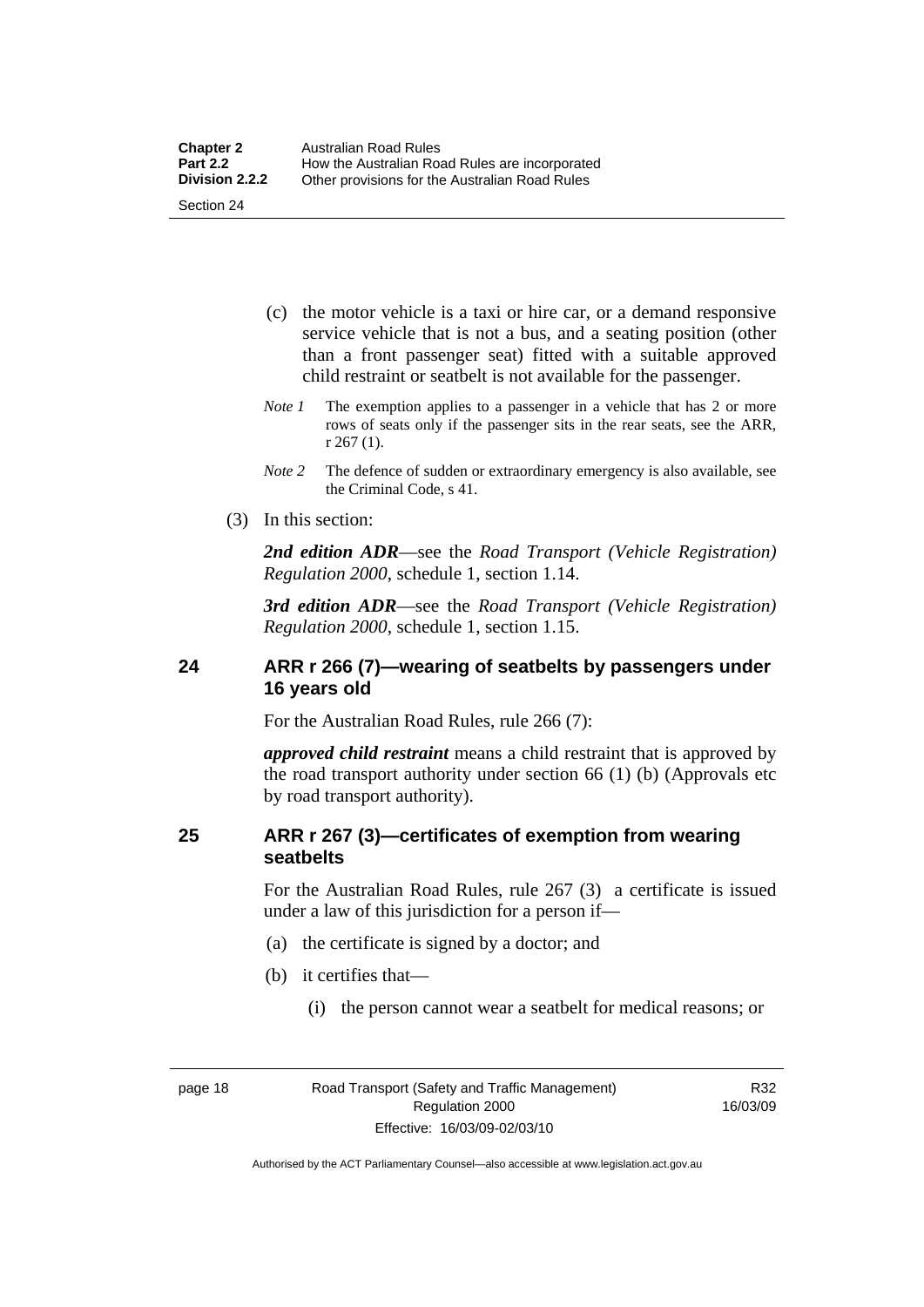(ii) the person cannot, because of that person's size, build or any other physical characteristic, safely drive a vehicle while wearing a seatbelt.

#### <span id="page-28-0"></span>**26 ARR r 270 (3)—wearing motorbike helmets**

For the Australian Road Rules, rule 270 (3):

*approved motor bike helmet* means a protective helmet for motor bike riders that is approved by the road transport authority under section 66 (1) (c) (Approvals etc by road transport authority).

#### **27 ARR r 271 (6)—riding on motorbikes**

For the Australian Road Rules, rule 271 (6):

- (a) the Australian Road Rules, rule 271 (2) does not apply to a passenger on a motorbike to the extent that the passenger is exempt from the subrule under section 67 (Exemption from requirement about riding on motorbikes); and
- (b) the Australian Road Rules, rule 271 (3) does not apply to the rider of a motorbike in relation to a passenger to the extent that, under paragraph (a), rule 271 (2) does not apply to the passenger.

#### **27A ARR r 280 (2) (a)—other vehicles to which B light rules apply**

The following classes of vehicles are specified:

- (a) taxis;
- (b) hire cars;
- (c) demand responsive service vehicles;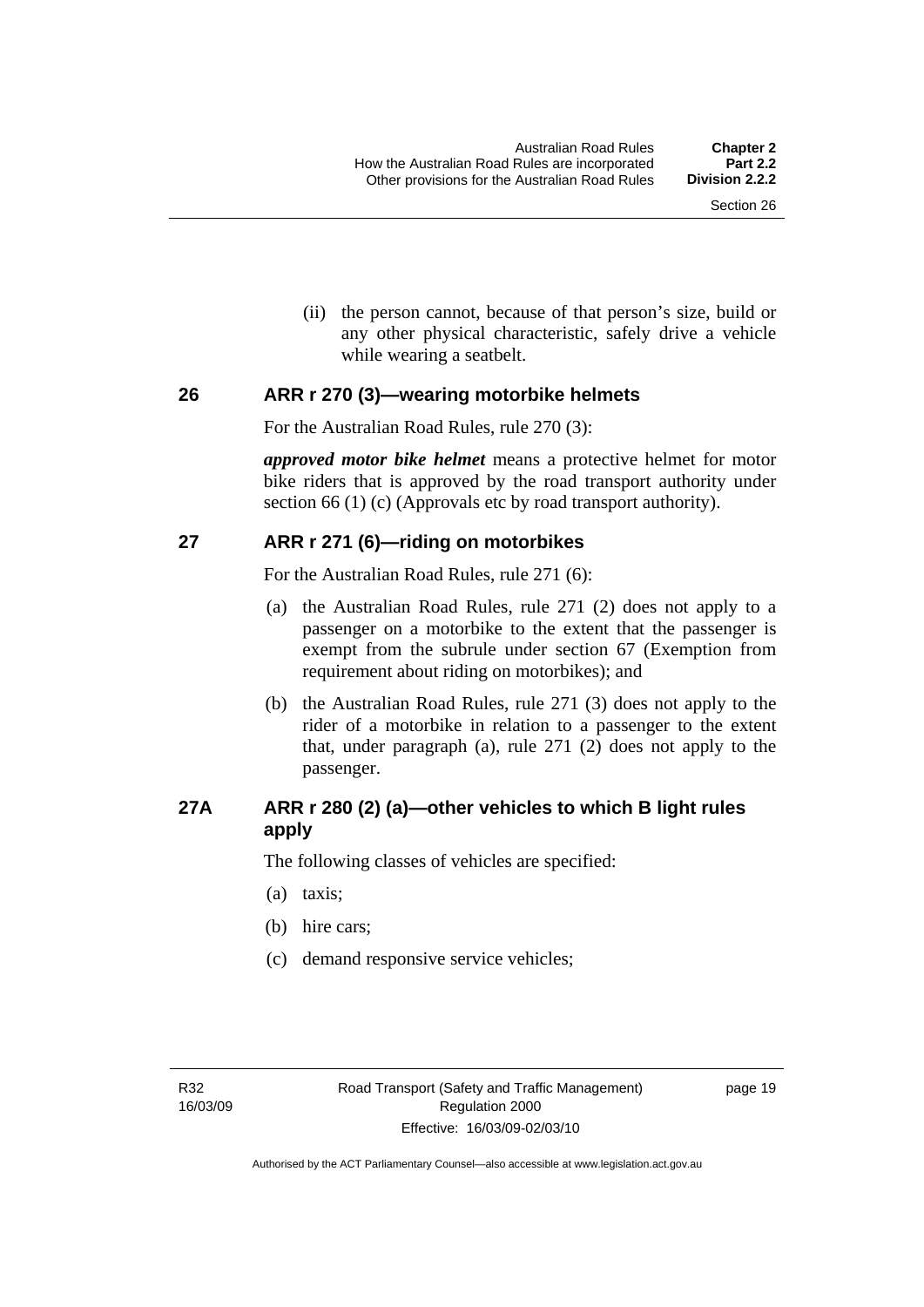- <span id="page-29-0"></span>(d) motorbikes.
- *Note* This section applies the B light rules to drivers of taxis, hire cars, demand responsive service vehicles and riders of motorbikes who, under s 12, are allowed to drive in bus lanes.

#### **28 ARR r 287 (3), (4)—duties of participants in crashes**

- (1) For the Australian Road Rules, rule 287 (3), a driver of a motor vehicle involved in a crash is taken to have given the driver's required particulars to a police officer if the driver supplies the particulars in accordance with the requirements of the crash reporting website.
- (2) For the Australian Road Rules, rule 287 (3) (e), every crash not mentioned in the Australian Road Rules, rule 287 (3) (a) to (d) must be reported to a police officer.
	- *Note* The Australian Road Rules, r 287 (3) (e) requires the driver (or the driver's representative) to give the driver's required particulars, within the required time, about a crash to a police officer if the crash is required to be reported to a police officer under another law of this jurisdiction.
- (3) For the Australian Road Rules, rule 287 (4), definition of *required particulars*, information required to be given to a police officer about a crash includes an explanation of the circumstances of the crash.
- (4) In this section:

*crash reporting website* means the website operated by the territory for the purpose of receiving information about crashes.

*Note* The crash reporting website can be accessed through the Canberra Connect website (www.canberraconnect.act.gov.au). The website can also be accessed through the website for police services in the ACT (www.afp.gov.au/act.html).

Authorised by the ACT Parliamentary Counsel—also accessible at www.legislation.act.gov.au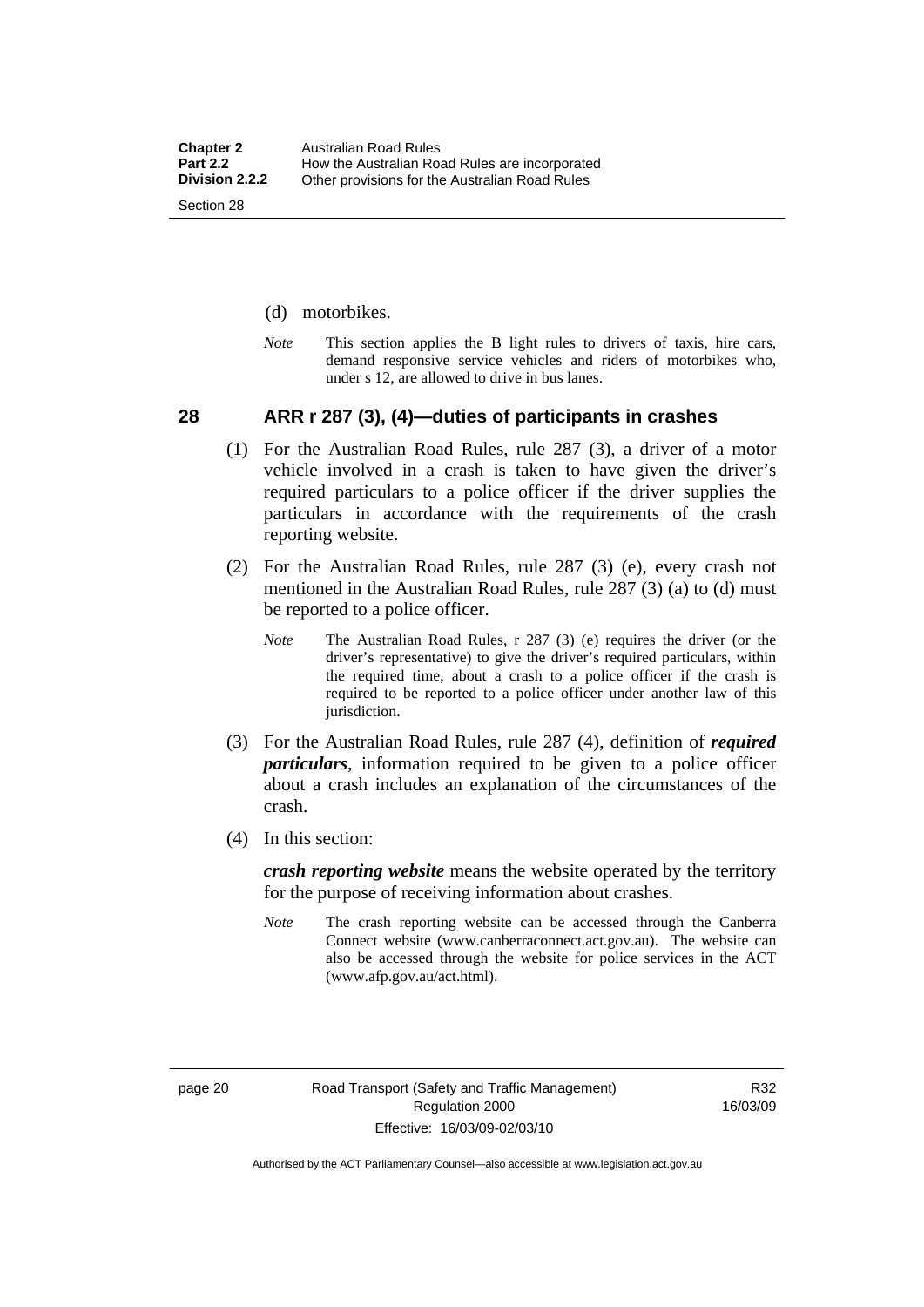#### <span id="page-30-0"></span>**29 ARR r 289 (1) (g)—driving on nature strip**

For the Australian Road Rules, rule 289 (1) (g), a driver may drive the driver's vehicle on a nature strip adjacent to a length of road in a built-up area if the vehicle—

- (a) is a motor vehicle (other than a ride-on lawnmower) that is built and used solely for cutting grass, or for purposes incidental to cutting grass; or
- (b) is a motor vehicle that is designed for cleaning footpaths and is being driven on the nature strip for the purpose of cleaning a footpath and is displaying an amber flashing light; or
- (c) is being used to transport goods or materials for use in (or for the purposes of) the construction or maintenance of roads by or on behalf of the Territory; or
- (d) is a postal vehicle that is  $-$ 
	- (i) a motorbike with an engine capacity of not more than 110mL; and
	- (ii) being driven at a speed of not more than 10km/h.
- (e) is being used by a person in the course of his or her duties as a person authorised under this regulation to use a traffic offence detection device.

#### **30 ARR r 298—driving with a person in or on trailer**

- (1) For the Australian Road Rules, rule 298, a trailer is exempt if—
	- (a) the trailer is being towed by a police vehicle or emergency vehicle; or
	- (b) the carriage of passengers is permitted in a part of the trailer and anyone in the trailer is in that part; or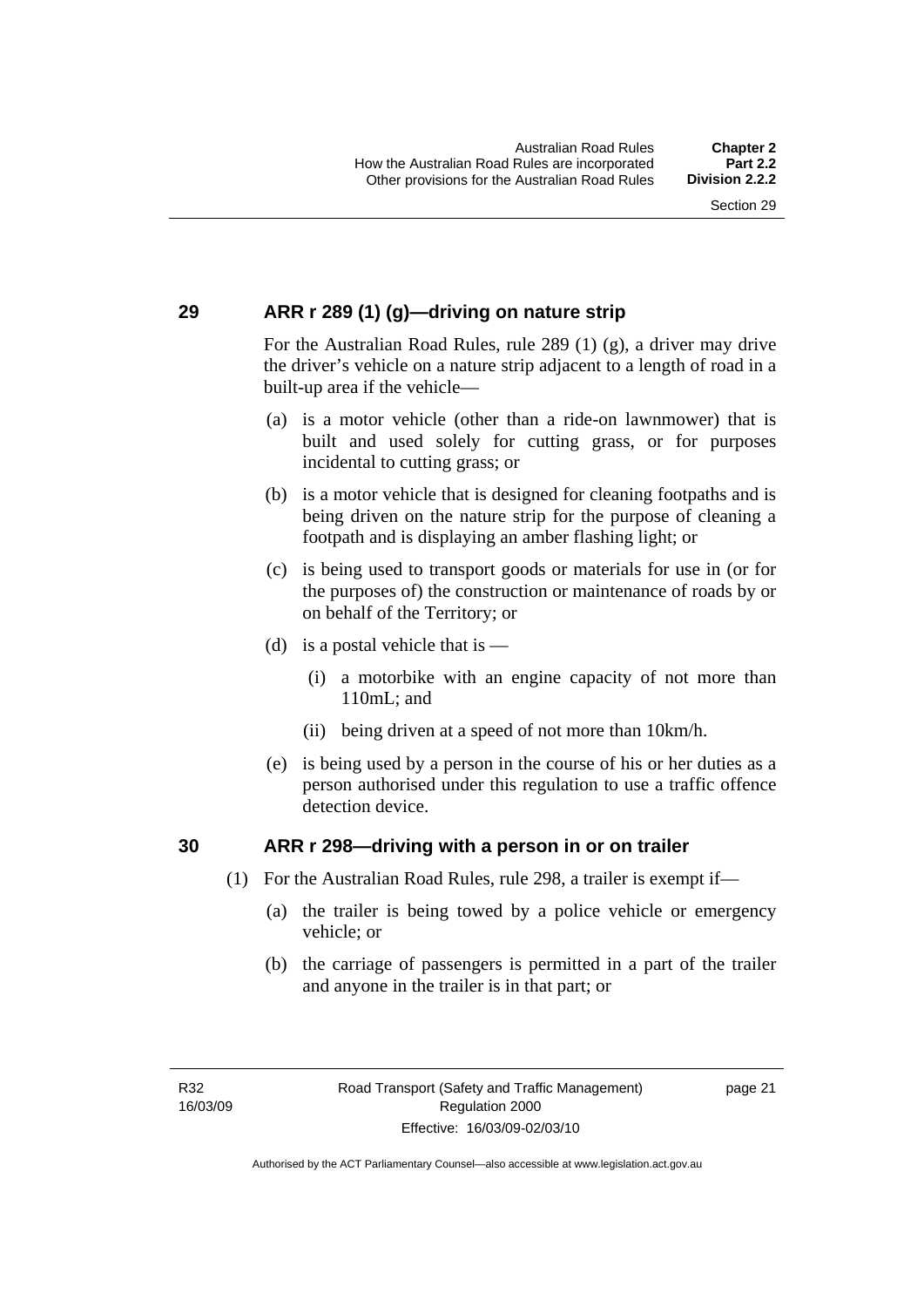- <span id="page-31-0"></span> (c) anyone who is in the trailer is engaged in the door-to-door delivery or collection of goods, or in the collection of waste or garbage, and the trailer is not travelling faster than 25 km/h; or
- (d) in all the circumstances, there is no reasonable danger of anyone in the trailer falling from the trailer or being injured.
- (2) For this section, the carriage of passengers is permitted in a part of a trailer if the part is designed primarily for—
	- (a) the carriage of passengers; or
	- (b) the carriage of goods, but is enclosed.
- (3) In this section:

*enclosed*, for a part of a trailer, means enclosed by—

- (a) the structure of the trailer; or
- (b) a canopy, cage or other device fitted to the trailer that is of a kind approved by the road transport authority under section 66 (1) (d) (Approvals etc by road transport authority).

*in* includes on.

#### **31 ARR r 310 (3), (4)—exemption for road workers etc**

- (1) For the Australian Road Rules, rule 310 (3) (b), the road transport authority may authorise a person to engage in speed zoning tests.
- (2) For the Australian Road Rules, rule 310 (4), definition of *roadworks*, the road transport authority may authorise—
	- (a) installation or maintenance work on, above or below a road; or
	- (b) installation or maintenance of a traffic control device; or
	- (c) a traffic survey.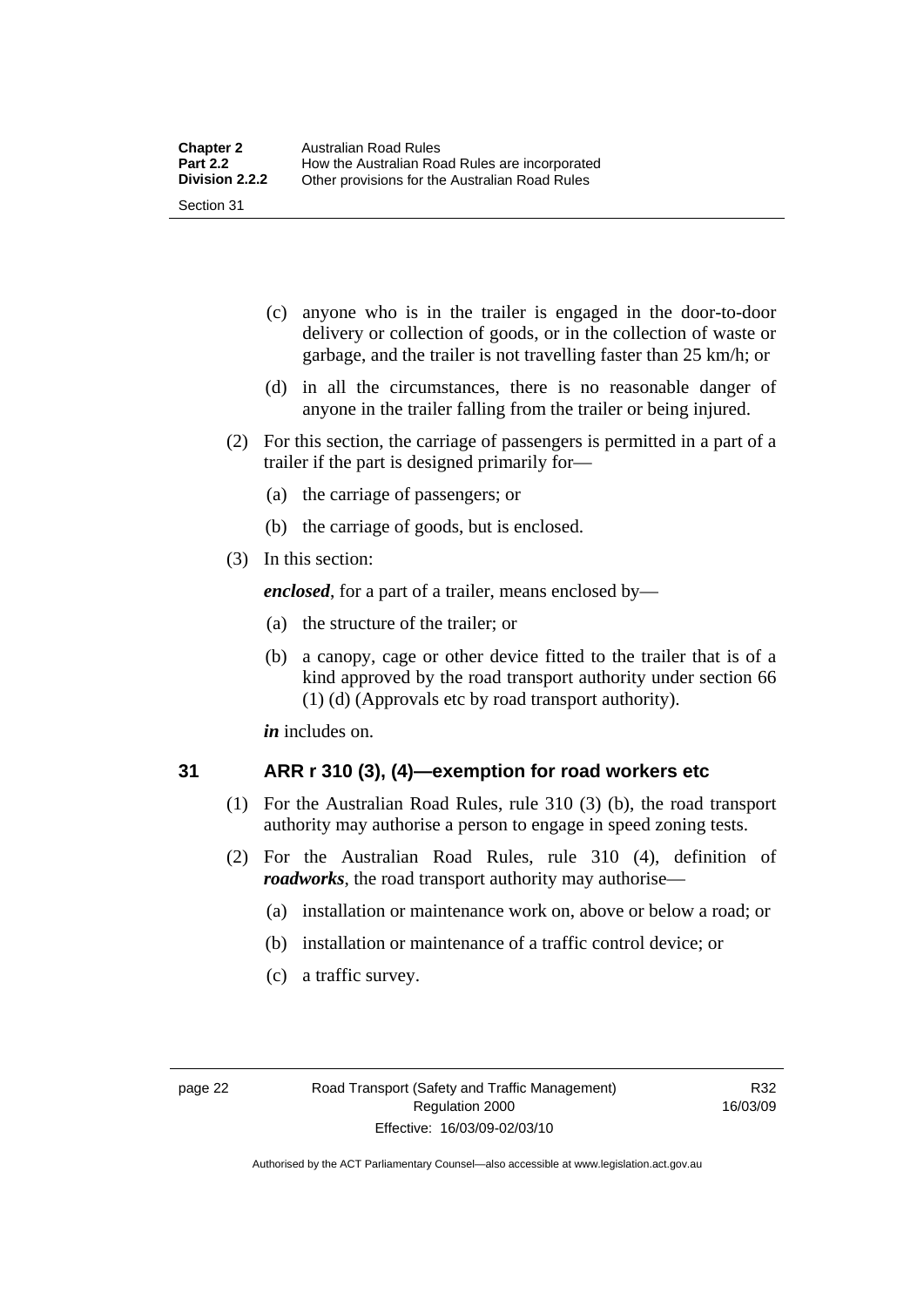- <span id="page-32-0"></span> (3) This section is additional to, and does not limit, any other power of the road transport authority or anyone else under a territory law to authorise something mentioned in this section.
	- *Note* Under the Act, the road transport authority can authorise a person to install or display (or to interfere with, change or remove) a prescribed traffic control device.

#### **32 ARR r 313—postal workers**

For the Australian Road Rules, rule 313—

- (a) the Australian Road Rules, rule 186 (Stopping in a mail zone) does not apply to the driver of a postal vehicle; and
- (b) the Australian Road Rules, rule 288 (Driving on a path) does not apply to the driver of a postal vehicle if—
	- (i) the vehicle is a motorbike with an engine capacity of not more that 110mL; and
	- (ii) the vehicle is being driven at a speed of not more than 10km/h.

#### **33 ARR dict—definitions for dictionary**

(1) For the Australian Road Rules, dictionary:

*approved bicycle helmet* means a protective helmet for bicycle riders that is approved by the road transport authority under section 66 (1) (a) (Approvals etc by road transport authority).

*authorised person,* for a provision of the Australian Road Rules, means a person who is appointed as an authorised officer under the *Road Transport (General) Act 1999* for the Australian Road Rules or the provision.

#### *emergency worker* means—

 (a) a member of the ambulance service rendering or providing transport for sick or injured people; or

R32 16/03/09 page 23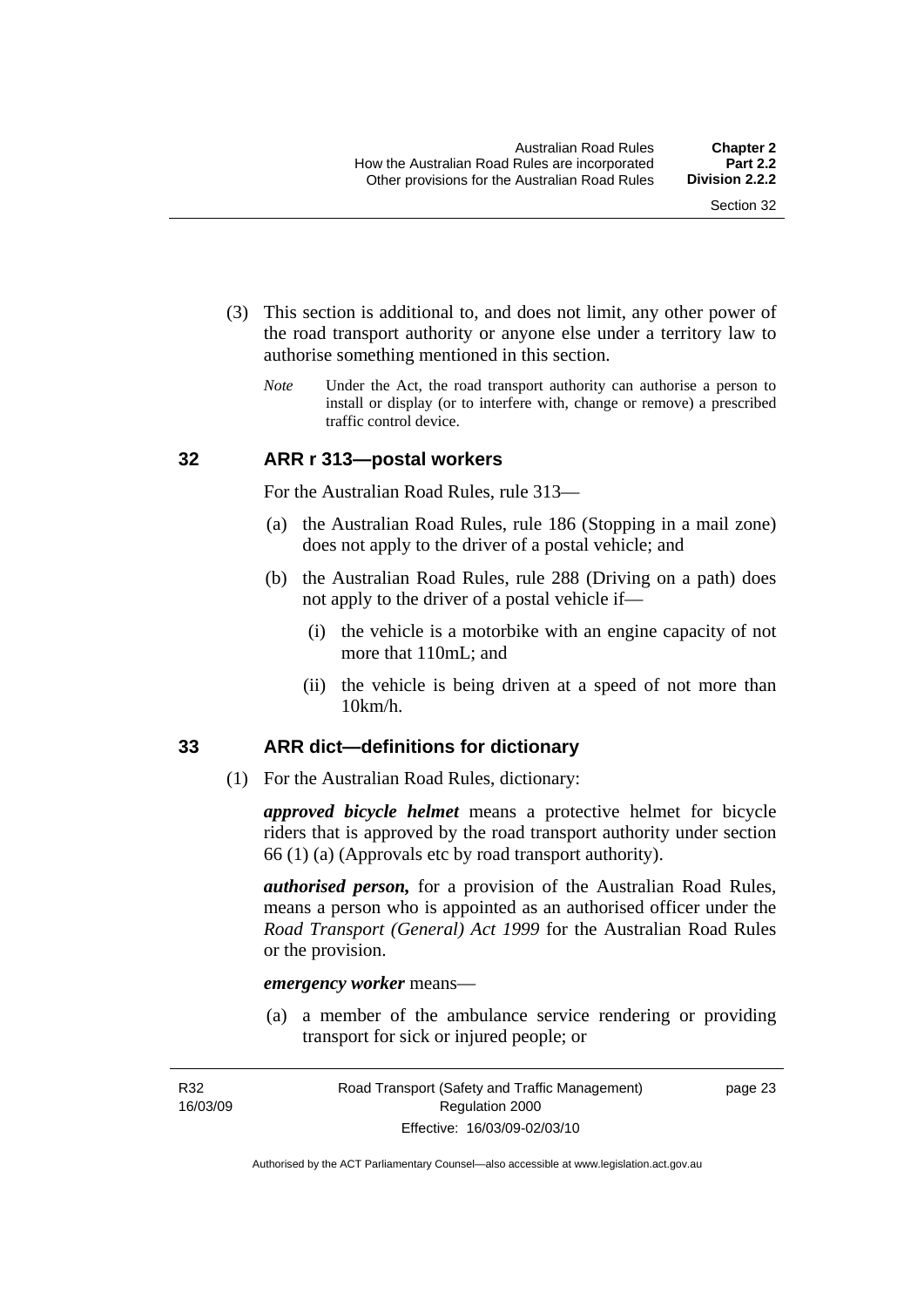- (b) a member of the ambulance service, the fire brigade, the rural fire service or the SES providing transport in an emergency; or
- (c) a person who is declared by the road transport authority under section 66 (1) (e) (Approvals etc by road transport authority) to be an emergency worker.

*mechanical signalling device*, in relation to a vehicle, means a device that—

- (a) is fitted to the vehicle; and
- (b) is a mechanical signalling device or turn signal that complies with the *Road Transport (Vehicle Registration) Regulation 2000*, schedule 1.

*oversize vehicle* means a vehicle that has a dimension that, including the dimension of any load, exceeds a relevant dimension limit under the *Road Transport (Dimensions and Mass) Act 1990*, the *Road Transport (Vehicle Registration) Regulation 2000*, or this section.

*police officer*—see the Legislation Act, dictionary, part 1.

*postal worker* means an employee of Australia Post or anyone else engaged by Australia Post to deliver post.

*public bus*—see the *Road Transport (Public Passenger Services) Act 2001*, dictionary.

*taxi*—

- (a) see the *Road Transport (Public Passenger Services) Act 2001*, section 45 (Meaning of *taxi*); and
- (b) except in the Australian Road Rules, rule 182 (which is about stopping in taxi zones), includes a hire car.
- (2) For the Australian Road Rules, dictionary, definition of *GVM*, paragraph (b):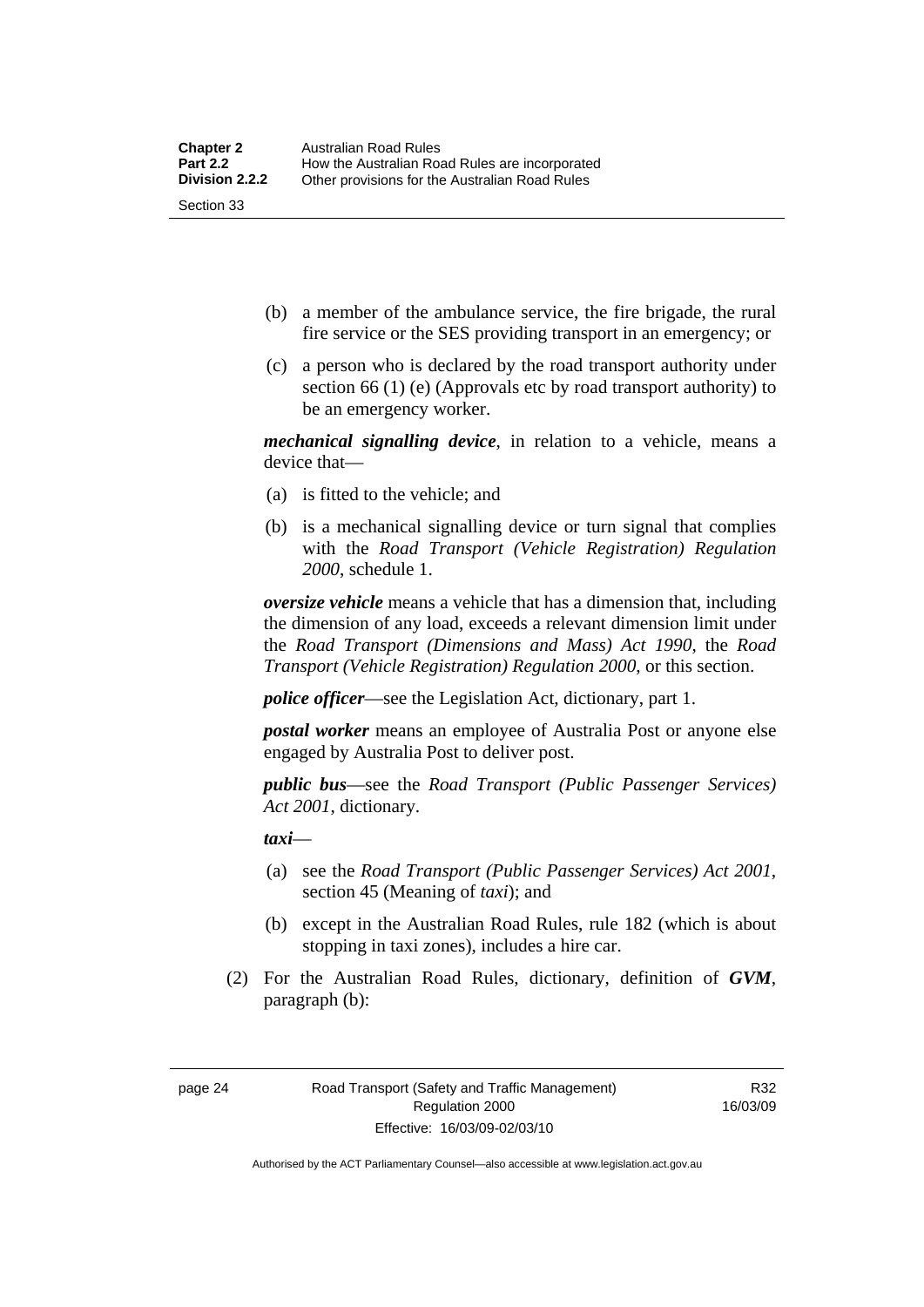#### *vehicle registration authority* means:

- (a) the road transport authority; or
- (b) the corresponding authority of another jurisdiction.
- (3) For the Australian Road Rules, dictionary, definition of *hazard warning lights*:

*another law of this jurisdiction* means the *Road Transport (Vehicle Registration) Regulation 2000*, schedule 1.

- (4) For the Australian Road Rules, dictionary, definition of *portable warning triangle*, a portable warning triangle is approved if it—
	- (a) is in the form of an equilateral triangle; and
	- (b) has a minimum height of 300mm; and
	- (c) has, on the front and back, red reflecting sheeting or material, or 9 red reflectors arranged in a triangular shape, causing a red reflection that would be clearly visible to a driver at night when the upper beam of light from any headlight on the vehicle (complying with the relevant provisions to the *Road Transport (Vehicle Registration) Regulation 2000*), schedule 1 is projected directly onto the sign from a distance of 200m; and
	- (d) is of a robust and durable construction, capable of being readily erected to stand in an upright position and capable of remaining unaffected (to any material degree) by any reasonable force of wind or variation in weather conditions.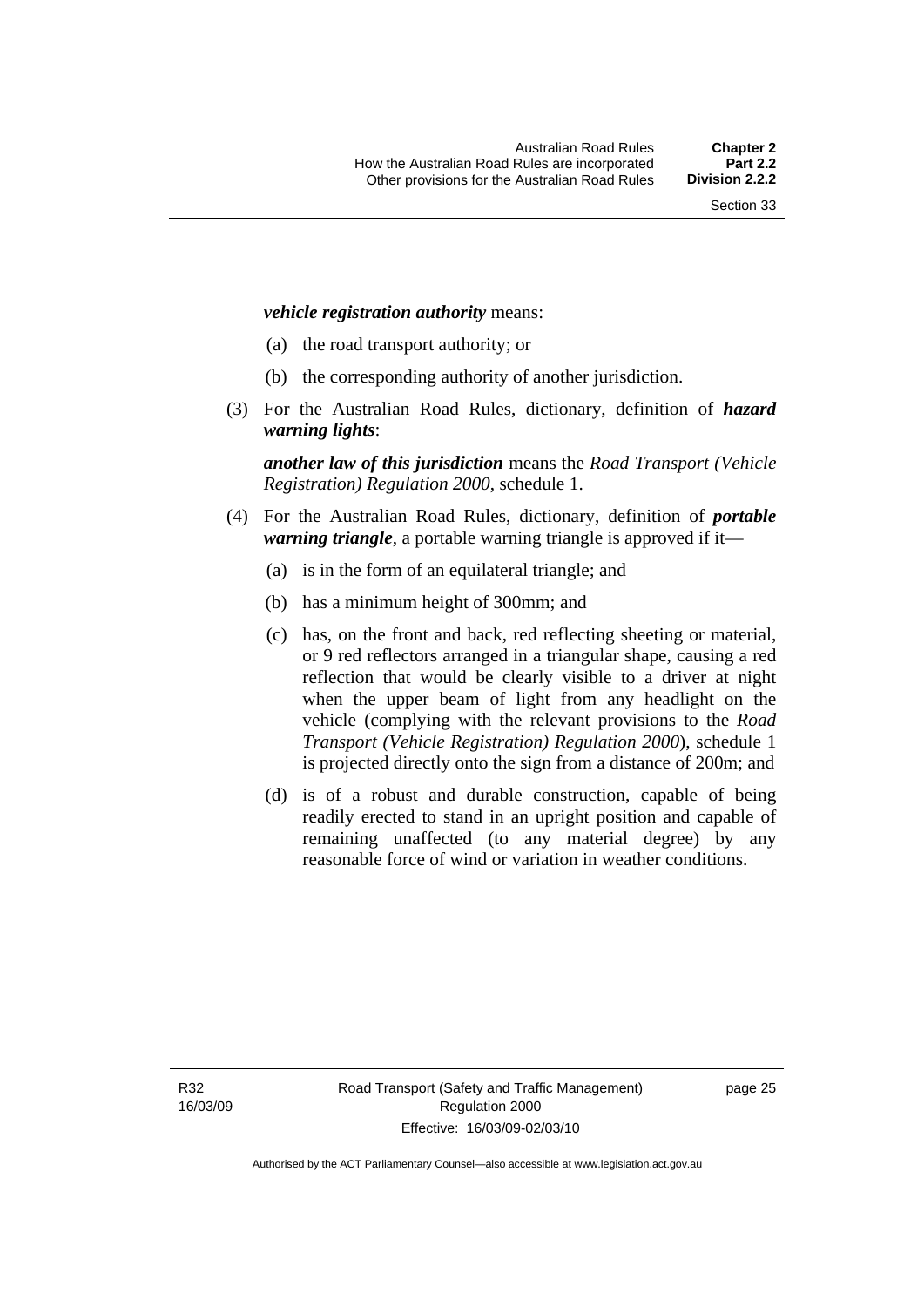<span id="page-35-0"></span>**Chapter 2** Australian Road Rules<br>**Part 2.3** Additional ACT road ru **Part 2.3** Additional ACT road rules<br>**Division 2.3.1** Noise and other nuisances **Division 2.3.1** Noise and other nuisances Section 37

# **Part 2.3 Additional ACT road rules**

*Note* The Australian Road Rules are not completely self-contained and need to be read with associated laws of each jurisdiction. This part sets out some of the associated laws that are particular to the ACT. Provisions of Acts and other regulations included in the road transport legislation contain other provisions that are particular to the ACT.

### **Division 2.3.1 Noise and other nuisances**

#### **37 Making unnecessary engine noise**

The driver of a motor vehicle on a road must not make unnecessary noise by turning on, running or failing to turn off the vehicle's engine.

Maximum penalty: 20 penalty units.

*Note* Under the Australian Road Rules, r 291 it is an offence to start or drive a vehicle in a way that makes unnecessary noise or smoke.

#### **38 Emission of waste oil or grease**

 (1) A person must not use a motor vehicle or trailer on a road unless adequate precautions have been taken to prevent waste oil or grease from the machinery or from any other part of the vehicle from dropping onto the roadway.

Maximum penalty: 20 penalty units.

- *Note* The Australian Road Rules, r 293 requires the driver of a vehicle to remove oil or grease that falls from the vehicle in certain circumstances.
- (2) Without limiting the liability of anyone else, the responsible person for a motor vehicle or trailer must take reasonable steps to prevent a contravention of subsection (1) in relation to the vehicle.

Maximum penalty: 20 penalty units.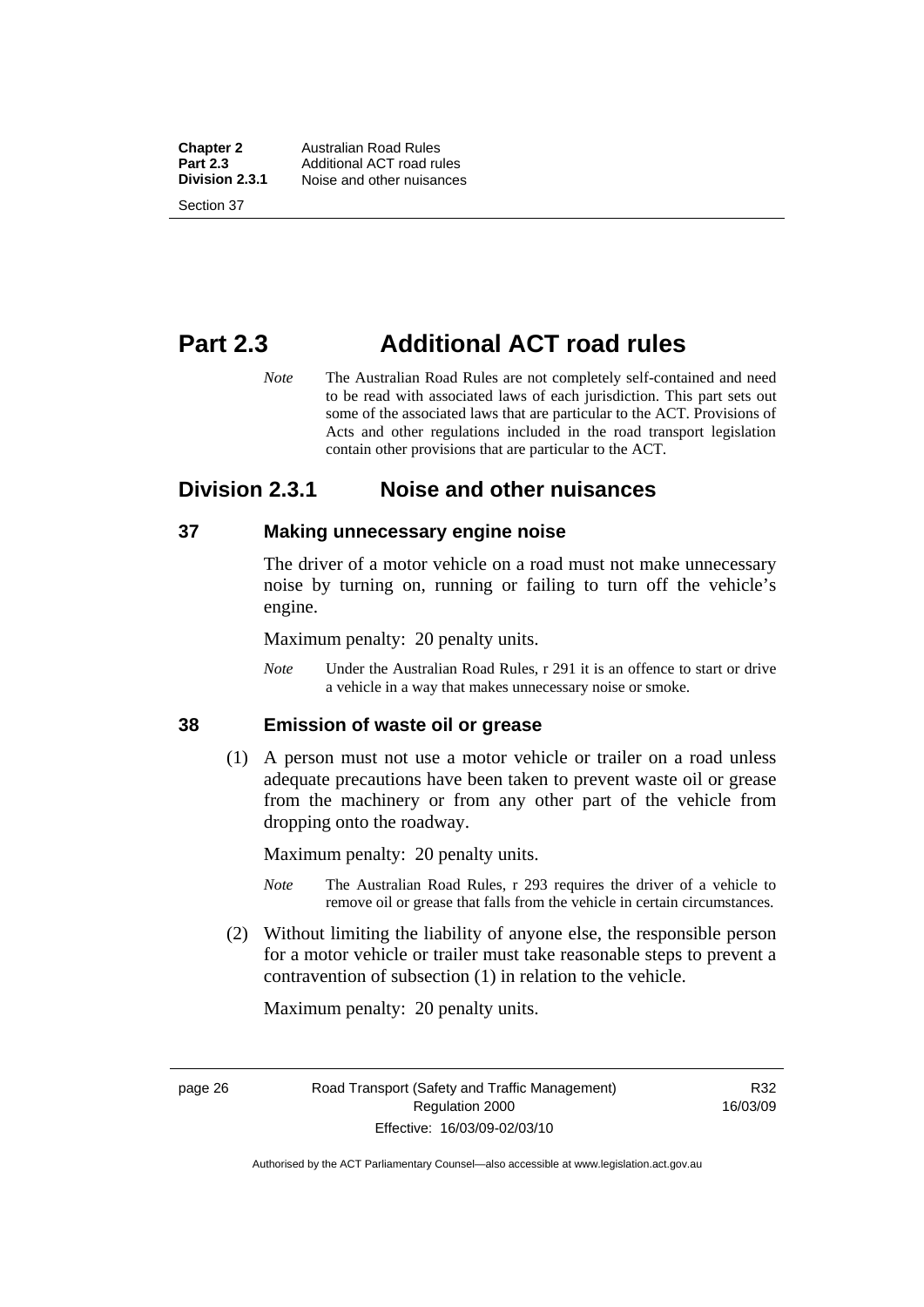# **Division 2.3.2 Driver and passenger safety**

# **39 Safety of persons on trailers**

 (1) A person must not travel on a road in or on any part of a trailer that is not a part designed primarily for the carriage of passengers or goods.

Maximum penalty: 20 penalty units.

 (2) A person must not travel on a road in or on any part of a trailer that is a part designed primarily for the carriage of goods if the part is not enclosed.

Maximum penalty: 20 penalty units.

- (3) This section does not apply to a person—
	- (a) who is in or on a police vehicle or emergency vehicle; or
	- (b) engaged in the door-to-door delivery or collection of goods, or in the collection of waste or garbage, in or on a trailer that is not travelling faster than 25km/h; or
	- (c) if, in all the circumstances, there is a no reasonable danger of the person falling or being thrown from the trailer, or being injured, because the person is travelling in a way prohibited by this section.
- (4) In this section:

*enclosed*, for a part of a trailer, means enclosed by—

- (a) the structure of the trailer; or
- (b) a canopy, cage or other device fitted to the trailer that is of a kind approved by the road transport authority under section 66 (1) (d) (Approvals etc by road transport authority).
- *Note* The Australian Road Rules, r 298 prohibits a driver from driving a motor vehicle towing a trailer with a person in or on the trailer, unless

R32 16/03/09 page 27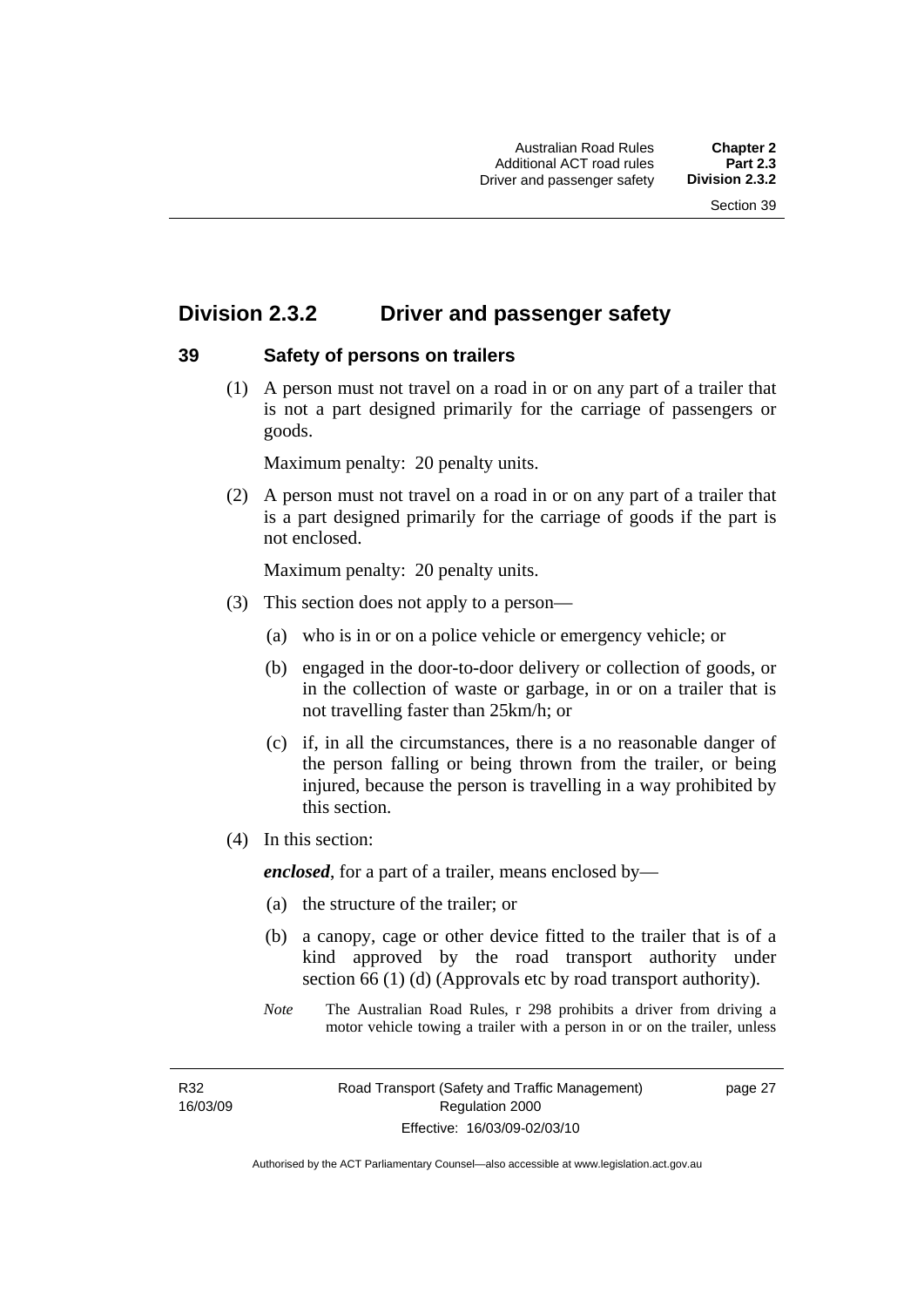the trailer is exempt from the rule under another law of this jurisdiction. Section 30 provides the exemption from the rule.

### **40 Passengers in sidecars to be seated**

 (1) A passenger in a sidecar attached to a motorbike that is moving, or is stationary but not parked, on a road must sit in a place in the sidecar designed for use by a passenger.

Maximum penalty: 20 penalty units.

 (2) The rider of a motorbike must not ride with a passenger in a sidecar unless the passenger complies with subsection (1).

Maximum penalty: 20 penalty units.

# **Division 2.3.3 Trailers and towing**

*Note* The following rules of the Australian Road Rules apply to the towing of vehicles:

- r 216 (which is about the lights that must be used when towing a vehicle at night or in hazardous weather conditions)
- r 254 (which is about the towing of bicycles)
- r 257 (which is about riding with a person on a bicycle trailer)
- r 292 (which is about towing a vehicle with an insecure or overhanging load)
- r 294 (which is about keeping control of a motor vehicle or trailer being towed)
- r 295 (which is about towing another vehicle with a towline)
- r 298 (which is about driving with a person in a trailer)
- r 312 (which provides certain exemptions for tow truck drivers).

# **41 Number of vehicles that may be drawn**

 (1) The driver of an articulated vehicle must not tow any other vehicle on a road.

Maximum penalty: 20 penalty units.

page 28 Road Transport (Safety and Traffic Management) Regulation 2000 Effective: 16/03/09-02/03/10

R32 16/03/09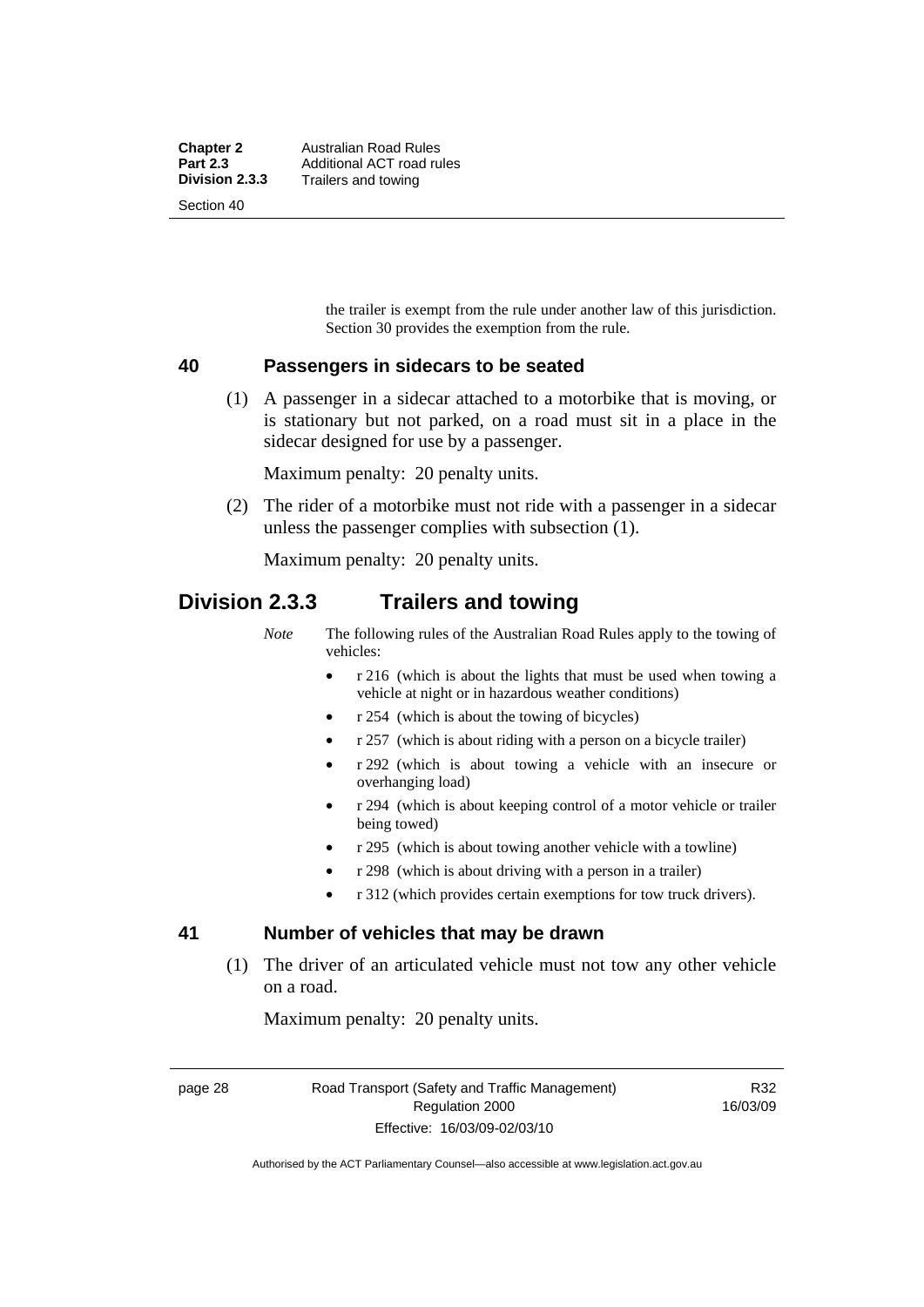(2) The driver of a motor vehicle must not tow more than 1 other vehicle on a road.

Maximum penalty: 20 penalty units.

- (3) The road transport authority may exempt a vehicle or person from subsection  $(1)$  or  $(2)$ .
- (4) Subsection (2) does not apply in relation to a tow truck that is towing an articulated vehicle (other than a B-double or road train) if—
	- (a) the articulated vehicle has broken down on a road and it is necessary for it to be towed away; or
	- (b) the articulated vehicle has been involved in a crash on a road and it is necessary for it to be towed away.
- (5) Subsection (2) does not apply to a motor vehicle that is towing another vehicle using a lift and tow trailer if—
	- (a) the other vehicle is partly supported by the lift and tow trailer; and
	- (b) the vehicle is not towed at faster than 60 km/h; and
	- (c) the combined weight of the towed vehicle and the lift and tow trailer is not more than the unladen weight of the towing vehicle.
- (6) Subsection (2) does not apply to—
	- (a) a tractor-harvester-cutting head trailer combination; or
	- (b) a tractor with multiple implements attached, if the implements are normally used as a single unit when performing agricultural operations; or
	- (c) a tractor and implement combination towing a fuel trailer or laser tower; or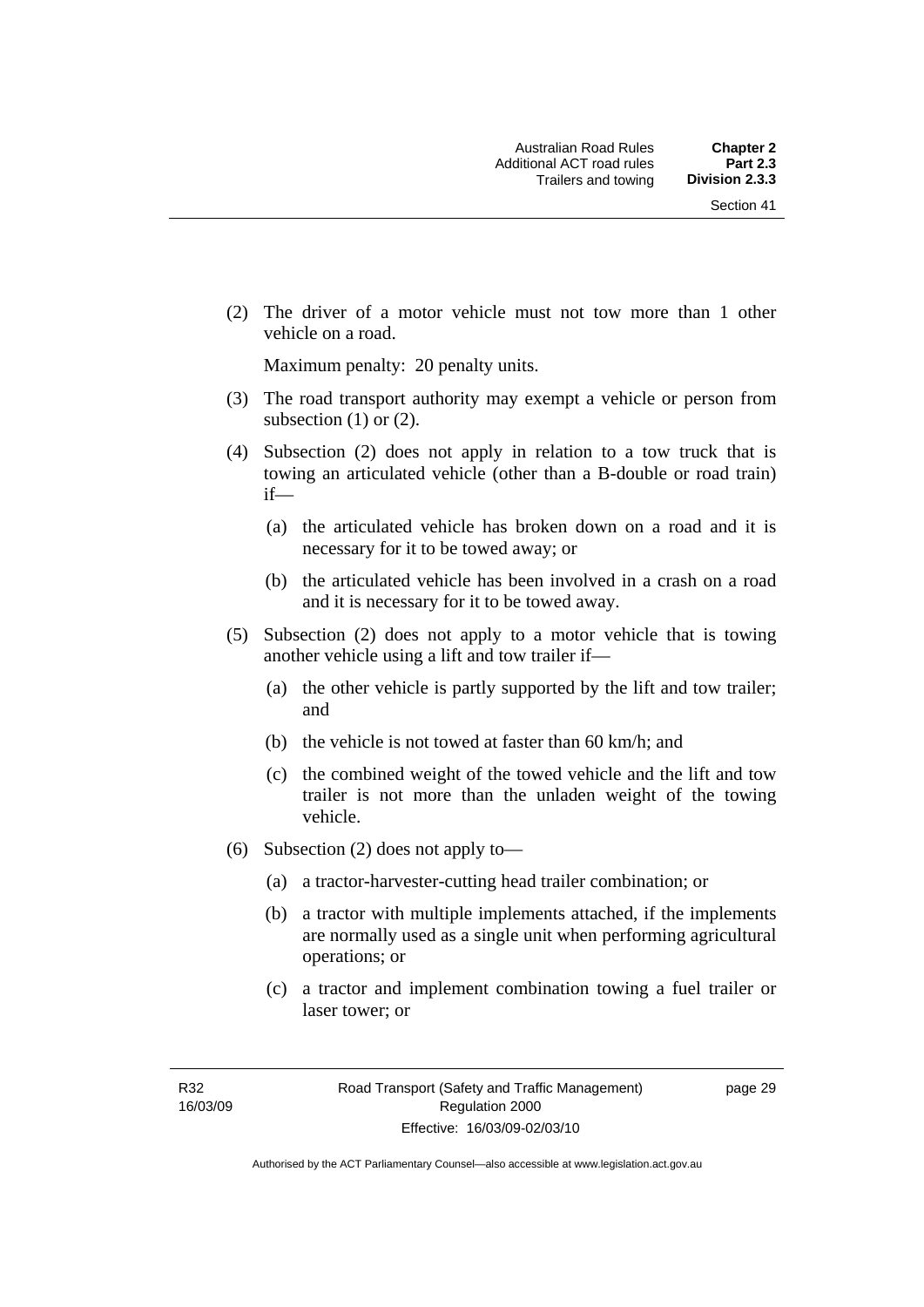- (d) an articulated low-loader consisting of a prime mover towing a converter dolly and a semitrailer; or
- (e) a B-double, dog trailer or road train.

# **42 Towing by vehicles under 4.5t**

- (1) The driver of a motor vehicle (the *towing vehicle*) must not tow another vehicle (the *towed vehicle*) on a road if the laden weight of the towed vehicle is more than—
	- (a) the capacity of the towing attachment fitted to the towing vehicle; or
	- (b) the maximum laden weight for the towed vehicle.

Maximum penalty: 20 penalty units.

- (2) Subsection (1) does not apply to the driver if the towing vehicle has a GVM over 4.5t.
- (3) The road transport authority may exempt a vehicle or person from subsection  $(1)$ .
- (4) In this section:

*maximum laden weight*, for the towed vehicle, means—

- (a) the maximum laden weight for a towed vehicle specified by the manufacturer of the towing vehicle in relation to the towing vehicle; or
- (b) if there is no such specification by the manufacturer, the manufacturer of the vehicle cannot be identified or the specification is not appropriate because the towing vehicle has been modified—
	- (i) 1.5 times the unladen weight of the towing vehicle if the towed vehicle is fitted with a braking system that is working properly; or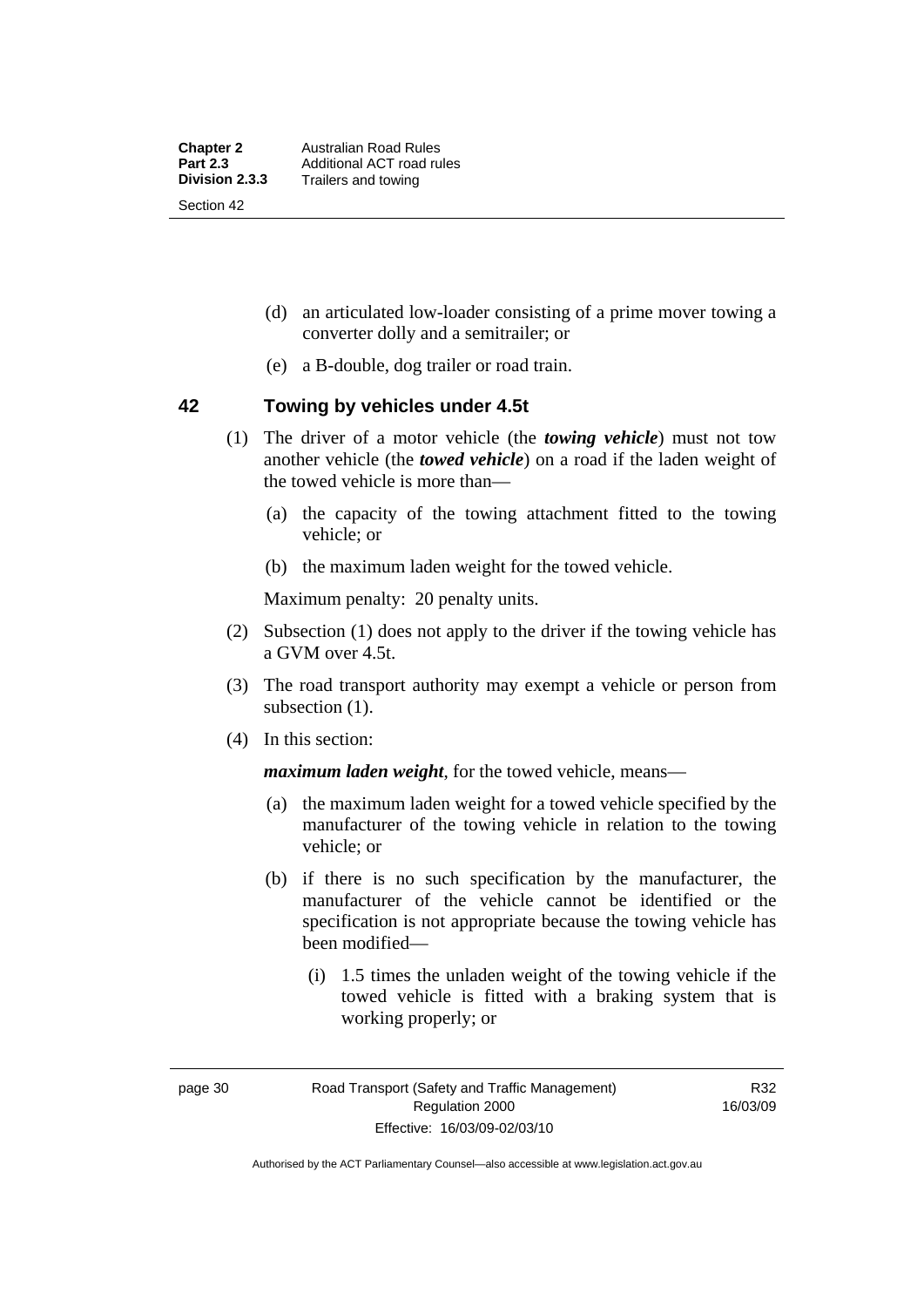(ii) the unladen weight of the towing vehicle in any other case.

# **Division 2.3.4 Lights on vehicles**

- *Note* The following rules of the Australian Road Rules apply to lights on vehicles:
	- r 215 (which is about using lights when driving at night or in hazardous weather conditions)
	- r 216 (which is about the lights that must be used when towing a vehicle at night or in hazardous weather conditions)
	- r 217 (which is about using rear fog lights)
	- r 218 (which is about using headlights on high-beam)
	- r 219 (which is about not using lights to dazzle other road users)
	- r 220 (which is about the use of lights on a vehicle that is stopped)
	- r 221 (which is about using hazard warning lights)
	- r 222 (which is about the use of warning lights on buses carrying children)
	- r 223 (which is about using lights when riding an animal-drawn vehicle at night or in hazardous weather conditions)
	- r 259 (which is about using lights when riding a bicycle at night).

# **43 Lights on motor vehicles generally**

- (1) The driver of a motor vehicle fitted with a spotlight or searchlight must not operate the light, or allow it to be operated, on a road unless—
	- (a) the vehicle is stationary, the light is operated only for examining or making adjustments or repairs to a vehicle, and light from it is not projected further than 6m; or
	- (b) the light is operated for the temporary purpose of reading or looking for a notice, sign, house number or something similar; or
	- (c) the vehicle is a police vehicle; or

R32 16/03/09 page 31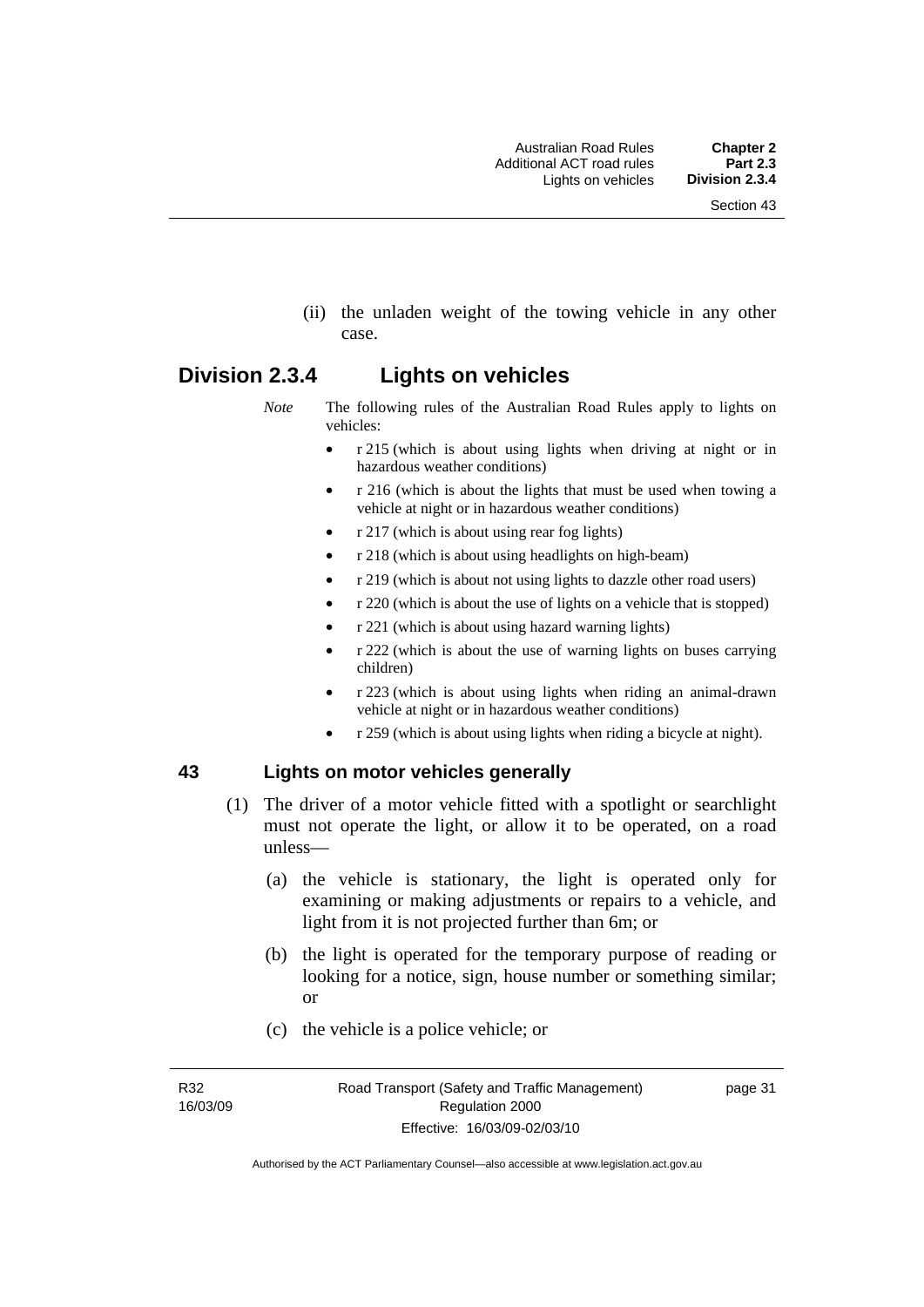(d) the vehicle is being used by the Territory, the Commonwealth or any public authority.

Maximum penalty: 20 penalty units.

- (2) The driver of a motor vehicle fitted with an additional headlight permitted to be fitted under the *Road Transport (Vehicle Registration) Regulation 2000*, schedule 1 must not operate the headlight, or allow it to be operated, if—
	- (a) the vehicle is being driven on a length of road in a built-up area; or
	- (b) the driver is driving less than—
		- (i) 200m behind a vehicle travelling in the same direction as the driver; or
		- (ii) 200m from an oncoming vehicle.

Maximum penalty: 20 penalty units.

# **Division 2.3.5 Metered parking**

- *Note* The rules of the Australian Road Rules that apply to the parking of vehicles include the following:
	- r 189 (which is about double parking)
	- r 203 (which is about stopping in a parking area for people with disabilities)
	- r 205 (which is about parking for longer than indicated)
	- r 207 (which is about parking where fees are payable)
	- r 208 (which is about parallel parking on a road, except in a median strip parking area)
	- r 209 (which is about parallel parking in a median strip parking area)
	- r 210 (which is about angle parking)
	- r 211 (which is about parking in parking bays).

page 32 Road Transport (Safety and Traffic Management) Regulation 2000 Effective: 16/03/09-02/03/10

R32 16/03/09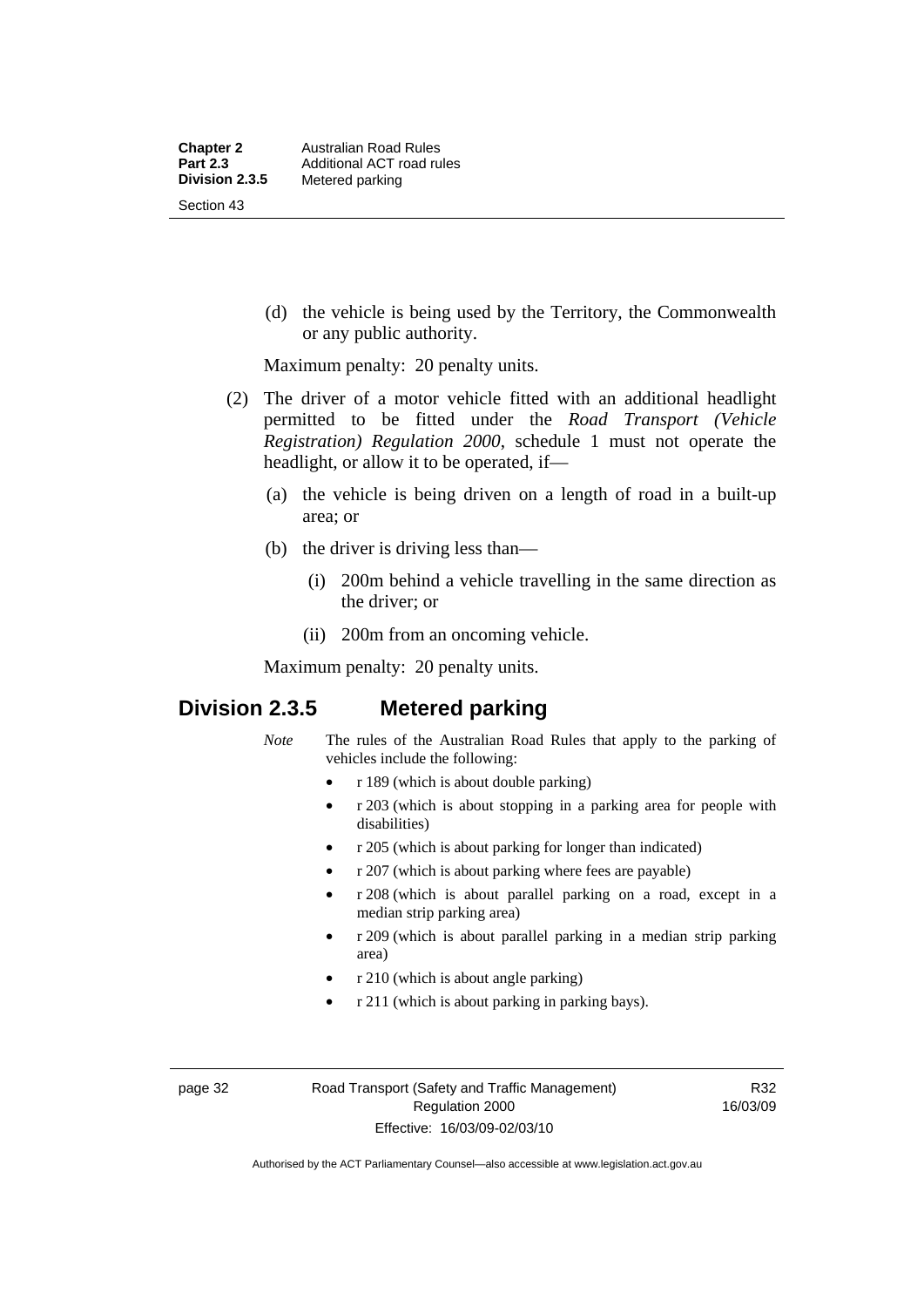# **44 Metered parking—parking in spaces**

- (1) A driver commits an offence if—
	- (a) the driver parks in a metered parking area; and
	- (b) the driver's vehicle is not parked in a metered parking space.

Maximum penalty: 20 penalty units.

 (2) A driver must not park the driver's vehicle in a metered parking space if another vehicle is parked in the space.

Maximum penalty: 20 penalty units.

 (3) A driver who parks in a metered parking space must position the driver's vehicle completely within the space.

Maximum penalty: 20 penalty units.

### **44A Metered parking—parking fees**

 (1) A driver must not park in a metered parking space without paying the relevant parking fee for the space.

Maximum penalty: 20 penalty units.

- (2) A driver does not commit an offence against subsection (1) if—
	- (a) the relevant parking fee for the metered parking space is paid immediately after the driver parks the driver's vehicle in the metered parking space; or
	- (b) the parking meter for the metered parking space indicates that the period for which parking in the space has been paid for has not expired; or
	- (c) the parking meter for the metered parking space—
		- (i) is not working; or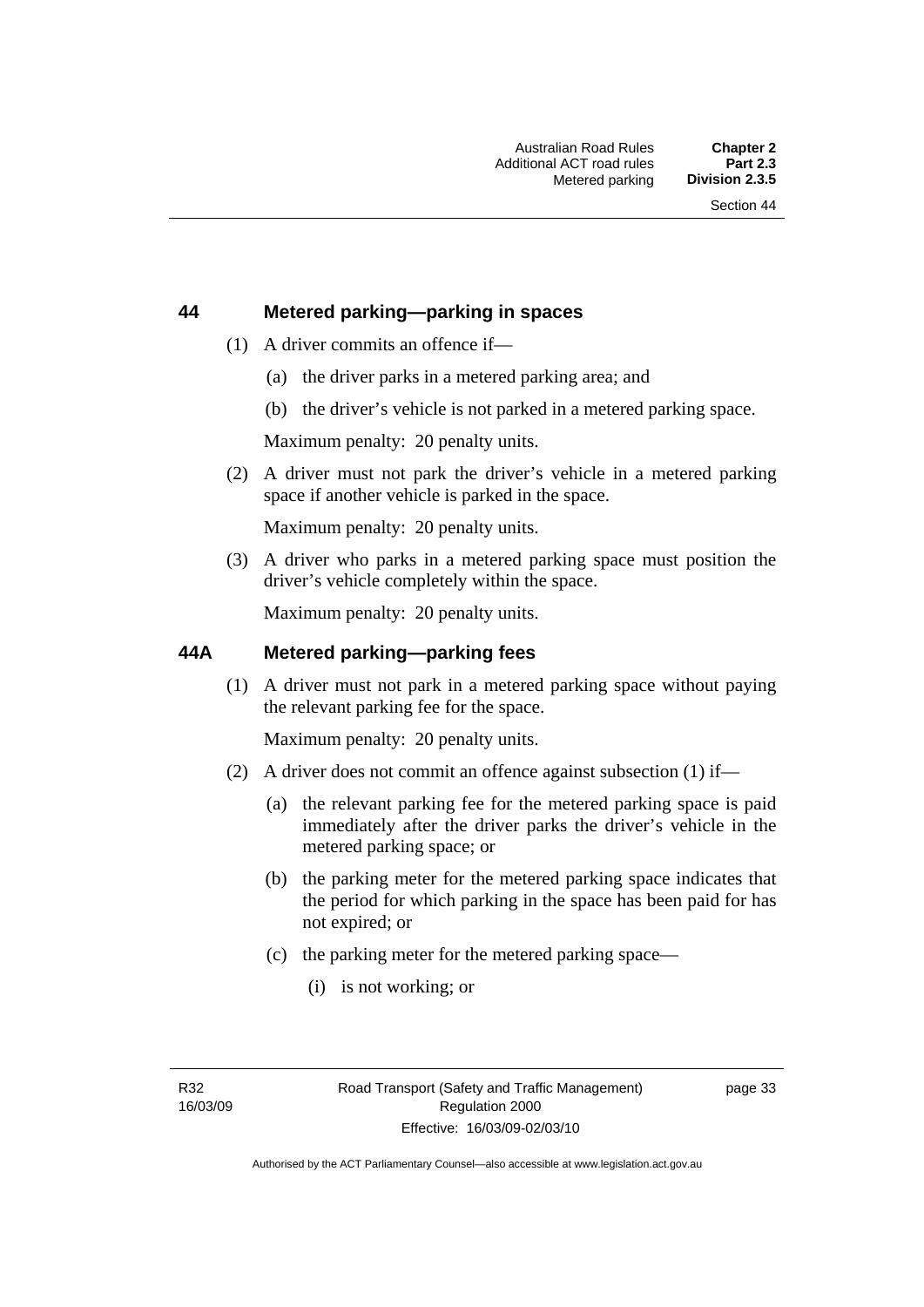**Chapter 2** Australian Road Rules<br>**Part 2.3** Additional ACT road ru **Part 2.3 Additional ACT road rules**<br>**Division 2.3.5** Metered parking **Metered parking** Section 44B

- (ii) is covered with a parking meter hood bearing the words 'out of order time limit applies'.
- *Note* For other exceptions to s (1), see s 45.

### **44B Metered parking—maximum length of stay**

 (1) A driver must not allow the driver's vehicle to remain parked in a metered parking space if the parking meter for the space indicates that the period for which parking in the space has been paid for has expired.

Maximum penalty: 20 penalty units.

*Note* For exceptions to s (1), see s 45.

 (2) A driver must not allow the driver's vehicle to remain parked in a metered parking space for longer than the period (if any) indicated on the metered parking signs applying to the space as the maximum period for which a vehicle may be parked in the space.

Maximum penalty: 20 penalty units.

*Note* For exceptions to s (2), see s 45.

# **45 Metered parking—exceptions to s 44A and s 44B**

Section 44A (Metered parking—parking fees) and section 44B (Metered parking—maximum length of stay) do not apply to—

- (a) a driver for any period the driver's vehicle is parked in a metered parking space outside the controlled parking hours for the space; or
- (b) a driver if—
	- (i) the driver's vehicle is parked in a metered parking space; and
	- (ii) the driver displays in or on the vehicle a current mobility parking scheme authority; and

R32 16/03/09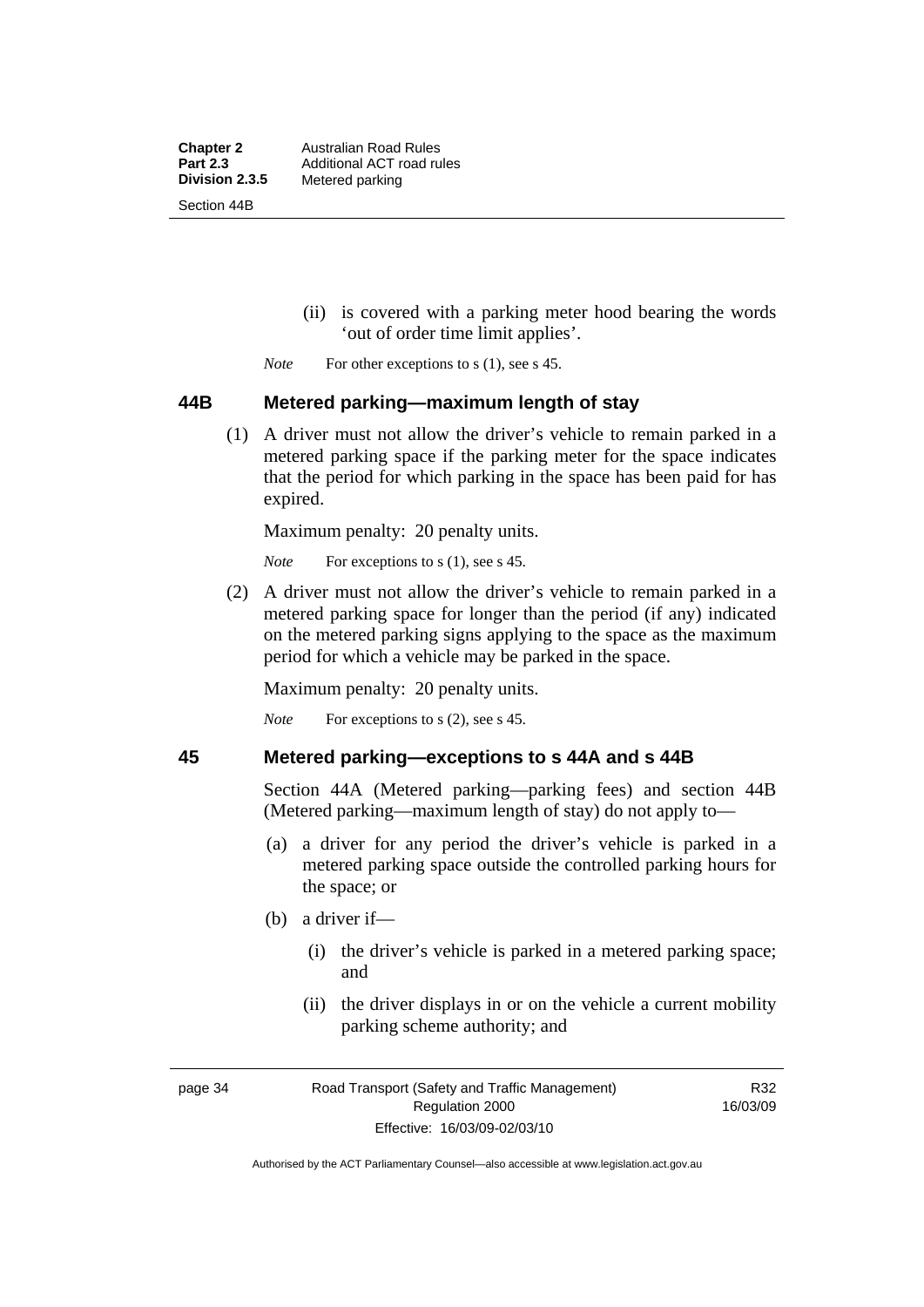- (iii) the driver complies with the conditions (if any) of the authority; or
- (c) a driver if—
	- (i) the driver's vehicle is parked in a metered parking space designated by a *permit zone sign* for use by the holder of a stated kind of parking permit; and
	- (ii) the driver displays in or on the vehicle a current parking permit of that kind; and
	- (iii) the driver complies with the conditions (if any) of the permit.

### **46 Temporary closure of metered parking spaces**

- (1) If the road transport authority decides that the use of a metered parking space should be temporarily discontinued, the authority may close the space by—
	- (a) installing a sign, at or near the space, that displays words to the effect that the space is closed; or
	- (b) covering the parking meter applying to the space with a parking meter hood bearing the words 'no parking'.
- (2) A driver must not park in a metered parking space that has been closed under subsection (1).

Maximum penalty: 20 penalty units.

(3) In this section:

*sign* includes a board, device, plate, screen, words or anything else, whether or not installed with or on a traffic sign.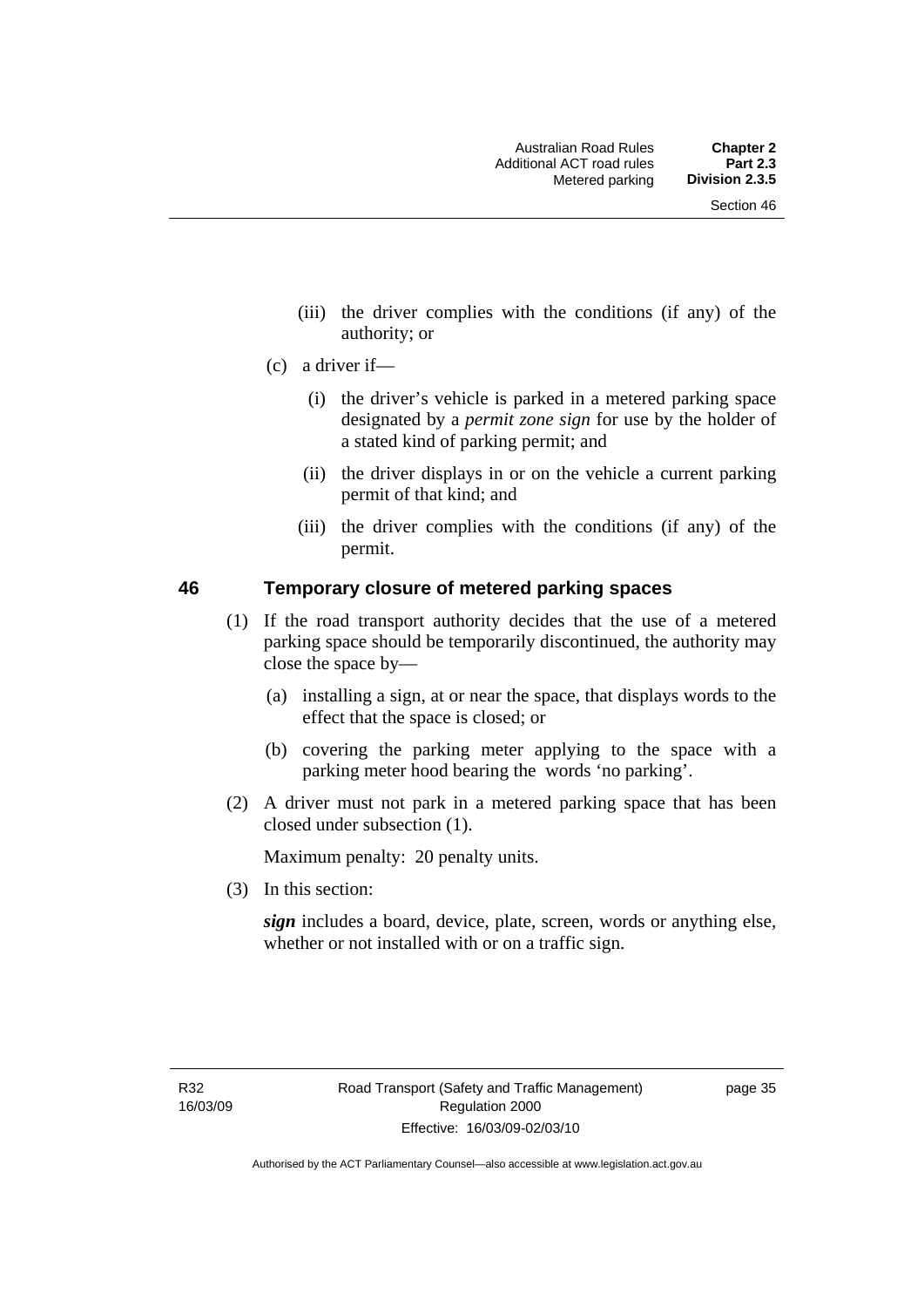# **47 Misuse of parking meters**

A person must not—

- (a) insert in a parking meter anything other than coins appropriate for the meter; or
- (b) attach anything (for example, advertising material) to a parking meter.

Maximum penalty: 20 penalty units.

*Note* An example is part of the regulation, is not exhaustive and may extend, but does not limit, the meaning of the provision in which it appears (see Legislation Act, s 126 and s 132).

# **48 Interfering with parking meters etc**

A person must not—

- (a) do anything that interferes with (or is likely to interfere with) the proper working of a parking meter; or
- (b) fraudulently operate a parking meter.

Maximum penalty: 20 penalty units.

# **Division 2.3.6 Ticket parking**

# **49 Ticket parking—parking in spaces**

- (1) A driver commits an offence if—
	- (a) the driver parks in a ticket parking area; and
	- (b) the driver's vehicle is not parked in a ticket parking space.

Maximum penalty: 20 penalty units.

 (2) However, the driver does not commit an offence against subsection (1) if the driver parks in a metered parking space within a

Authorised by the ACT Parliamentary Counsel—also accessible at www.legislation.act.gov.au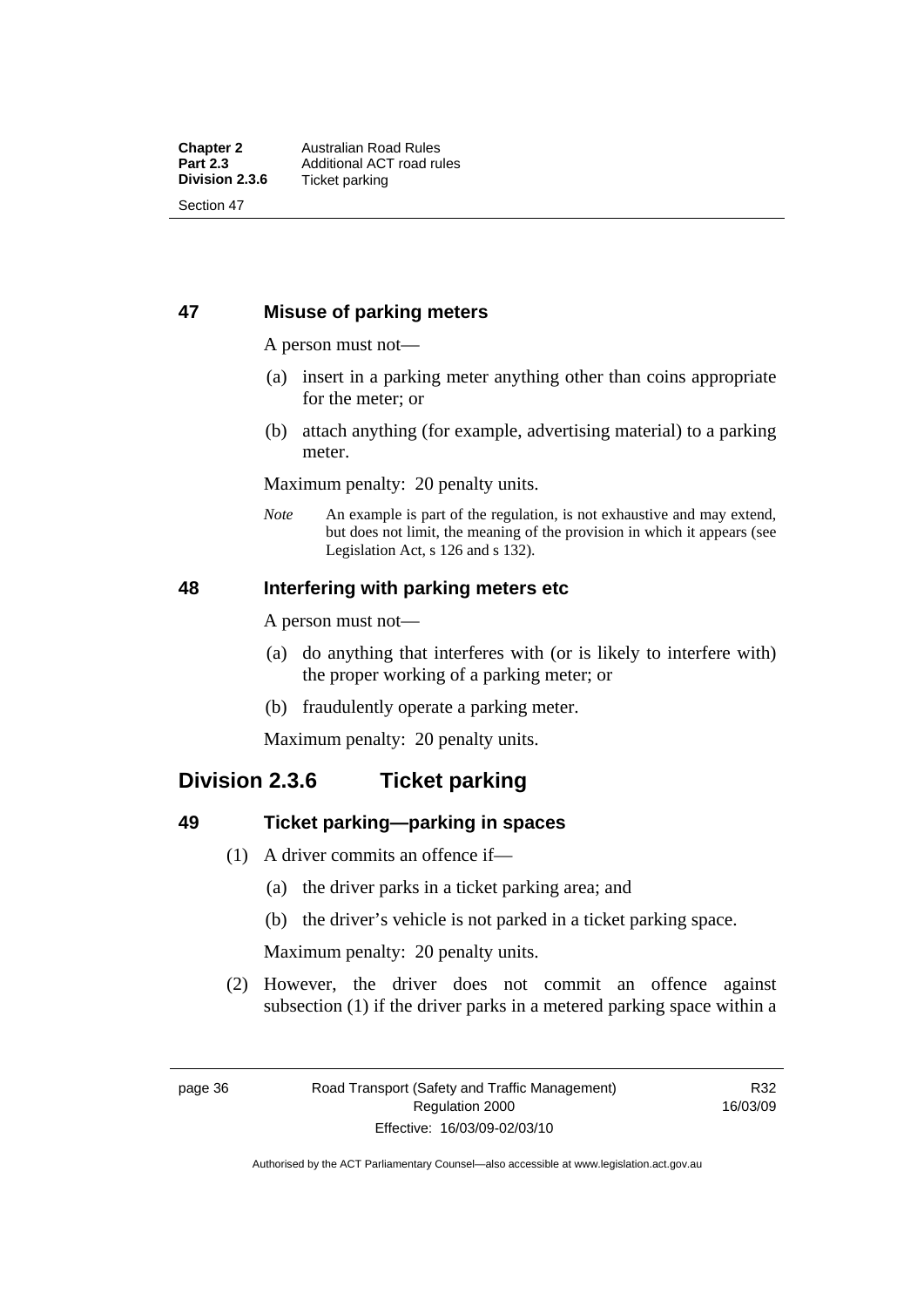ticket parking area and the driver complies with the provisions of division 2.3.5 (Metered parking) in relation to parking in the space.

 (3) A driver must not park the driver's vehicle in a ticket parking space if another vehicle is parked in the space.

Maximum penalty: 20 penalty units.

 (4) A driver who parks in a ticket parking space must position the driver's vehicle completely within the space.

Maximum penalty: 20 penalty units.

### **49A Ticket parking—display of tickets**

- (1) A driver may park the driver's vehicle in a ticket parking area only if—
	- (a) for an RTA multi-stay ticket parking area—
		- (i) a current parking ticket for the area is correctly displayed in or on the vehicle; or
		- (ii) a current part-day parking ticket for another RTA multi-stay ticket parking area is correctly displayed in or on the vehicle; or
		- (iii) a current equivalent all-day parking ticket for another RTA multi-stay ticket parking area is correctly displayed in or on the vehicle; or
	- (b) for any other ticket parking area—a current parking ticket for the area is correctly displayed in or on the vehicle.

Maximum penalty: 20 penalty units.

### **Examples of ticket parking areas for par (b)**

1 a ticket parking area set up by the road transport authority in which parking up to a maximum of 4 hours is permitted by the ticket parking signs applying to the area

R32 16/03/09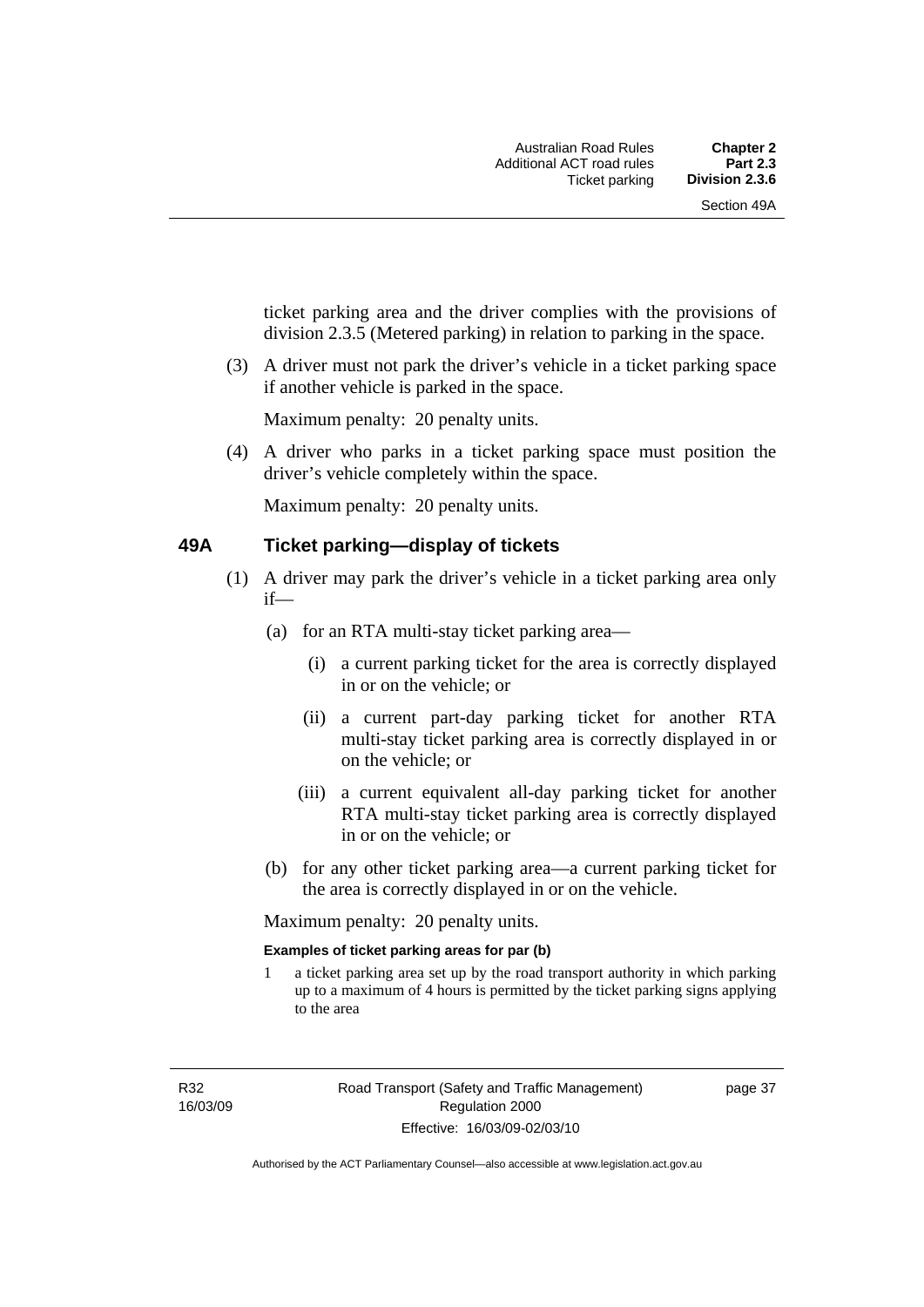- 2 a ticket parking area set up by a parking authority
- *Note 1* Ticket parking areas may be set up by the road transport authority or a parking authority (see s 75A-s 76A).
- *Note 2* An example is part of the regulation, is not exhaustive and may extend, but does not limit, the meaning of the provision in which it appears (see Legislation Act, s 126 and s 132).
- (2) Subsection (1) (a) does not apply to a driver if, immediately after parking in the ticket parking area, the driver—
	- (a) obtains a parking ticket for the ticket parking area and the ticket is correctly displayed in or on the driver's vehicle; or
	- (b) correctly displays in or on the driver's vehicle a parking ticket mentioned in subsection  $(1)$   $(a)$   $(ii)$  or  $(iii)$ .
- (3) Subsection (1) (b) does not apply to a driver if, immediately after parking in the ticket parking area, the driver obtains a parking ticket for the ticket parking area and the ticket is correctly displayed in or on the driver's vehicle.
- (4) It is a defence to the prosecution of a driver for an offence against subsection (1) if the driver proves that—
	- (a) a parking ticket was displayed in accordance with the subsection; and
	- (b) the driver took reasonable steps to ensure that the ticket remained correctly displayed while the driver's vehicle was parked in the ticket parking area.

*Note* For other exceptions to s (1), see s 50.

(5) In this section:

*all-day parking ticket*, for a ticket parking area, means a parking ticket for which the relevant parking fee for parking all-day in the area has been paid.

R32 16/03/09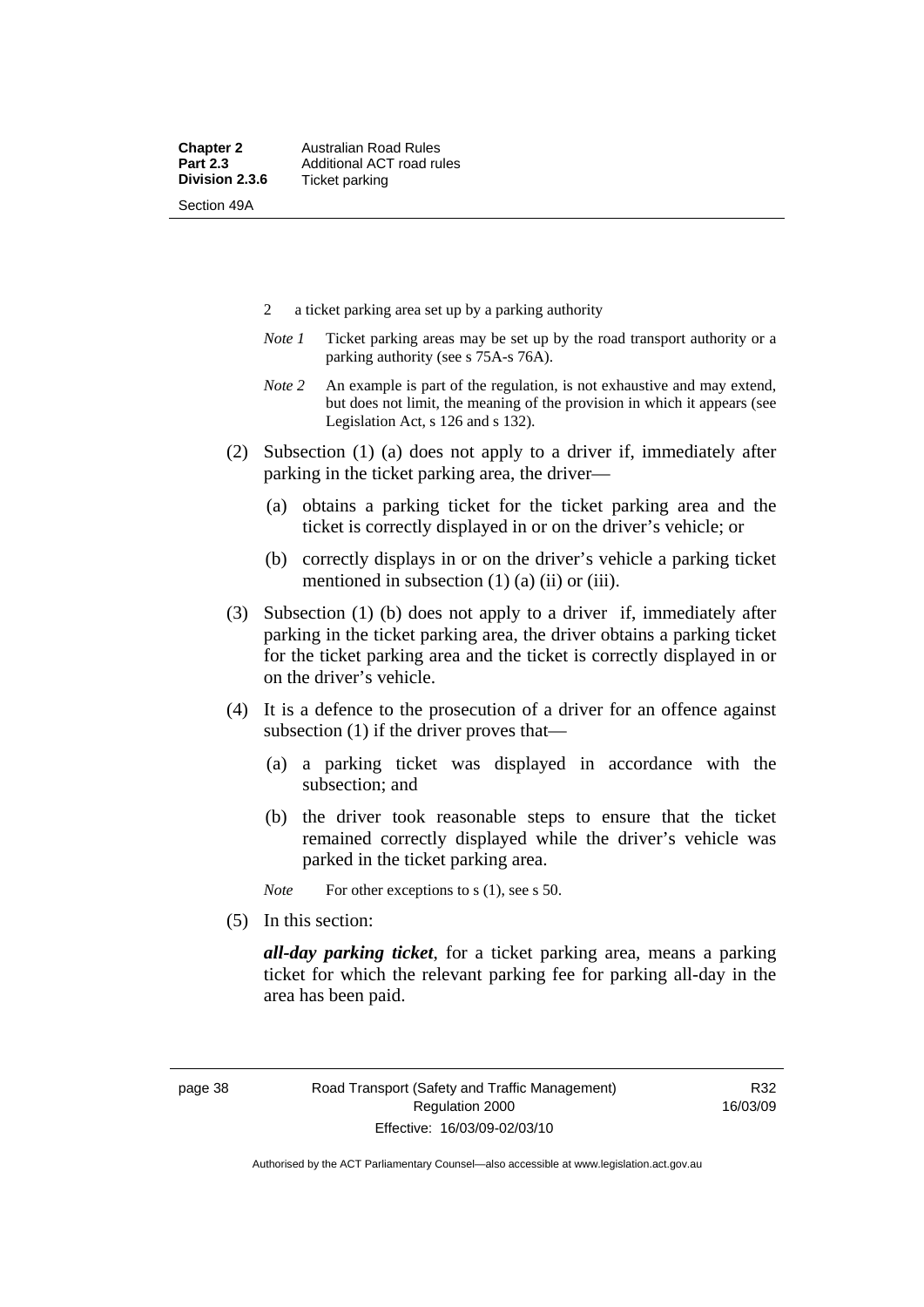*correctly displayed*—a parking ticket is *correctly displayed* in or on a vehicle if the ticket is displayed—

- (a) in or on the front left-hand side of the vehicle or, if the ticket requires the driver to display the ticket in or on a part of the vehicle, in or on that part of the vehicle; and
- (b) in a way that its expiry date and expiry time, and the ticket parking area for which it is issued, are clearly visible from outside the vehicle.

*equivalent*, for a multi-stay ticket parking area, means another ticket parking area for which the relevant parking fee for an all-day parking ticket for the area is the same or higher.

*part-day parking ticket* means a parking ticket that is not an all-day parking ticket.

*RTA multi-stay ticket parking area* means a ticket parking area set aside under section 76 (2) (a) (Ticket parking schemes—road transport authority) where all-day parking is permitted by the ticket parking signs applying to the area.

# **49B Ticket parking—maximum length of stay**

 (1) A driver must not allow the driver's vehicle to remain parked in a ticket parking area after the expiry of a parking ticket displayed in or on the vehicle.

Maximum penalty: 20 penalty units.

- *Note 1* For when a parking ticket expires, see s 81.
- *Note* 2 For exceptions to s (1), see s 50.

R32 16/03/09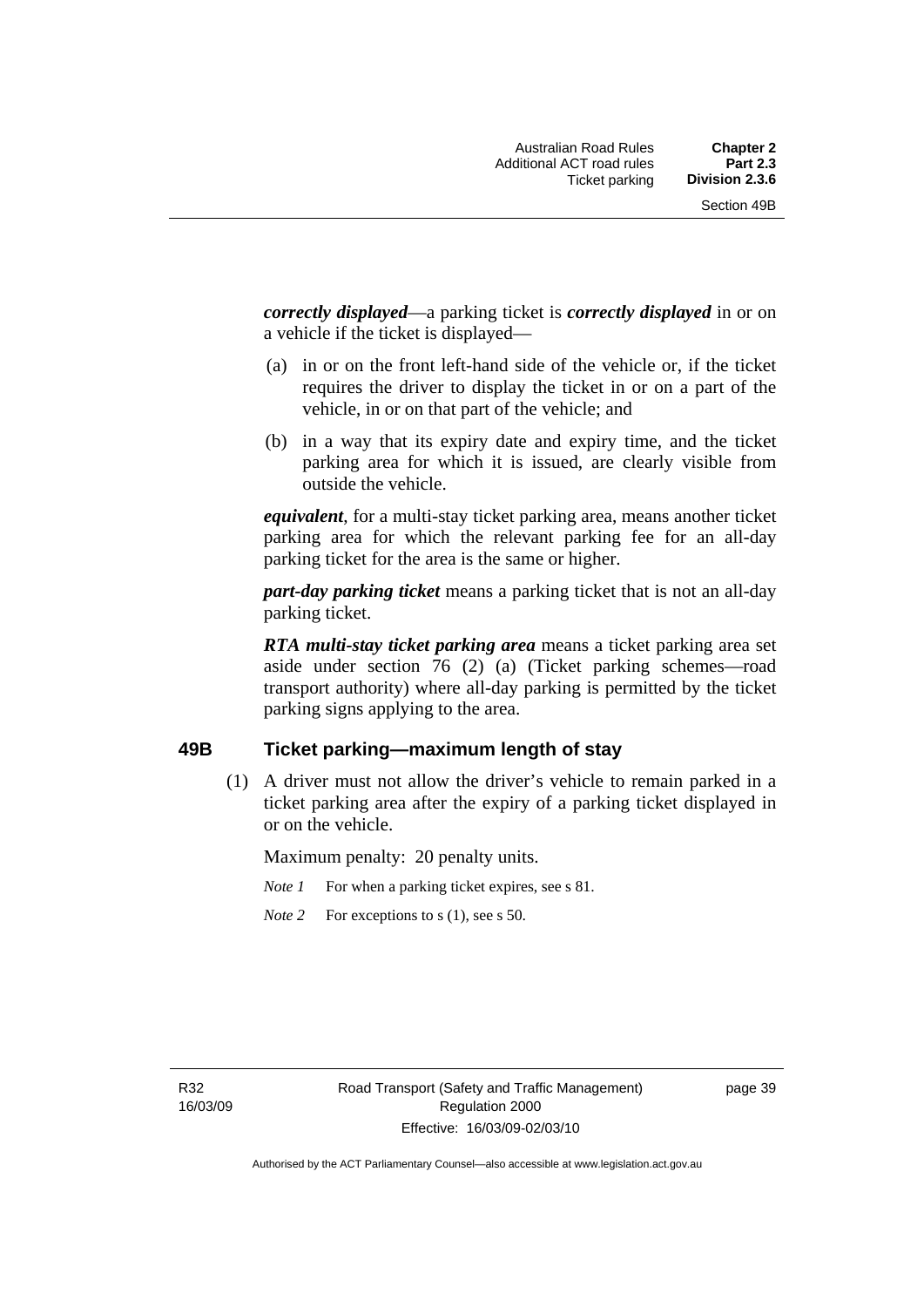(2) A driver must not allow the driver's vehicle to remain parked in a ticket parking area for longer than the period (if any) indicated on the ticket parking signs applying to the area as the maximum period for which a vehicle may be parked in the area.

Maximum penalty: 20 penalty units.

*Note* For exceptions to s (2), see s 50.

# **50 Ticket parking—exceptions to s 49A and s 49B**

Section 49A (Ticket parking—display of tickets) and section 49B (Ticket parking—maximum length of stay) do not apply to—

- (a) a driver if the driver parks the driver's vehicle in a metered parking space within a ticket parking area and the driver complies with the provisions of division 2.3.5 (Metered parking) in relation to parking in the space; or
- (b) a driver for any period the driver's vehicle is parked in a ticket parking space outside the controlled parking hours for the space; or
- (c) a driver if—
	- (i) the driver's vehicle is parked in a ticket parking space; and
	- (ii) the driver displays in or on the vehicle a current mobility parking scheme authority; and
	- (iii) the driver complies with the conditions (if any) of the authority; or
- (d) a driver if—
	- (i) the driver's vehicle is parked in a ticket parking space, or on a length of road in a ticket parking area, designated by a *permit zone sign* for use by the holder of a stated kind of parking permit; and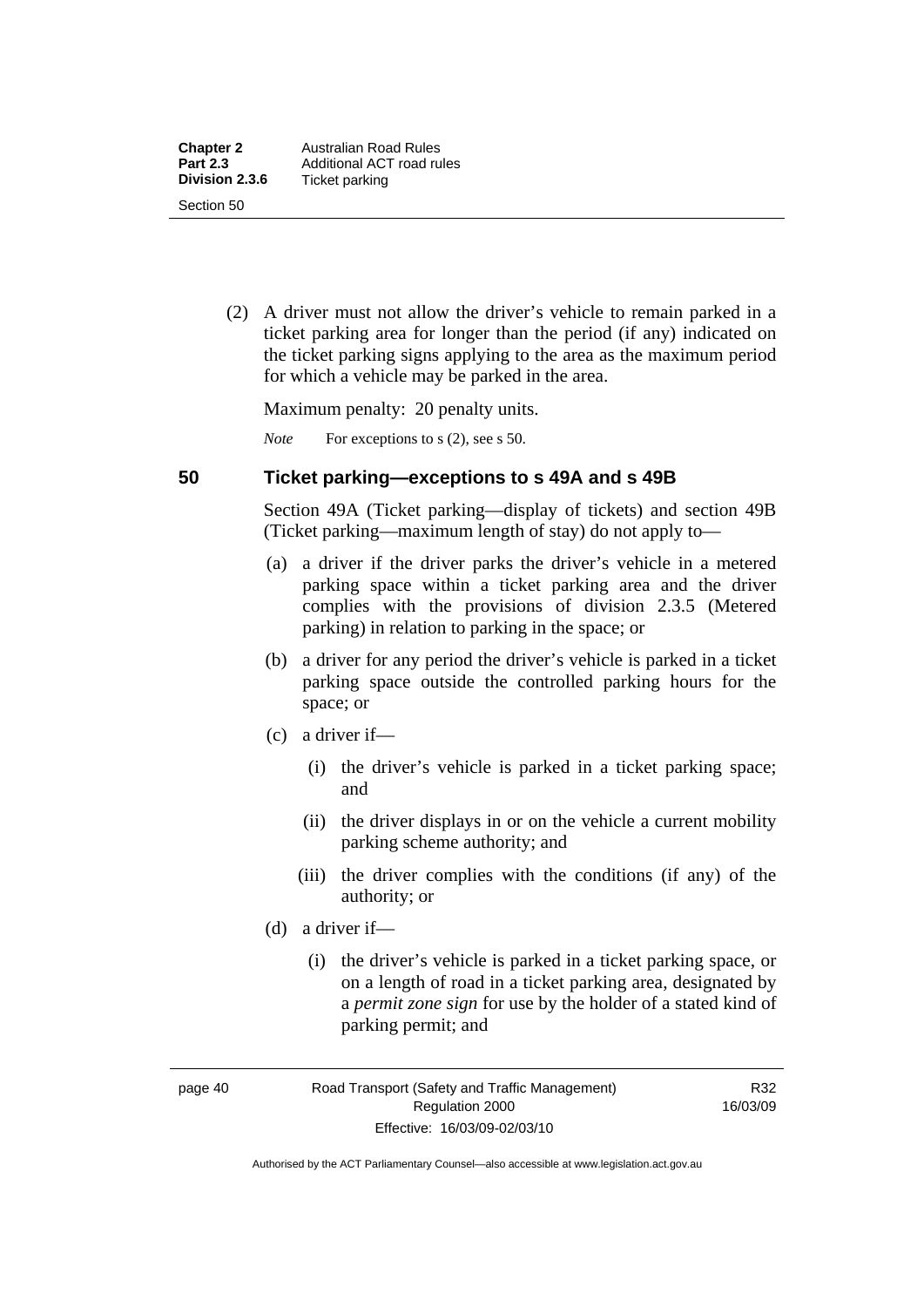- (ii) the driver displays in or on the vehicle a current parking permit of that kind; and
- (iii) the driver complies with the conditions (if any) of the permit.

### **51 Temporary closure of ticket parking spaces and areas**

- (1) If the road transport authority decides that the use of a ticket parking area, or ticket parking space, should be temporarily discontinued, the authority may close the area or space by—
	- (a) for the closure of a ticket parking area—installing a sign, at or near each traffic sign applying to the area, that displays words to the effect that the area is closed; or
	- (b) for the closure of a ticket parking space—installing a sign, at or near the space, that displays words to that effect.
- (2) If a parking authority decides that the use of a ticket parking area, or ticket parking space, within its area of operations should be temporarily discontinued, the authority may close the area or space by—
	- (a) for the closure of a ticket parking area—installing a sign, at or near each traffic sign applying to the area, that displays words to the effect that the area is closed; or
	- (b) for the closure of a ticket parking space—installing a sign, at or near the space, that displays words to that effect.
	- *Note* Section 75A provides for the road transport authority to declare parking authorities and s 76A provides for the operation of ticket parking schemes by parking authorities.
- (3) A driver must not park in a ticket parking area or ticket parking space that has been closed under subsection (1) or (2).

Maximum penalty: 20 penalty units.

(4) In this section:

R32 16/03/09 page 41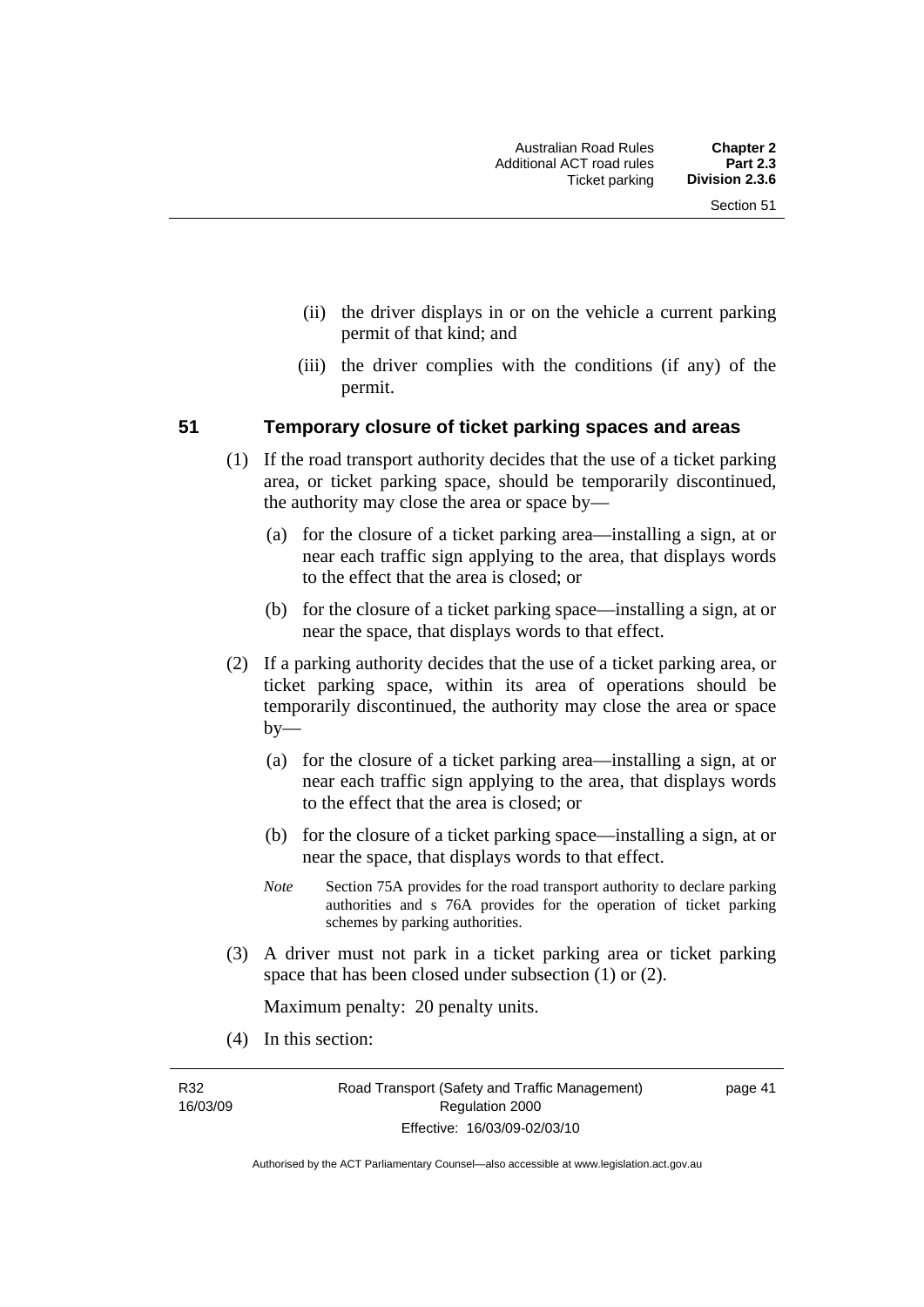*sign* includes a board, device, plate, screen, words or anything else, whether or not installed with or on a traffic sign.

# **52 Use of false or damaged parking tickets etc**

- (1) This section applies in relation to a vehicle that is parked in a ticket parking space within a ticket parking area.
- (2) A person must not display in or on the vehicle—
	- (a) anything resembling a parking ticket that falsely suggests that the relevant parking fee for parking in the space has been paid; or
	- (b) a parking ticket that has been changed, damaged or defaced.

Maximum penalty: 20 penalty units.

 (3) Subsection (2) does not apply if the parking ticket was not changed, damaged or defaced in a material particular.

# **53 Misuse of parking ticket machines**

A person must not—

- (a) insert in a parking ticket machine anything other than coins, or another means of payment, appropriate for the machine; or
- (b) attach anything (for example, advertising material) to a parking ticket machine.

Maximum penalty: 20 penalty units.

*Note* An example is part of the regulation, is not exhaustive and may extend, but does not limit, the meaning of the provision in which it appears (see Legislation Act, s 126 and s 132).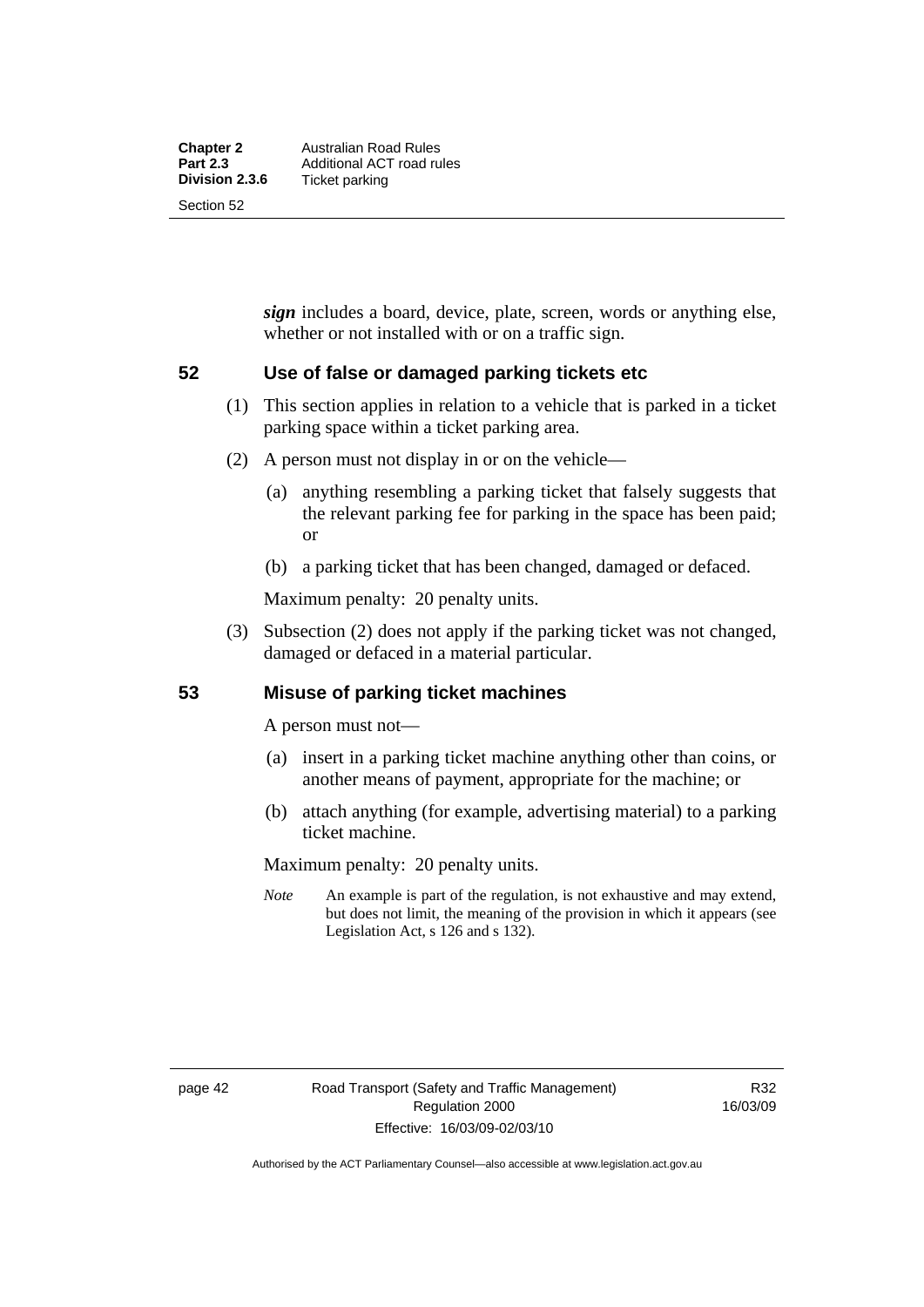# **54 Interfering with parking ticket machines etc**

A person must not—

- (a) do anything that interferes with (or is likely to interfere with) the proper working of a parking ticket machine; or
- (b) fraudulently operate a parking ticket machine.

Maximum penalty: 20 penalty units.

## **55 Interfering with parking tickets**

A person commits an offence if—

- (a) the person removes, changes, damages, defaces or otherwise interferes with a parking ticket that is in or on a vehicle; and
- (b) the vehicle is parked in a ticket parking area; and
- (c) the person is not—
	- (i) the driver of the vehicle; or
	- (ii) the responsible person for the vehicle.

Maximum penalty: 20 penalty units.

# **Division 2.3.7 Other ACT road rules about stopping and parking**

*Note* The Australian Road Rules contains rules about the stopping and parking of vehicles, including the following:

- r 189 (which is about double parking)
- r 203 (which is about stopping in a parking area for people with disabilities)
- r 205 (which is about parking for longer than indicated)
- r 207 (which is about parking where fees are payable)
- r 208 (which is about parallel parking on a road, except in a median strip parking area)

R32 16/03/09 page 43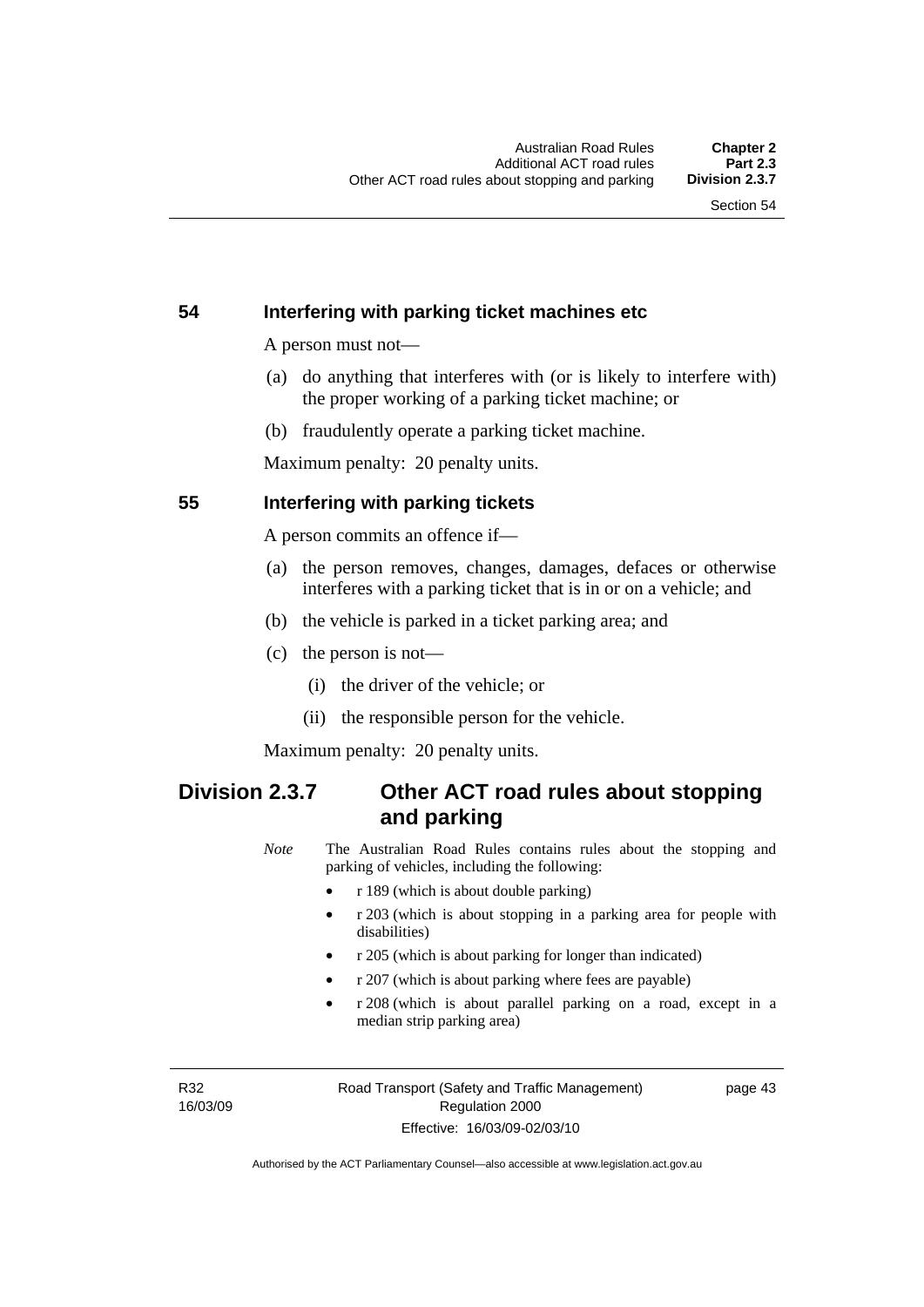- r 209 (which is about parallel parking in a median strip parking area)
- r 210 (which is about angle parking)
- r 211 (which is about parking in parking bays).

# **56 Unauthorised use of parking permits and mobility parking scheme authorities**

 (1) A driver must not display a parking permit in or on the driver's vehicle if the driver is not entitled to do so under the conditions of the permit.

Maximum penalty: 20 penalty units.

 (2) A driver must not display a mobility parking scheme authority in or on the driver's vehicle if the driver is not entitled to do so under the conditions of the authority.

Maximum penalty: 20 penalty units.

# **56A Interfering with parking permits and mobility parking scheme authorities**

A person commits an offence if—

- (a) the person removes, changes, damages, defaces or otherwise interferes with a parking permit or mobility parking scheme authority that is in or on a vehicle; and
- (b) the person is not—
	- (i) the driver of the vehicle; or
	- (ii) the responsible person for the vehicle; or
	- (iii) the person to whom the permit or authority was issued.

Maximum penalty: 20 penalty units.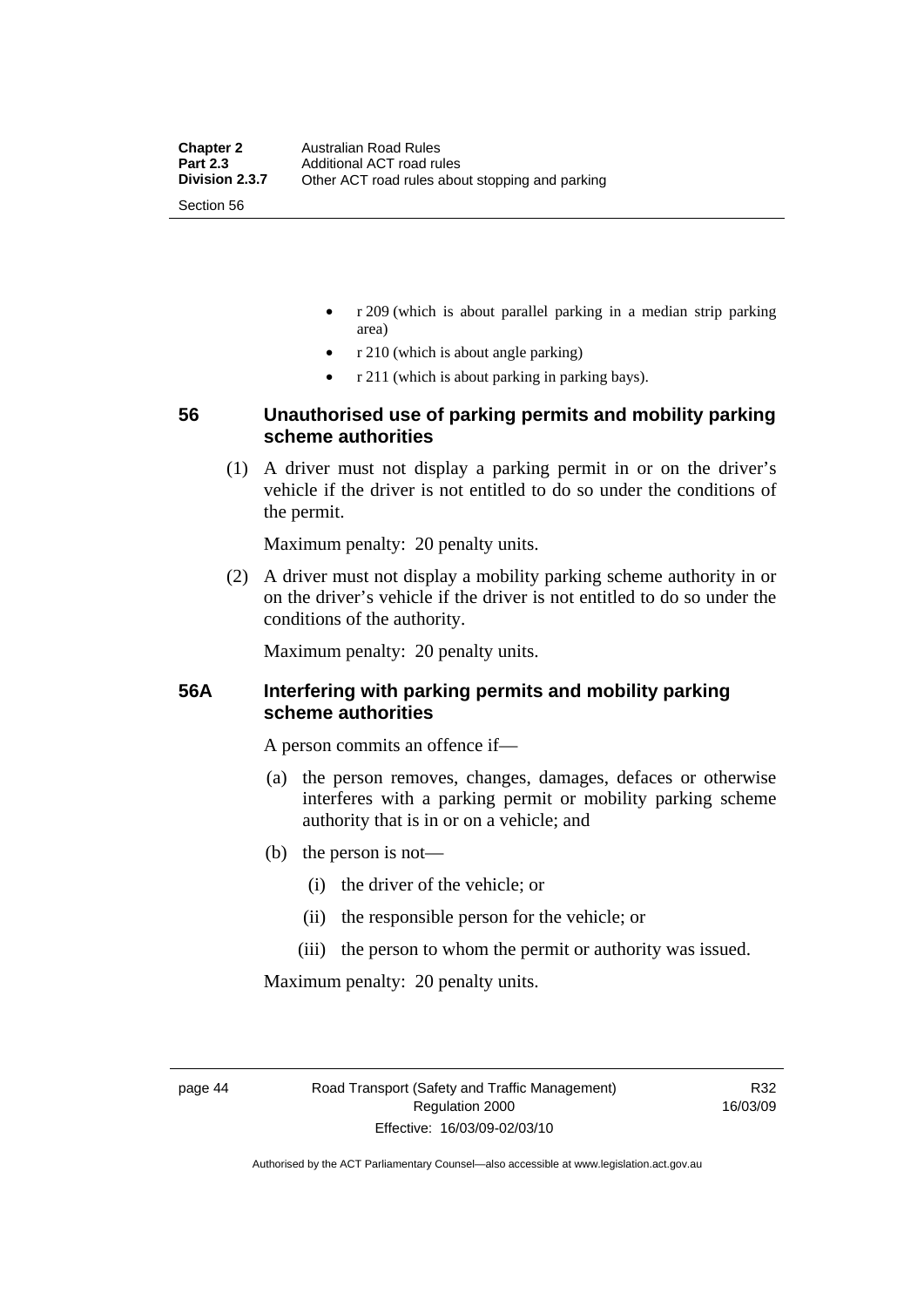# **57A Stopping public buses in bus zones and at bus stops**

- (1) The driver of a public bus must not stop in a bus zone unless the driver—
	- (a) is dropping off, or picking up, passengers; or
	- (b) is stopping for a regular route service.

Maximum penalty: 20 penalty units.

 (2) Subsection (1) does not apply to the driver of a public bus that is not permitted to stop in the bus zone by information on or with the *bus zone sign* applying to the bus zone.

*Note* The driver would contravene the Australian Road Rules, r 183.

- (3) The driver of a public bus must not stop at a bus stop, or on the road, within 20m before a sign on the road that indicates the bus stop, and 10m after the sign, unless the driver—
	- (a) stops at a place on a length of road, or in an area, to which a parking control sign applies and the driver is permitted to stop at that place under the Australian Road Rules; or
	- (b) is dropping off, or picking up, passengers; or
	- (c) is stopping for a regular route service.

Maximum penalty: 20 penalty units.

(4) In this section:

*bus stop*—see the Australian Road Rules, rule 195.

*bus zone*—see the Australian Road Rules, rule 183.

*bus zone sign*—see the Australian Road Rules, schedule 2, schedule 3, rule 314, rule 315 and rule 316.

*regular route service*—see the *Road Transport (Public Passenger Services) Act 2001*, section 12 (What is a regular route service?).

R32 16/03/09 page 45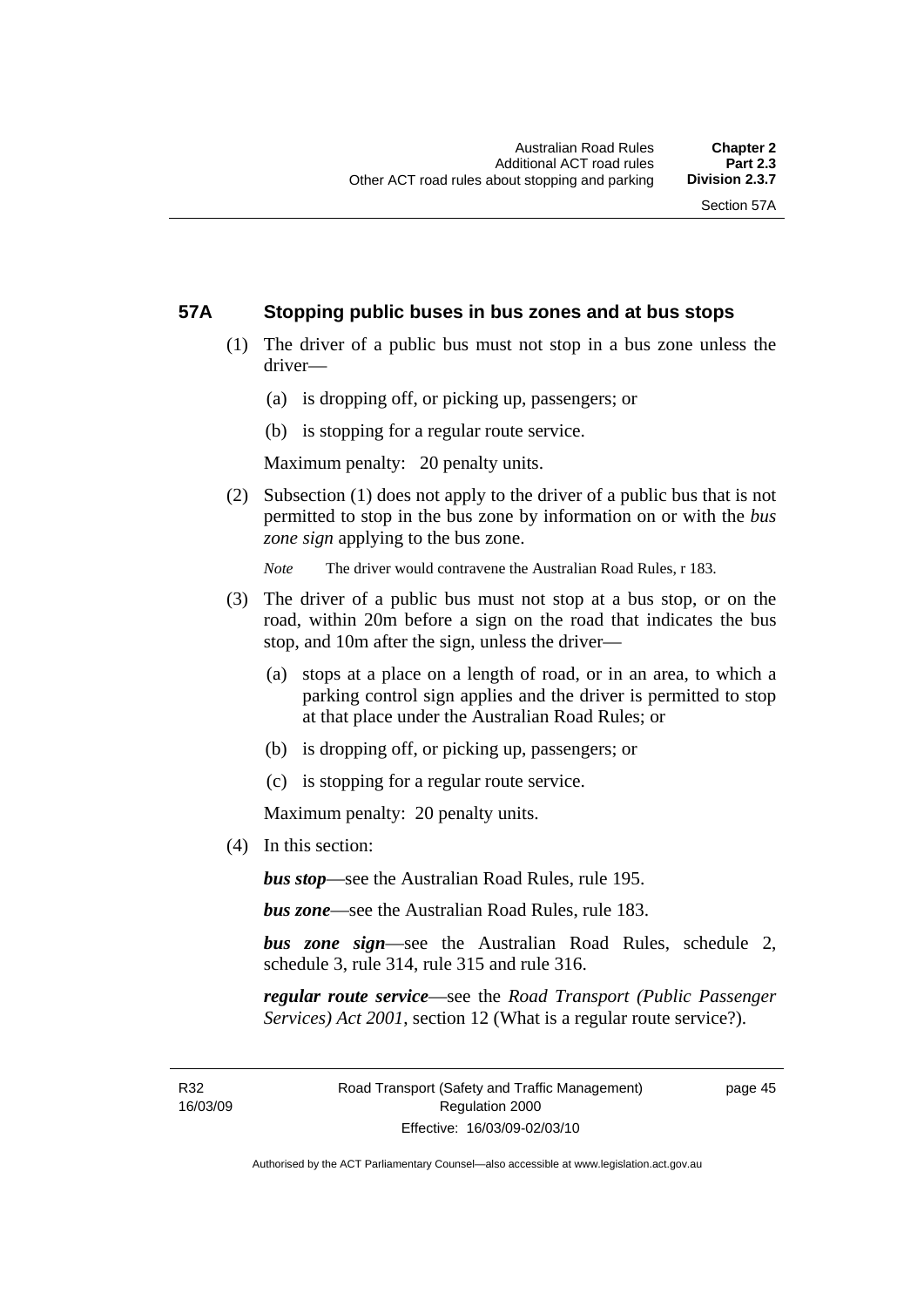# **58 Stopping in an emergency etc or to comply with another law**

(1) In this section:

*stopping or parking provision of this chapter* means a provision of the following divisions:

- (a) division 2.3.5 (Metered parking);
- (b) division 2.3.6 (Ticket parking);
- (c) division 2.3.7 (Other ACT road rules about stopping and parking).
- (2) A stopping or parking provision of this chapter does not apply to a driver if—
	- (a) the driver stops at a particular place, or in a particular way, to avoid a collision, and the driver stops for no longer than is necessary to avoid the collision; or
	- (b) the driver stops at a particular place, or in a particular way, because the driver's vehicle is disabled, and the driver stops for no longer than is necessary for the vehicle to be moved safely to a place where the driver is permitted to park the vehicle under the Australian Road Rules and a stopping or parking provision of this chapter; or
	- (c) the driver stops at a particular place, or in a particular way, to deal with a medical or other emergency, and the driver stops for no longer than is necessary in the circumstances; or
	- (d) the driver stops at a particular place, or in a particular way, because the condition of the driver, a passenger, or the driver's vehicle makes it necessary for the driver to stop in the interests of safety, and the driver stops for no longer than is necessary in the circumstances; or

Authorised by the ACT Parliamentary Counsel—also accessible at www.legislation.act.gov.au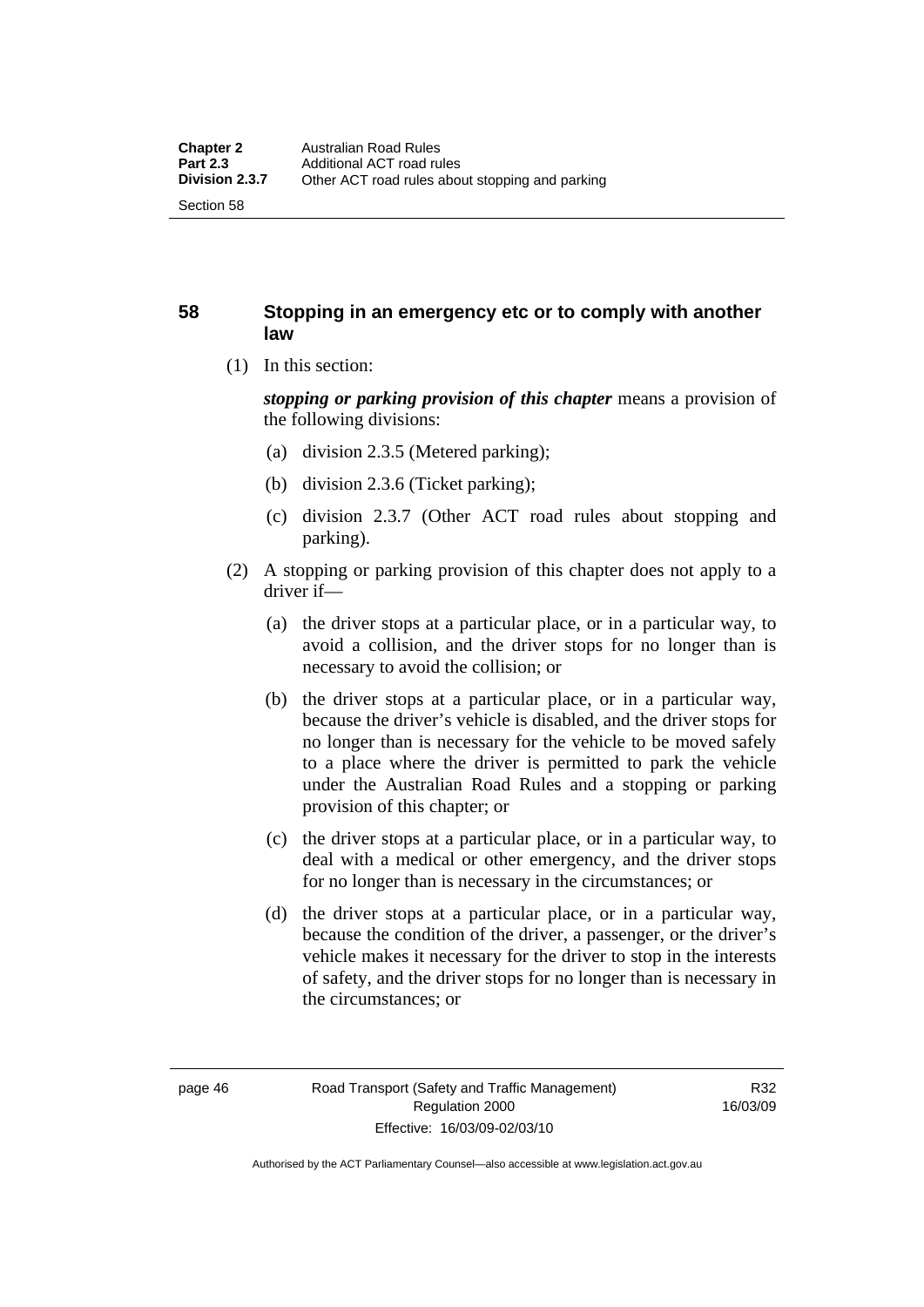(e) the driver stops at a particular place, or in a particular way, to comply with a provision of the Australian Road Rules or a provision of another law, and the driver stops for no longer than is necessary to comply with the provision.

# **Division 2.3.8 Other ACT road rules**

### **59 Carrying dangerous substances**

 (1) A person must not drive or park a vehicle that is carrying an explosive substance in, directly above, or within 50m of either end of, a major road tunnel.

Maximum penalty: 30 penalty units.

(2) In this section:

### *explosive substance*—

- (a) see the *Dangerous Substances Act 2004*, section 73, definition of *explosive*; and
- (b) includes any other dangerous substance under that Act that can explode.

### *major road tunnel* means—

- (a) the road tunnel on Parkes Way in the Division of Acton, Canberra Central District; or
- (b) the road tunnel on Capital Circle in the Division of Capital Hill, Canberra Central District.

# **60 Interrupting funeral processions etc**

A driver must not interfere with, or interrupt, the free passage of—

(a) a funeral procession or any other lawful procession; or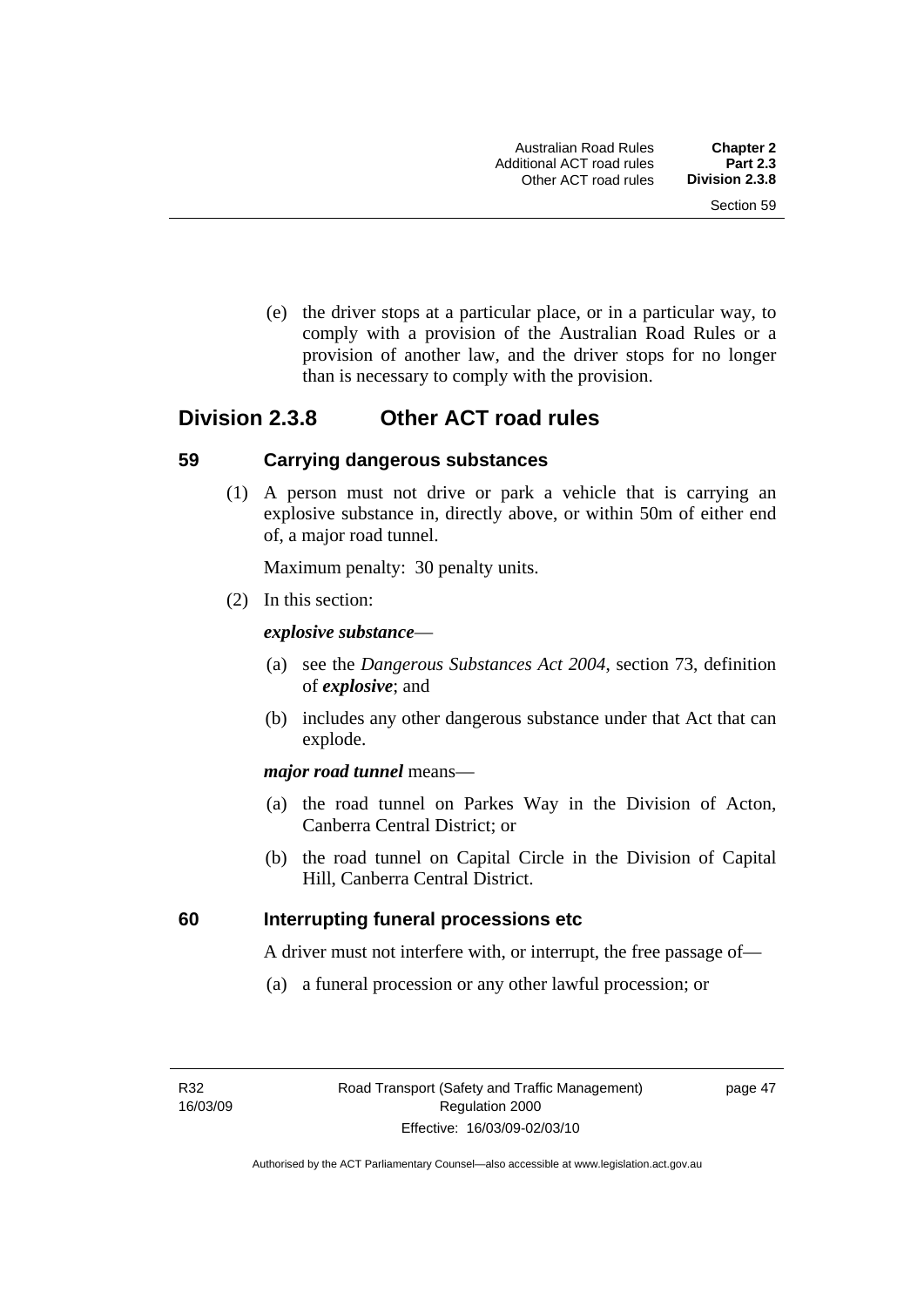(b) any vehicle or person forming part of a procession mentioned in paragraph (a).

Maximum penalty: 20 penalty units.

# **61 Driving on roads closed to traffic**

A person must not drive a vehicle on a road that is closed to traffic under the Act, section 30.

Maximum penalty: 20 penalty units.

# **62 Use of wheeled recreational devices and wheeled toys on roads**

 (1) A person must not travel in or on a wheeled recreational device or wheeled toy on a road while it is attached to another vehicle.

Maximum penalty: 20 penalty units.

 (2) A person travelling in or on a wheeled recreational device or wheeled toy on a road must not permit it to be drawn by another vehicle.

Maximum penalty: 20 penalty units.

 (3) A person must not travel in or on a wheeled recreational device or wheeled toy on a road if anyone travelling in or on it is completely or partly assisted in propelling it by means other than human power or gravity.

Maximum penalty: 20 penalty units.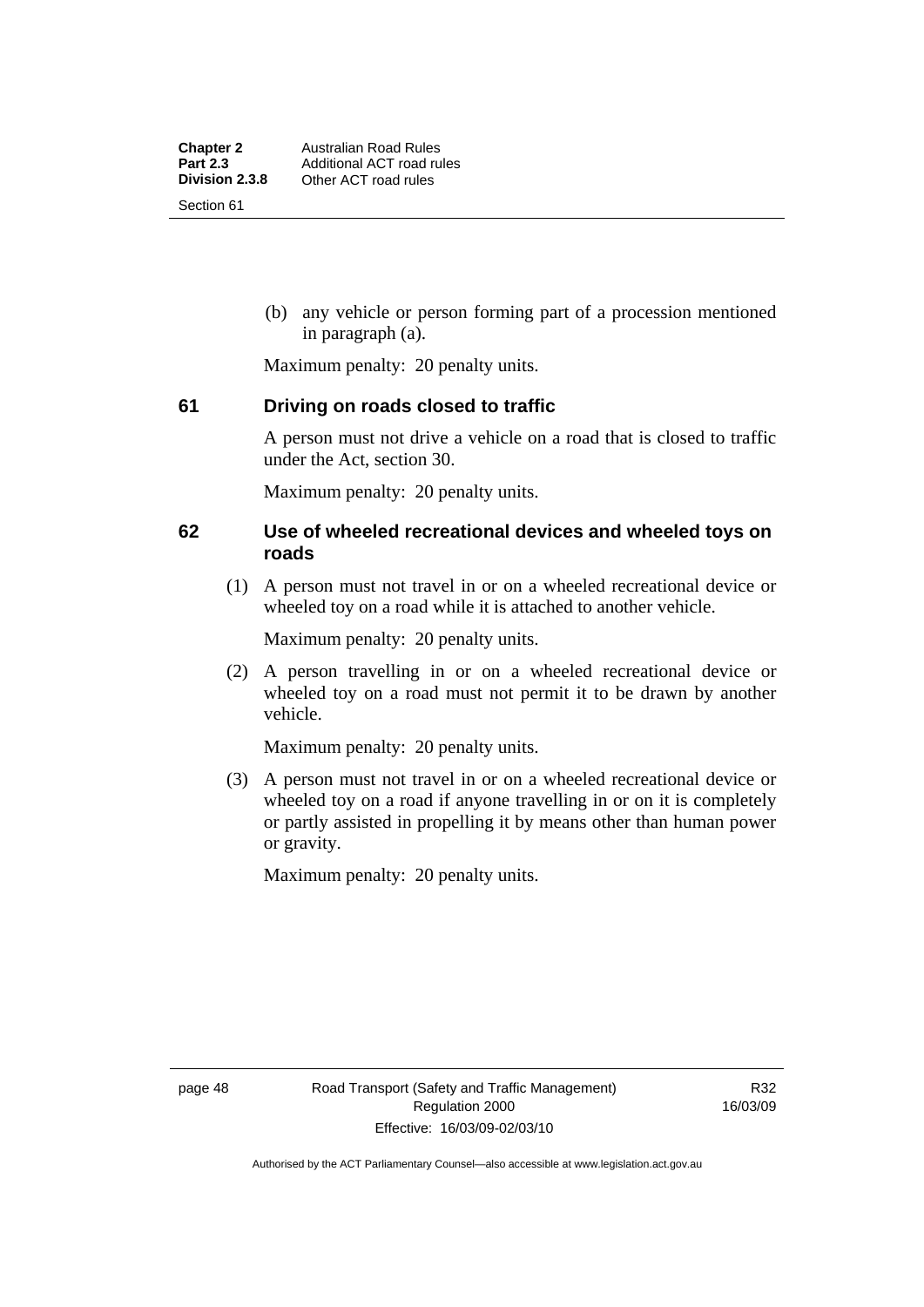# **Part 2.4 Other provisions**

# **63 Devices that are prescribed traffic control devices—Act, dict, def** *prescribed traffic control device*

The following things are prescribed traffic control devices:

- (a) any traffic control device that has effect for the Australian Road Rules under the Australian Road Rules, rule 315;
- (b) any traffic-related item that has effect for the Australian Road Rules under the Australian Road Rules, rule 319;
- (c) any pay parking device, pay parking sign and parking meter hood;
- (d) any device, plate, screen, words or anything else on or with anything mentioned in paragraph (a), (b) or (c).

# **64 Preventing prescribed traffic control devices being clearly visible**

 (1) A person must not (except with the approval of the road transport authority) place anything in a position that prevents, or is likely to prevent, a prescribed traffic control device from being clearly visible to the road users to whom it is intended to apply.

Maximum penalty: 20 penalty units.

*Note* The Act, s 19 (1) also makes it an offence for a person to install or display (or interfere, change or remove) a prescribed traffic control device without appropriate authority.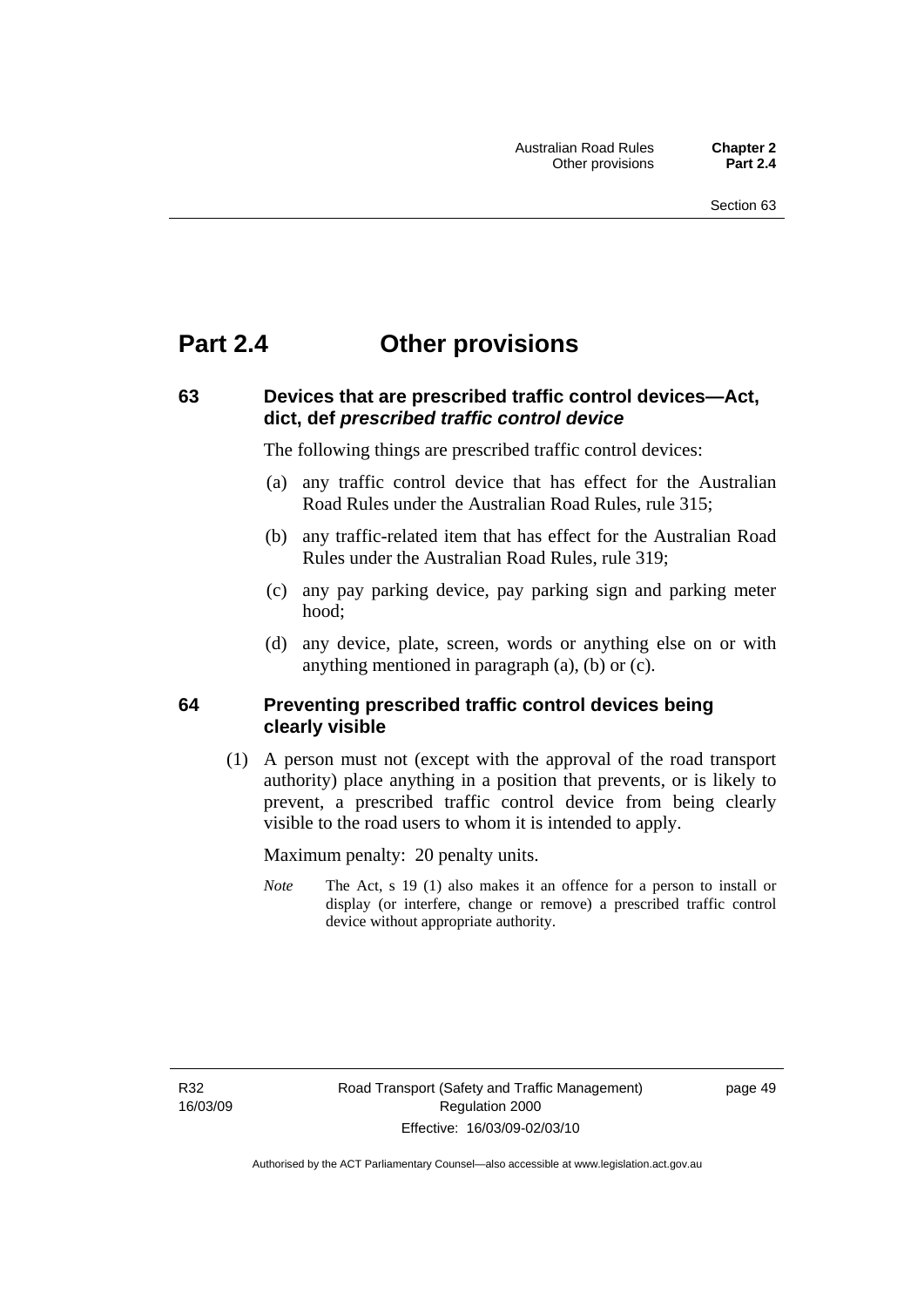| <b>Chapter 2</b> | <b>Australian Road Rules</b> |
|------------------|------------------------------|
| <b>Part 2.4</b>  | Other provisions             |

Section 65

- (2) The road transport authority, a police officer or an authorised person—
	- (a) may, orally or in writing, direct a person who has contravened subsection (1) by placing something to remove the thing within a stated reasonable time; or
	- (b) may remove the thing.
- (3) If a person is given a direction under subsection (2) (a), the person must comply with the direction.

Maximum penalty: 20 penalty units.

# **65 Use of** *do not overtake turning vehicle sign*

A person must not drive a motor vehicle or combination displaying a *do not overtake turning vehicle sign* unless the motor vehicle or combination, together with any load or projection, is at least 7.5m long.

Maximum penalty: 20 penalty units.

# **66 Approvals etc by road transport authority**

- (1) For the Australian Road Rules and this regulation, the road transport authority may, in writing—
	- (a) approve a protective helmet for bicycle riders as an approved bicycle helmet; or
	- (b) approve a child restraint as an approved child restraint; or
	- (c) approve a protective helmet for motorbike riders as an approved motorbike helmet; or
	- (d) approve a canopy, cage or other device fitted to a vehicle; or
	- (e) declare a person to be an emergency worker.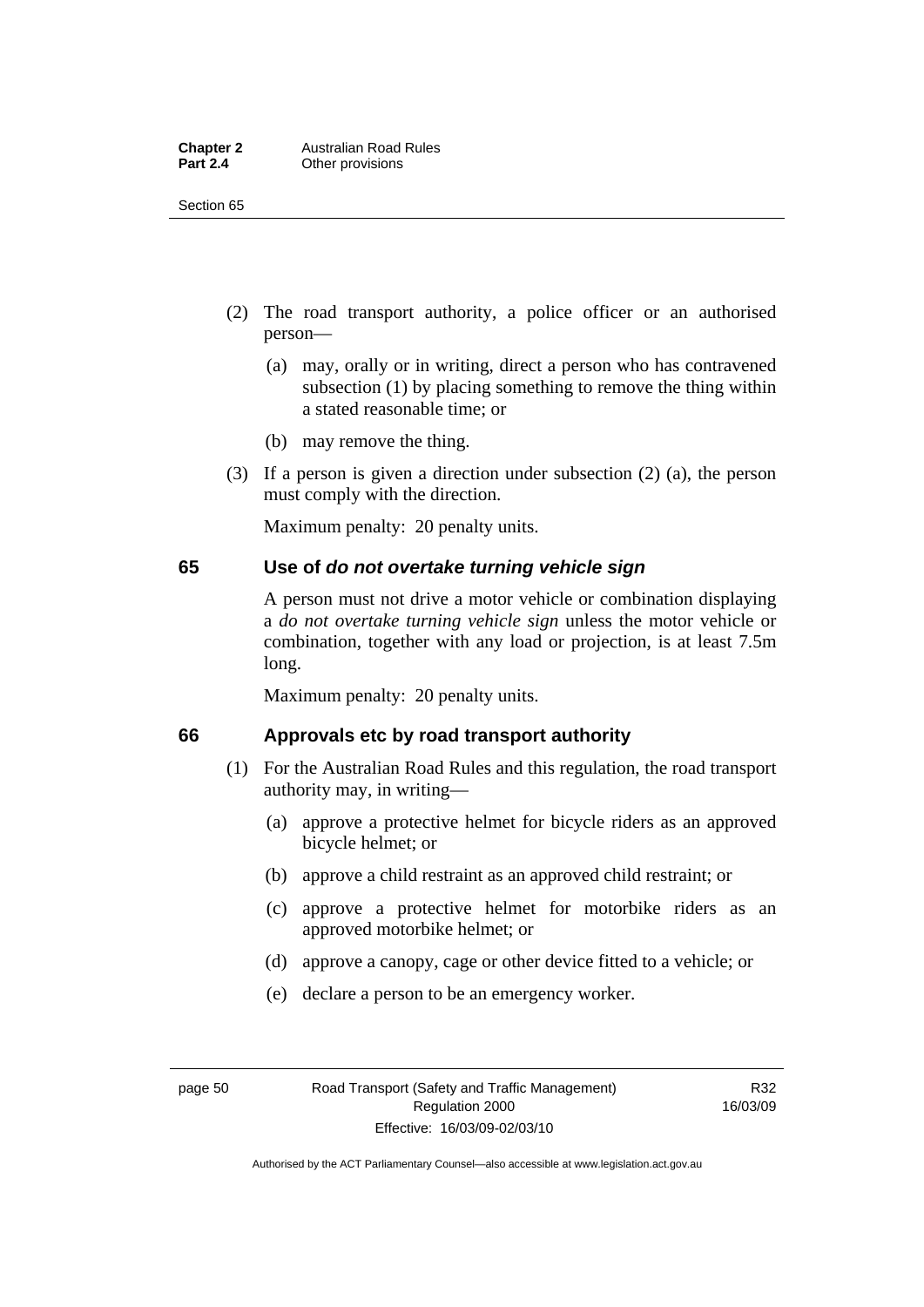- (2) An approval or declaration is a disallowable instrument.
	- *Note* A disallowable instrument must be notified, and presented to the Legislative Assembly, under the Legislation Act.

### **67 Exemption from requirement about riding on motorbikes**

The road transport authority may, for the purpose of allowing a sporting or similar event to be filmed, exempt a person from the Australian Road Rules, rule 271 (2) to the extent that it requires the person to face forward while being carried as a passenger on a motorbike.

# **68 Defence of complying with direction of police officer or authorised person**

- (1) It is a defence to a prosecution of a person for an offence against a provision of this chapter if, at the time of the offence, the person was obeying a direction given to the person under the Australian Road Rules, rule 304 (1).
- (2) To remove any doubt, it is declared that a person must obey a direction given to the person under the Australian Road Rules, rule 304 (1), whether or not the person may contravene a provision of this chapter by obeying the direction.

# **69 Exemption for driver of police vehicles**

- (1) A provision of this chapter does not apply to the driver of a police vehicle if—
	- (a) in the circumstances—
		- (i) the driver is taking reasonable care; and
		- (ii) it is reasonable that the provision should not apply; and
	- (b) if the vehicle is a motor vehicle that is moving—the vehicle is displaying a blue or red flashing light or sounding an alarm.

R32 16/03/09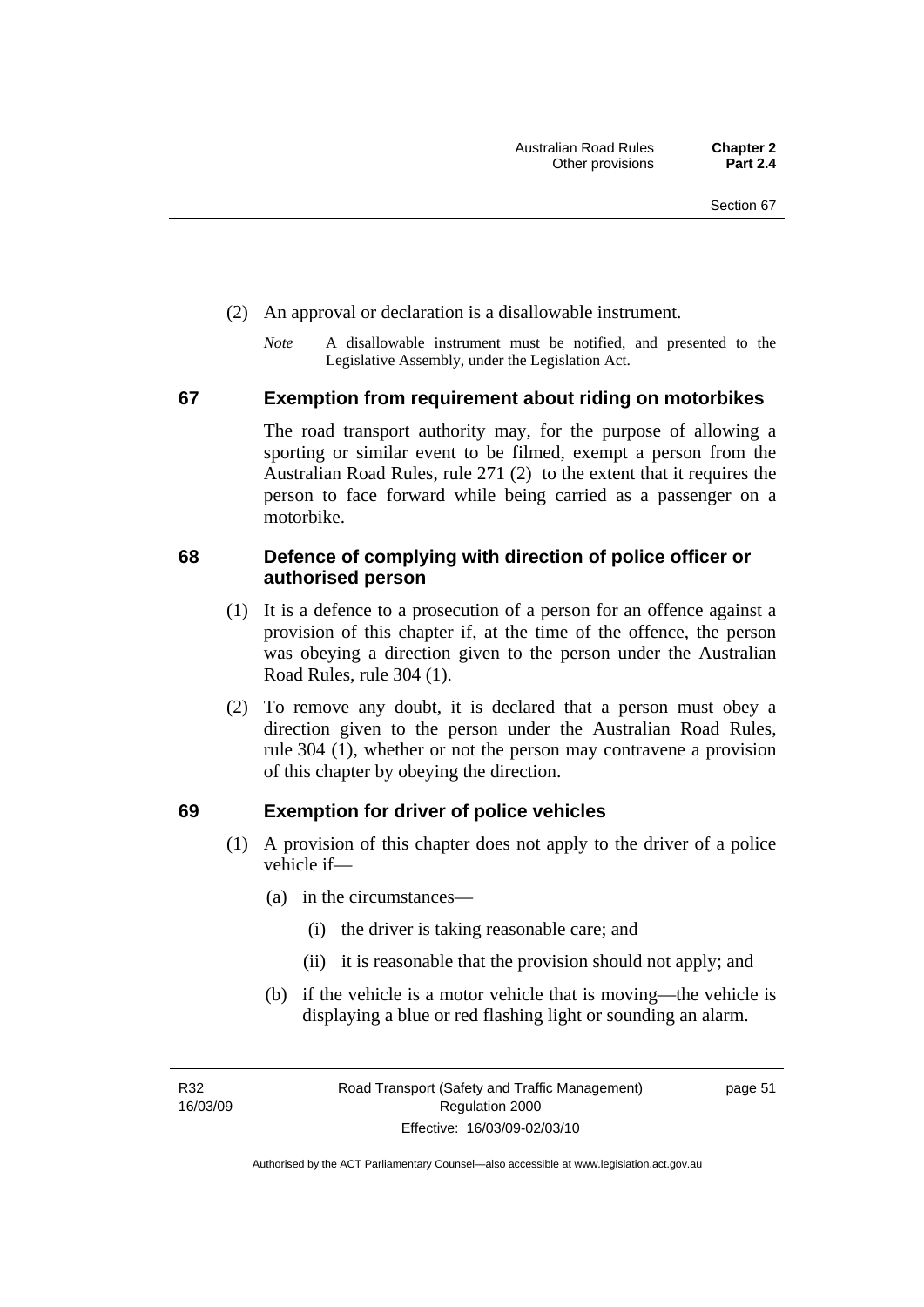Section 70

- (2) Subsection (1) (b) does not apply to the driver if, in the circumstances, it is reasonable—
	- (a) not to display the light or sound the alarm; or
	- (b) for the vehicle not to be fitted or equipped with a blue or red flashing light or an alarm.

# **70 Exemption for driver of emergency vehicles**

A provision of this chapter does not apply to the driver of an emergency vehicle if—

- (a) in the circumstances—
	- (i) the driver is taking reasonable care; and
	- (ii) it is reasonable that the provision should not apply; and
- (b) if the vehicle is a motor vehicle that is moving—the vehicle is displaying a blue or red flashing light or sounding an alarm.

# **71 Stopping and parking exemption for police and emergency vehicles and authorised people**

(1) In this section:

# *stopping or parking provision of this chapter*—see section 58 (1).

- (2) A stopping or parking provision of this chapter does not apply to the driver of a police vehicle or emergency vehicle if, in the circumstances—
	- (a) the driver is taking reasonable care; and
	- (b) it is reasonable that the provision should not apply.
- (3) A stopping or parking provision of this chapter does not apply to an authorised person who is driving a vehicle in the course of the person's duty as an authorised person if, in the circumstances—
	- (a) the person is taking reasonable care; and

R32 16/03/09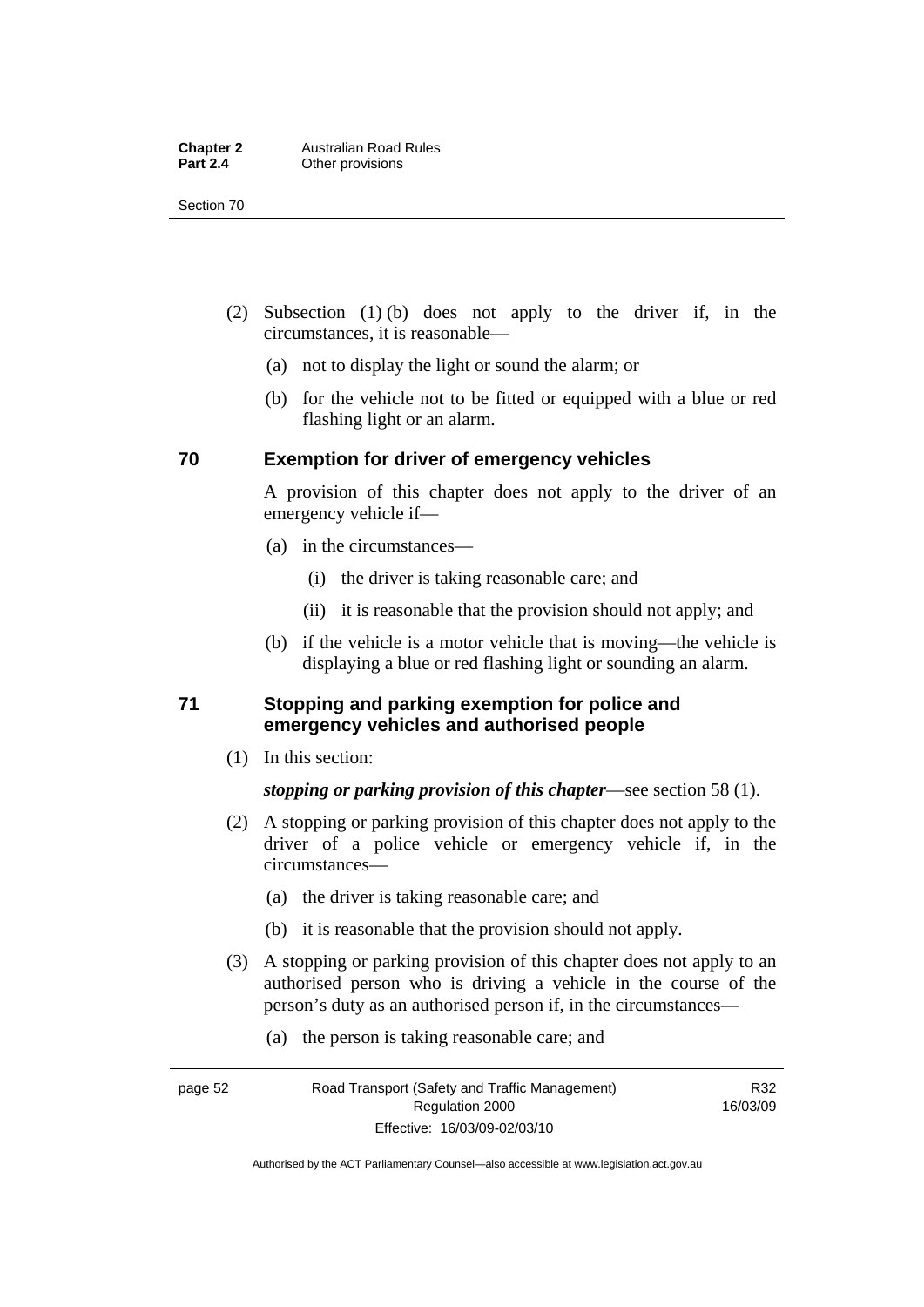(b) it is reasonable that the provision should not apply.

R32 16/03/09 Road Transport (Safety and Traffic Management) Regulation 2000 Effective: 16/03/09-02/03/10

page 53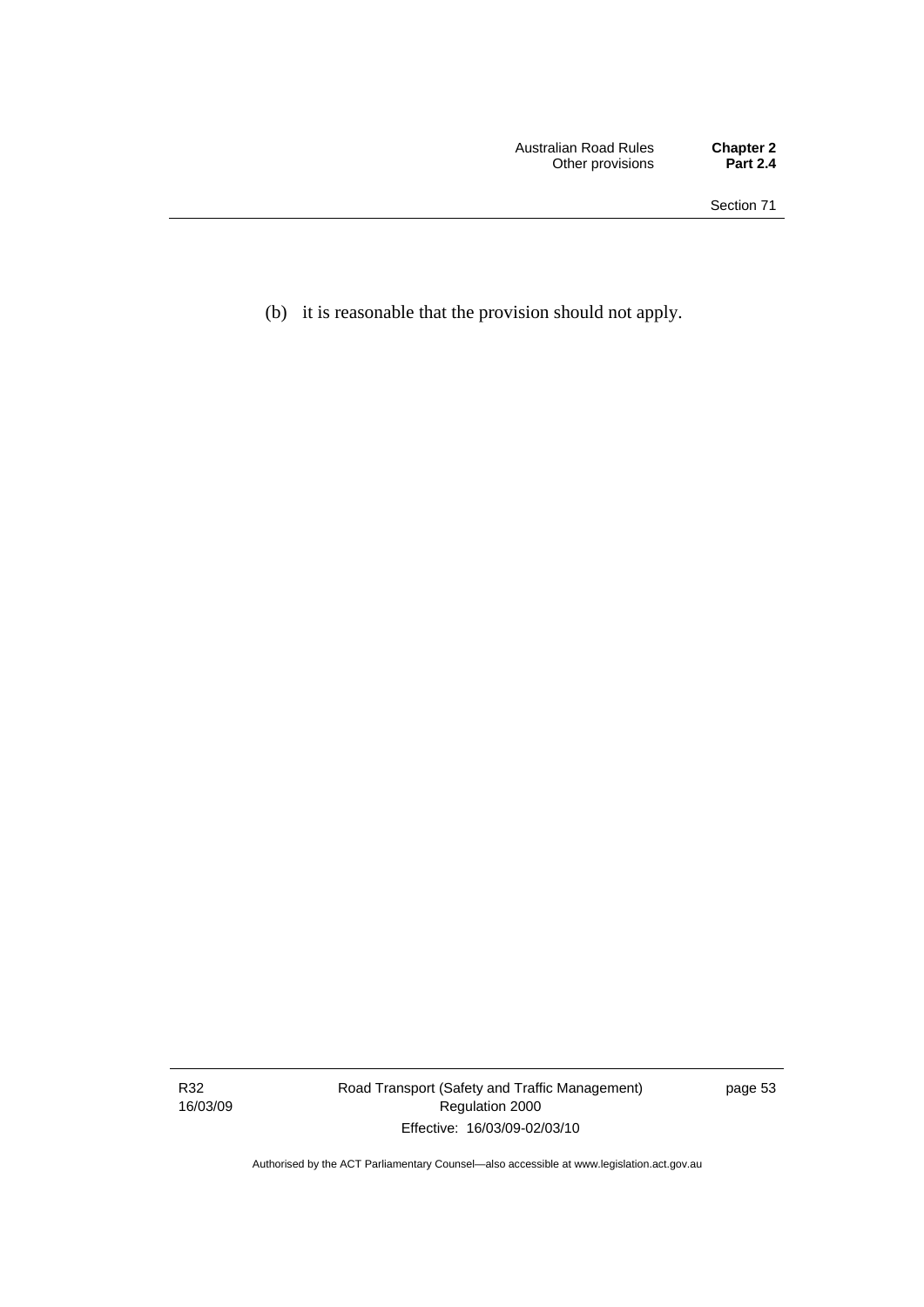**Chapter 3** Parking<br>**Part 3.1** Parking **Part 3.1 Parking schemes**<br>**Division 3.1.1** Metered parking s **Division 3.1.1** Metered parking schemes

Section 72

# **Chapter 3 Parking**

# **Part 3.1 Parking schemes**

# **Division 3.1.1 Metered parking schemes**

# **72 Metered parking schemes**

- (1) The road transport authority may establish and operate metered parking schemes for any length of road or area.
- (2) For a metered parking scheme, the road transport authority—
	- (a) may set aside metered parking spaces; and
	- (b) may install parking meters for the payment of fees for metered parking spaces.

# **73 Metered parking areas**

- (1) The road transport authority may set aside a length of road or area as a metered parking area.
- (2) A metered parking area must be designated by metered parking signs.

# **74 Parking meters**

- (1) A parking meter must be installed at the space to which it applies or, if a parking meter applies to 2 or more spaces, close to the spaces.
- (2) The parking meter applying to a metered parking space must show or be capable of showing the fees fixed for the space under this division.
- (3) A parking meter must clearly show, or be capable of clearly showing, whether the relevant parking fee for the parking of a

R32 16/03/09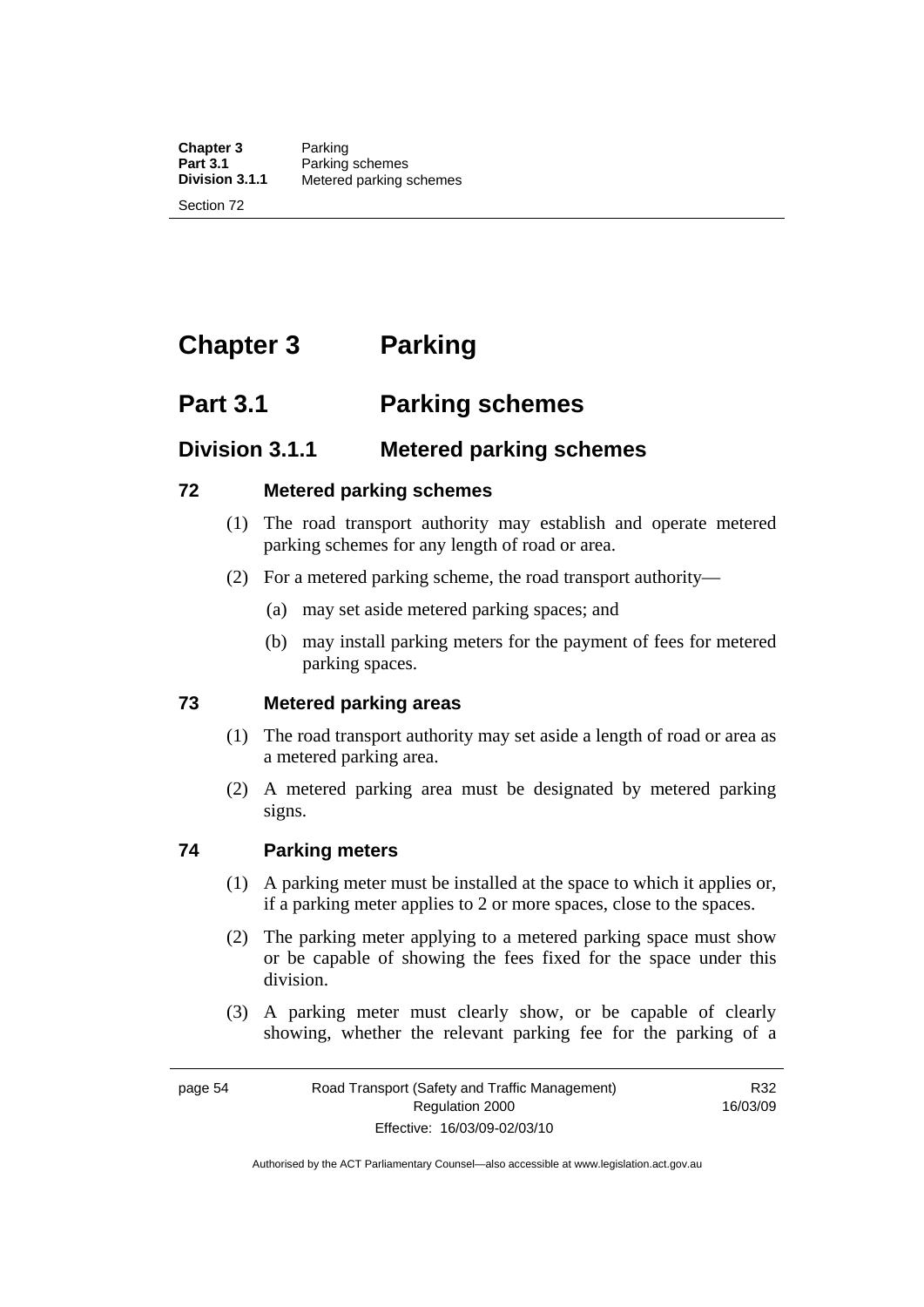vehicle in the metered parking space or spaces to which it applies has been paid.

 (4) A multi-space parking meter must also identify each metered parking space by its number.

# **75 Metered parking spaces**

- (1) A metered parking space must be designated by a road marking.
- (2) For a metered parking space to which a multi-space parking meter applies, the number for the space and an arrow indicating the direction of the meter must be marked in or adjacent to the space.

# **Division 3.1.2 Ticket parking schemes**

*Note* The Australian Road Rules, r 207 (2) provides that a driver who parks in a ticket parking area must pay the fee and obey the instructions on the ticket. See also s 16.

# **75A Parking authorities**

- (1) A person may apply to the road transport authority to be a parking authority for a stated area.
- (2) The road transport authority may, in writing, declare the person to be a parking authority for a stated area (the *area of operations*).
	- *Note* The power to make the declaration includes the power to amend or repeal it (see Legislation Act, s 46).
- (3) The declaration is a disallowable instrument.
	- *Note* A disallowable instrument must be notified, and presented to the Legislative Assembly, under the Legislation Act.

# **75B Parking authority guidelines**

 (1) The road transport authority must establish written guidelines for section 76A (the *parking authority guidelines*).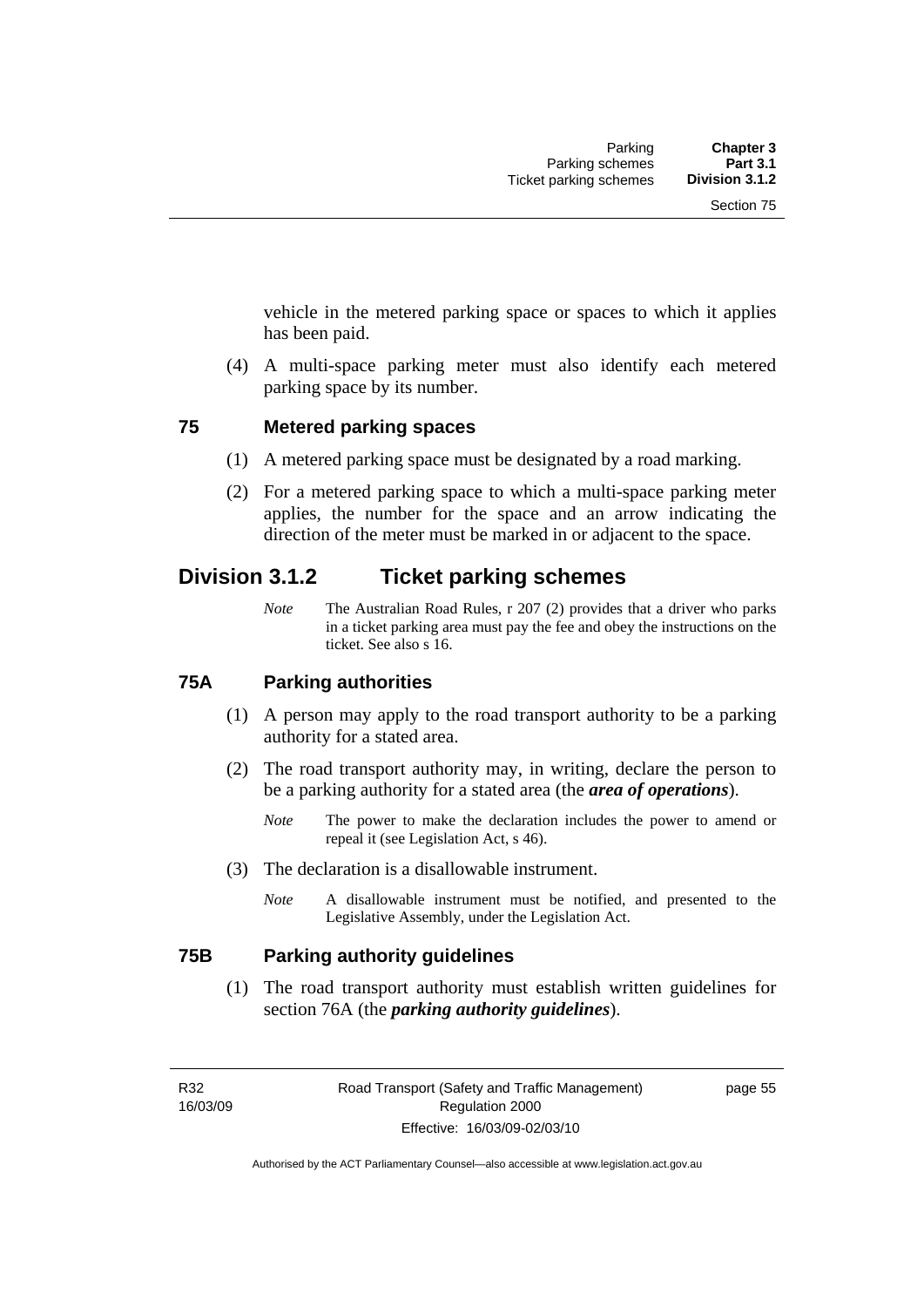- (2) The parking authority guidelines are a disallowable instrument.
	- *Note* A disallowable instrument must be notified, and presented to the Legislative Assembly, under the Legislation Act.
- (3) A parking authority is not entitled to provide, or charge for, parking in a ticket parking area if the parking authority does not comply with the parking authority guidelines.
- (4) A parking authority is taken to comply with the parking authority guidelines until the contrary is proved.

# **76 Ticket parking schemes—road transport authority**

- (1) The road transport authority may establish and operate a ticket parking scheme for any length of road or area.
- (2) For a ticket parking scheme, the road transport authority—
	- (a) may set aside a length of road or area as a ticket parking area; and
	- (b) may adopt the ways of, and schemes for, payment of the fees the authority considers appropriate; and
	- (c) may install pay parking devices.

# **76A Ticket parking schemes—parking authorities**

- (1) A parking authority may, in accordance with the parking authority guidelines, establish and operate a ticket parking scheme for any length of road or area within its area of operations.
- (2) For a ticket parking scheme, the parking authority may, in accordance with the parking authority guidelines—
	- (a) set aside a length of road or area within its area of operations as a ticket parking area; and
	- (b) fix fees for the parking of vehicles in the area; and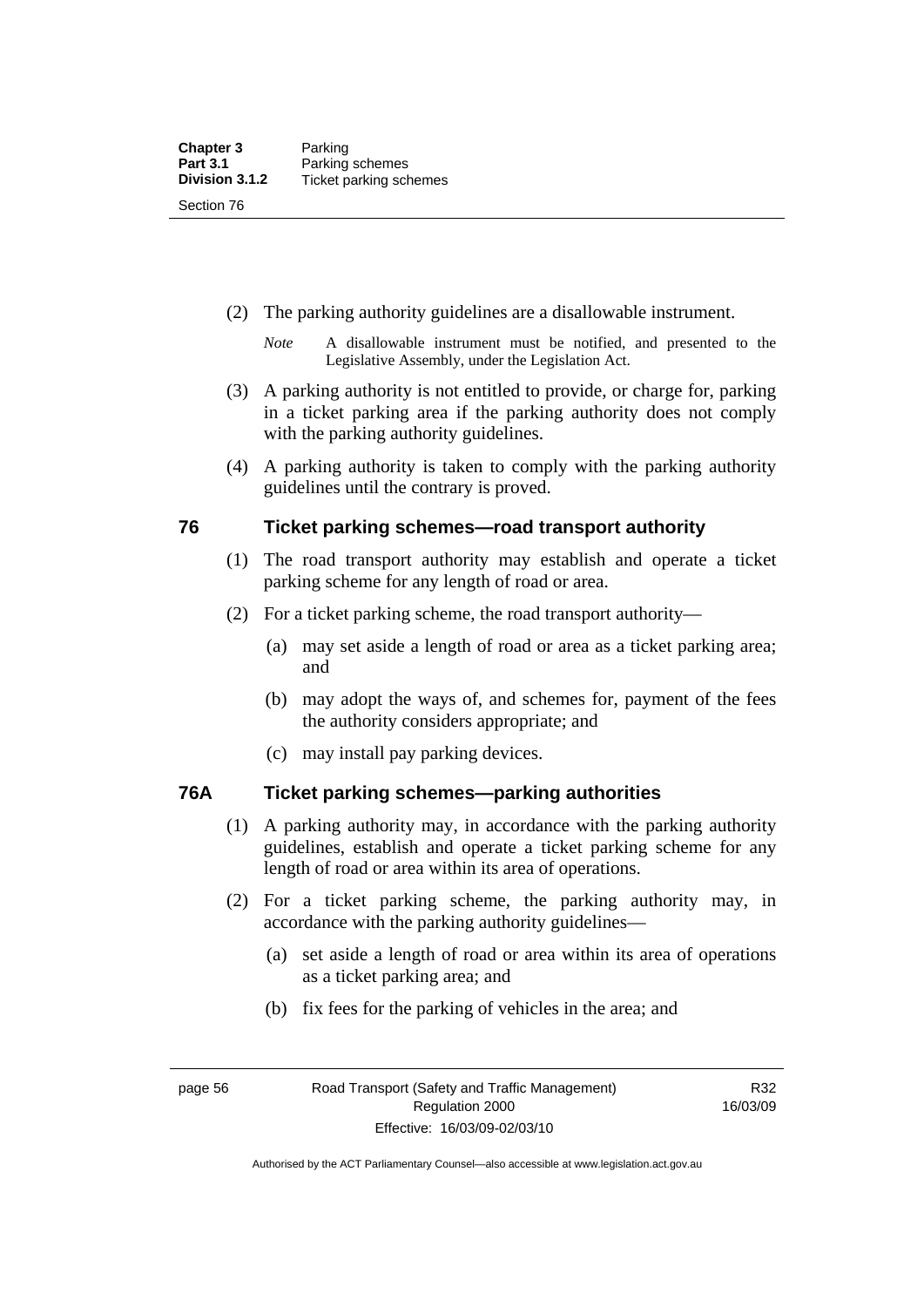- (c) adopt the ways of, and schemes for, payment of the fees the authority considers appropriate; and
- (d) install pay parking devices.
- *Note* Section 75A provides for the road transport authority to declare parking authorities and s 75B provides for parking authority guidelines.

# **77 Ticket parking areas**

- (1) A ticket parking area must be designated by ticket parking signs.
- (2) A ticket parking area is taken to include only such lengths of road and areas to which ticket parking signs apply as are lawfully available, apart from this division, for the parking of vehicles.

### **78 Ticket parking spaces**

A ticket parking area may be divided into ticket parking spaces, of a size suitable for parking a single vehicle, by a road marking.

# **79 Ticket machines**

The ticket machine for a ticket parking area must show or be capable of showing the fees fixed for the area under this division.

# **80 Parking tickets**

- (1) The following information must be printed on a parking ticket:
	- (a) the expiry date (expressed as the day of the month, the month and the year);
	- (b) the expiry time (expressed in hours and minutes);
	- (c) the name of the authority issuing the ticket;
	- (d) an indication of the ticket parking area where or for which the ticket is issued;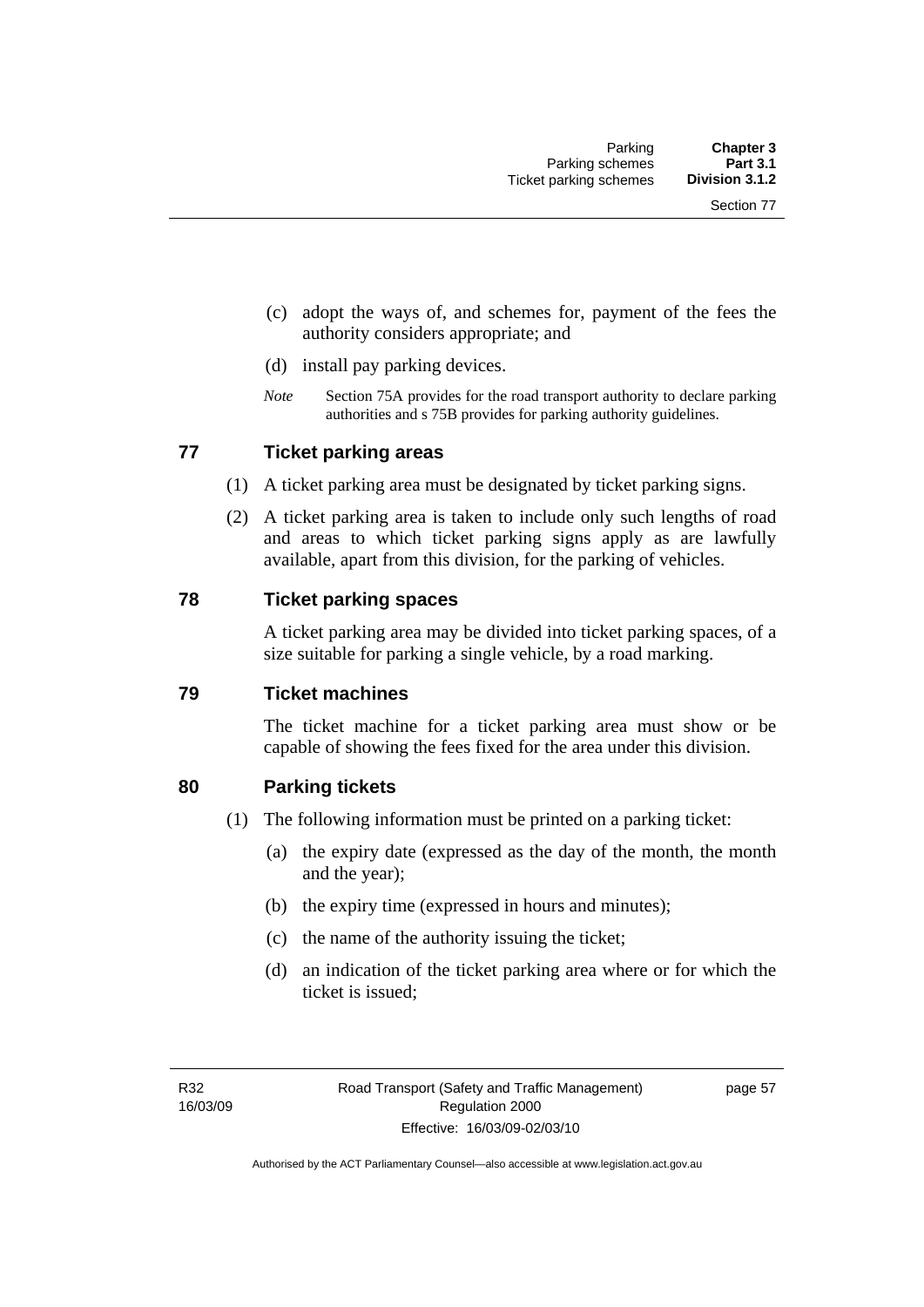- (e) the fee paid for the issue of the ticket or, for a prepaid ticket, the daily value of the ticket;
- (f) a serial number;
- (g) instructions for use of the ticket.

### **Examples for par (d)**

- 1 a code for the ticket parking area where the ticket is issued
- 2 the number of the parking ticket machine which issued the ticket
- 3 for a prepaid parking ticket—the daily value of the ticket or the area where the ticket may be used
- *Note* An example is part of the regulation, is not exhaustive and may extend, but does not limit, the meaning of the provision in which it appears (see Legislation Act, s 126 and s 132).
- (2) A parking ticket must be legible and of a size and design that enables it to be easily displayed in or on a vehicle.

### **81 Duration of parking tickets**

A parking ticket takes effect when it is issued and expires at the expiry time stated on the ticket.

# **Division 3.1.3 Heavy vehicle parking**

### **82 Definitions—div 3.1.3**

In this division:

*heavy vehicle* means a vehicle, whether loaded or unloaded, that is longer than 7.5m, has a GVM over 4.5t, and is used for commercial purposes.

*land adjoining residential land*—see section 83.

*residential land* means land leased for residential purposes.

*stock truck* means a vehicle that has a GVM over 4.5t and is built or used to transport livestock.

page 58 Road Transport (Safety and Traffic Management) Regulation 2000 Effective: 16/03/09-02/03/10

R32 16/03/09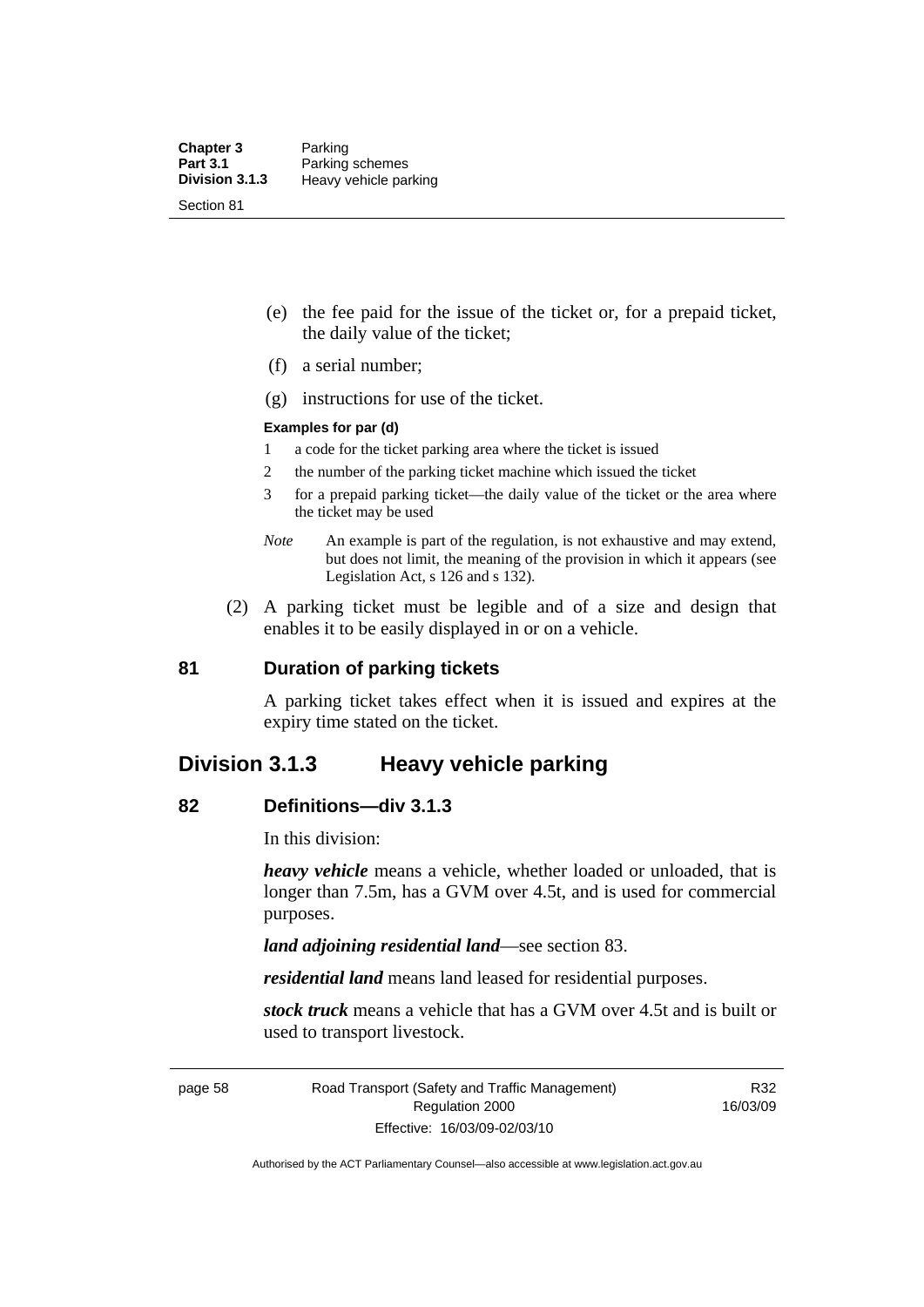# **83 References in div 3.1.3 to land adjoining residential land**

A reference in this division to *land adjoining residential land* includes a reference to land that would, apart from an intervening road, adjoin that land.

# **84 Vehicle parked partly on residential land**

For this division, a vehicle that is parked partly on residential land, and partly on adjoining land that is not residential land, is taken not to be parked on residential land.

# **85 Parking of certain vehicles on residential land prohibited**

- (1) This section applies to a vehicle, whether loaded or unloaded, that is—
	- (a) a stock truck; or
	- (b) a semitrailer with the load space permanently enclosed by rigid construction or with sides enclosed by nonrigid material and a rigid roof; or
	- (c) higher than 3.6m and used for commercial purposes.
- (2) A person must not park a vehicle to which this section applies on residential land.

Maximum penalty: 20 penalty units.

# **85A No more than 1 heavy vehicle on residential land**

- (1) A person commits an offence if—
	- (a) the person parks 2 or more heavy vehicles on residential land; or
	- (b) the person parks a heavy vehicle on residential land and there is already another heavy vehicle parked on the land.

Maximum penalty: 20 penalty units.

R32 16/03/09 page 59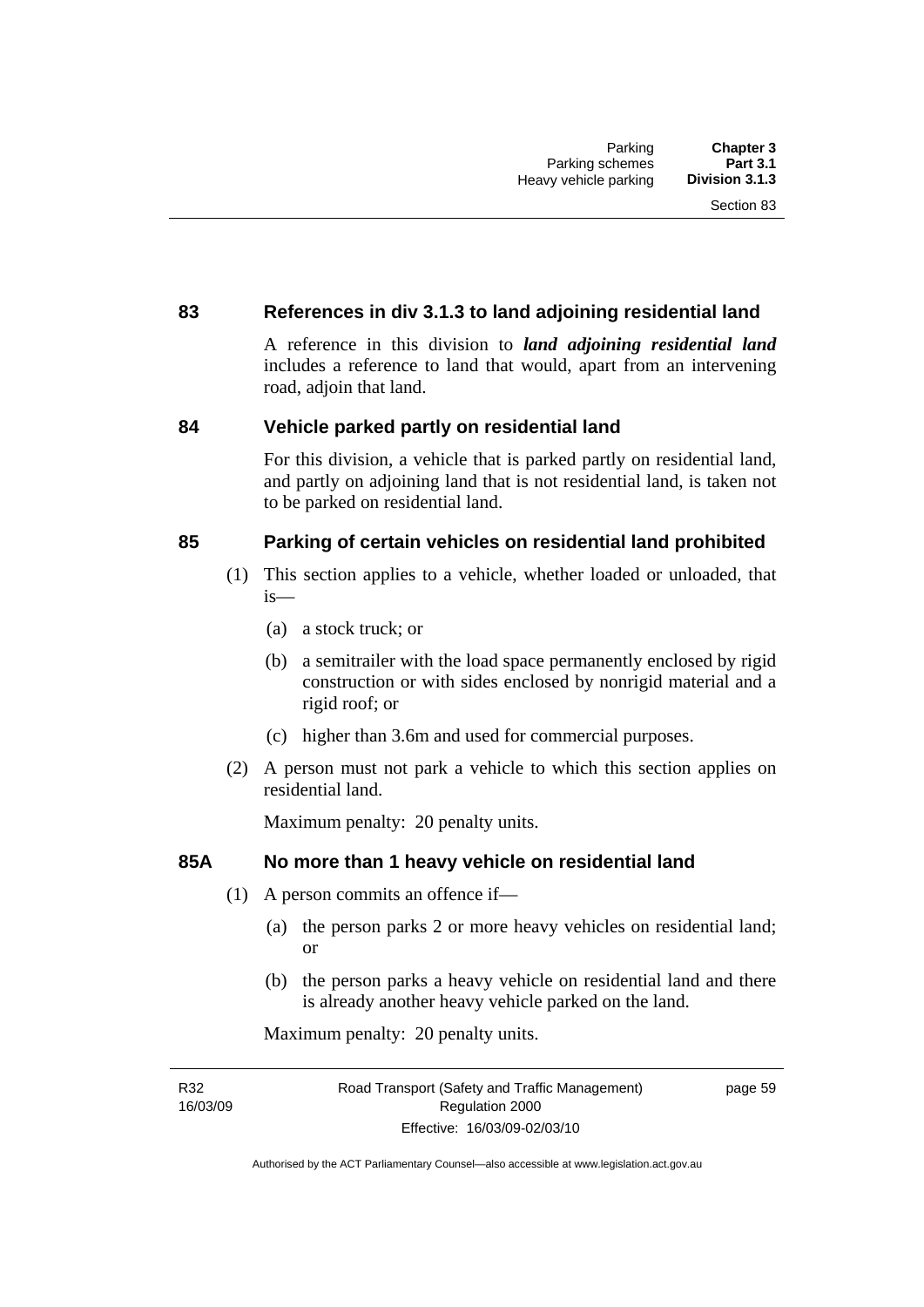- (2) Subsection (1) does not apply if—
	- (a) only 2 heavy vehicles are parked on the residential land; and
	- (b) 1 vehicle is plant that is parked on the other vehicle; and
	- (c) no part of either vehicle is higher than 3.6m from the ground.
- (3) In this section:

*plant* means a motor vehicle that consists solely of-

- (a) a machine or implement that cannot carry a load, other than tools and accessories usually carried in or on the vehicle; or
- (b) a crane, forklift truck or bobcat; or
- (c) a bobcat and excavation equipment.

# **85B Heavy vehicles to be parked away from residential land boundaries**

- (1) A person commits an offence if—
	- (a) the person parks a heavy vehicle on residential land; and
	- (b) any part of the vehicle when parked is—
		- (i) in front of the setback line of the front boundary of the land; or
		- (ii) less than 1.5m from any other boundary.

Maximum penalty: 20 penalty units.

(2) In this section:

*setback*, in relation to land—see the territory plan, part 13 (Definitions).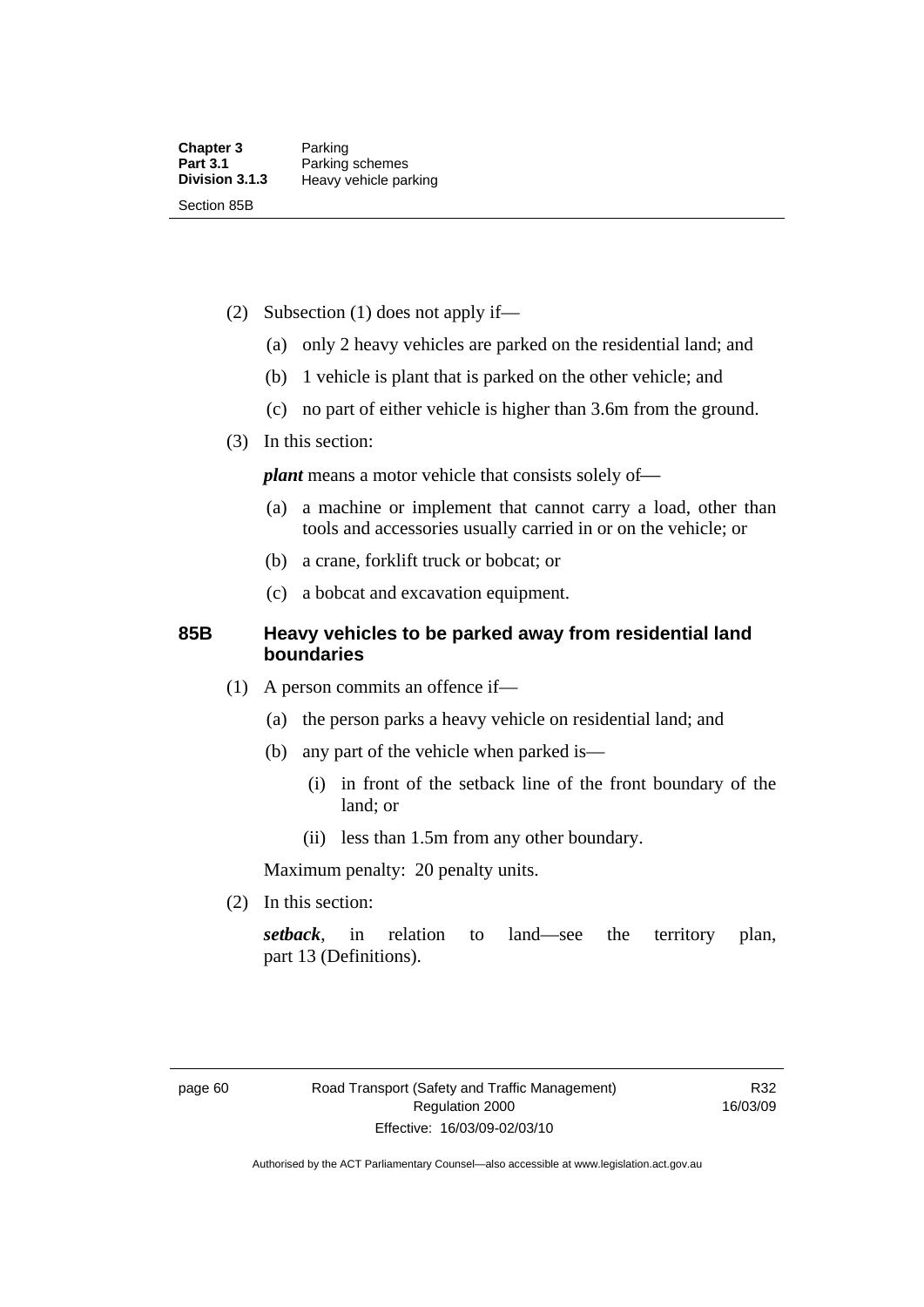# **86 Parking of certain vehicles on land adjoining residential land prohibited**

- (1) This section applies to—
	- (a) a vehicle or combination, whether loaded or unloaded, that is longer than 7.5m; and
	- (b) a vehicle, whether loaded or unloaded, with a GVM over 4.5t.
- (2) A person must not park a vehicle or combination to which this section applies on land adjoining residential land for more than 1 hour.

Maximum penalty: 20 penalty units.

 (3) Subsection (2) does not apply to the vehicle or combination if the land where it is parked is residential land or land leased for commercial purposes.

# **87 Parking of certain commercial vehicles on land with multi-unit housing**

- (1) This section applies to a vehicle, whether loaded or unloaded, that is used for commercial purposes and is longer than 6m, higher than 2.6m or has a GVM over 3.75t.
- (2) A person must not park a vehicle to which this section applies on residential land with multi-unit housing.

Maximum penalty: 20 penalty units.

 (3) For this section, residential land has multi-unit housing if the land has more than 1 dwelling on it.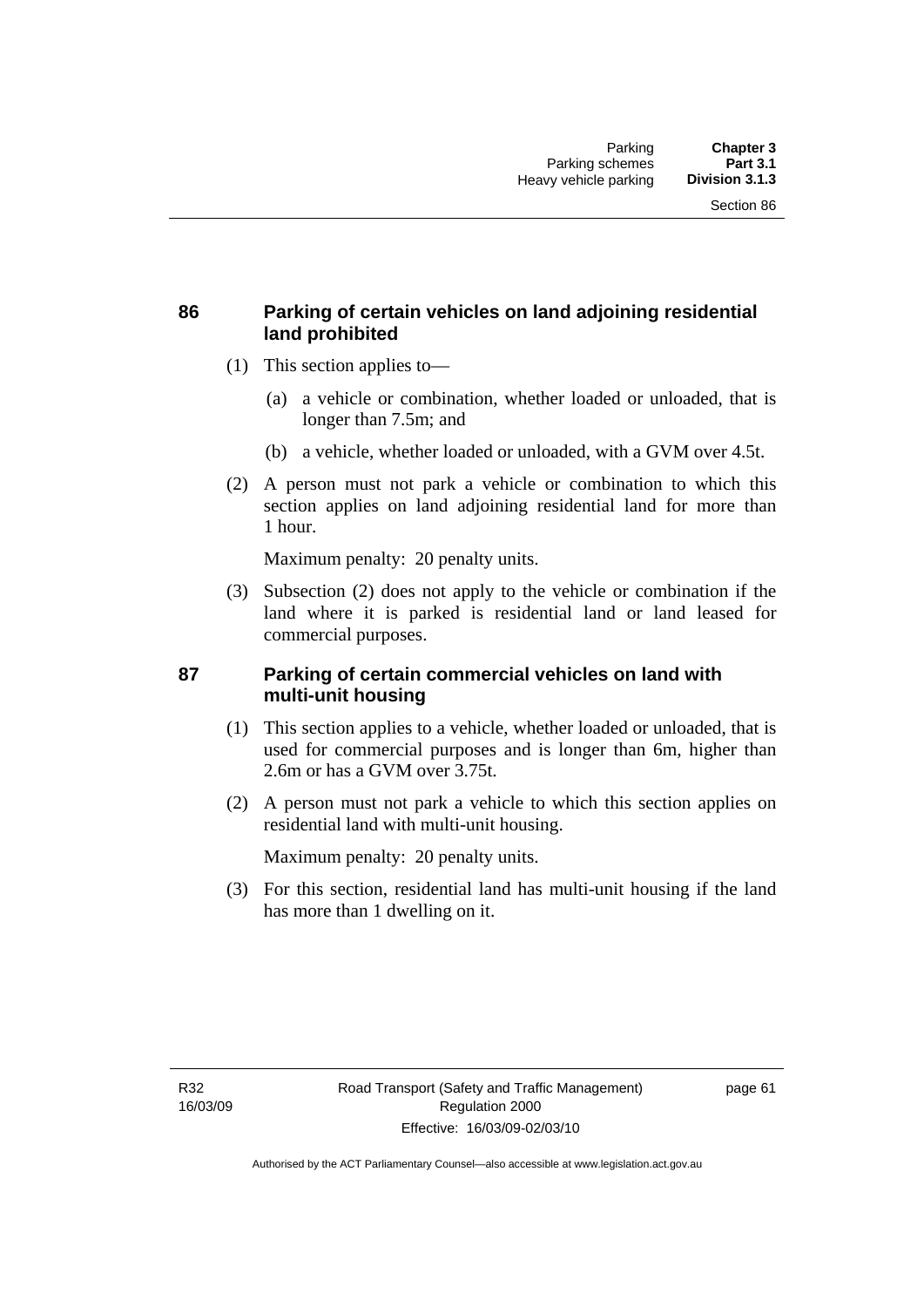(4) In this section:

*dwelling—*see the territory plan.

*Note* The territory plan defines *dwelling* as meaning 'a building or part of a building used as a self contained residence which must include food preparation facilities, a bath or shower, and a closet pan and wash basin'.

### **87A No offence if reasonable necessity etc**

A person does not commit an offence against section 85, section 85A, section 85B, section 86 or section 87 if—

- (a) either of the following applies:
	- (i) it was reasonably necessary to park the vehicle on the land to avoid contravening the Act or another territory law;
	- (ii) the vehicle was parked on the land to deliver or collect goods or passengers, or to provide services; and
- (b) the vehicle was on the land no longer than was reasonable.

### **87B Heavy vehicle refrigeration units not to be operated on residential land**

A person commits an offence if—

- (a) the person parks a heavy vehicle that has a refrigeration unit on residential land; and
- (b) the refrigeration unit is running at any time while the vehicle is parked on the land.

Maximum penalty: 20 penalty units.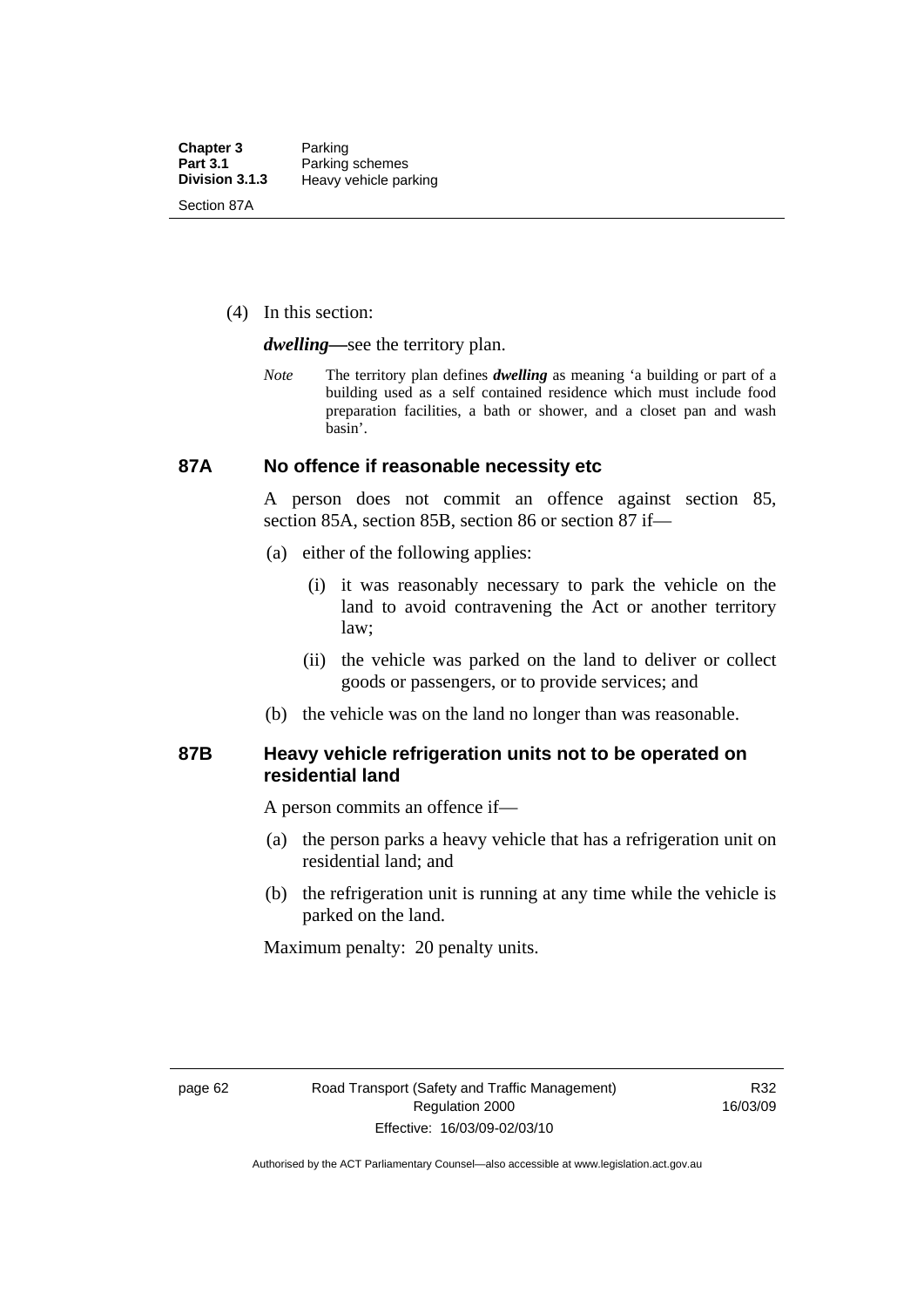## **87C Prohibition on night operation of heavy vehicle**

 (1) A person, other than an existing operator, commits an offence if the person operates a heavy vehicle parked on residential land at any time between 10 pm and 6 am.

Maximum penalty: 20 penalty units.

 (2) An existing operator commits an offence if the operator operates a heavy vehicle parked on residential land at any time between midnight and 5.30 am.

Maximum penalty: 20 penalty units.

(3) In this section:

*existing operator* means the holder of an existing operator's certificate issued under the *Motor Traffic Act 1936*, section 150R that is still in force.

## **88 Daily infringement**

A person who contravenes any of the following sections commits a separate offence for each day during any part of which the contravention continues:

- (a) section 85 (Parking of certain vehicles on residential land prohibited);
- (b) section 85A (No more than 1 heavy vehicle on residential land);
- (c) section 85B (Heavy vehicles to be parked away from residential land boundaries);
- (d) section 86 (Parking of certain vehicles on land adjoining residential land prohibited);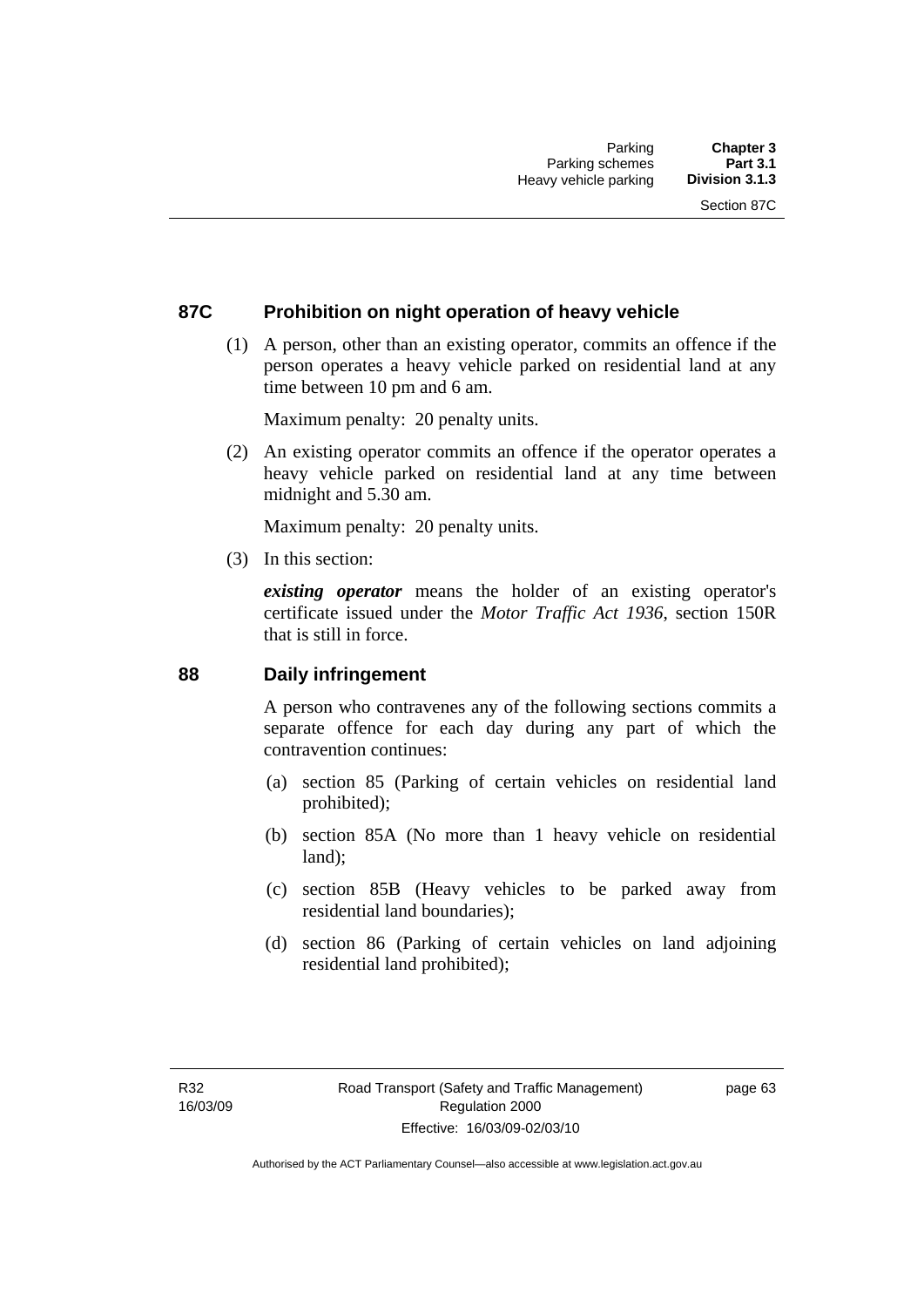- (e) section 87 (Parking of certain commercial vehicles on land with multi-unit housing);
- (f) section 87B (Heavy vehicle refrigeration units not to be operated on residential land).

## **Division 3.1.3A Heavy vehicle parking—enforcement**

## **89 Meaning of** *occupier***—div 3.1.3A**

In this division:

*occupier*, of premises, includes—

- (a) a person believed on reasonable grounds to be an occupier of the premises; and
- (b) a person apparently in charge of the premises.

## **90 Power to enter premises**

- (1) For division 3.1.3 (Heavy vehicle parking), an authorised person may—
	- (a) enter premises with the occupier's consent; or
	- (b) enter premises if the authorised person believes on reasonable grounds that—
		- (i) a heavy vehicle is parked on the premises in contravention of that division; and
		- (ii) it is necessary to enter the premises to inspect, take measurements, or record identification particulars about the vehicle.
- (2) An authorised person may, without the consent of the occupier of premises, enter land around the premises to ask for consent to enter the premises.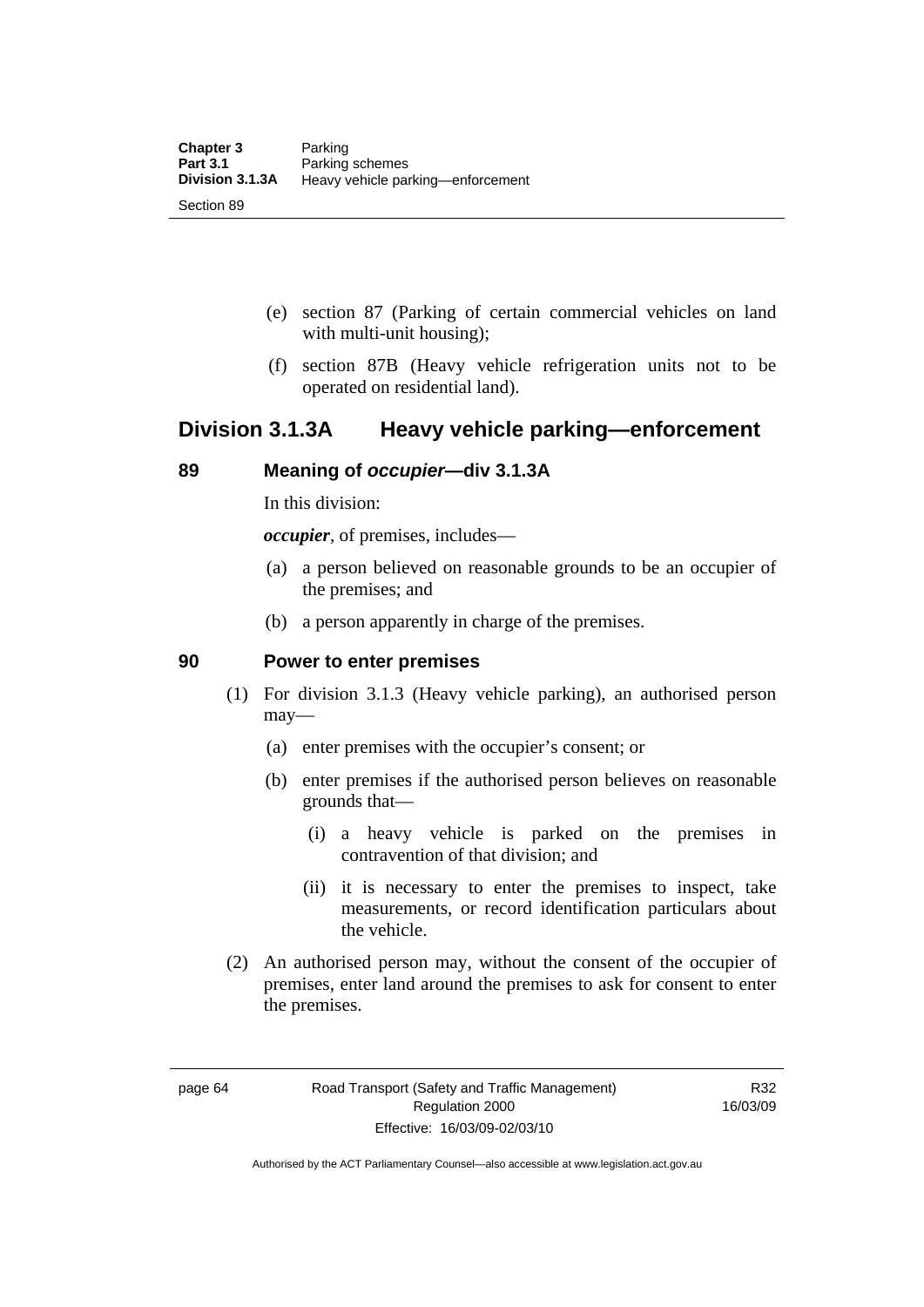- (3) An authorised person may enter premises under this section––
	- (a) for a contravention of section 87B or section 87C––at any time; and
	- (b) in any other case––between 8 am and 8 pm.

### **91 Production of identity card**

An authorised person must not remain at premises entered under this division if the authorised person does not produce his or her identity card when asked by the occupier.

*Note* Identity cards for authorised people are provided for in the *Road Transport (General) Act 1999*, s 20.

## **92 Consent to entry**

- (1) When seeking the consent of an occupier of premises to enter premises under section 90 (1) (a), an authorised person must—
	- (a) produce his or her identity card; and
	- (b) tell the occupier—
		- (i) the purpose of the entry; and
		- (ii) that consent may be refused.
- (2) If the occupier consents, the authorised person must ask the occupier to sign a written acknowledgment (an *acknowledgement of consent*)—
	- (a) that the occupier was told—
		- (i) the purpose of the entry; and
		- (ii) that consent may be refused; and
	- (b) that the occupier consented to the entry; and
	- (c) stating the time and date when consent was given.

R32 16/03/09 page 65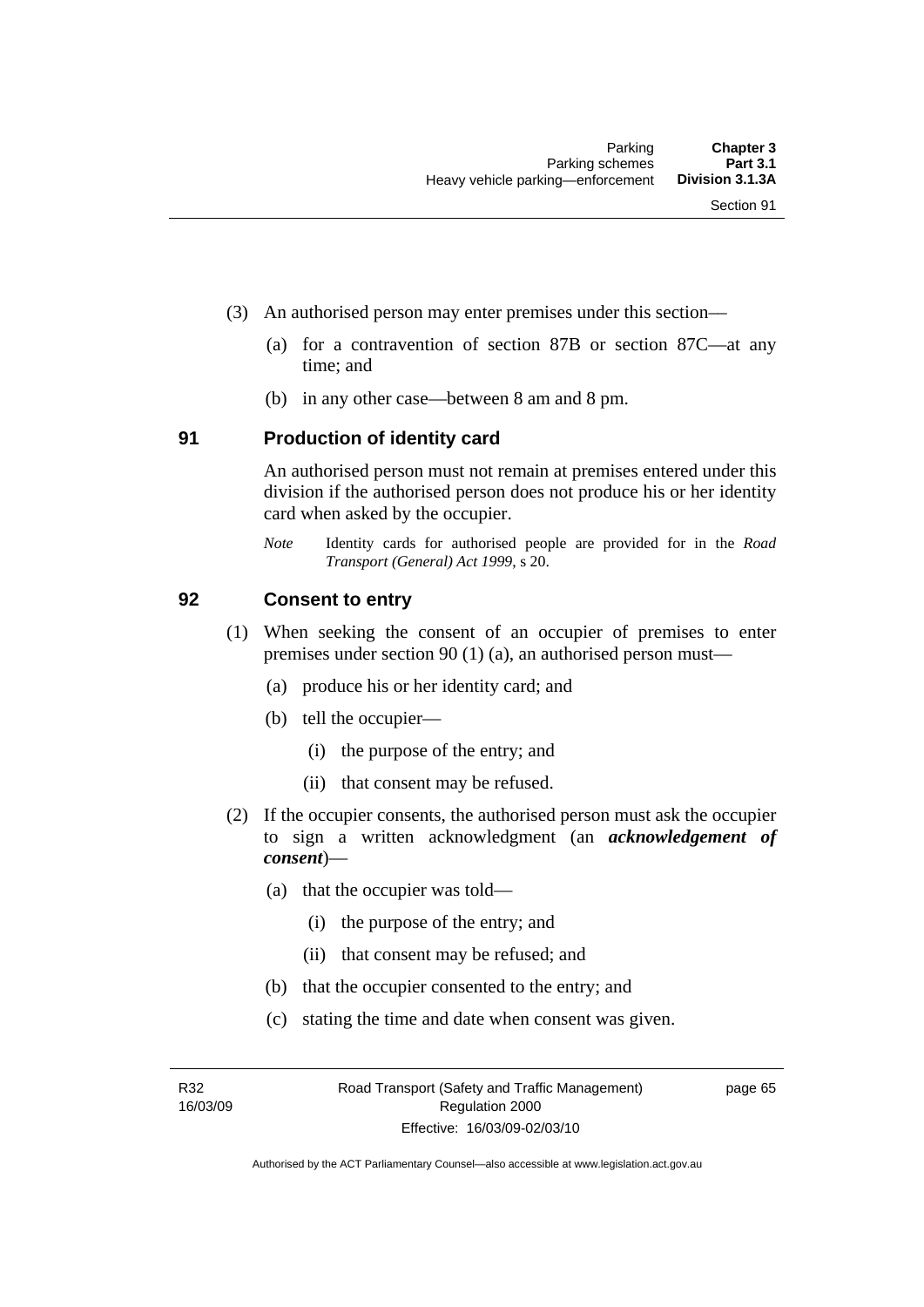- (3) If the occupier signs an acknowledgment of consent, the authorised person must immediately give a copy to the occupier.
- (4) A court must find that the occupier did not consent to entry to the premises by the authorised person under this division if—
	- (a) the question arises in a proceeding in the court whether the occupier consented to the entry; and
	- (b) an acknowledgment of consent is not produced in evidence; and
	- (c) it is not proved that the occupier consented to the entry.

## **93 General powers on entry to premises**

- (1) An authorised person who enters premises under this division may, for division 3.1.3 (Heavy vehicle parking) and this division, do 1 or more of the following in relation to a heavy vehicle on the premises:
	- (a) inspect the vehicle (including for its identification particulars);
	- (b) take measurements;
	- (c) take photographs, films, or audio, video or other recordings;
	- (d) require the occupier, or anyone at the premises to—
		- (i) give the authorised person information; or
		- (ii) produce documents to the authorised person; or
		- (iii) give the authorised person reasonable help to exercise a power under this division.
	- *Note* The Legislation Act, s 170 and s 171 deal with the application of the privilege against self incrimination and client legal privilege.
- (2) A person must take all reasonable steps to comply with a requirement made of the person under subsection (1) (d).

Maximum penalty: 20 penalty units.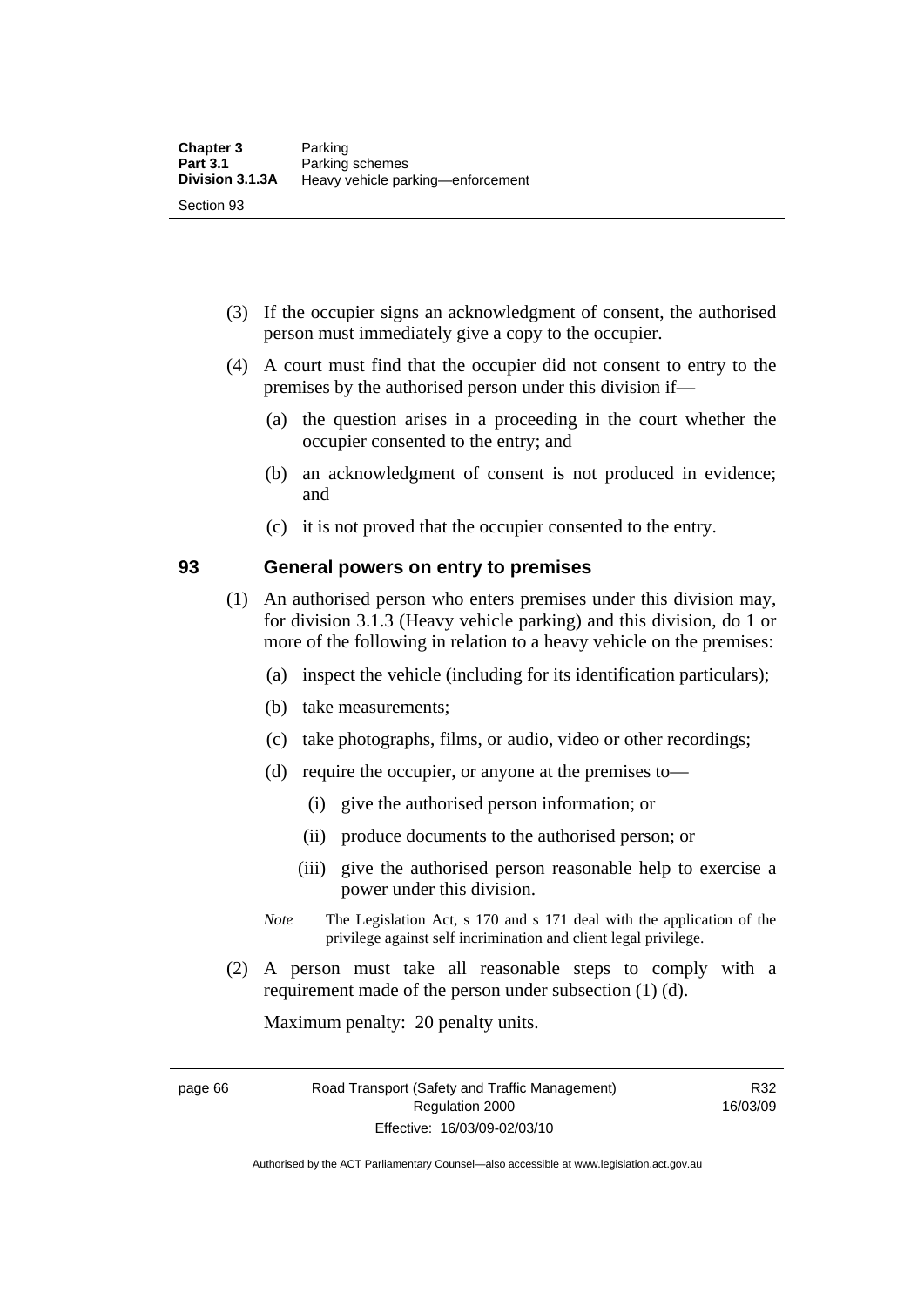## **94 Damage etc to be minimised**

- (1) In the exercise, or purported exercise, of a function under this division, an authorised person must take all reasonable steps to ensure that the authorised person, and any person assisting the authorised person, causes as little inconvenience, detriment and damage as practicable.
- (2) If an authorised person, or a person assisting an authorised person, damages anything in the exercise or purported exercise of a function under this division, the authorised person must give written notice of the particulars of the damage to the person the authorised person believes on reasonable grounds is the owner of the thing.
- (3) If the damage happens at premises entered under this division in the absence of the occupier, the notice may be given by leaving it, secured conspicuously, at the premises.

## **95 Compensation for exercise of enforcement powers**

- (1) A person may claim compensation from the Territory if the person suffers loss or expense because of the exercise, or purported exercise, of a function under this division by an authorised person or a person assisting an authorised person.
- (2) Compensation may be claimed and ordered in a proceeding for—
	- (a) compensation brought in a court of competent jurisdiction; or
	- (b) an offence against this regulation brought against the person making the claim for compensation.
- (3) A court may order the payment of reasonable compensation for the loss or expense only if satisfied that it is just to make the order in the circumstances of the particular case.
- (4) A regulation may prescribe matters that may, must or must not be taken into account by the court in considering whether it is just to make the order.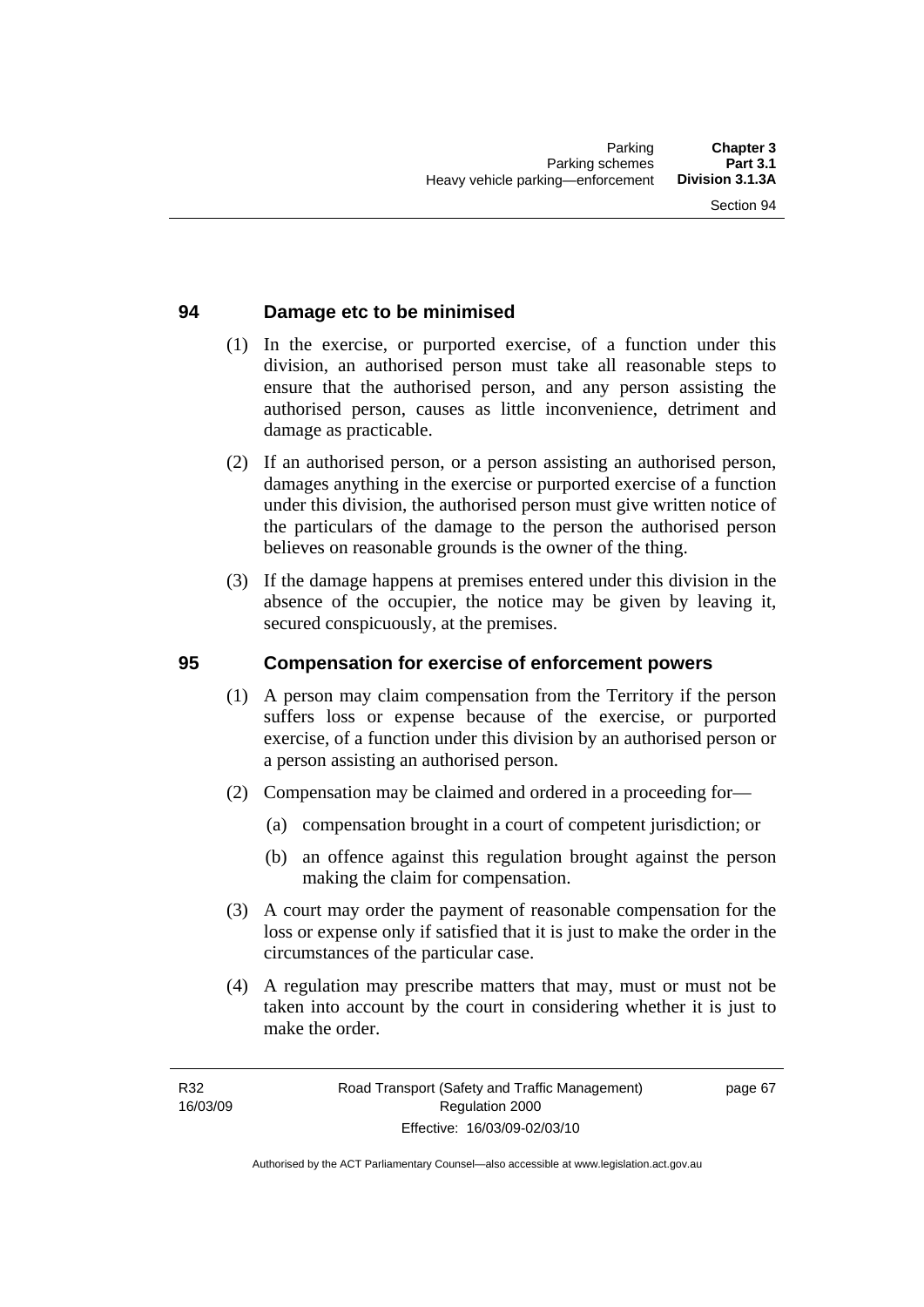**Chapter 3** Parking<br>**Part 3.1** Parking **Part 3.1** Parking schemes<br>**Division 3.1.4** Miscellaneous **Division 3.1.4** Miscellaneous Section 97A

## **Division 3.1.4 Miscellaneous**

## **97A Other powers to provide pay parking**

- (1) This part does not affect any other power of a parking authority to provide for parking on land within its area of operations.
- (2) A parking authority may exercise a power under this part in relation to land that it does not own only with the consent of the owner of the land.
- (3) Consent may be given subject to conditions, including conditions about the length and withdrawal of the consent.
- (4) Subject to the conditions of the consent, the consent may be withdrawn only after reasonable notice.
- (5) In this section:

*owner*, of land, includes lessee of land.

## **98 Overlapping schemes**

- (1) This part does not prevent the road transport authority or a parking authority from establishing and operating a pay parking scheme on the same length of road, or in the same area, where it is operating a different pay parking scheme.
- (2) The road transport authority or a parking authority may not recover the fee fixed for the parking of a vehicle in a metered space or ticket parking area if any other applicable parking fee has been paid for parking the vehicle in the space or area.

## **98A Income from ticket parking scheme**

- (1) All fees collected by a parking authority from the operation of a ticket parking scheme belong to the parking authority.
- (2) Any surplus arising from the operation of a ticket parking scheme may be applied at the discretion of the parking authority.

page 68 Road Transport (Safety and Traffic Management) Regulation 2000 Effective: 16/03/09-02/03/10

R32 16/03/09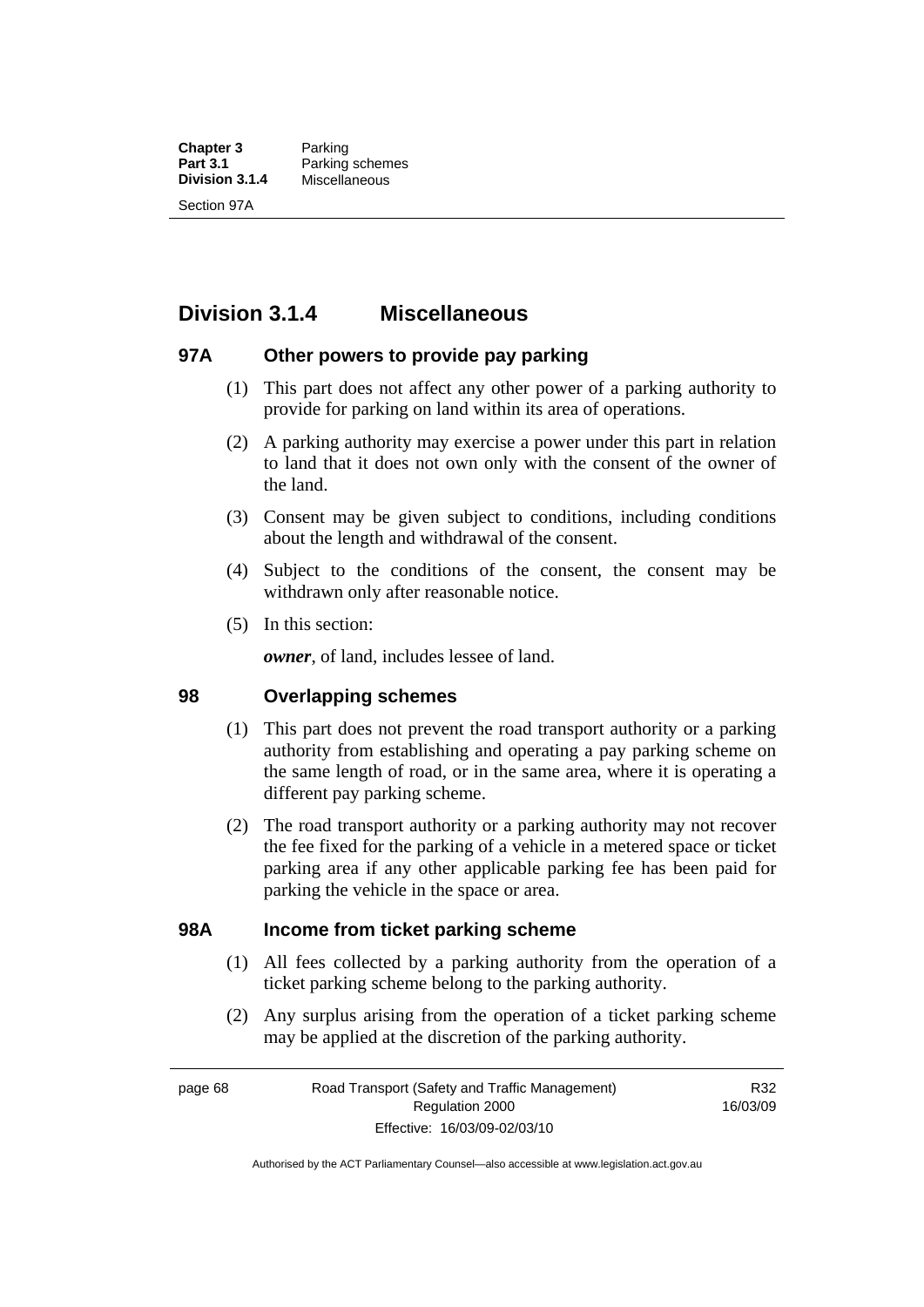## **98B Costs of ticket parking scheme**

The costs of administering a ticket parking scheme operated by a parking authority under section 76A are to be borne by the parking authority.

## **99 Trailers not separately chargeable**

A separate parking fee is not required to be paid for a trailer towed by another vehicle.

R32 16/03/09 Road Transport (Safety and Traffic Management) Regulation 2000 Effective: 16/03/09-02/03/10

page 69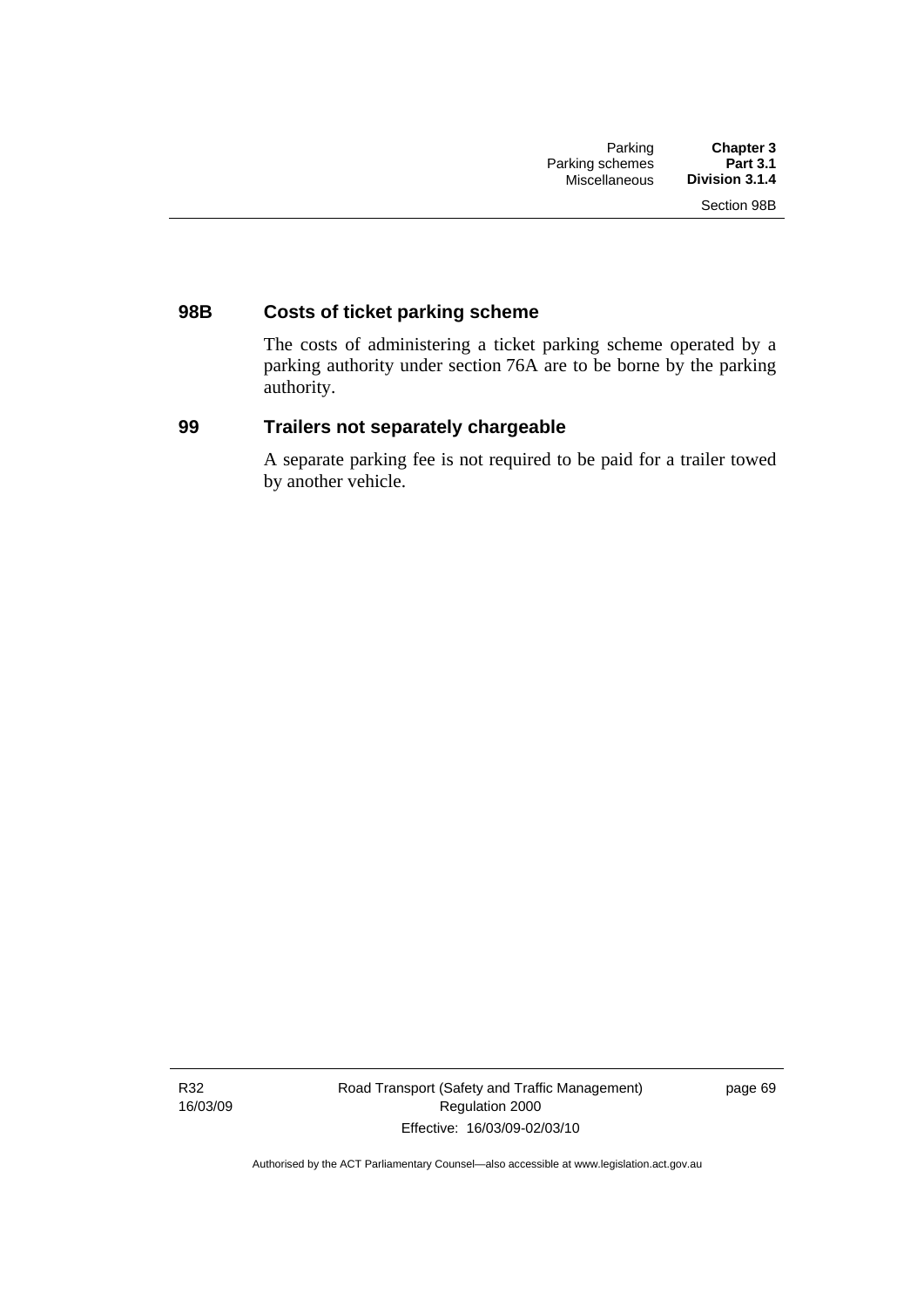Section 100

# **Part 3.2 Parking permits and mobility parking scheme authorities**

## **100 Parking permits**

- (1) The road transport authority may issue a permit (a *parking permit*) of a kind mentioned in subsection (2) authorising the parking of a vehicle, without charge, on a length of road or in an area designated by a *permit zone sign* for use by holders of that kind of parking permit.
- (2) The parking permit may be of 1 or more of the following kinds:
	- (a) a business parking permit;
	- (b) a commuter parking permit;
	- (c) a loading zone permit;
	- (d) a resident parking permit;
	- (e) a resident's visitor parking permit;
	- (f) a special event parking permit;
	- (g) any other kind declared by the road transport authority for this section.
- (3) The parking permit may be issued subject to conditions.
- (4) The parking permit—
	- (a) must state when it expires; and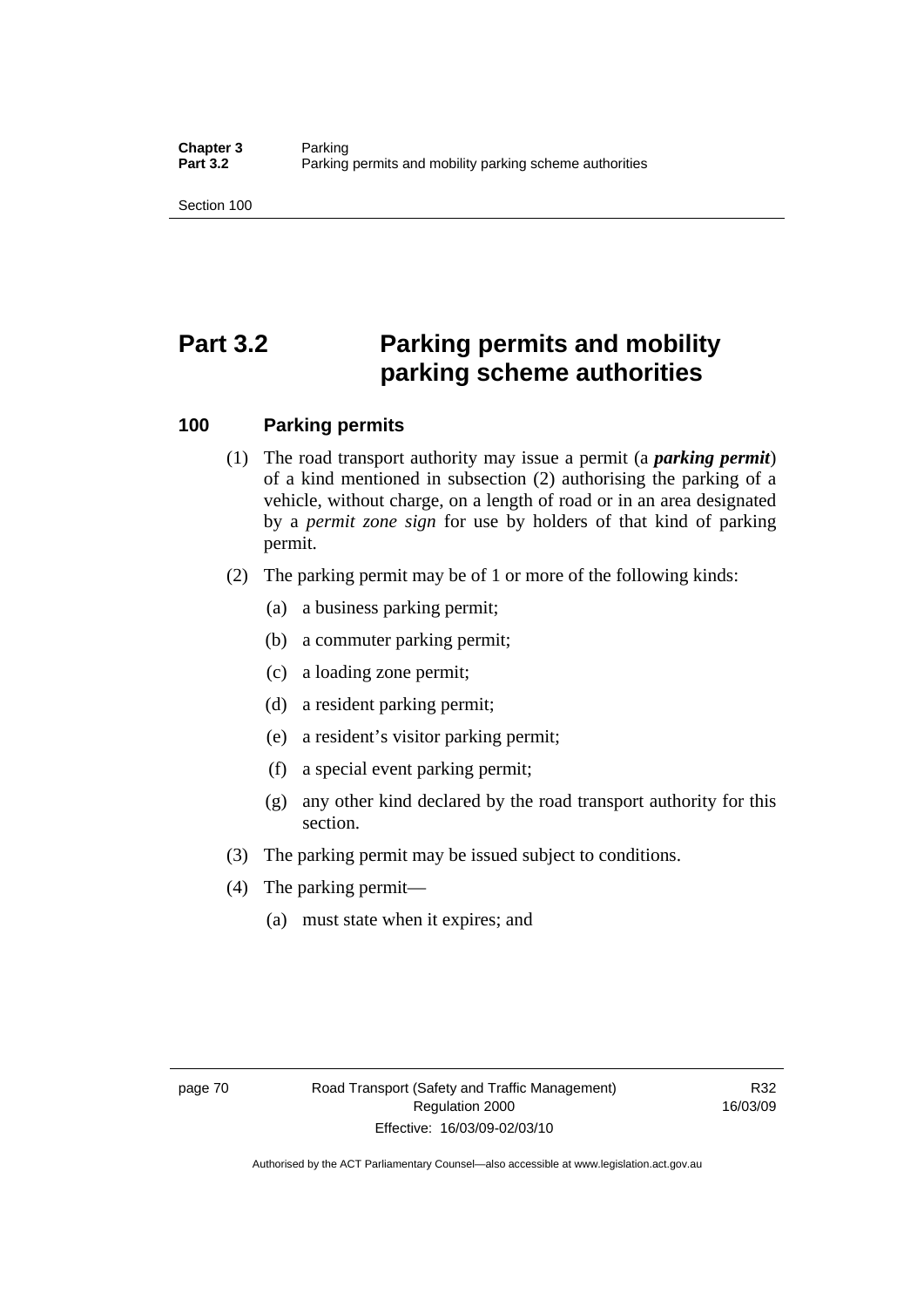(b) may state anything else that the road transport authority considers appropriate.

#### **Examples for par (b)**

- 1 the length of road or area to which the permit applies
- 2 any conditions to which the permit is subject
- 3 the maximum period which a vehicle may be parked in a designated area under the permit
- 4 the name or address of the person to whom it is issued
- *Note* An example is part of the regulation, is not exhaustive and may extend, but does not limit, the meaning of the provision in which it appears (see Legislation Act, s 126 and s 132).
- (5) The holder of a permit may surrender the permit by returning it to the road transport authority.
- (6) A declaration under subsection  $(2)$   $(g)$  is a notifiable instrument.

*Note* A notifiable instrument must be notified under the Legislation Act.

## **101 Mobility parking scheme authorities**

- (1) The road transport authority may issue a mobility parking scheme authority—
	- (a) for use by a person with a disability; or
	- (b) for use by an entity for the transport of people with disabilities.
- (2) A mobility parking scheme authority may be issued subject to conditions.
- (3) A mobility parking scheme authority—
	- (a) must include a people with disabilities symbol; and
	- (b) must state when it expires; and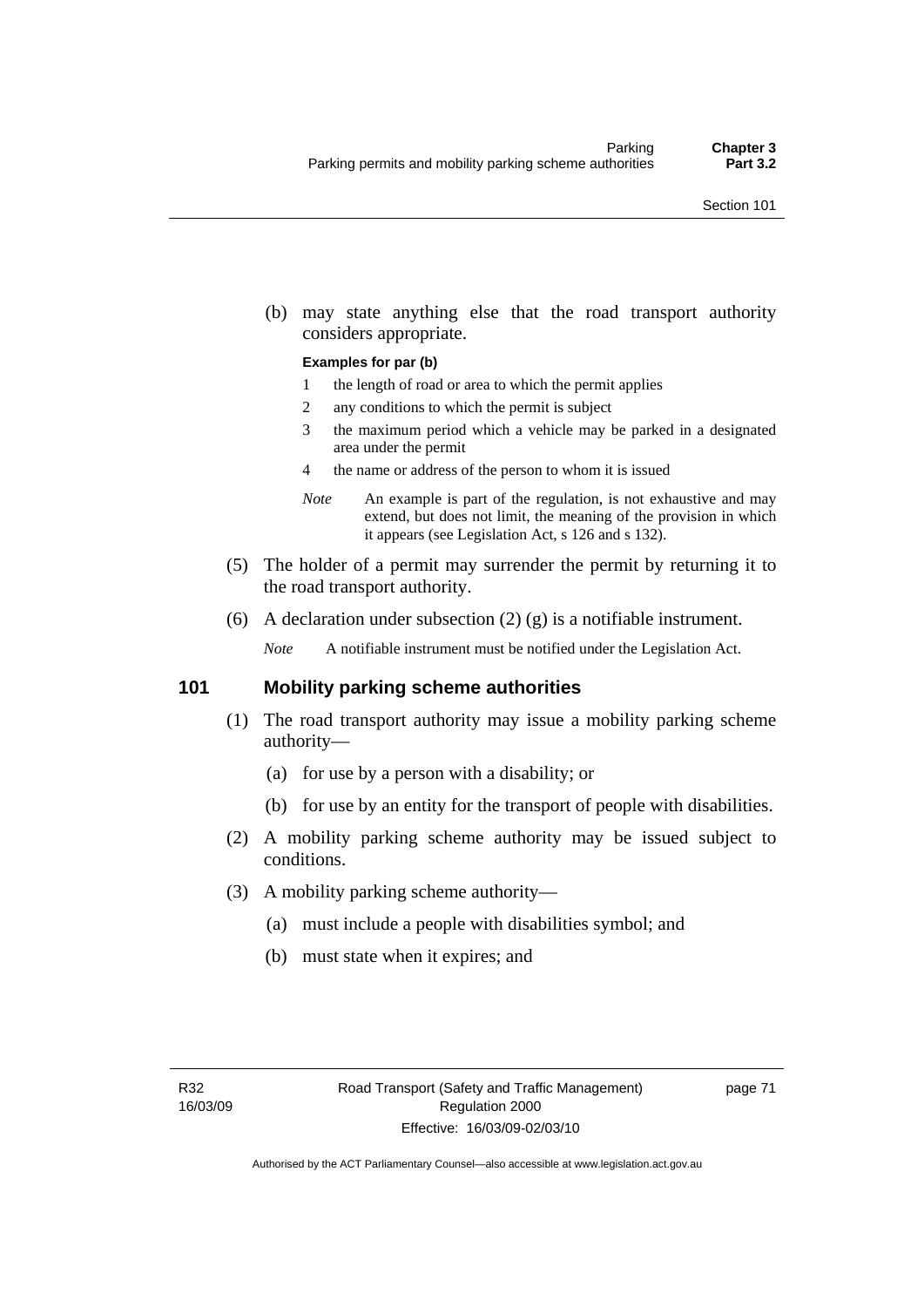Section 101A

- (c) may state anything else that the road transport authority considers appropriate.
- *Note 1 People with disabilities symbol* is defined in the ARR, dict.
- *Note 2* For parking by mobility parking scheme authority holders, see s 15 and ARR, r 206.

## **101A Parking permits and mobility parking scheme authorities—cancellation**

- (1) This section applies if the road transport authority proposes to cancel (the *proposed action*) a parking permit or mobility parking scheme authority.
- (2) The road transport authority must give the person to whom the parking permit or mobility parking scheme authority was issued a written notice stating—
	- (a) the proposed action; and
	- (b) an explanation for the proposed action; and
	- (c) that the person may, within 14 days after the day the person receives the notice, give a written response to the authority about the notice.
- (3) In deciding whether to take the proposed action, the road transport authority must consider any response given to the authority in accordance with the notice.
- (4) The road transport authority must give the person written notice of the authority's decision.
- (5) If the road transport authority decides to take the proposed action, the authority's decision takes effect the day after the day when notice of the decision is given to the person or, if the notice states a later date of effect, that date.

Authorised by the ACT Parliamentary Counsel—also accessible at www.legislation.act.gov.au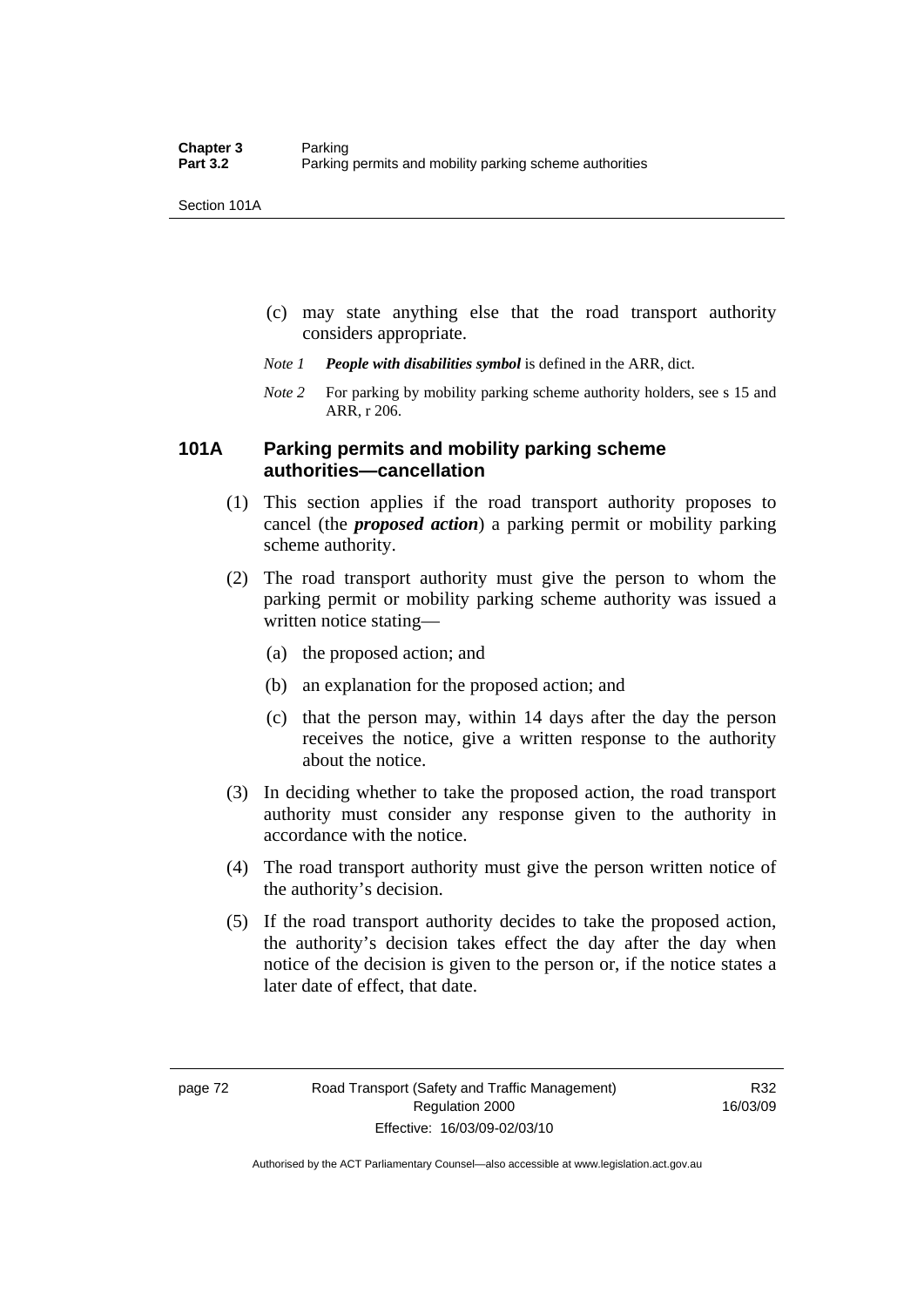## **101B Parking permits and mobility parking scheme authorities—return when cancelled**

If a parking permit or mobility parking scheme authority is cancelled under section 101A, the person to whom the parking permit or mobility parking scheme authority was issued must return the permit or authority to the road transport authority as soon as practicable but no later than 21 days after the date of effect of the cancellation of the permit or authority.

Maximum penalty: 20 penalty units.

R32 16/03/09 Road Transport (Safety and Traffic Management) Regulation 2000 Effective: 16/03/09-02/03/10

page 73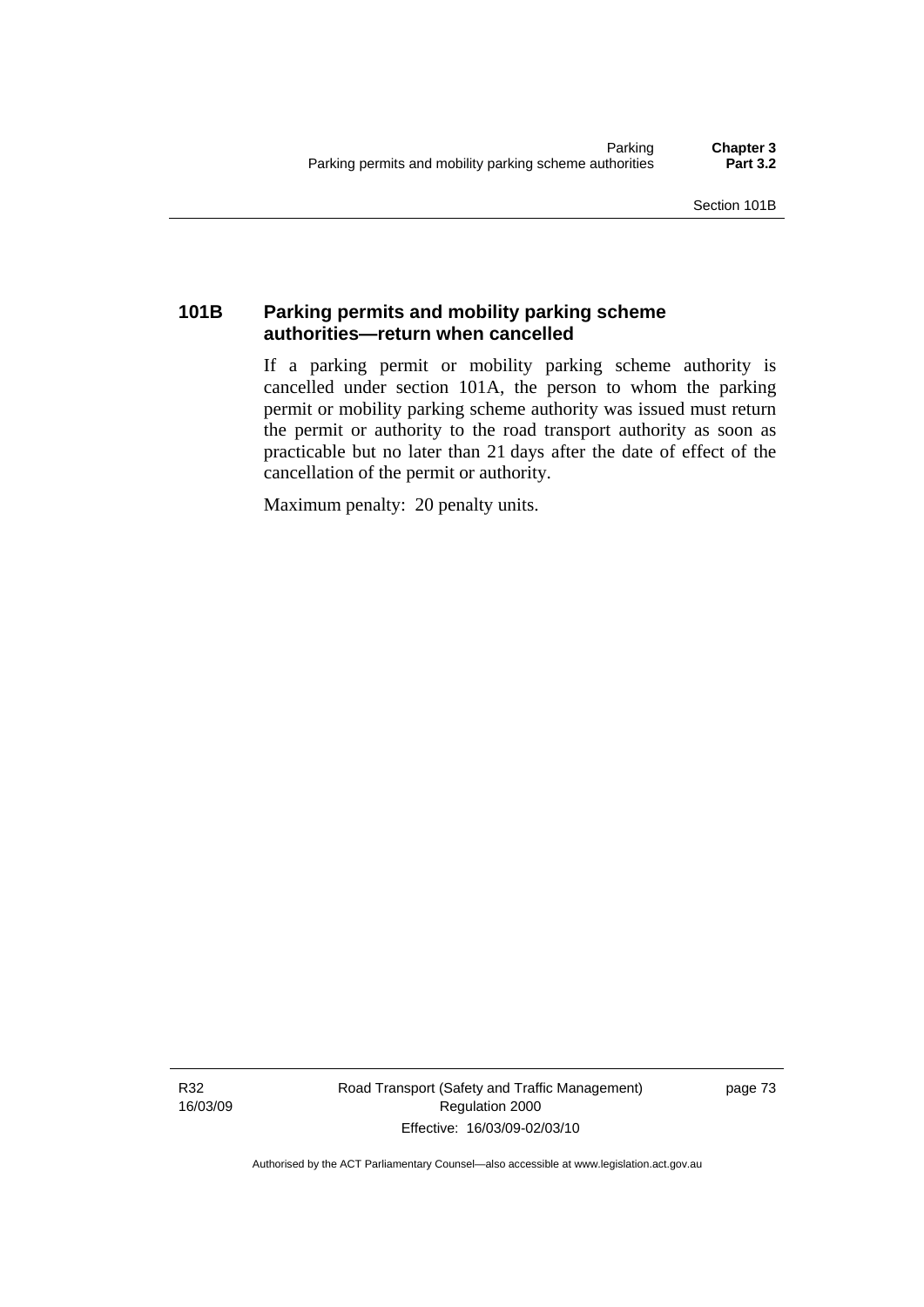**Chapter 3** Parking<br>**Part 3.3** Parking Parking—other provisions

Section 101C

## **Part 3.3 Parking—other provisions**

## **101C Marking tyres by parking inspectors**

A police officer or authorised person may mark the tyres on a vehicle using crayon, chalk or a similar substance as far as is reasonably necessary for the purpose of enforcing a provision of an Act relating to the regulation or prohibition of the parking of vehicles.

*Note* A reference to an Act includes a reference to the statutory instruments made or in force under the Act, including a regulation (see Legislation Act, s 104).

page 74 Road Transport (Safety and Traffic Management) Regulation 2000 Effective: 16/03/09-02/03/10

R32 16/03/09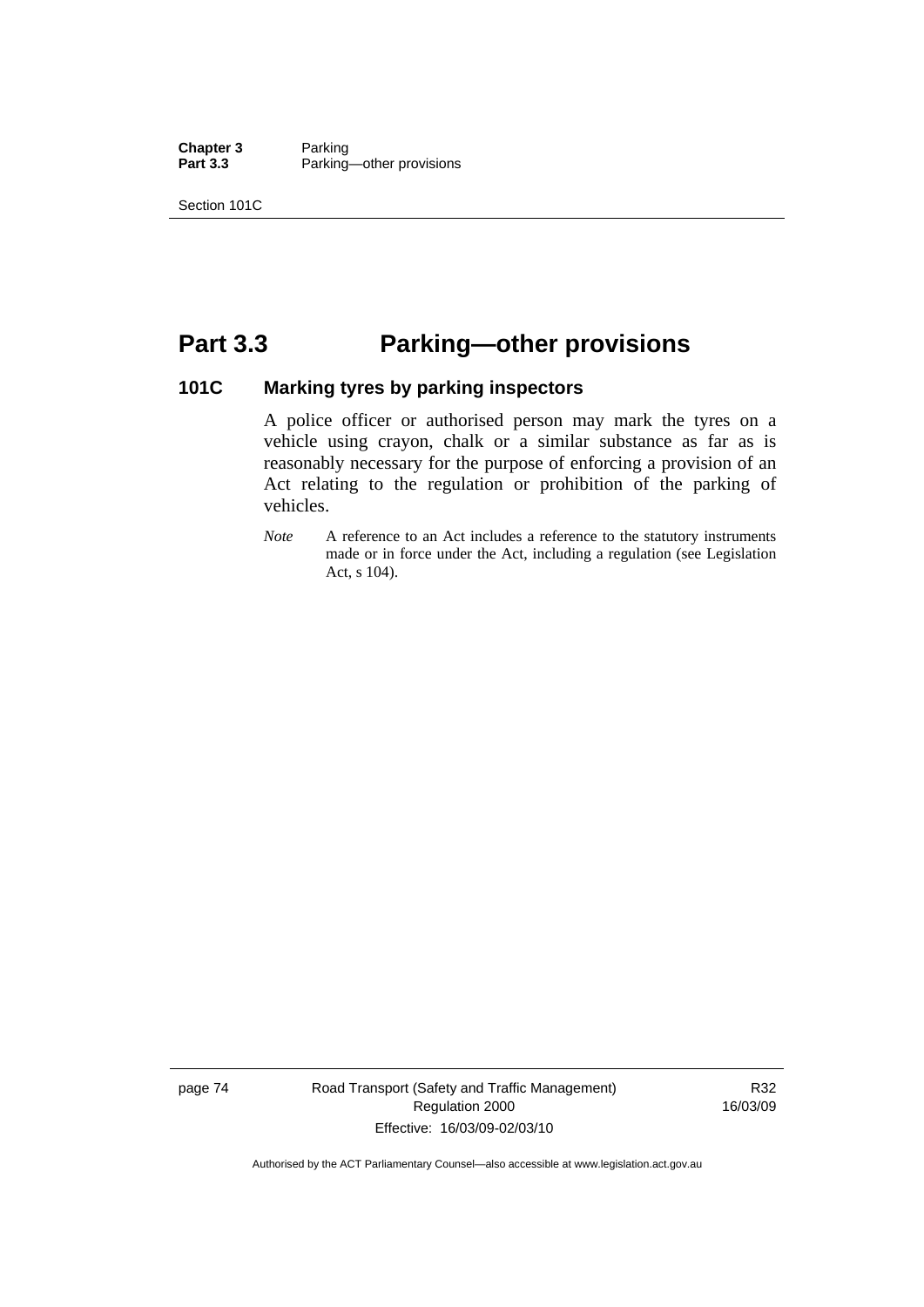## **Chapter 4 Traffic offence detection devices**

### **102 Definitions—ch 4**

In this chapter:

*approved police speedometer* means a speedometer approved under section 103A (Approval of police vehicle speedometers).

*digital camera detection device* means a camera detection device known as—

- (a) Gatsometer Digital Radar Camera System (DRCS) that includes, as a component, a radar speed measuring device; or
- (b) LaserCam 2000 that includes, as a component, a laser speed measuring device; or
- (c) LaserCam NT that includes, as a component, a laser speed measuring device.

*fixed camera detection device* means a camera detection device known as—

- (a) Centaur 2000 that includes, as a component, a piezo strip speed measuring device; or
- (b) Gatsometer Digital Radar Camera System (DRCS) that includes, as a component, a radar speed measuring device; or
- (c) Gatsometer Traffic Camera Digital (GTC-D) that includes, as a component, a loop detector speed measuring device; or
- (d) Gatsometer Traffic Camera (GTC-GS11) that includes, as a component, a loop detector speed measuring device; or

R32 16/03/09 page 75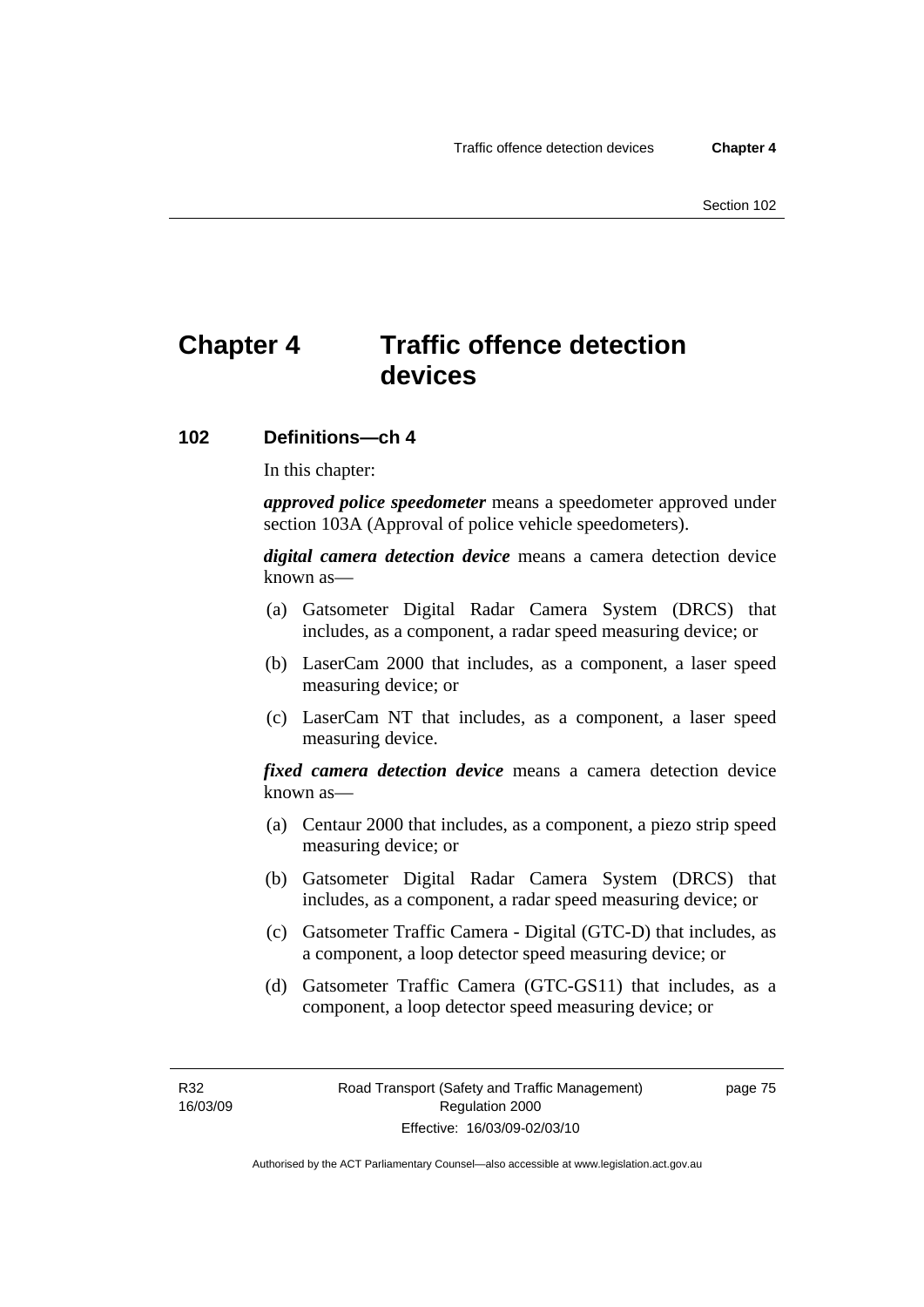Section 102

 (e) Gatsometer Multi Camera System (MCS) that includes, as a component, a loop detector speed measuring device.

*laser speed measuring device* means a speed measuring device known as—

- (a) Laser Technology Inc. LTI 20-20 Marksman; or
- (b) Laser Technology Inc. LTI 20-20 UltraLyte; or
- (c) Laser Technology Inc. LTI 20-20 UltraLyte LR; or
- (d) Laser Technology Inc. LTI 20-20 UltraLyte Compact; or
- (e) Laser Technology Inc. LTI 20-20 TruSpeed.

*loop detector speed measuring device* means a speed measuring device known as the Gatsometer Loop Detector (GLD4-2S).

*piezo strip speed measuring device* means a speed measuring device known as Truvelo M4 MPC.

*radar speed measuring device* means a speed measuring device known as—

- (a) Applied Concepts Inc. Stalker Dual; or
- (b) Gatsometer Radar 24; or
- (c) Kustom Signals, Inc. Silver Eagle; or
- (d) Kustom Signals, Inc. Silver Eagle II; or
- (e) Kustom Signals, Inc. Raptor RP-1.

*security checksum*, for an electronic file, means the number (whether numerals or numerals and letters) produced by the application of an algorithm to the contents of an electronic file or a copy of the file.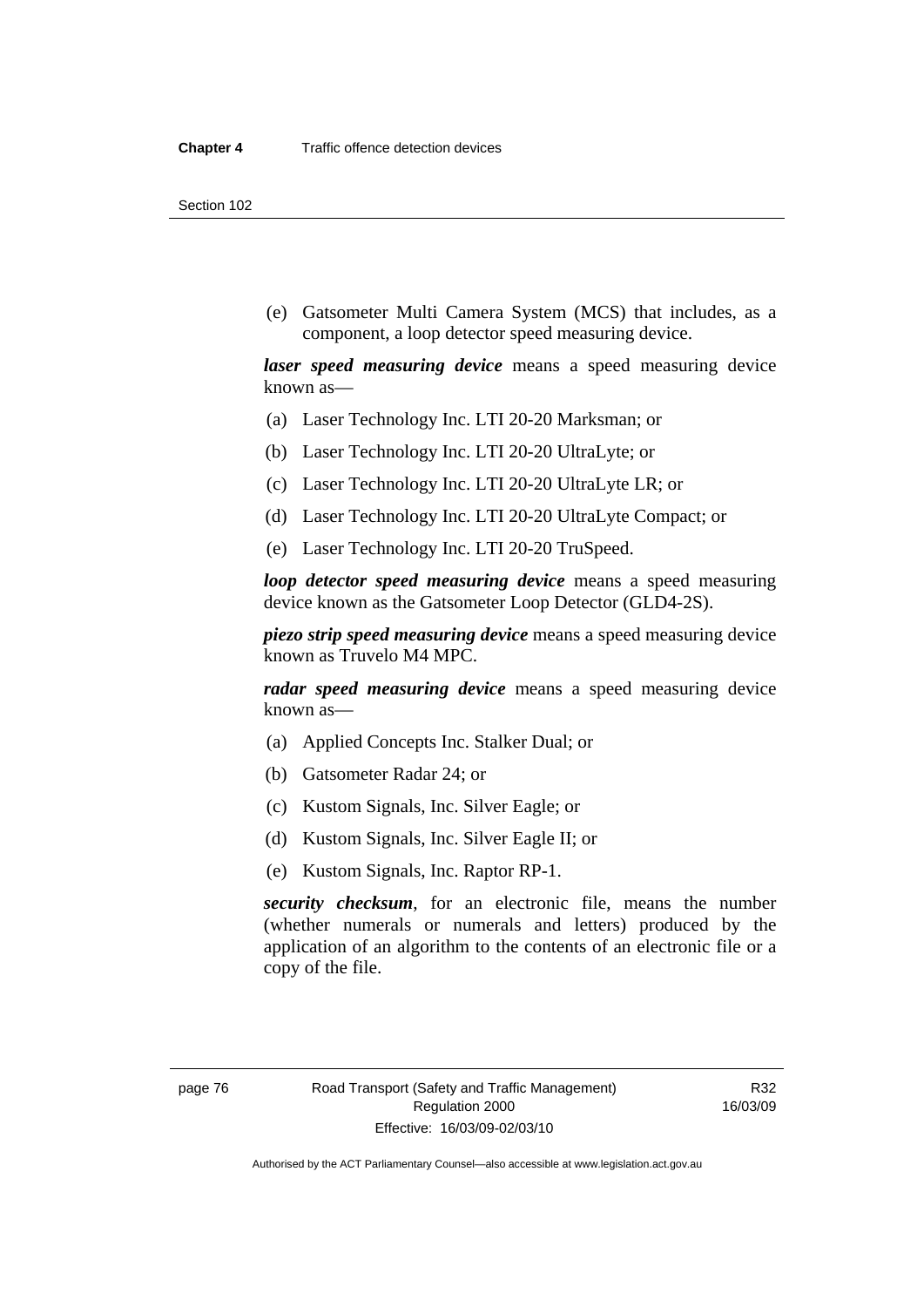*testing authority* means—

- (a) a department of electrical or electronic engineering at a university in Australia; or
- (b) the National Measurement Institute under the *National Measurement Act 1960* (Cwlth); or
- (c) an entity that is accredited by the National Association of Testing Authorities to test traffic offence detection devices; or
- (d) Technical Services, Australian Federal Police, Canberra; or
- (e) for an approved police speedometer—an entity approved in writing by the chief police officer to test approved police speedometers.
- *Note* An entity includes an individual, see the Legislation Act, dict, pt 1, def of *entity*.

*WORM disk* means a storage device for electronic data in which the data, once written, cannot be erased or overwritten.

## **103 Approved traffic offence detection devices**

- (1) For the Act, dictionary, definition of *approved camera detection device*, each digital camera detection device and fixed camera detection device is approved.
- (2) For the Act, dictionary, definition of *approved speed measuring device*, each laser speed measuring device, loop detector speed measuring device, piezo strip speed measuring device, radar speed measuring device and approved police speedometer is approved.

## **103A Approval of police vehicle speedometers**

 (1) For section 102, definition of *approved police speedometer*, the chief police officer may, in writing, approve a kind of speedometer that is fitted to a motor vehicle driven by a police officer for measuring the speed at which vehicles are being driven.

page 77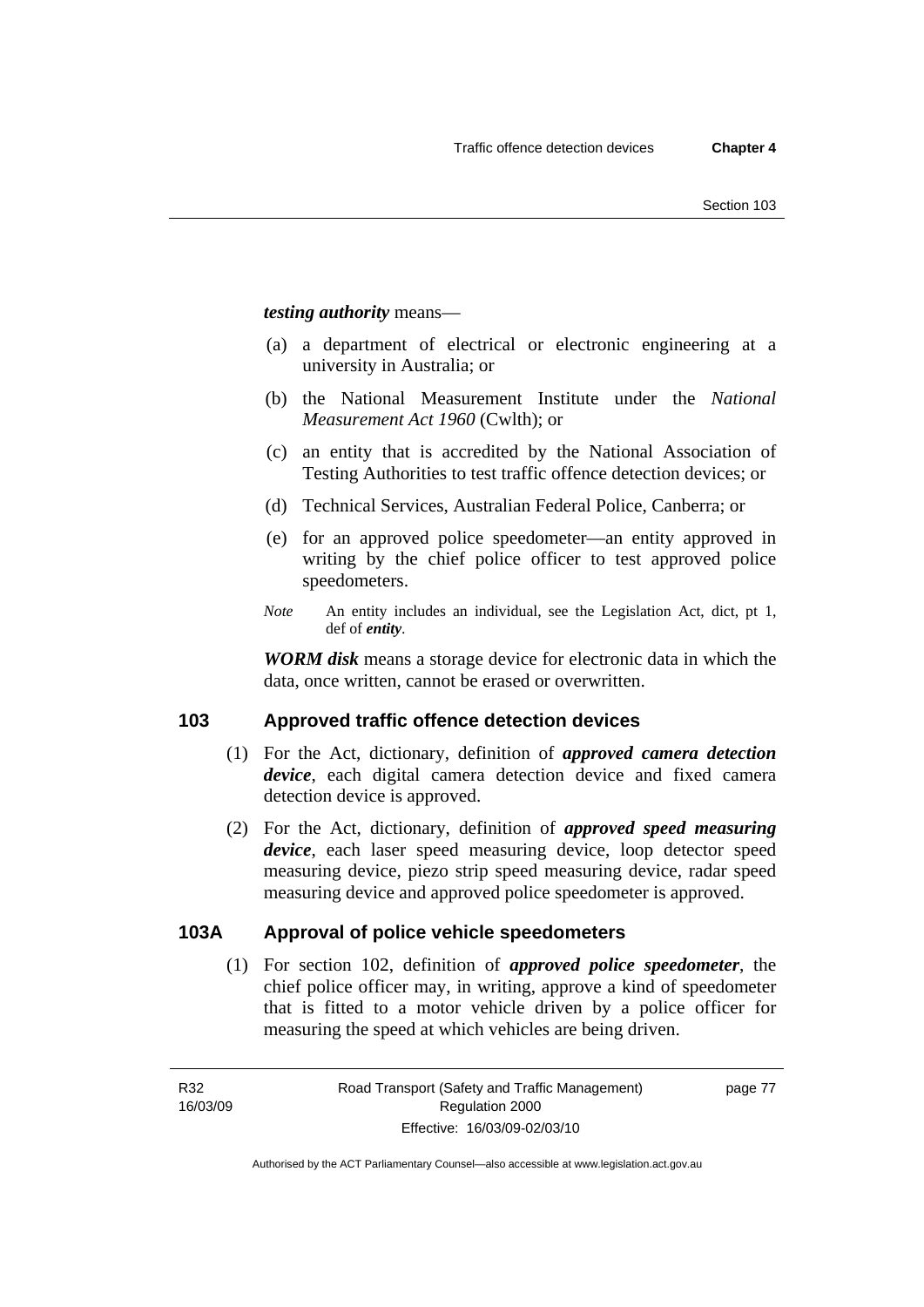(2) An approval is a notifiable instrument.

*Note* A notifiable instrument must be notified under the Legislation Act.

### **104 Major testing of laser speed measuring devices**

- (1) The following devices must be tested in accordance with this section at least once every 12 months:
	- (a) a laser speed measuring device;
	- (b) the laser speed measuring device component of a digital camera detection device.
- (2) The test must be carried out—
	- (a) by a person approved under section 106 (Approved people testing and sealing); and
	- (b) in accordance with Australian Standard AS 4691.1-2, as in force on the commencement of this paragraph.
		- *Note 1* The text of an applied, adopted or incorporated law or instrument, whether applied as in force from time to time or at a particular time, is taken to be a notifiable instrument if the operation of the Legislation Act,  $s$  47 (5) or (6) is not disapplied (see s 47 (7)).
		- *Note 2* A notifiable instrument must be notified under the Legislation Act.
- (3) The Legislation Act, section 47 (5) does not apply in relation to subsection (2) (b).
- (4) The test must show whether the device—
	- (a) is operating in accordance with the manufacturer's specifications; and
	- (b) is accurate within a tolerance of 2km/h.
- (5) For this section, it is sufficient for the laser speed measuring device component of a digital camera detection device to be tested

Authorised by the ACT Parliamentary Counsel—also accessible at www.legislation.act.gov.au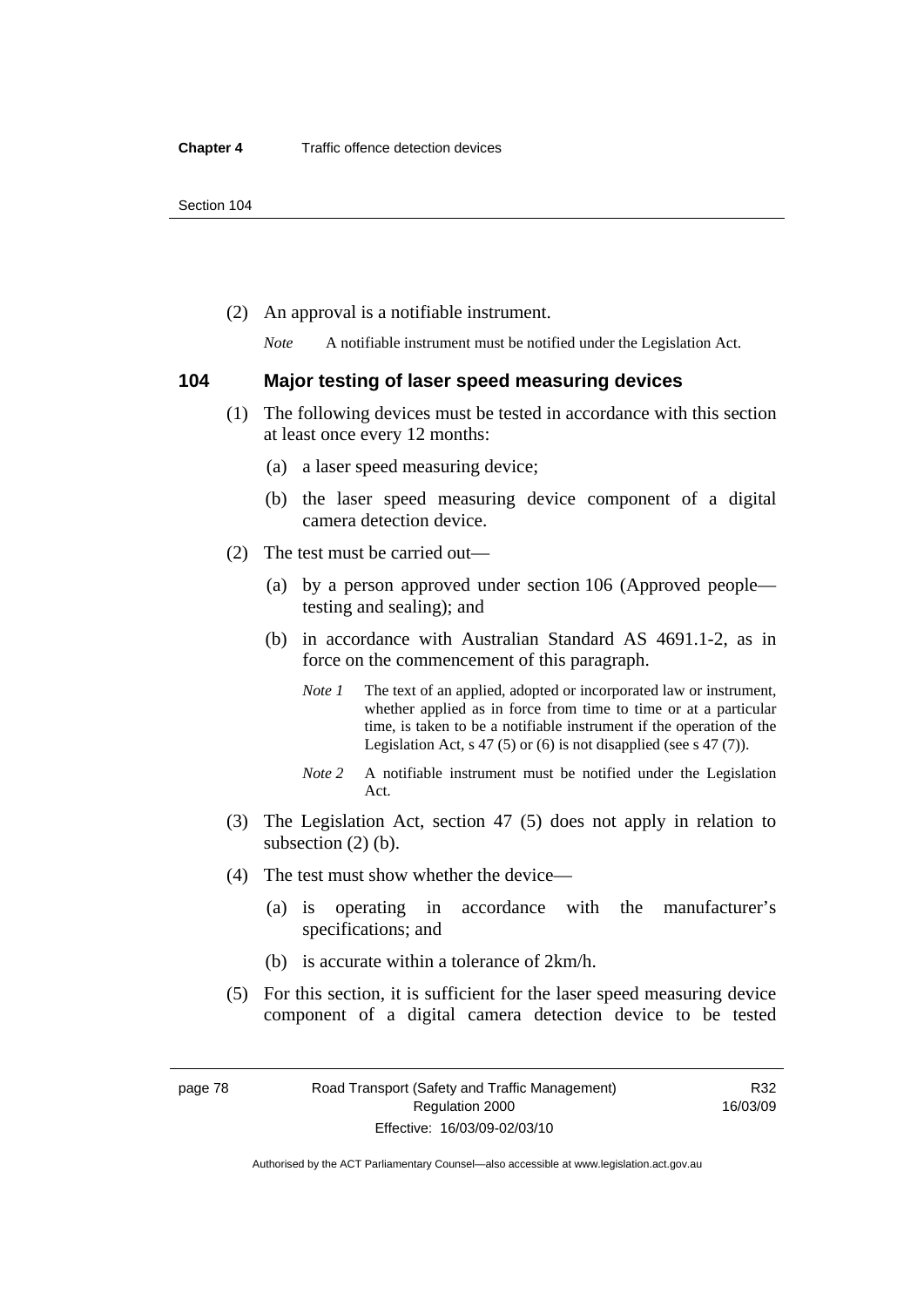separately from the other components of the device, and it is not necessary for the other components to be tested.

#### **104A Major testing of other traffic offence detection devices**

- (1) The following devices must be tested in accordance with this section:
	- (a) a radar speed measuring device that is not a component of a fixed camera detection device or a digital camera detection device;
	- (b) a radar speed measuring device component of a fixed camera detection device or a digital camera detection device;
	- (c) an approved police speedometer;
	- (d) the loop detector speed measuring device component of a fixed camera detection device;
	- (e) the piezo strip speed measuring device component of a fixed camera detection device.
- (2) The devices mentioned in subsection (1) must be tested at least once every 12 months.
- (3) The test must be carried out by a person approved under section 106 (Approved people—testing and sealing).
- (4) The test of a radar speed measuring device that is not a component of a fixed camera detection device, or a digital camera detection device, must show whether the device is operating in accordance with Australian Standard AS 2898.1-2, as in force on the commencement of this subsection.
	- *Note 1* The text of an applied, adopted or incorporated law or instrument, whether applied as in force from time to time or at a particular time, is taken to be a notifiable instrument if the operation of the Legislation Act, s 47 (5) or (6) is not disapplied (see s 47 (7)).
	- *Note 2* A notifiable instrument must be notified under the Legislation Act.

R32 16/03/09 page 79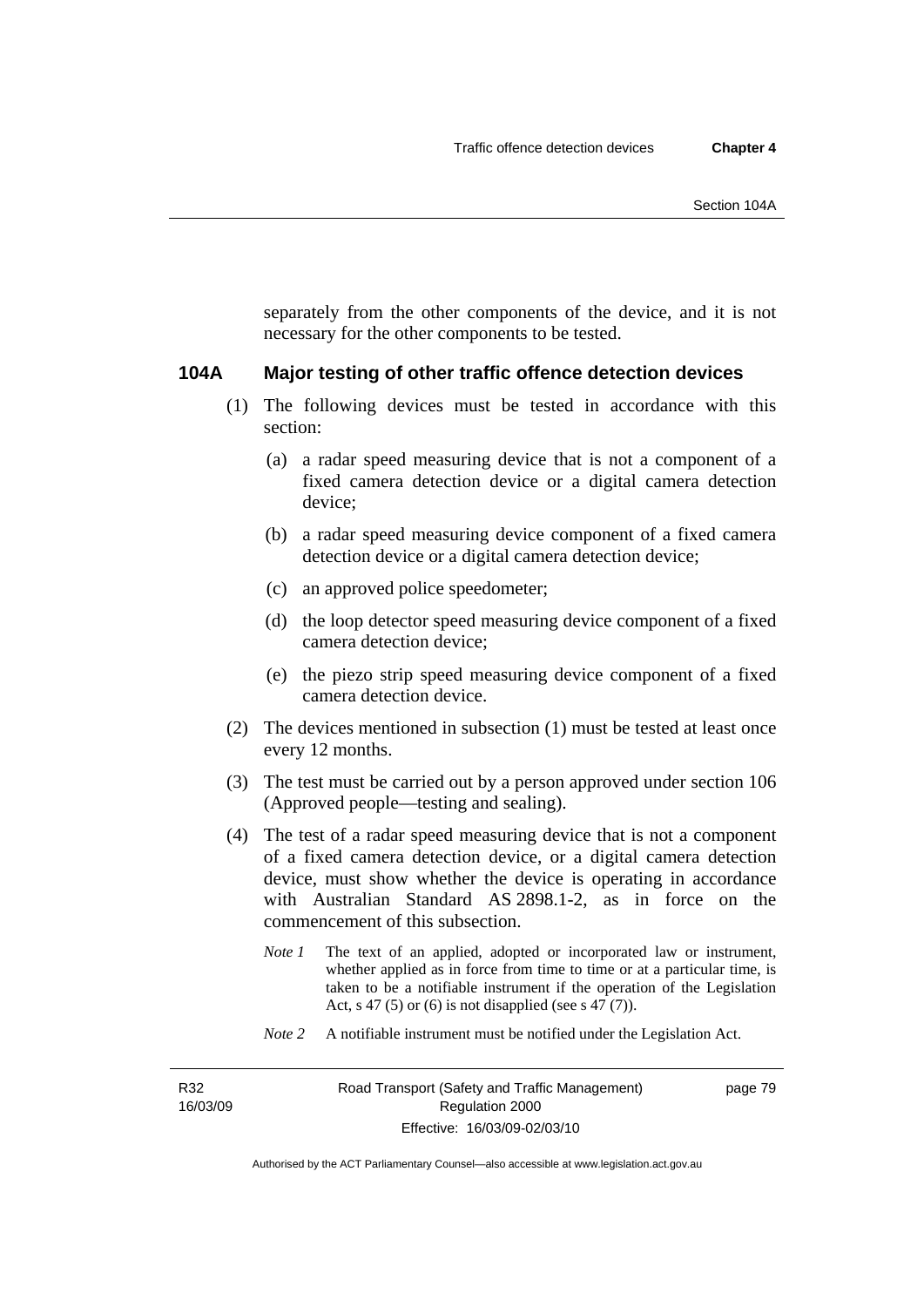- (5) The Legislation Act, section 47 (5) does not apply in relation to AS 2898.1-2 under subsection (4).
- (6) The test of the radar speed measuring device component of a fixed camera detection device, or a digital camera detection device, must show whether the device—
	- (a) is operating in accordance with the manufacturer's specifications; and
	- (b) for speeds of 100km/h and under—is accurate within a tolerance of 2km/h; and
	- (c) for speeds over 100km/h—is accurate within a tolerance of 2%.
- (7) The test of an approved police speedometer must show whether the device is accurate within a tolerance of 2%.
- (8) The test of the loop detector speed measuring device component of a fixed camera detection device must show whether the speed measuring device—
	- (a) for speeds of 100km/h and under—is accurate within a tolerance of 2km/h; and
	- (b) for speeds over 100km/h—is accurate within a tolerance of 2%.
- (9) The test of the piezo strip speed measuring device component of a fixed camera detection device must show whether the speed measuring device—
	- (a) is operating in accordance with the manufacturer's specifications; and
	- (b) is accurate within a tolerance of 2km/h.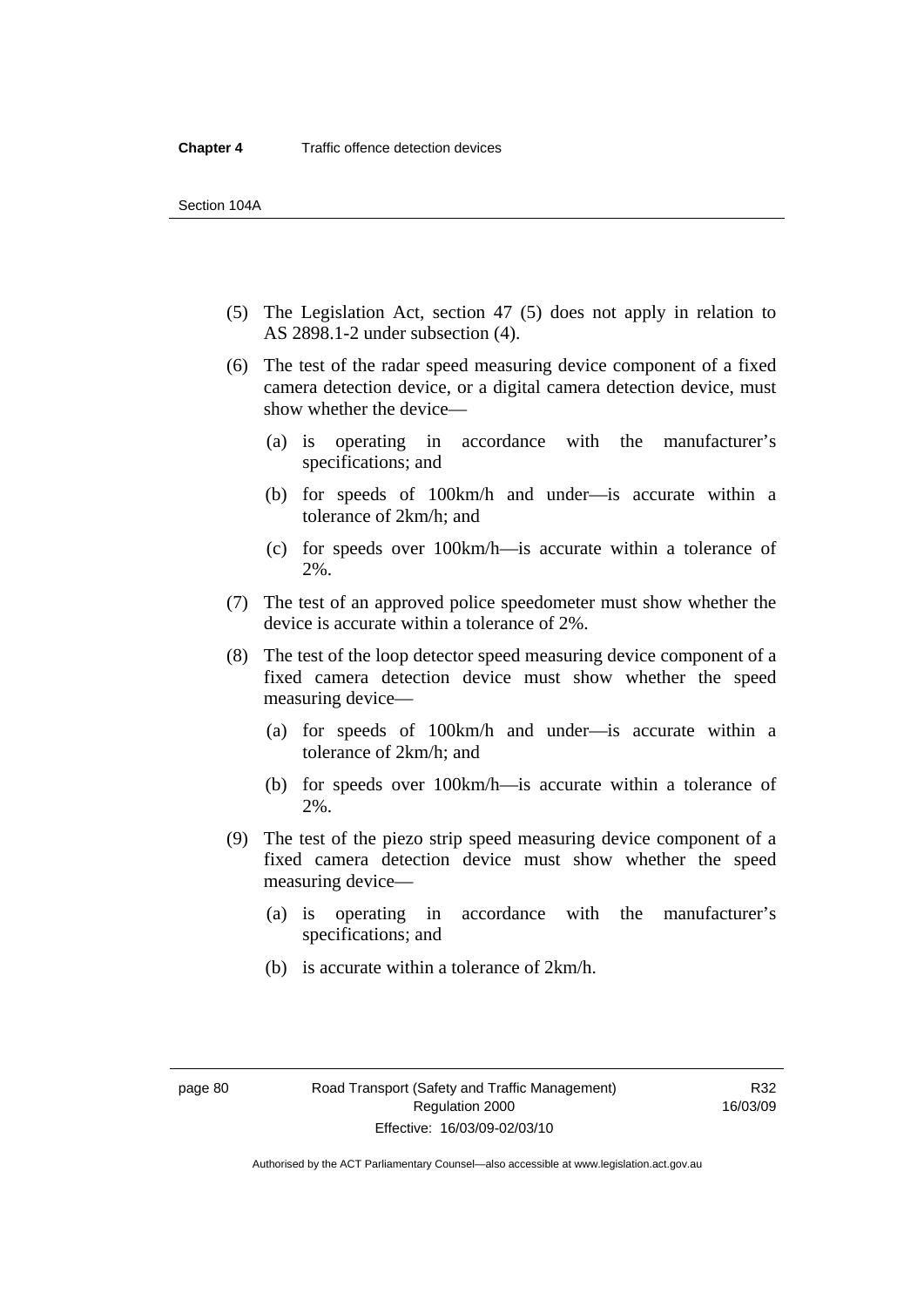## **104B Certification and sealing of traffic offence detection devices**

- (1) This section applies if a test of a traffic offence detection device under section 104 or section 104A establishes—
	- (a) a matter mentioned in section 104A (5) or (7) in relation to the device; or
	- (b) the matters mentioned in section 104 (4) or section 104A (3) in relation to the device.
- (2) The person who carried out the test must—
	- (a) sign a certificate to that effect; and
	- (b) if a seal on the device has been damaged or removed—seal the device.

## **105 Use of certain digital camera detection devices**

- (1) This section applies to the operation of a digital camera detection device that is located in a vehicle that can be moved from place to place to detect traffic offences.
- (2) The operator of a digital camera detection device that includes as a component a radar speed measuring device must ensure that the following operations are done in accordance with the manufacturer's instructions for the device:
	- (a) aligning the vehicle in which the device is located with the road;
	- (b) activating the device;
	- (c) operating the device.
- (3) The operator of a digital camera detection device that includes as a component a laser speed measuring device must ensure that the following operations are done in accordance with the manufacturer's instructions for the device: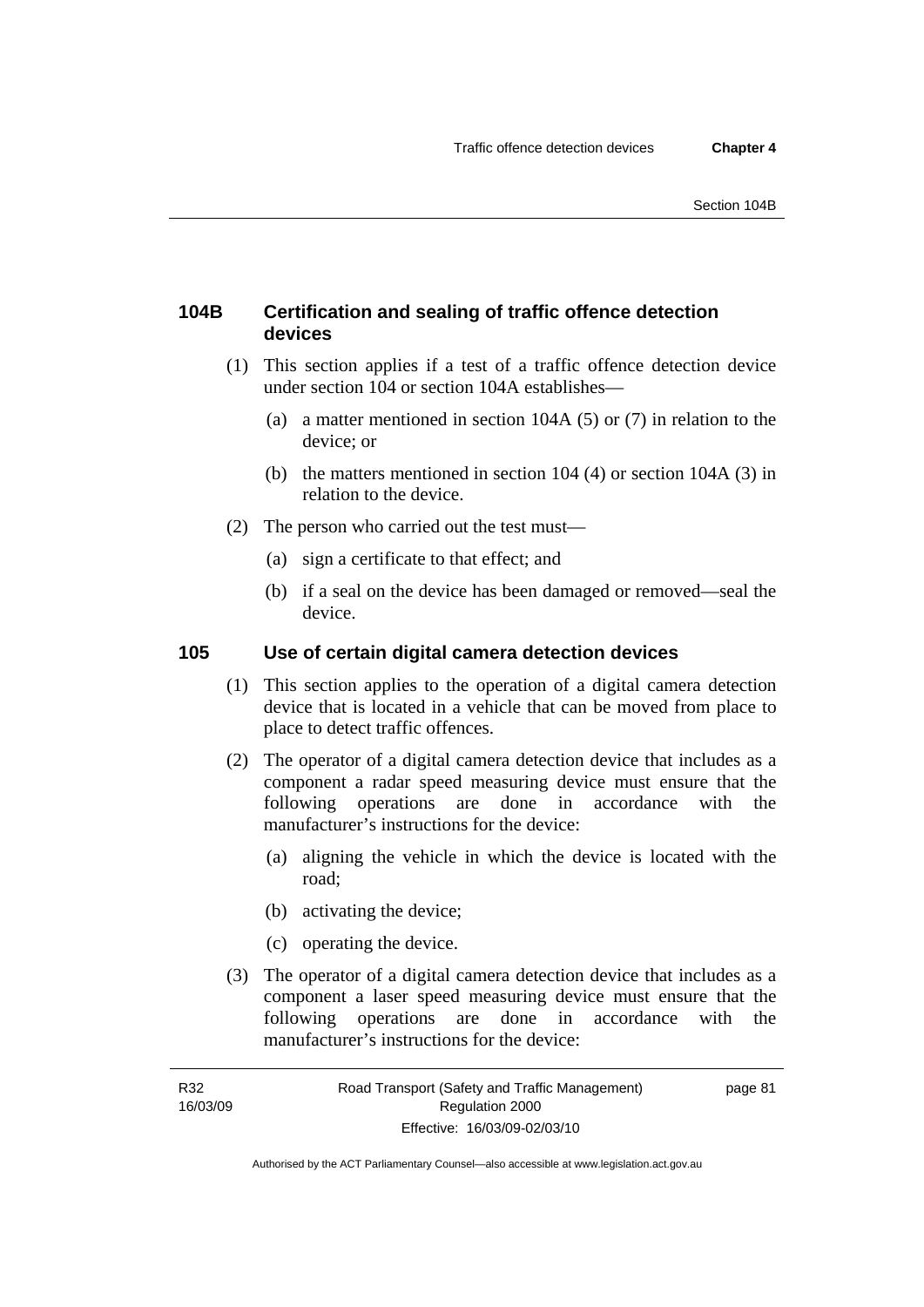- (a) testing the laser speed measuring component of the device at the beginning and end of each shift of the operator by carrying out the following checks:
	- (i) an instrument confidence check;
	- (ii) a calibration verification check;
	- (iii) a scope alignment check;
- (b) activating the device;
- (c) operating the device.
- (4) To remove any doubt, if a device mentioned in subsection (3) is used at more than 1 place during a shift of the operator, the operator is not required to carry out the checks mentioned in subsection (3) (a) each time the device is activated at a different place.
- (5) If the requirements set out in this section are met, the device may operate unattended.
- (6) If a device is used by 2 or more operators, who are working together during a shift, the requirements set out in this section may be carried out by different operators.
- (7) In this section:

*operator* means a person approved to use a traffic offence detection device under section 107 (Approved people—use).

## **105A Use of certain laser speed measuring devices**

- (1) This section applies to a laser speed measuring device, other than a device mentioned in section 105 (Use of certain digital camera detection devices).
- (2) The operator of the laser speed measuring device must ensure that the following operations are done in accordance with the manufacturer's instructions for the device: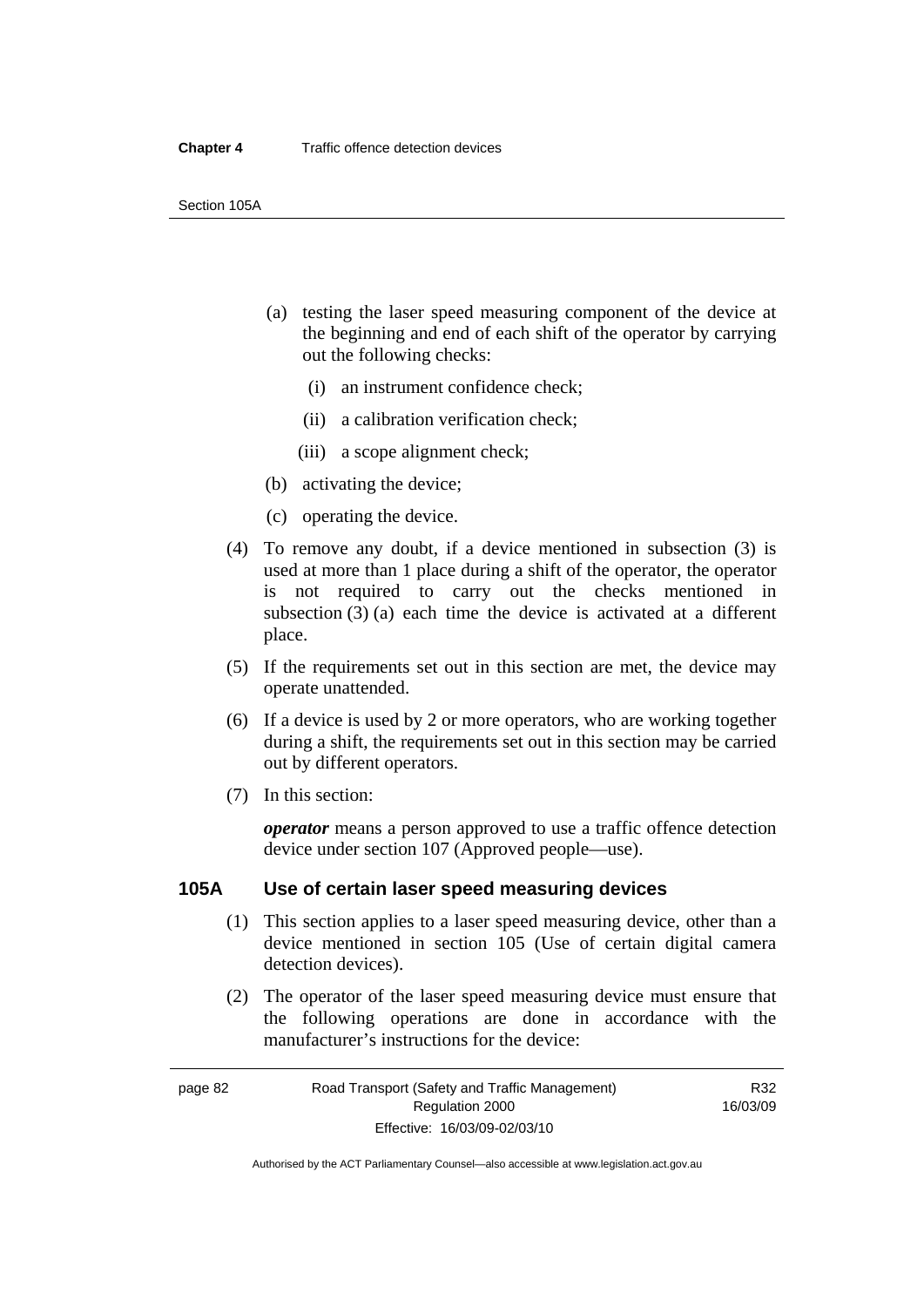- (a) testing the device at the beginning and end of each shift of the operator by carrying out the following checks:
	- (i) an instrument confidence check;
	- (ii) a calibration verification check;
	- (iii) a scope alignment check;
- (b) activating the device;
- (c) operating the device.
- (3) To remove any doubt, if the device is used at more than 1 place during a shift of the operator, the operator is not required to carry out the checks mentioned in subsection (1) (a) each time the device is activated at a different place.
- (4) If the device is used by 2 or more operators who are working together during the shift, the tests mentioned in subsection (1) (a) and (d) may be carried out by different operators.
- (5) In this section:

*operator* means a person approved to use a traffic offence detection device under section 107 (Approved people—use).

## **105B Use of certain radar speed measuring devices**

- (1) This section applies to a radar speed measuring device, other than a device that is a component of—
	- (a) a digital camera detection device; or
	- (b) a fixed camera detection device.
- (2) The radar speed measuring device must be used by an operator in accordance with the manufacturer's instructions for the device.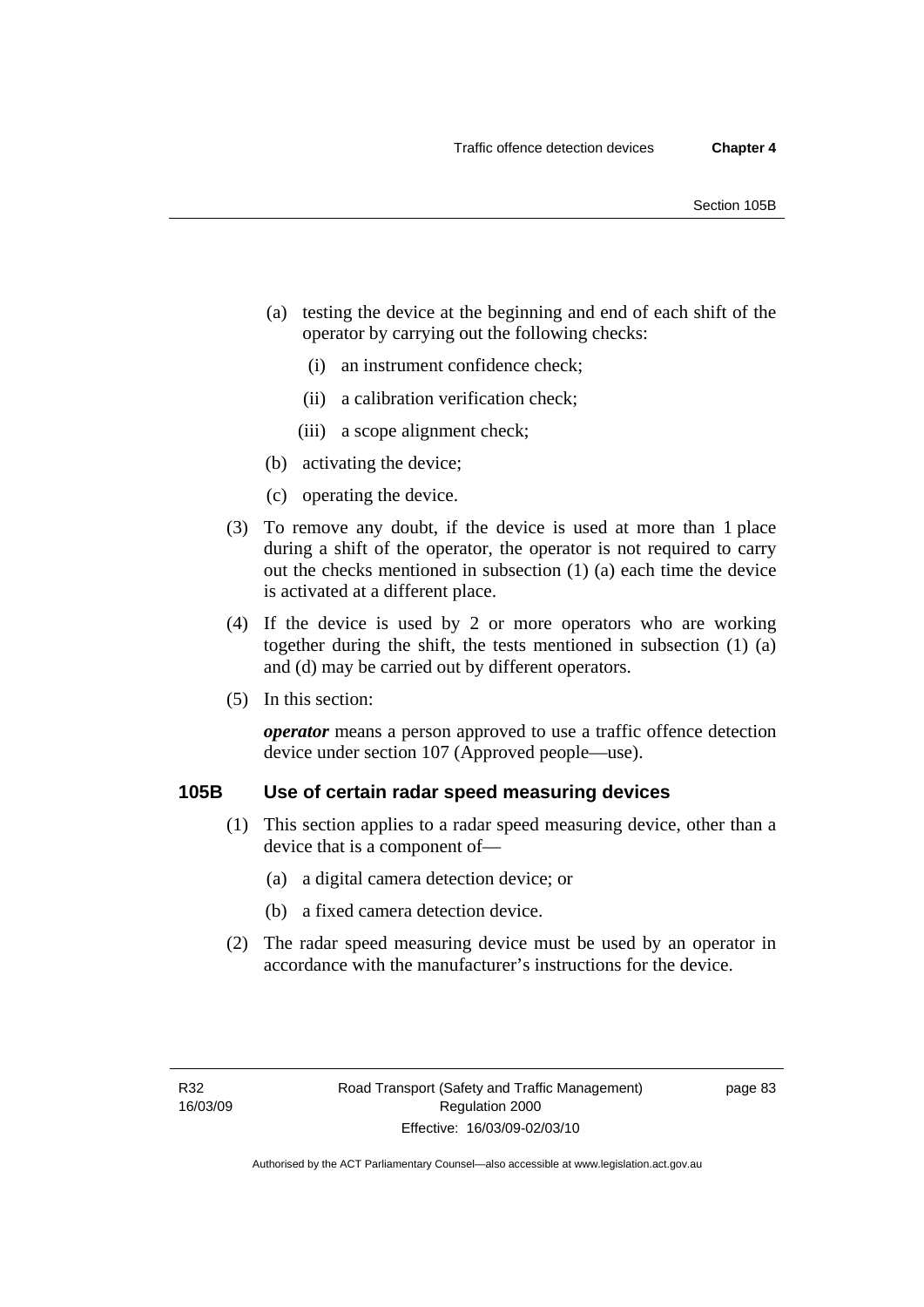- (3) The operator must test the device—
	- (a) at the beginning of each shift of the operator against an approved police speedometer; and
	- (b) at the end of each shift of the operator against the speedometer mentioned in paragraph (a); and
	- (c) if the operator's shift is longer than 9 hours—9 hours after the beginning of the shift against the speedometer mentioned in paragraph (a).
- (4) After each test, the device must be found to be accurate within a tolerance of 2 km/h.
- (5) To remove any doubt, if the device is used at more than 1 place during a shift of the operator, the operator is not required to carry out the checks mentioned in subsection (3) (a) each time the device is activated at a different place.
- (6) If the device is used by 2 or more operators who are working together during the shift, the tests mentioned in subsection (3) may be carried out by different operators.
- (7) In this section:

*operator* means a person approved to use a traffic offence detection device under section 107 (Approved people—use).

## **106 Approved people—testing and sealing**

Each person employed by a testing authority to test and seal traffic offence detection devices is approved to test and seal traffic offence detection devices.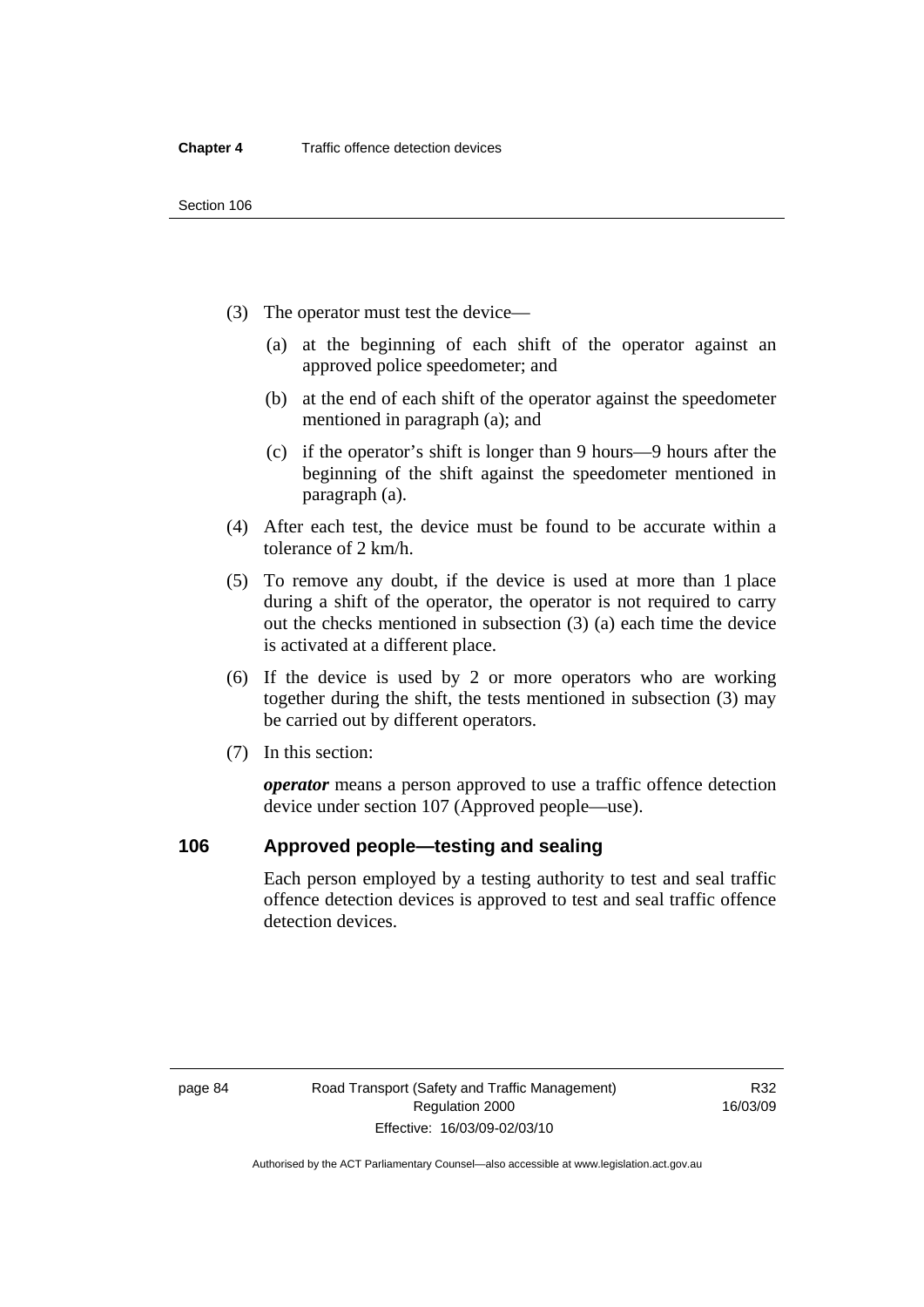## **107 Approved people—use**

- (1) Each police officer is approved to use any traffic offence detection device (other than a fixed camera detection device).
- (2) The road transport authority may approve a person who is not a police officer to use digital camera detection devices.
- (3) The road transport authority may only approve a person under subsection (2) if the authority is satisfied that the person has appropriate qualifications to operate, or experience in the operation of, digital camera detection devices.

## **107A Recording of camera detection device image files—Act, s 23 (2) (c) (ii)**

 (1) An electronic file created by a camera detection device must be recorded on a WORM disk or other storage medium for electronic data (the *recording medium*).

*Note Camera detection device*—see the Act, s 23.

- (2) The recording medium for a camera detection device may be—
	- (a) attached directly to, or located with, the device; or
	- (b) at a place other than the place where the device is located.

### **Example—par (b)**

If a motor vehicle goes through a red traffic light and an image of the vehicle is taken by a fixed camera detection device, the electronic file created by the device in relation to the offence is sent along a wire or optical fibre, or across a wireless network, to a recording device in a building in another suburb and is stored at that building on a recording medium.

- *Note* An example is part of the regulation, is not exhaustive and may extend, but does not limit, the meaning of the provision in which it appears (see Legislation Act, s 126 and s 132).
- (3) If the recording medium for a camera detection device is at a place other than the place where the device is located—

R32 16/03/09 page 85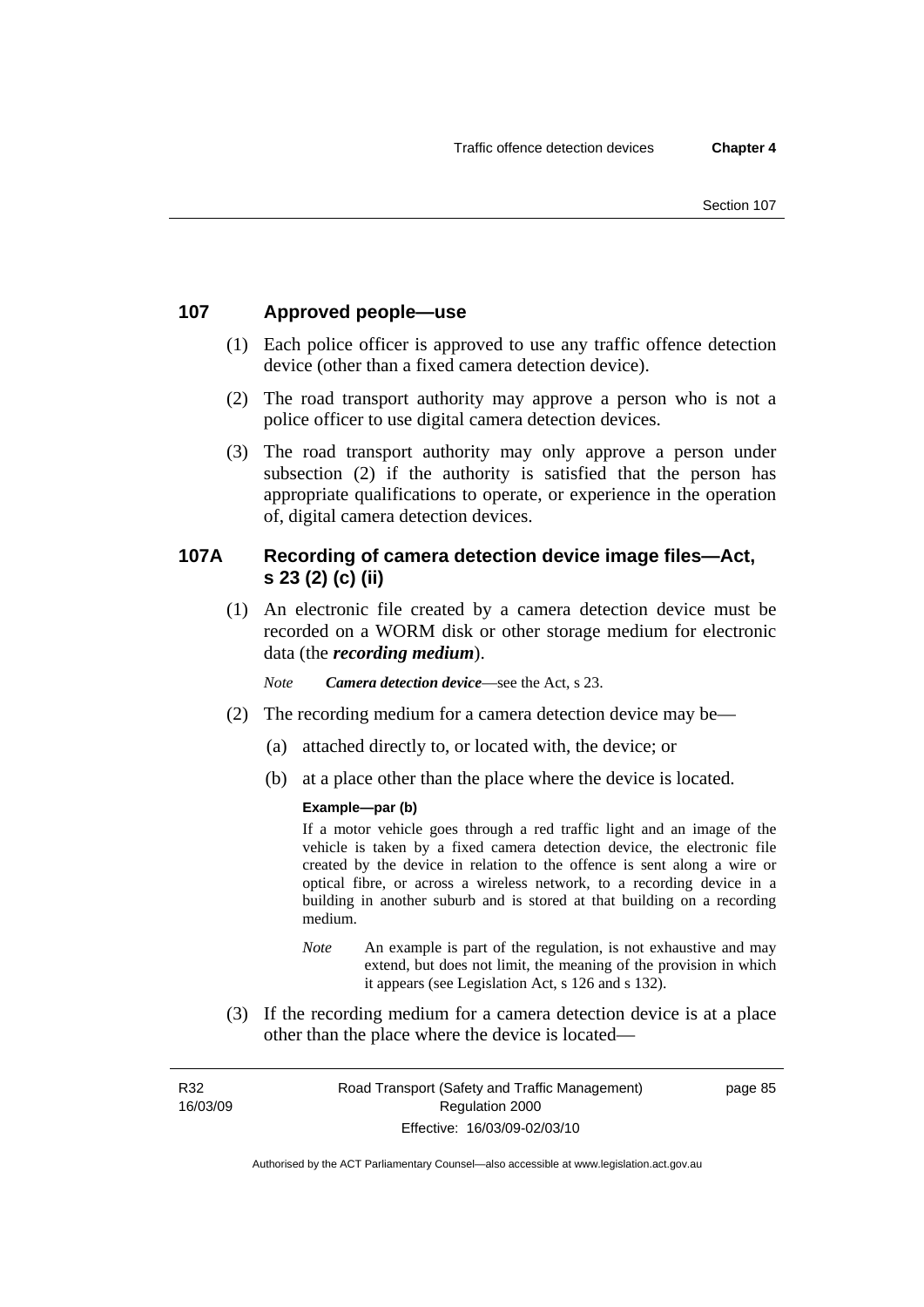Section 107B

- (a) the device must produce a security checksum for each electronic file created by the device; and
- (b) the device must encrypt the security checksum and the file; and
- (c) the security checksum and the encrypted file must be recorded as soon as practicable on a recording medium.
- (4) However, subsection (3) does not prevent other security measures being taken in relation to a security checksum or an electronic file before it is recorded on the recording medium.

## **107B Verification of camera detection device image files—Act, s 23 (2) (c) (iii)**

- (1) This section applies if an electronic file that contains an image of a vehicle taken by a camera detection device is recorded on a recording medium that is at a place other than the place where the device is located.
- (2) Before the image of the vehicle is produced from the file, the accuracy of the file must be verified by using a computer to—
	- (a) recalculate the security checksum for the file; and
	- (b) confirm that the security checksum produced by the recalculation is identical to the checksum produced by the device for the file.

## **108 Meaning of vehicle image codes**

- (1) This section defines the meaning of codes and other information indicated on an image of a vehicle taken by an approved camera detection device.
	- *Note* Information etc that is indicated on an image includes information etc accompanying or reasonably associated with the image (see Act, dict, def of *indicated on*).

Authorised by the ACT Parliamentary Counsel—also accessible at www.legislation.act.gov.au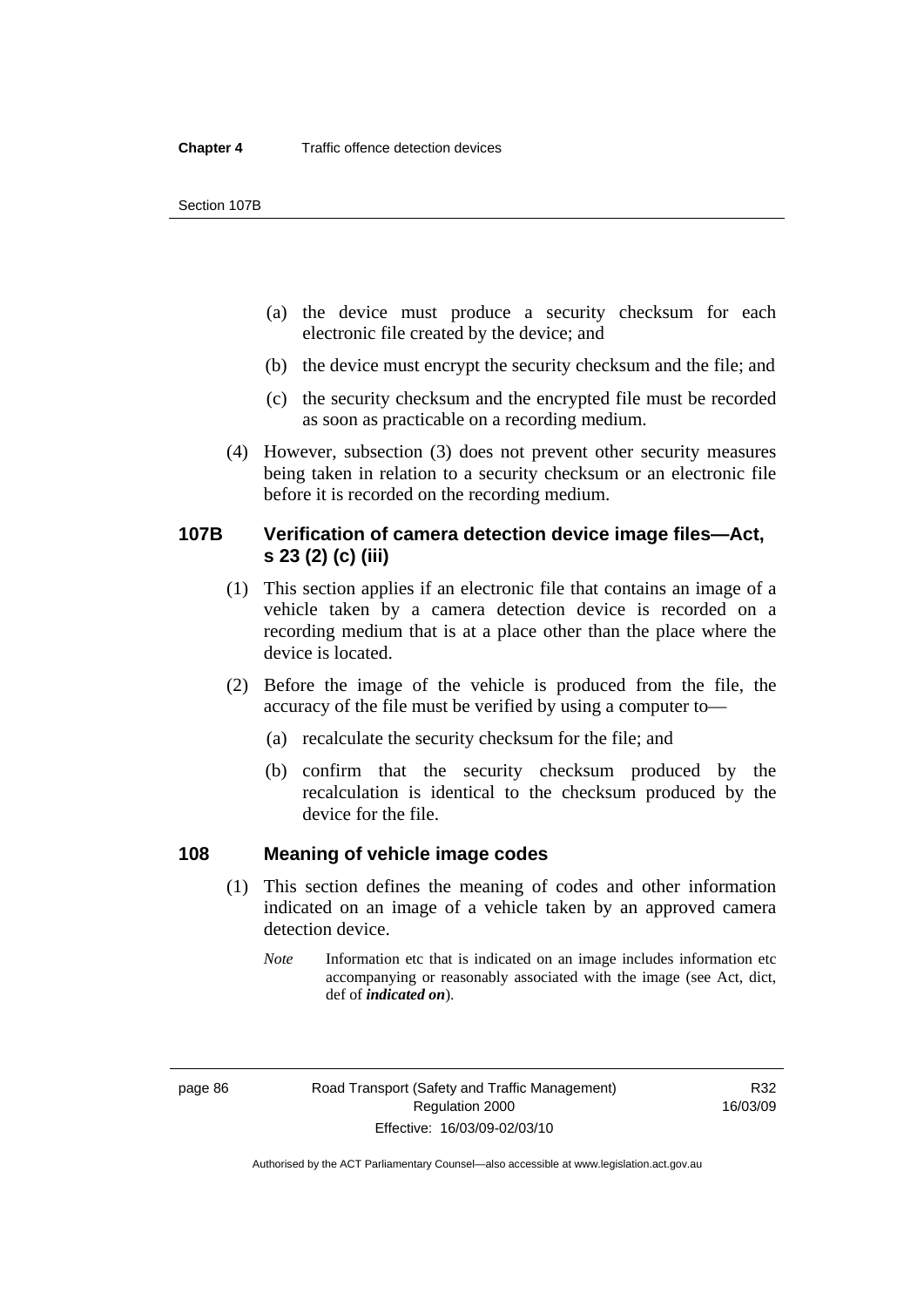- (2) It is not necessary that all the codes and other information mentioned in this section be indicated on an image but if they do appear they have the meaning given in this section.
- (3) The characters (whether numbers, letters or both) in the field immediately after 'Device' is the code for—
	- (a) the laser speed measuring device component of the digital camera detection device that took the image; or
	- (b) the radar speed measuring device component of the digital camera detection device, or fixed camera detection device, that took the image; or
	- (c) the piezo strip speed measuring device component of the fixed camera detection device that took the image; or
	- (d) the loop detector speed measuring device component of the fixed camera detection device that took the image.

#### **Example**

'Device: 012409' indicates that the code for the laser speed measuring device component of the digital detection device, or piezo strip speed measuring device component of the fixed camera detection device, that took the image, is 012409.

 (4) The characters (whether numbers, letters or both) in the field immediately after 'Location' or 'Loc' is the code for the place where the image was taken (the *location code*).

#### **Example**

'Location: sls0015' indicates that the code for the place where the image was taken is 0015 (see sch 1, part 1.1, item 15).

(5) A location code has the meaning given by schedule 1.

#### **Example**

The location code '0015' indicates that the image was taken at Kingsford Smith Drive between Kuringa Drive and Spalding Street (see sch 1, part 1.1, item 15).

 (6) For subsection (5) and schedule 1, if a road (however described) mentioned in an item of schedule 1 intersects with another road

R32 16/03/09 page 87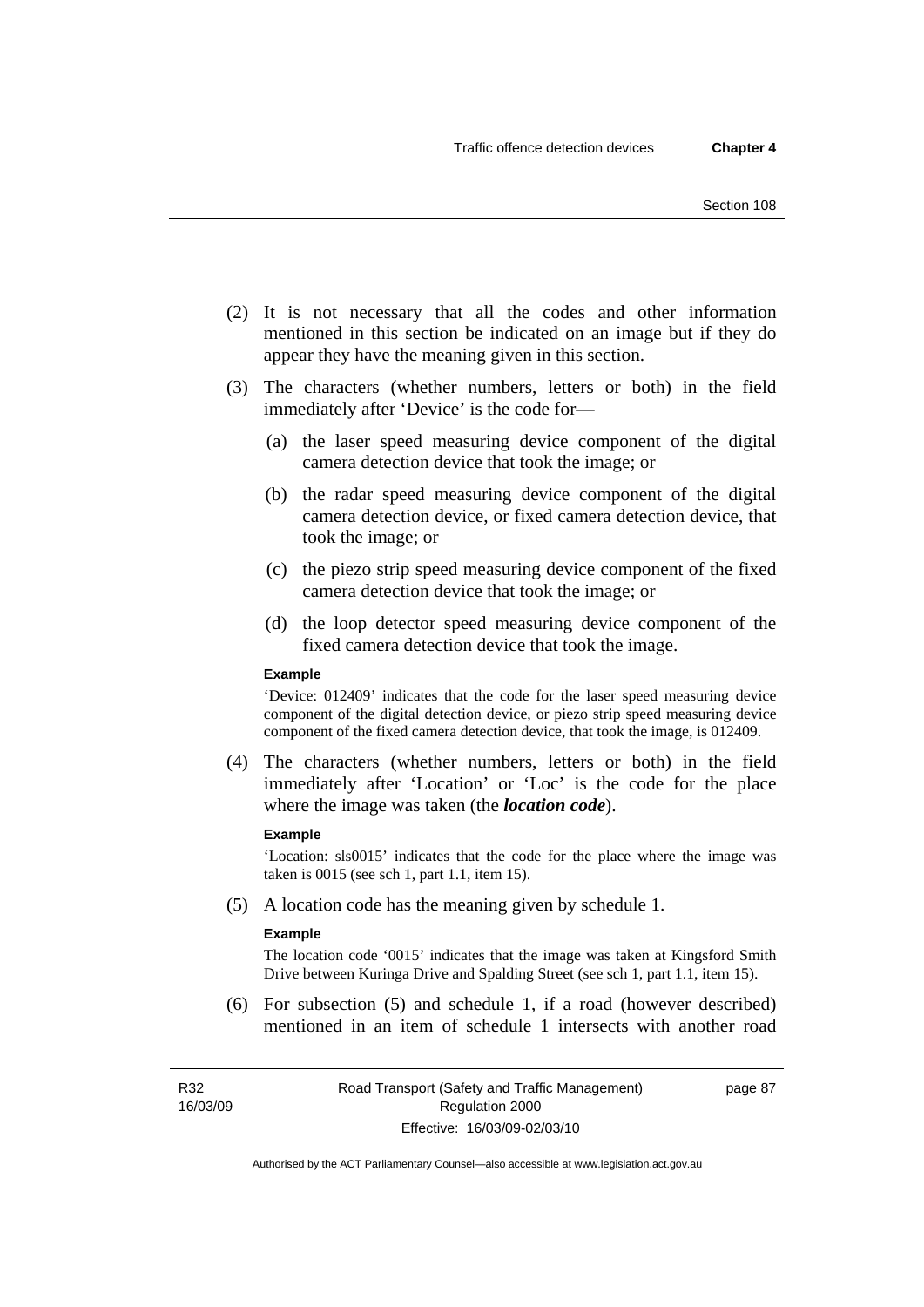(however described) more than once, the word '(north)' or '(south)' is included after the name of the road to indicate the intersection relevant to the meaning of the location code.

#### **Example**

The location code '0003' means that the image was taken on Athllon Drive between Beasley Street '(south)' and Sulwood Drive (see sch 1, part 1.1, item 3). As Beasley Street intersects Athllon Drive more than once, the word 'south' indicates that the southern intersection is the relevant intersection.

 (7) The characters in the field immediately after 'Date' is the date when the image was taken, with the first 2 numbers indicating the day of the month, followed by an abbreviation for the month and the year.

#### **Example**

'Date: 15/11/00' indicates that the image was taken on 15 November 2000.

 (8) The numbers in the field immediately after 'Time' is the time when the image was taken, stated in the 24-hour clock system.

#### **Examples**

- 1 'Time: 11.07.00.23' indicates that the image was taken at 0.23 seconds after 11.07 am.
- 2 'Time: 13:53:10:07' indicates that the image was taken at 10.07 seconds after 1.53 pm.
- (9) The letter in the field immediately after 'Direction' or 'Dir' indicates—
	- (a) for an image taken by a digital camera detection device whether the general direction in which the vehicle was travelling was away from or towards the device, with 'A' indicating away from the device and 'T' indicating towards the device; or
	- (b) for an image taken by a fixed camera detection device—the general direction in which the vehicle was travelling when the image was taken, with 'N' indicating north, 's' indicating south, 'E' indicating east and 'W' indicating west.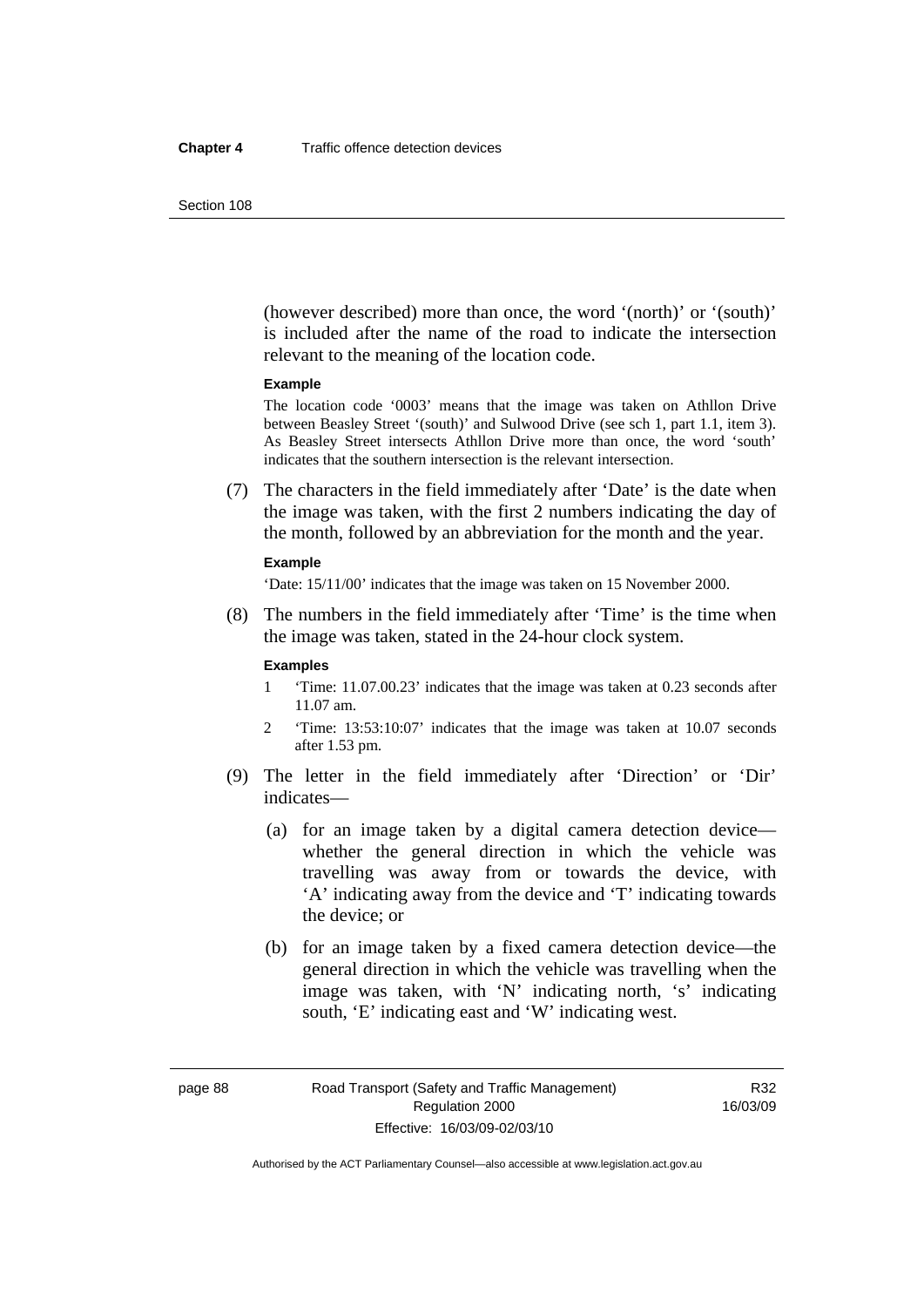#### **Example for par (a)**

'Direction: A' indicates that when the image was taken the vehicle was generally travelling away from the digital camera detection device that took the image.

#### **Example for par (b)**

'Direction: N' indicates that when the image was taken the vehicle was travelling in the general direction of north.

 (10) The characters in the field immediately after 'Lane' is the code for the lane in which the vehicle was travelling when the image was taken, with the following codes having the stated meaning:

'L1' means the lane next to the centre of the road

'L2' means the lane immediately to the left of L1

'L3' means the lane immediately to the left of L2

'L4' means the lane immediately to the left of L3.

#### **Example**

'Lane: L1' indicates that the vehicle was travelling in the lane next to the centre of the road when the image was taken.

 (11) The number in the field immediately after 'Red time' is the time in seconds and part seconds (stated as a fraction) that a red traffic light or red traffic arrow facing the driver of the vehicle had been showing before the driver entered the intersection concerned.

#### **Example**

'Red time: 1.50' indicates that the red traffic light or red traffic arrow facing the driver of the vehicle had been showing for 1.5 seconds before the driver entered the intersection concerned.

 (12) The number in the field immediately after 'Speed li' is the speed limit applying to the driver of the vehicle for the length of road where the driver was driving when the image was taken.

#### **Example**

'Speed li: 60' indicates that the speed limit applying to the driver of the vehicle for the length of road where the driver was driving when the image was taken is 60 km/h.

R32 16/03/09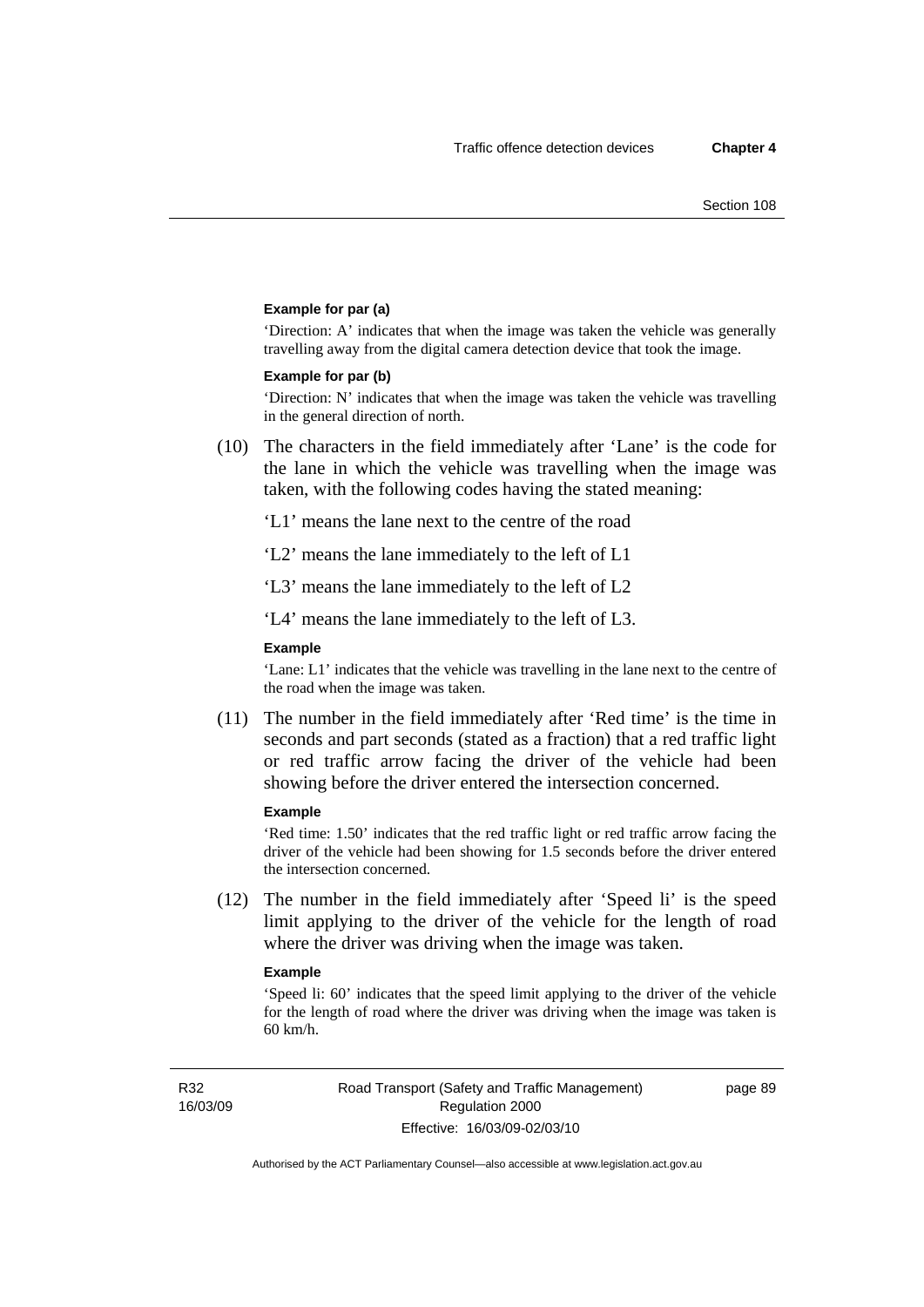(13) The number in the field immediately after 'Speed' is the speed in kilometres per hour at which the driver of the vehicle was driving when the image was taken.

#### **Example**

'Speed: 82' indicates that the driver of the vehicle was driving at 82 km/h when the image was taken.

 (14) The characters (whether numbers, letters or both) in the field immediately after 'Operator' is the code for the person responsible for the use of the device when the image was taken.

#### **Example**

'Operator: op002' indicates that the code for the person responsible for the device when the image was taken is operator 002.

 (15) The characters (whether numbers, letters or both) in the field immediately after 'Disk' is the code for the recording medium used to record the image of the vehicle.

#### **Example**

'Disk: WD0022' indicates that the code for the WORM disk used to record the image was WD0022.

*Note* An example is part of the regulation, is not exhaustive and may extend, but does not limit, the meaning of the provision in which it appears (see Legislation Act, s 126 and s 132).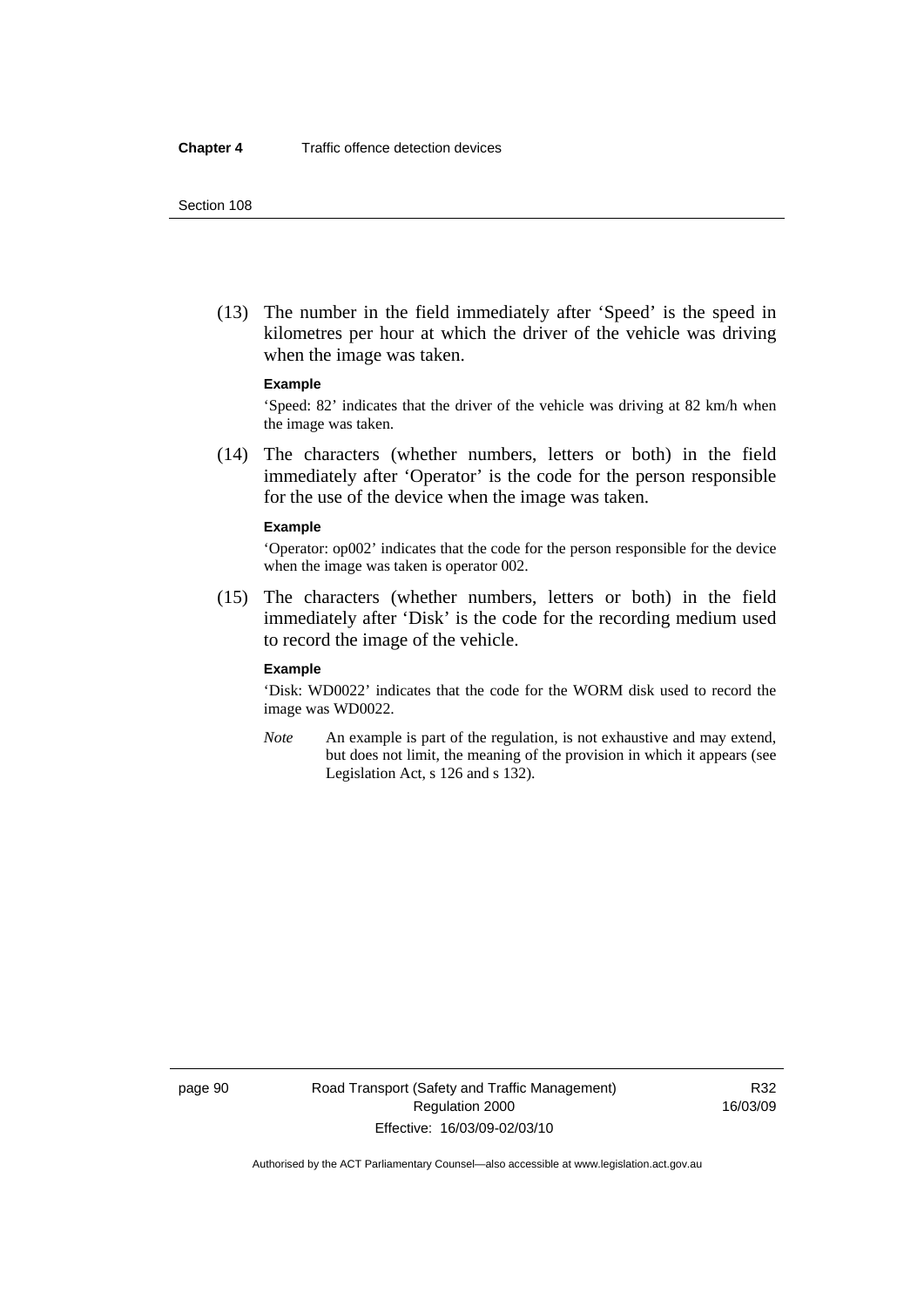## **Chapter 5 Miscellaneous**

## **109 Additional powers of police**

- (1) A police officer may request or signal the driver of a vehicle to stop the vehicle.
- (2) A person must not, without reasonable excuse, fail to comply with a request or signal made or given by a police officer under subsection  $(1)$ .

Maximum penalty: 20 penalty units.

 (3) A police officer may, during a temporary obstruction or danger to traffic or in an emergency, direct the responsible person for or driver of a vehicle parked in any part of a pay parking area to remove the vehicle or, if no-one appears to be in charge of the vehicle, remove the vehicle.

## **110 Prohibition on car minding**

- (1) The chief police officer may, by written notice given to a person, prohibit the person from—
	- (a) parking, minding, caring for, or taking charge of any motor vehicle or trailer (other than a motor vehicle or trailer of which the person is the driver) on a road; or
	- (b) offering his or her services for any such purpose.
- (2) A person who is given a notice under subsection (1) must comply with the notice.

Maximum penalty: 20 penalty units.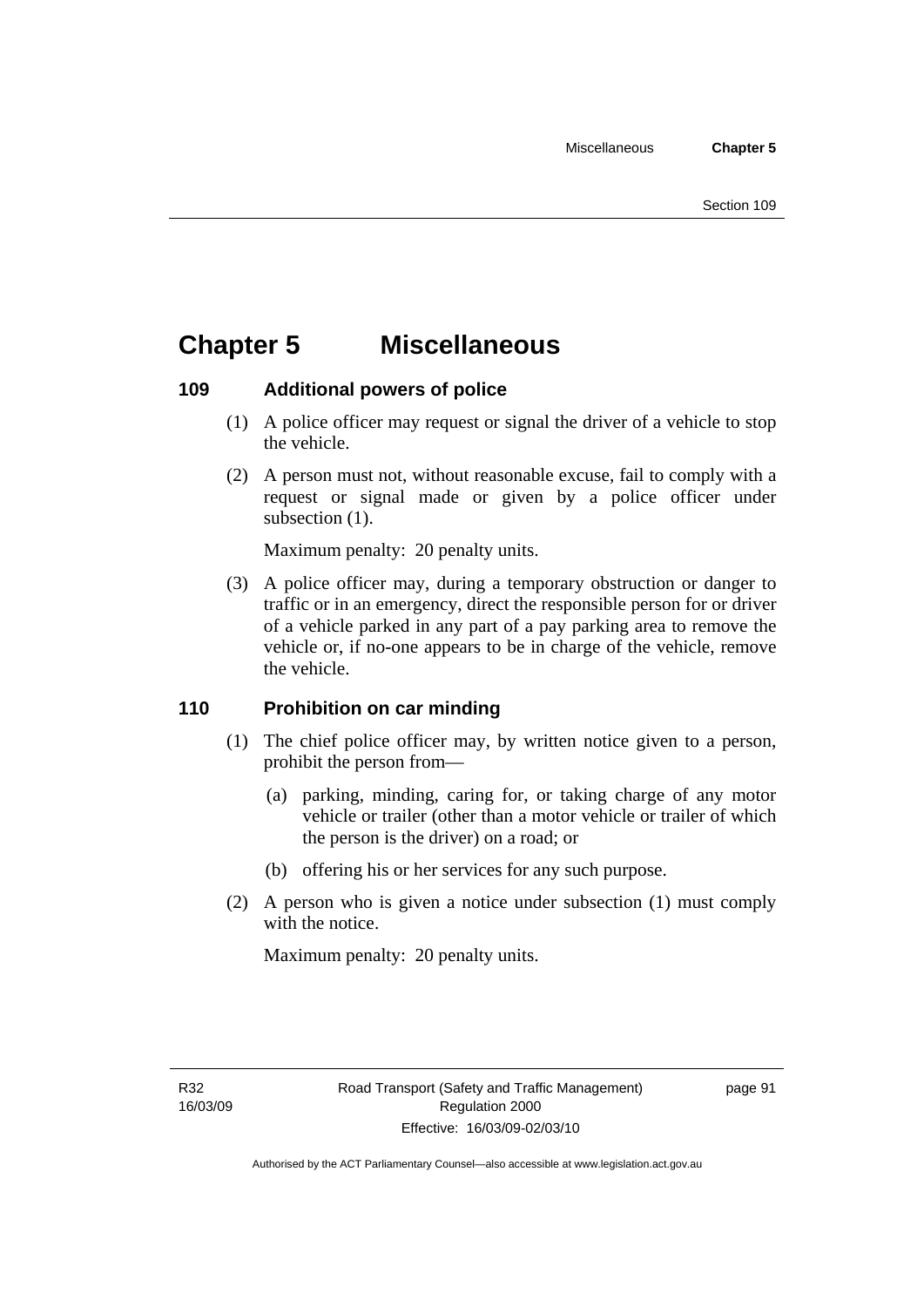#### **Chapter 5** Miscellaneous

- (3) This section does not authorise the chief police officer to prohibit the proprietor of a parking station or parking area—
	- (a) from parking, minding, caring for, or taking charge of a motor vehicle or trailer in or on the parking station or parking area; or
	- (b) from offering the proprietor's services for that purpose—
		- (i) whether by the display or publication of an advertisement in relation to the parking station or parking area or otherwise; and
		- (ii) whether the services are performed or offered to be performed by the proprietor or by an employee or agent of the proprietor.

## **111 Removal of unattended vehicles—Act, s 32 (1) (c)**

A police officer or authorised person may move an unattended vehicle from a road or road related area to a retention area if the vehicle is in—

- (a) a bus lane; or
- (b) a length of road to which a *clearway sign* applies; or
- (c) a transit lane.

## **112 Disposal of impounded vehicles—Act, s 10K**

- (1) This section applies to a vehicle impounded under the following provisions of the Act:
	- (a) section 10A (Impounding of vehicles used for menacing driving on court order before conviction etc);
	- (b) section 10B (Impounding or forfeiture of vehicles on conviction etc for certain offences);
	- (c) section 10C (Powers of police officers to seize and impound vehicles used in committing certain offences).

page 92 Road Transport (Safety and Traffic Management) Regulation 2000 Effective: 16/03/09-02/03/10

R32 16/03/09

Authorised by the ACT Parliamentary Counsel—also accessible at www.legislation.act.gov.au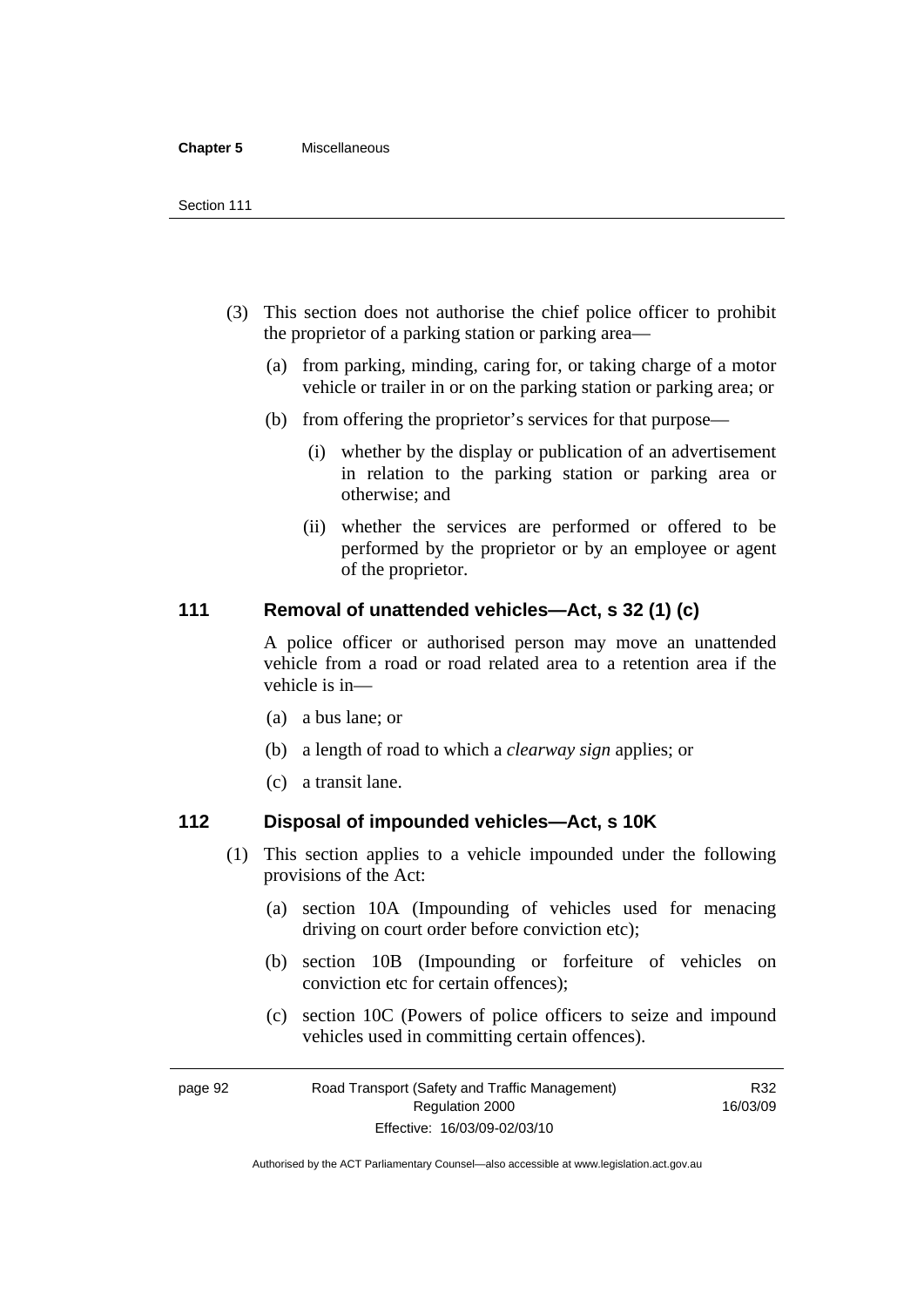- (2) If a person has not applied to the chief police officer for the release of the vehicle at the end of the period of impoundment, the chief police officer must, by notice served on the registered operator of the vehicle and every person who has a registered interest in the vehicle, warn them that the vehicle may be offered for sale if the vehicle is not removed from the place of impoundment within 28 days after the day of service of the notice.
- (3) The vehicle may be offered for sale, by public auction or public tender, if the vehicle is not removed within 28 days after service of the notice or, if more than 1 notice is served under subsection (2), the later of the notices.
- (4) A person may apply to the chief police officer for payment to the person of the balance of the proceeds of sale of a vehicle within 1 year after the vehicle is sold in accordance with subsection (3).
- (5) The balance of the proceeds of sale may be paid to the person if the person satisfies the chief police officer that—
	- (a) the person was lawfully entitled to possession of the vehicle immediately before its sale; and
	- (b) there was a reasonable excuse for the person's failure to obtain release of the vehicle before it was sold.
- (6) In this section:

*balance of the proceeds of sale*, of a vehicle, means the proceeds of the sale of the vehicle less—

- (a) any fee or other amount payable under the *Road Transport (General) Act 1999* for the seizure, impounding and storage of the vehicle; and
- (b) the reasonable costs of or incidental to the sale.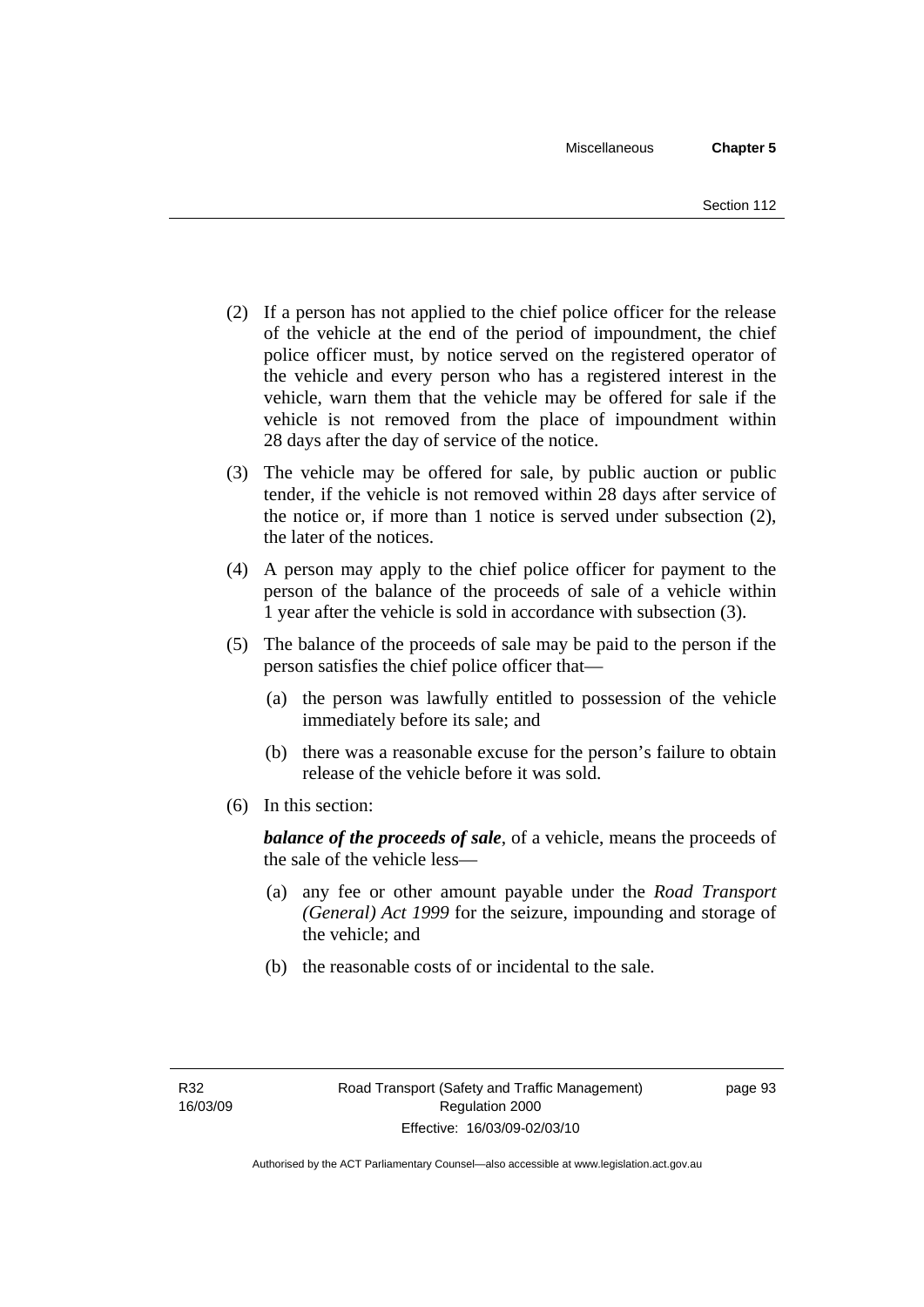#### **Chapter 5** Miscellaneous

## **112A Disposal of forfeited vehicles—Act, s 10K**

A vehicle that has been forfeited to the Territory under the Act, section 10B (Impounding or forfeiture of vehicles on conviction etc for certain offences) may be offered for sale by public auction or public tender.

## **113 Responsible person to inspect driver licence**

 (1) Before permitting someone else to drive a motor vehicle, the responsible person for, or the person in charge of, the vehicle must require the person to produce his or her Australian driver licence or external driver licence and must inspect the licence.

Maximum penalty: 20 penalty units.

 (2) It is a defence to a prosecution of a person for an offence against subsection (1) if the person proves that the person had taken reasonable steps (other than those mentioned in the subsection) to ensure the person permitted to drive the motor vehicle was the holder of a current Australian driver licence or external driver licence.

## **114 Responsible person's consent**

The person in charge of a motor vehicle or trailer on a road must not, without reasonable excuse, permit anyone to use the vehicle without the consent of the responsible person for the vehicle.

Maximum penalty: 20 penalty units.

## **115 Standards for safe carriage of loads—Act, s 14 (2)**

The prescribed standards are the performance standards in the *Load Restraint Guide—Guidelines and Performance Standards for the Safe Carriage of Loads on Road Vehicles*, 2nd ed (2004) published by the National Transport Commission.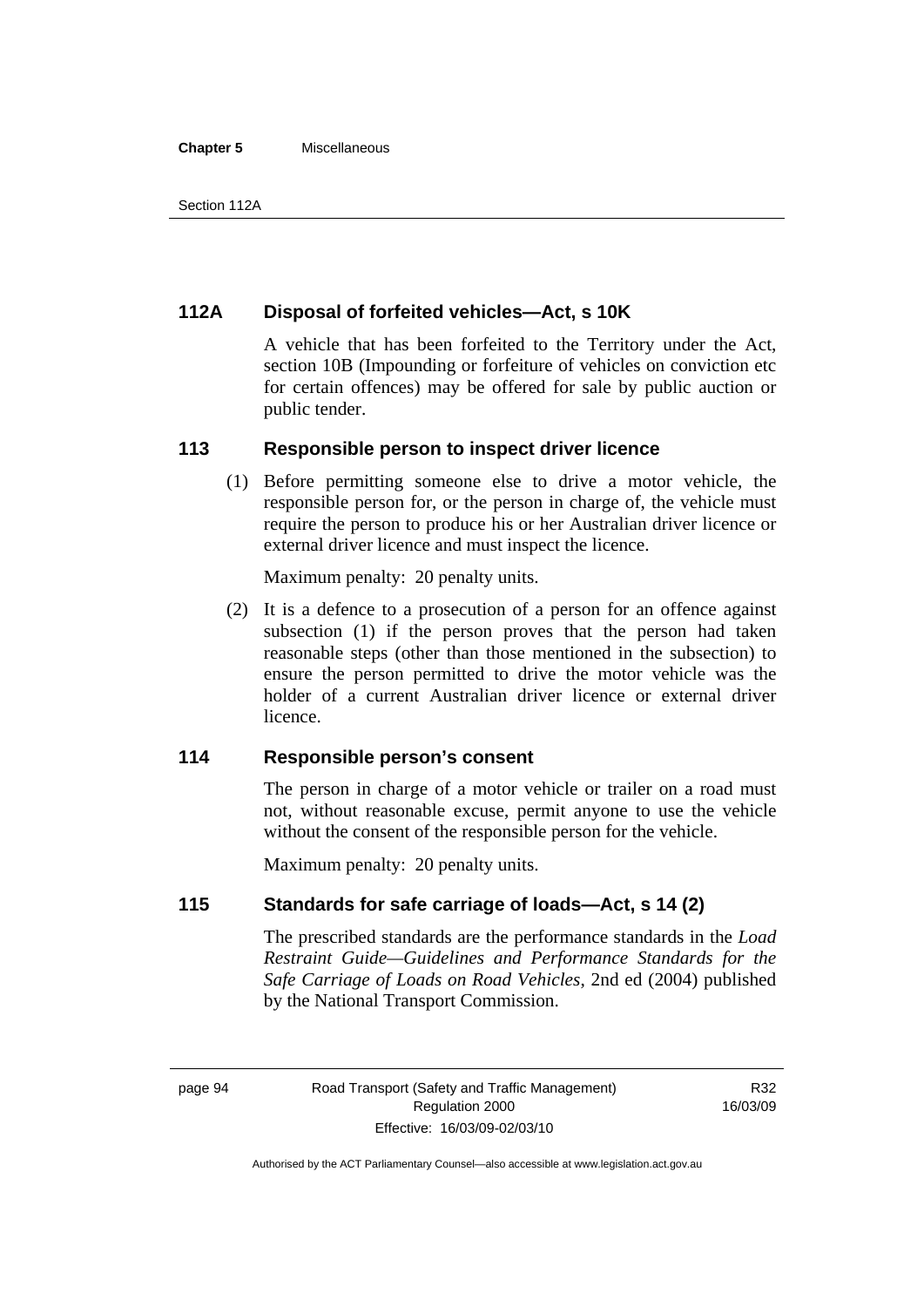# **Schedule 1 Meaning of location codes on images**

(see s 108)

# **Part 1.1 Digital camera detection devices**

**Table 1.1** 

| column 1<br>item | column <sub>2</sub><br>location<br>code | column 3<br>place where image was taken                                       |
|------------------|-----------------------------------------|-------------------------------------------------------------------------------|
| 1                | 0001                                    | Adelaide Avenue between Hopetoun Circuit and Kent Street                      |
| 2                | 0002                                    | <b>Antill Street</b>                                                          |
| 3                | 0003                                    | Athllon Drive between Beasley Street (south) and Sulwood<br>Drive             |
| 4                | 0004                                    | Belconnen Way between Barry Drive and Coulter Drive                           |
| 5                | 0005                                    | Bowen Drive between Brisbane Avenue and Kings Avenue                          |
| 6                | 0006                                    | Coppins Crossing Road between Uriarra Road and William<br><b>Hovell Drive</b> |
| 7                | 0007                                    | Drakeford Drive between Sulwood Drive and Athllon Drive                       |
| 8                | 0008                                    | Erindale Drive between Sulwood Drive and Sternberg Crescent                   |
| 9                | 0009                                    | Florey Drive between Southern Cross Drive and Ginninderra<br>Drive            |
| 10               | 0010                                    | Ginninderra Drive between Tillyard Drive and Kingsford Smith<br>Drive         |
| 11               | 0011                                    | Ginninderra Drive between Ellenborough Street and Braybrook<br><b>Street</b>  |
| 12               | 0012                                    | Gungahlin Drive between Wells Station Drive and Gundaroo<br>Drive             |
| 13               | 0013                                    | Hindmarsh Drive between Dalrymple Street and Jerrabomberra<br>Avenue          |

R32 16/03/09 Road Transport (Safety and Traffic Management) Regulation 2000 Effective: 16/03/09-02/03/10

page 95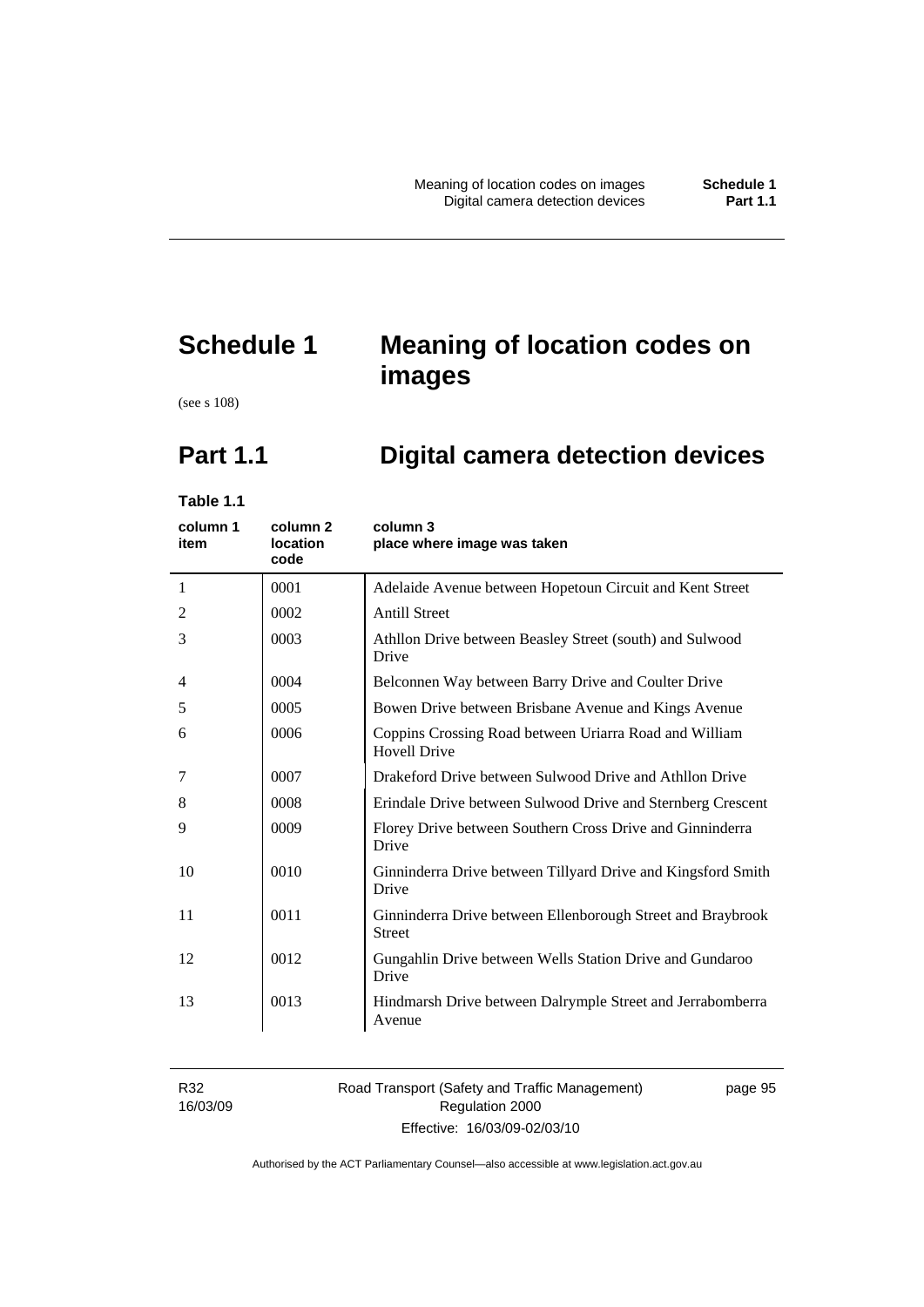| Kingsford Smith Drive between Kuringa Drive and Spalding<br>Lady Denman Drive between Cotter Road and Barrenjoey Drive |
|------------------------------------------------------------------------------------------------------------------------|
|                                                                                                                        |
|                                                                                                                        |
|                                                                                                                        |
|                                                                                                                        |
|                                                                                                                        |
| Monaro Highway between Canberra Avenue and Hindmarsh                                                                   |
| Monaro Highway between Hindmarsh Drive and Isabella Drive                                                              |
| Mugga Lane between Narrabundah Lane and Long Gully Road                                                                |
|                                                                                                                        |
|                                                                                                                        |
|                                                                                                                        |
| Tuggeranong Parkway between Hindmarsh Drive and Cotter                                                                 |
| Tuggeranong Parkway between Hindmarsh Drive and Sulwood                                                                |
|                                                                                                                        |
|                                                                                                                        |
| Owen Dixon Drive (excluding residential service road of same                                                           |
|                                                                                                                        |
|                                                                                                                        |
|                                                                                                                        |
|                                                                                                                        |
|                                                                                                                        |
|                                                                                                                        |

### page 96 Road Transport (Safety and Traffic Management) Regulation 2000 Effective: 16/03/09-02/03/10

R32 16/03/09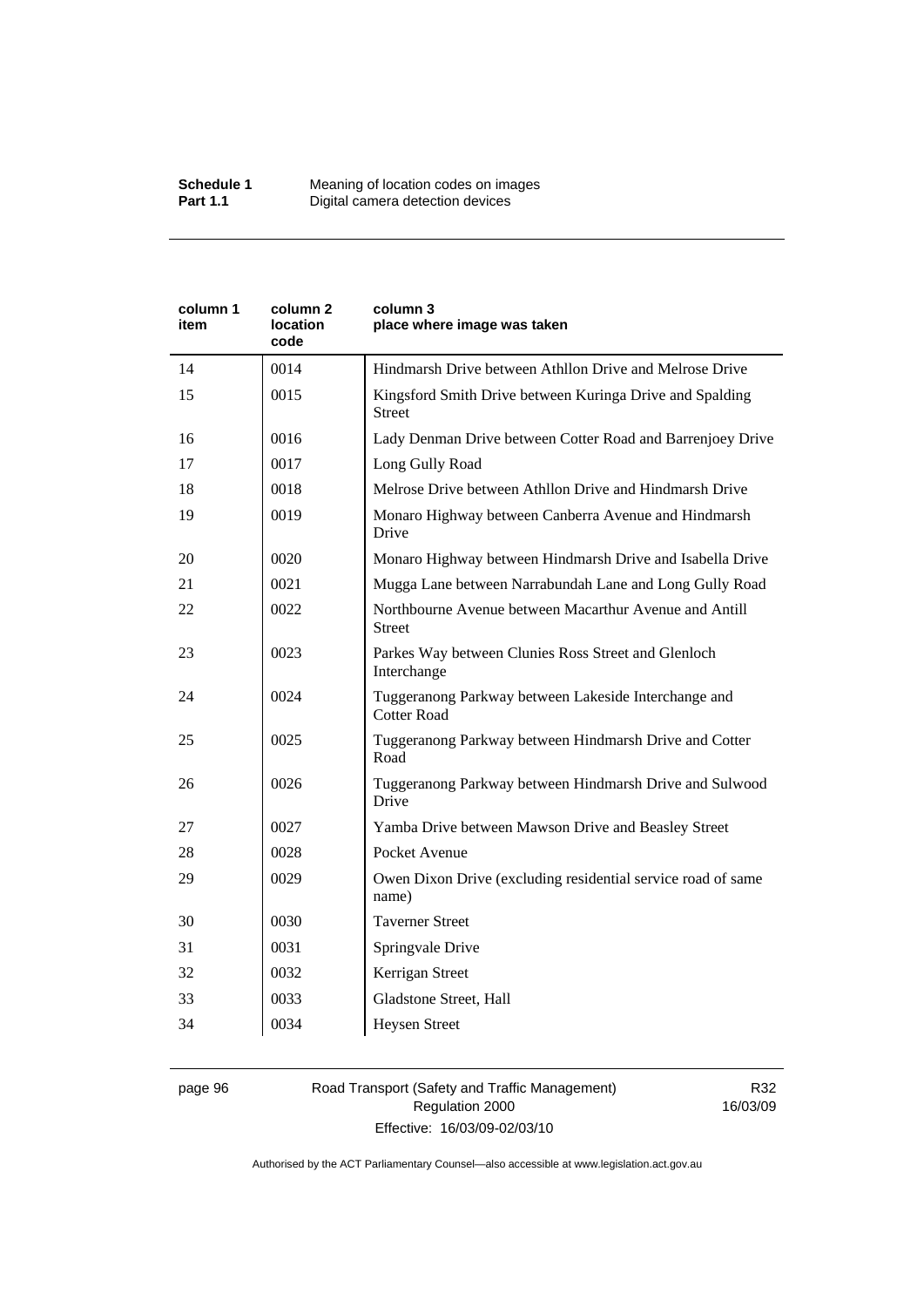Meaning of location codes on images **Schedule 1**  Digital camera detection devices **Part 1.1** 

| column 1<br>item | column 2<br>location<br>code | column 3<br>place where image was taken                             |
|------------------|------------------------------|---------------------------------------------------------------------|
| 35               | 0035                         | Mugga Way                                                           |
| 36               | 0036                         | <b>Badimara Street</b>                                              |
| 37               | 0037                         | Namatjira Drive                                                     |
| 38               | 0038                         | Empire Circuit between Grey Street and Canberra Avenue              |
| 39               | 0039                         | <b>Longmore Crescent</b>                                            |
| 40               | 0040                         | Maribyrnong Avenue                                                  |
| 41               | 0041                         | <b>Learmonth Drive</b>                                              |
| 42               | 0042                         | <b>Petterd Street</b>                                               |
| 43               | 0043                         | <b>Williamson Street</b>                                            |
| 44               | 0044                         | <b>Tillyard Drive</b>                                               |
| 45               | 0045                         | Dryandra Street between Fairfax Street and Archibald Street         |
| 46               | 0046                         | Newman Morris Circuit                                               |
| 47               | 0047                         | Chuculba Crescent                                                   |
| 48               | 0048                         | Livingston Avenue                                                   |
| 49               | 0049                         | Clive Steele Avenue                                                 |
| 50               | 0050                         | Darwinia Terrace                                                    |
| 51               | 0051                         | La Perouse Street                                                   |
| 52               | 0052                         | <b>Novar Street</b>                                                 |
| 53               | 0053                         | Goyder Street between Dalrymple Street and Jerrabomberra<br>Avenue  |
| 54               | 0054                         | Launceston Street between Hindmarsh Drive and Melrose Drive         |
| 55               | 0055                         | Athllon Drive between Hindmarsh Drive and Beasley Street<br>(south) |
| 56               | 0056                         | Athllon Drive between Sulwood Drive and Anketell Street<br>(north)  |
| 57               | 0057                         | Northbourne Avenue between Barry Drive and Macarthur<br>Avenue      |
| 58               | 0058                         | Northbourne Avenue between Antill Street and Barton Highway         |

R32 16/03/09 Road Transport (Safety and Traffic Management) Regulation 2000 Effective: 16/03/09-02/03/10

page 97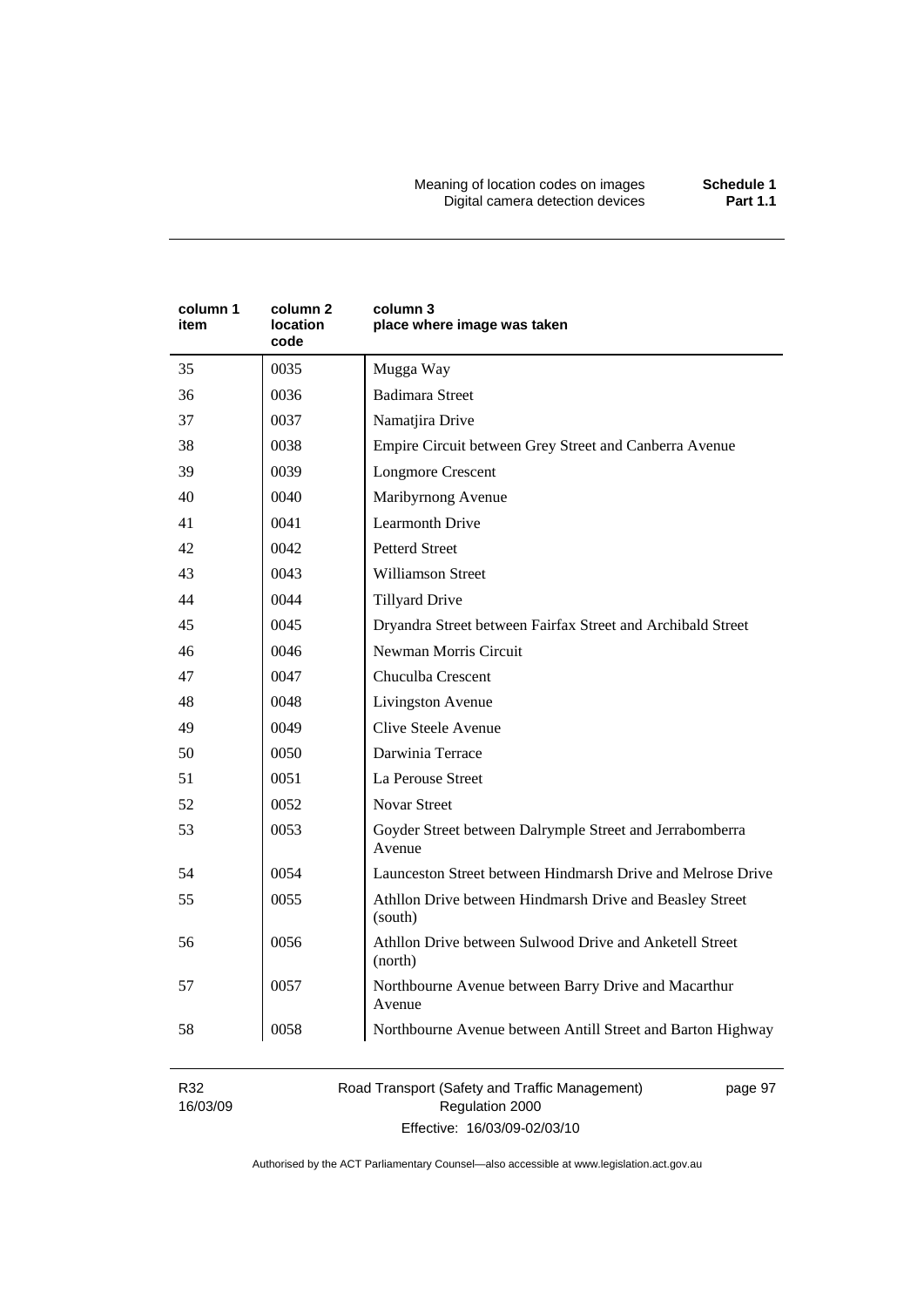| column 1<br>item | column <sub>2</sub><br>location<br>code | column 3<br>place where image was taken                                        |
|------------------|-----------------------------------------|--------------------------------------------------------------------------------|
| 59               | 0059                                    | Belconnen Way between Coulter Drive and Kingsford Smith<br>Drive               |
| 60               | 0060                                    | Phillip Avenue between Majura Avenue and Federal Highway                       |
| 61               | 0061                                    | Barton Highway between Federal Highway and Kuringa Drive                       |
| 62               | 0062                                    | Drakeford Drive between Athllon Drive and Isabella Drive                       |
| 63               | 0063                                    | Hindmarsh Drive between Athllon Drive and Dalrymple Street                     |
| 64               | 0064                                    | Hindmarsh Drive between Jerrabomberra Avenue and Canberra<br>Avenue            |
| 65               | 0065                                    | <b>Barry Drive</b>                                                             |
| 66               | 0066                                    | Ginninderra Drive between Braybrook Street and Kingsford<br><b>Smith Drive</b> |
| 67               | 0067                                    | Ginninderra Drive between Tillyard Drive and Florey Drive                      |
| 68               | 0068                                    | Erindale Drive between Long Gully Road and Sulwood Drive                       |
| 69               | 0069                                    | Erindale Drive between Soward Way and Judkins Street                           |
| 70               | 0070                                    | Kuringa Drive between Owen Dixon Drive and Barton Highway                      |
| 71               | 0071                                    | Launceston Street between Bowes Street and Furzer Street                       |
| 72               | 0072                                    | Monaro Highway between Johnson Drive and Isabella Drive                        |
| 73               | 0073                                    | Mugga Lane between Hindmarsh Drive and Narrabundah Lane                        |
| 74               | 0074                                    | Mugga Lane between Long Gully Road and Monaro Highway                          |
| 75               | 0075                                    | Parkes Way between Clunies Ross Street and Edinburgh<br>Avenue                 |
| 76               | 0076                                    | Yamba Drive between Kitchener Street and Bateson Road                          |
| 77               | 0077                                    | Yarra Glen between Carruthers Street and Adelaide Avenue                       |
| 78               | 0078                                    | Canberra Avenue between Mildura Street and Monaro Highway                      |
| 79               | 0079                                    | Canberra Avenue between Harman Naval Station and Newcastle<br><b>Street</b>    |
| 80               | 0080                                    | Kings Avenue between Bowen Drive and Parkes Way                                |
| 81               | 0081                                    | William Hovell Drive between Bindubi Street and Coulter Drive                  |

page 98 Road Transport (Safety and Traffic Management) Regulation 2000 Effective: 16/03/09-02/03/10

R32 16/03/09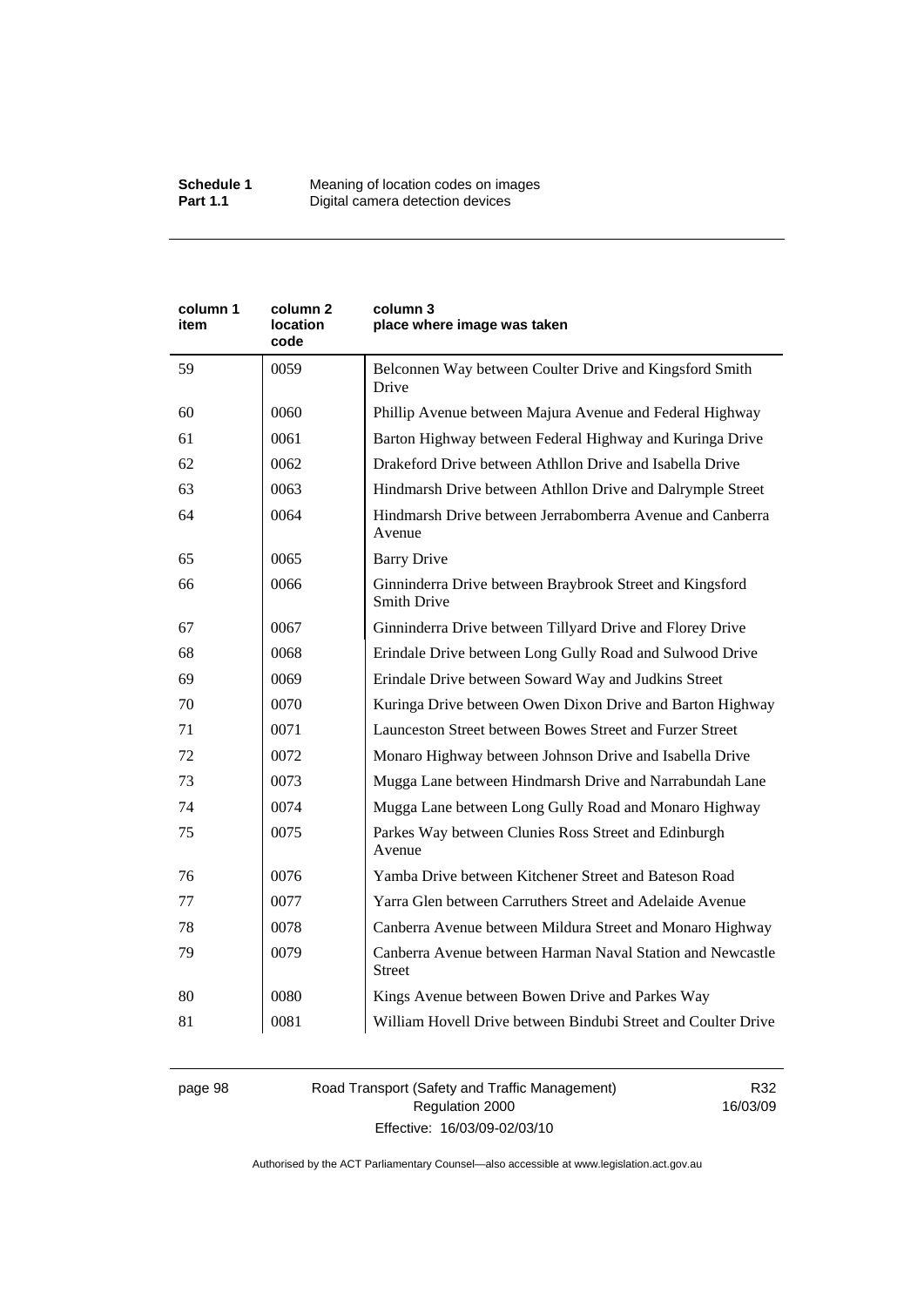| column 1<br>item | column <sub>2</sub><br>location<br>code | column 3<br>place where image was taken                                        |
|------------------|-----------------------------------------|--------------------------------------------------------------------------------|
| 82               | 0082                                    | William Hovell Drive between Coulter Drive and Drake<br><b>Brockman Drive</b>  |
| 83               | 0083                                    | Commonwealth Ave between King Edward Terrace and London<br>Circuit             |
| 84               | 0084                                    | Gundaroo Drive between Burrowa Street and Gungahlin Drive                      |
| 85               | 0085                                    | Gundaroo Drive between Barton Highway and Nudurr Drive                         |
| 86               | 0086                                    | Bindubi Street between Bandjalong Cres and Cross Street                        |
| 87               | 0087                                    | Clift Crescent between Hemmings Crescent and Rohan Street                      |
| 88               | 0088                                    | Cotter Road between Eucumbene Drive and Mount Stromlo<br>Road                  |
| 89               | 0089                                    | Federal Highway between Antill Street and Majura Road                          |
| 90               | 0090                                    | Majura Road between Federal Highway and Fairbairn Avenue                       |
| 91               | 0091                                    | Ellenborough Street between Ginninderra Drive and<br>Maribyrnong Avenue        |
| 92               | 0092                                    | Northbourne Avenue between Barton Highway and Stirling<br>Avenue               |
| 93               | 0093                                    | Southern Cross Drive between Coulter Drive and Kingsford<br><b>Smith Drive</b> |
| 94               | 0094                                    | Southern Cross Drive between Kingsford Smith Drive and<br>Spofforth Street     |
| 95               | 0095                                    | Sulwood Drive between Erindale Drive and Tuggeranong<br>Parkway                |
| 96               | 0096                                    | Coulter Drive between Belconnen Way and Lachlan Street                         |
| 97               | 0097                                    | Eastern Valley Way between Belconnen Way and College<br><b>Street</b>          |
| 98               | 0098                                    | Haydon Drive between Belconnen Way and Ginninderra Drive                       |
| 99               | 0099                                    | Yamba Drive between Hindmarsh Drive and Wisdom Street                          |
| 100              | 0100                                    | Jansz Crescent between La Perouse Street and Carnegie<br>Crescent              |
| 101              | 0101                                    | Nemarang Crescent between the north and south intersections                    |

R32 16/03/09 Road Transport (Safety and Traffic Management) Regulation 2000 Effective: 16/03/09-02/03/10

page 99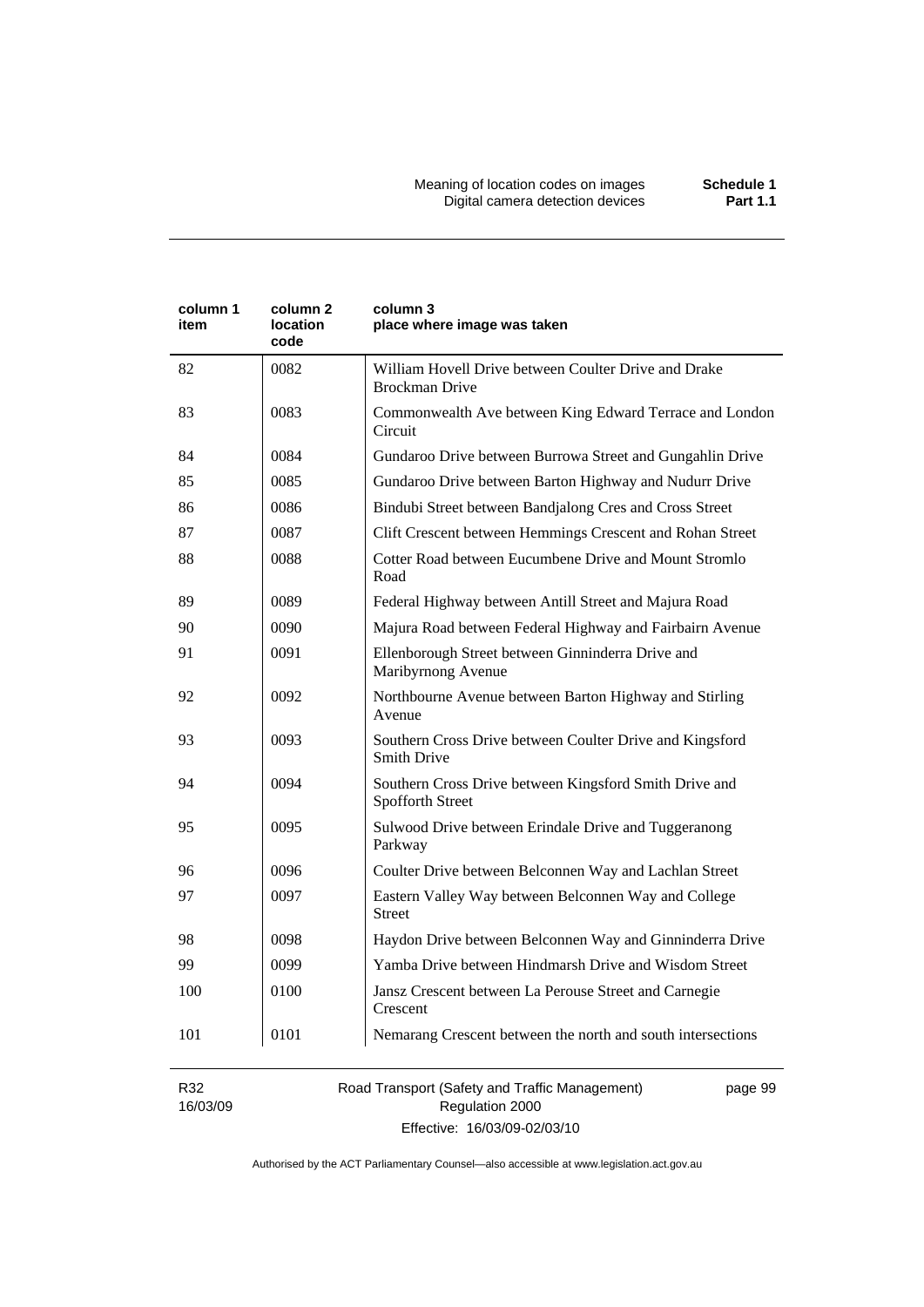| column 1<br>item | column 2<br>location<br>code | column 3<br>place where image was taken                                                |
|------------------|------------------------------|----------------------------------------------------------------------------------------|
|                  |                              | with Badimara Street                                                                   |
| 102              | 0102                         | Fairbairn Avenue between Anzac Parade and Pialligo Avenue                              |
| 103              | 0103                         | Flinders Way between Mugga Way and Canberra Avenue                                     |
| 104              | 0104                         | Mawson Drive between Athllon Drive and Yamba Drive                                     |
| 105              | 0105                         | Stonehaven Crescent between Hopetoun Circuit and Strickland<br>Crescent                |
| 106              | 0106                         | William Webb Drive between Ginninderra Drive and Owen<br>Dixon Drive                   |
| 107              | 0107                         | Ross Smith Crescent between Chewings Street and Southern<br>Cross Drive                |
| 108              | 0108                         | Spofforth Street between Drake Brockman Drive and Southern<br><b>Cross Drive</b>       |
| 109              | 0109                         | Ginninderra Drive between Florey Drive and Kerrigan Street                             |
| 110              | 0110                         | Archdall Street between Ginnninderra Drive and Osburn Drive                            |
| 111              | 0111                         | Limestone Avenue between Ainslie Avenue and Wakefield<br>Avenue                        |
| 112              | 0112                         | Copland Drive between Ginninderra Drive and Owen Dixon<br>Drive                        |
| 113              | 0113                         | Anketell Street between the north and south intersections with<br><b>Athllon Drive</b> |
| 114              | 0114                         | Groom Street between Carruthers Street and Kent Street                                 |
| 115              | 0115                         | Isabella Drive between Drakeford Drive and Monaro Highway                              |
| 116              | 0116                         | Ashley Drive between Johnson Drive and Erindale Drive                                  |
| 117              | 0117                         | Tharwa Drive between Drakeford Drive and Johnson Drive                                 |
| 118              | 0118                         | Tharwa Drive between Drakeford Drive and Knoke Avenue                                  |
| 119              | 0119                         | Horse Park Drive between Federal Highway and Katherine<br>Avenue                       |
| 120              | 0120                         | Kalgoorlie Crescent between the east and west intersections<br>with Badimara Street    |

# page 100 Road Transport (Safety and Traffic Management) Regulation 2000 Effective: 16/03/09-02/03/10

R32 16/03/09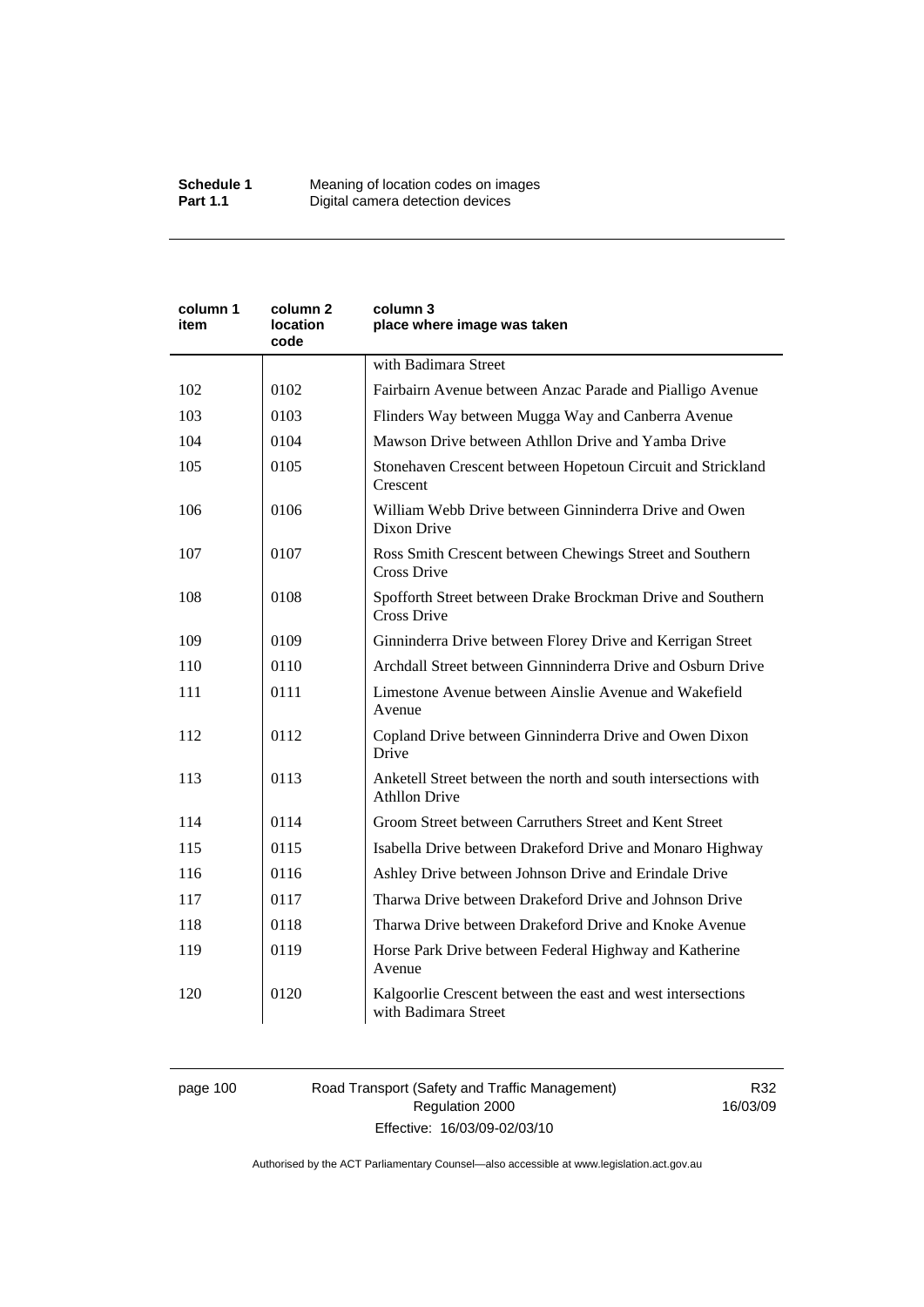# **Part 1.2 Fixed camera detection devices**

# **Table 1.2**

| column 1<br>item | column 2<br>location<br>code | column 3<br>place where image was taken               |
|------------------|------------------------------|-------------------------------------------------------|
| $\mathbf{1}$     | 1001                         | Northbourne Avenue/London Circuit                     |
| 2                | 1002                         | Northbourne Avenue/Barry Drive/Cooyong Street         |
| 3                | 1003                         | Coulter Drive/Southern Cross Drive/Luxton Street      |
| 4                | 1004                         | Drakeford Drive/Boddington Crescent/Marconi Crescent  |
| 5                | 1005                         | Benjamin Way/Chan Street/Cameron Avenue               |
| 6                | 1006                         | Northbourne Avenue/Antill Street/Mouat Street         |
| 7                | 1007                         | Ginninderra Drive/Aikman Drive                        |
| 8                | 1008                         | Hindmarsh Drive/Tuggeranong Parkway                   |
| 9                | 1009                         | Kingsford Smith Drive/Southern Cross Drive            |
| 10               | 1010                         | Belconnen Way/Bindubi Street/Eastern Valley Way       |
| 11               | 1011                         | Ginninderra Drive/Coulter Drive                       |
| 12               | 1012                         | Ginninderra Drive/Baldwin Drive/Haydon Drive          |
| 13               | 1013                         | Macarthur Avenue/David Street/Wattle Street           |
| 14               | 1014                         | Benjamin Way/College Street                           |
| 15               | 1015                         | Barry Drive/North Road/McCaughey Street               |
| 16               | 1016                         | Ginninderra Drive/Copland Drive/John Cleland Crescent |
| 17               | 1017                         | Hindmarsh Drive/Ainsworth Street                      |
| 18               | 1018                         | Monaro Highway/Newcastle Street/Dairy Road            |
| 19               | 1019                         | Belconnen Way/Caswell Drive                           |
| 20               | 1020                         | <b>Barry Drive/Marcus Clarke Street</b>               |
| 21               | 1021                         | Hindmarsh Drive/Yamba Drive                           |
| 22               | 1022                         | Hindmarsh Drive/Ball Street                           |
| 23               | 1023                         | Canberra Avenue/Hindmarsh Drive/Newcastle Street      |

R32 16/03/09 Road Transport (Safety and Traffic Management) Regulation 2000 Effective: 16/03/09-02/03/10

page 101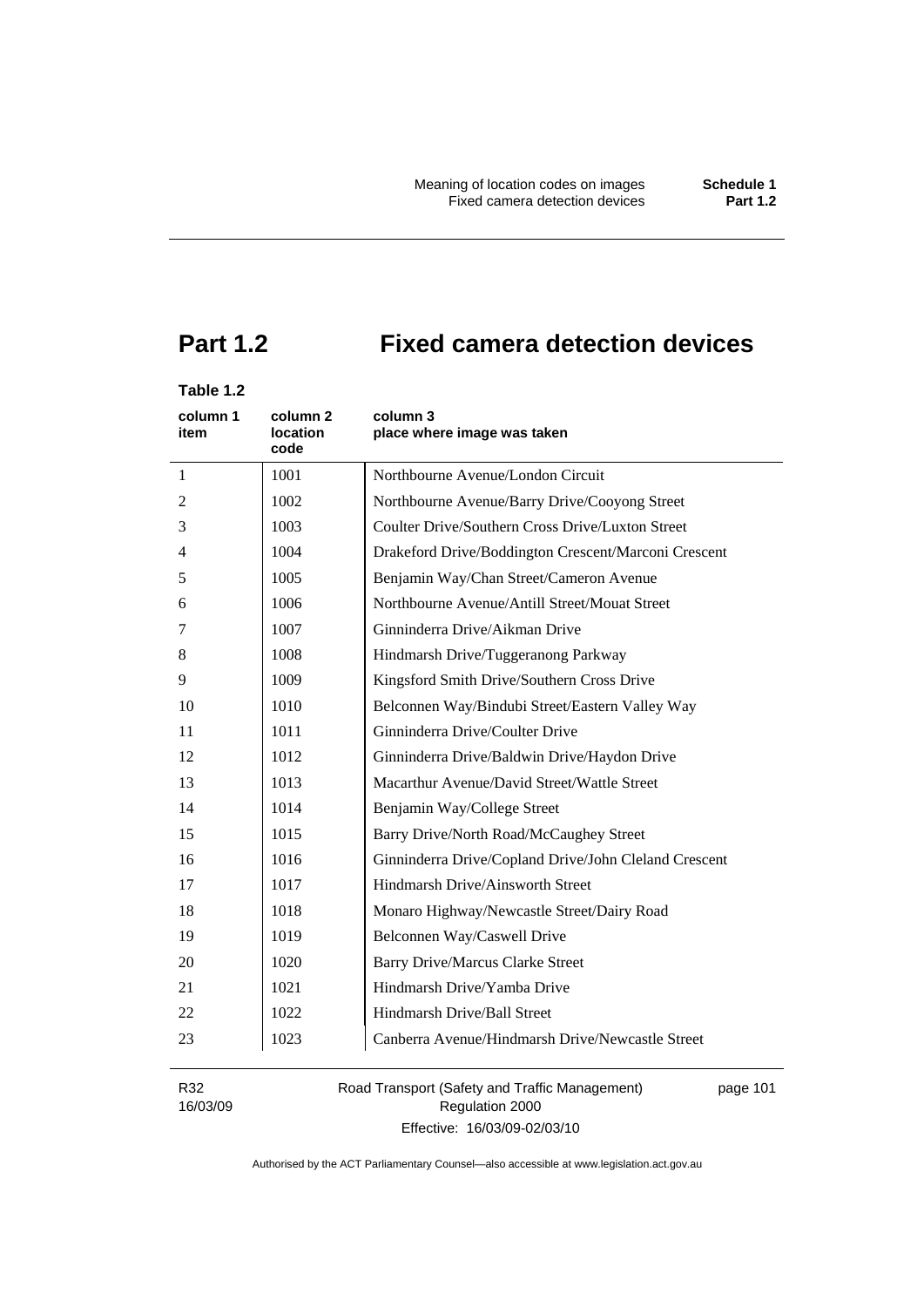| column 1<br>item | column 2<br><b>location</b><br>code | column 3<br>place where image was taken                                  |
|------------------|-------------------------------------|--------------------------------------------------------------------------|
| 24               | 1024                                | Canberra Avenue/Captain Cook Crescent/Manuka Circle                      |
| 25               | 1025                                | Gungahlin Drive/Gundaroo Drive                                           |
| 26               | 1026                                | Barton Highway between Curran Drive and Gold Creek Road                  |
| 27               | 1027                                | Barton Highway between Gungahlin Drive and Ellenborough<br><b>Street</b> |
| 28               | 1028                                | Monaro Highway between Lanyon Drive and Sheppard Street                  |
| 29               | 1029                                | Monaro Highway between Mugga Lane and Isabella Drive                     |
| 30               | 1030                                | Federal Highway between Zelling Street and Antill Street                 |
| 31               | 1031                                | Federal Highway between Antill Street and Majura Road                    |
| 32               | 1032                                | Monaro Highway near Hindmarsh Drive overpass                             |
| 33               | 1033                                | Tuggeranong Parkway near Hindmarsh Drive underpass                       |
| 34               | 1034                                | Tuggeranong Parkway near Cotter Road overpass, northbound                |
| 35               | 1035                                | Tuggeranong Parkway near Cotter Road overpass, southbound                |

page 102 Road Transport (Safety and Traffic Management) Regulation 2000 Effective: 16/03/09-02/03/10

R32 16/03/09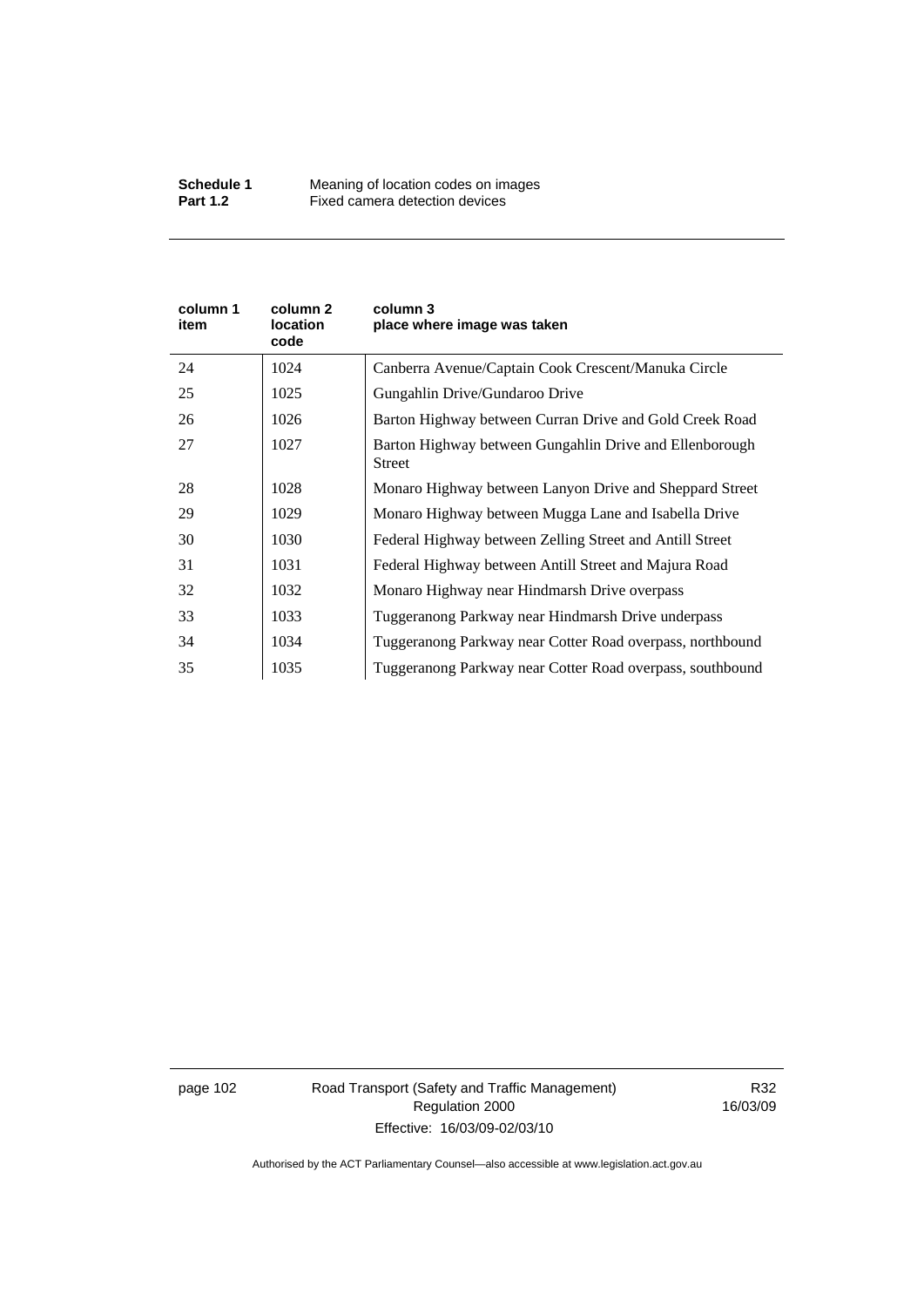# **Dictionary**

(see s 3)

*Note 1* The Legislation Act contains definitions and other provisions relevant to this regulation.

*Note 2* For example, the Legislation Act, dict, pt 1, defines the following terms:

- ambulance service
	- chief police officer
- contravene
- exercise
- fire brigade
- rural fire service
- SES
- territory plan
- the Territory.
- *Note 3* Terms used in this regulation have the same meaning that they have in the *Road Transport (Safety and Traffic Management) Act 1999* (see Legislation Act, s 148.) For example, the following terms are defined in the *Road Transport (Safety and Traffic Management) Act 1999*, dict:
	- authorised person
	- camera detection device (see s 23)
	- indicated on
	- registered interest
	- road related area
	- speed measuring device
	- traffic offence detection device.

*approved child restraint* means a child restraint approved by the road transport authority under section 66 (1) (b).

*approved police speedometer*, for chapter 4 (Traffic offence detection devices)—see section 102.

*area*—see the Australian Road Rules, dictionary.

| R32      | Road Transport (Safety and Traffic Management) | page 103 |
|----------|------------------------------------------------|----------|
| 16/03/09 | Regulation 2000                                |          |
|          | Effective: 16/03/09-02/03/10                   |          |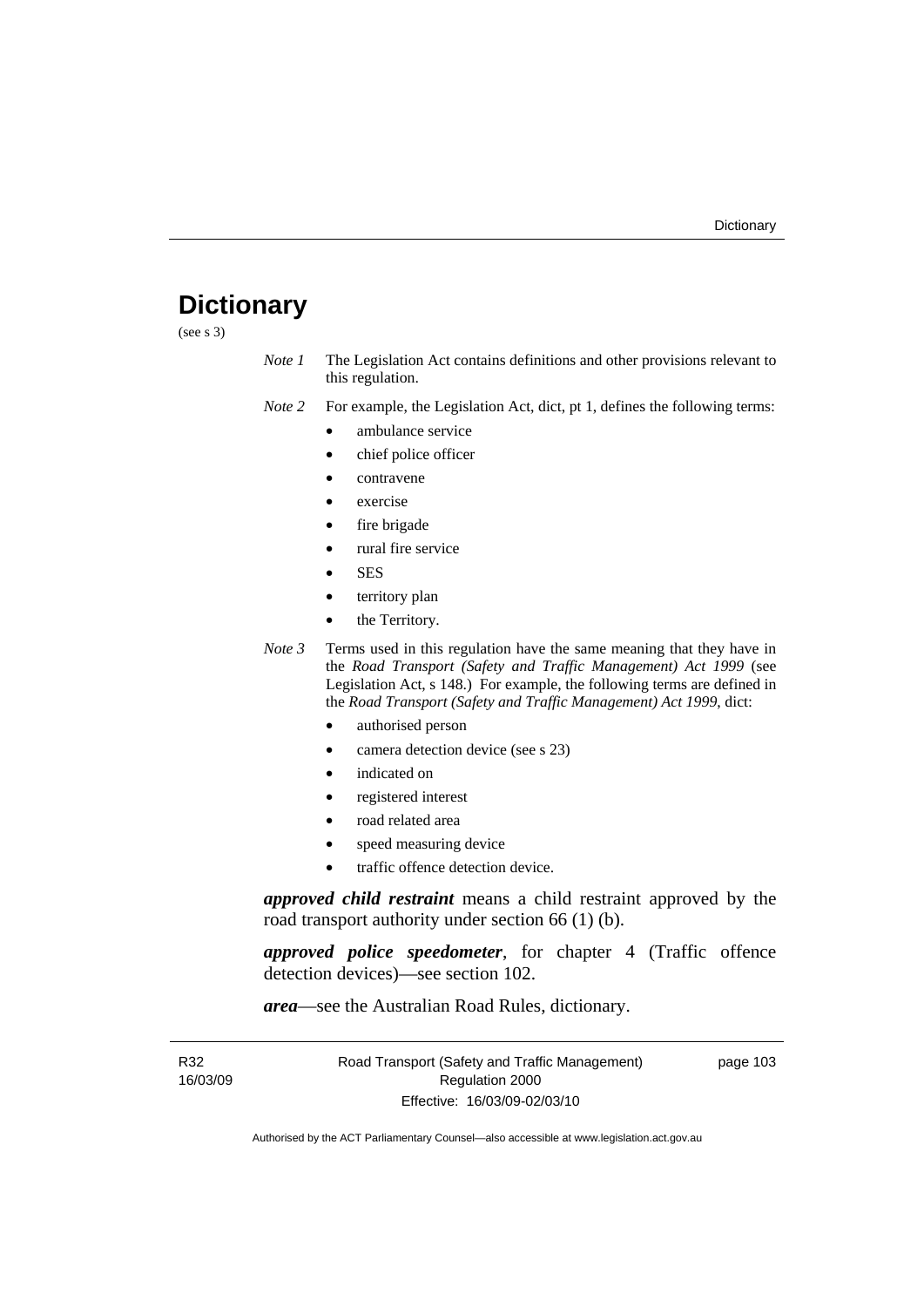*area of operations*, for a parking authority, means the area of operations declared for the parking authority under section 75A.

*ARR* means Australian Road Rules.

*articulated vehicle* means a motor vehicle with—

- (a) 2 rigid sections, each of which has wheels; and
- (b) the rear section pivoted on, and part of the rear section (other than a pole, drawbar or similar device, or an accessory of the motor vehicle) superimposed on, the front section.

*Australian driver licence*—see the *Road Transport (Driver Licensing) Act 1999*, dictionary.

*Australian Road Rules*—see section 5.

*axle group*—see the *Road Transport (Vehicle Registration) Regulation 2000*, dictionary.

*B-double*—see the *Road Transport (Vehicle Registration) Regulation 2000*, dictionary.

*bicycle*—see the Australian Road Rules, dictionary.

**built-up area**, in relation to a length of road—see the Australian Road Rules, dictionary.

*bus*—see the Australian Road Rules, dictionary.

*bus lane*—see the Australian Road Rules, rule 154.

*camera detection device*—see the Act, section 23 (1) (Use of camera detection devices).

*centre of the road*—see the Australian Road Rules, dictionary.

*clearway sign*—see the Australian Road Rules, schedule 2, rule 314, rule 315 and rule 316.

*combination*—see the *Road Transport (Vehicle Registration) Regulation 2000*, dictionary.

page 104 Road Transport (Safety and Traffic Management) Regulation 2000 Effective: 16/03/09-02/03/10

R32 16/03/09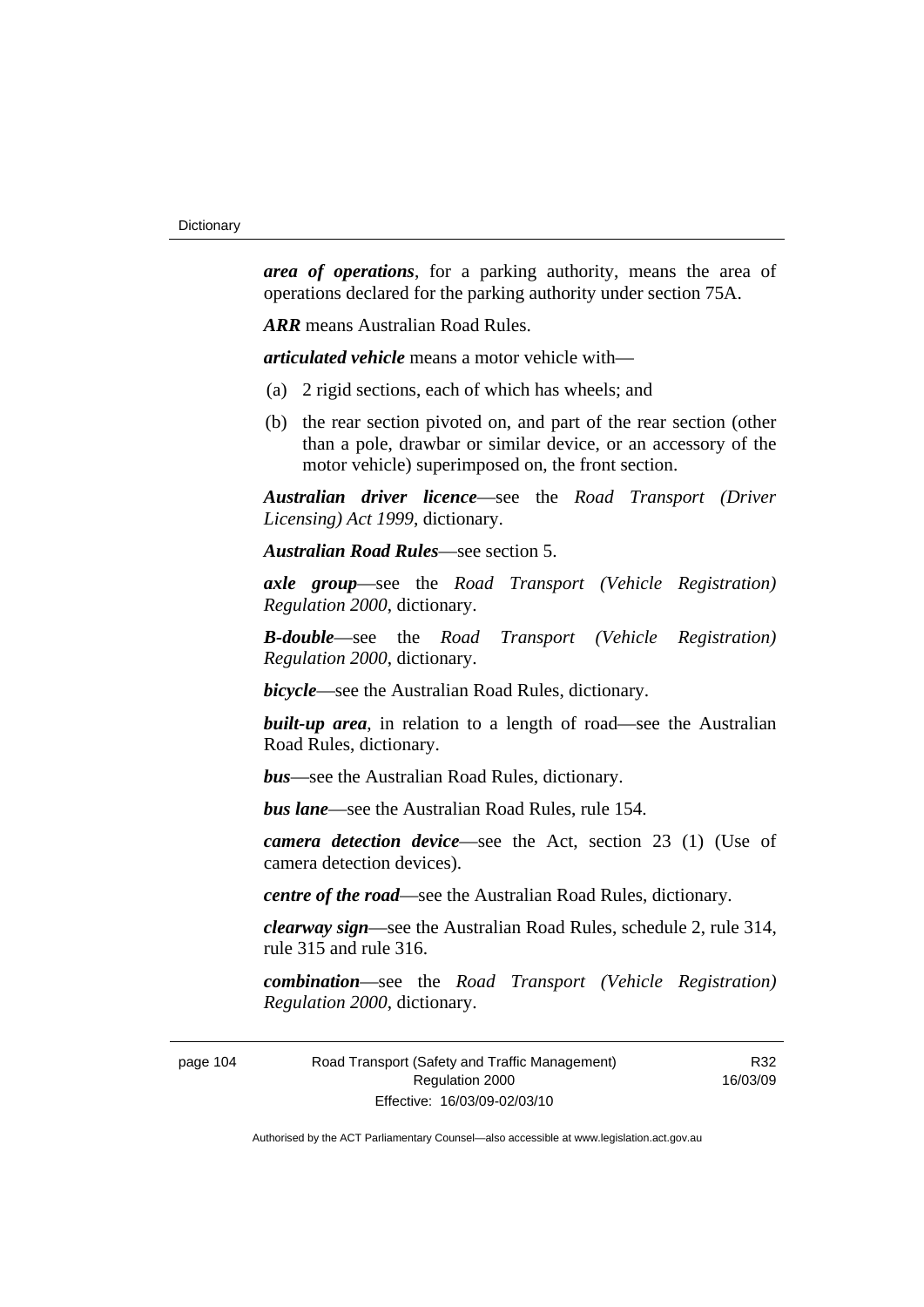*controlled parking hours*, in relation to a pay parking space, means the periods (as indicated by information on or with traffic signs applying to the space) when a vehicle may not be parked in the space unless the relevant parking fee has been paid.

*converter dolly*—see the *Road Transport (Vehicle Registration) Regulation 2000*, dictionary.

*crash*—see the Australian Road Rules, dictionary.

*demand responsive service vehicle*—see the *Road Transport (Public Passenger Services) Act 2001*, section 81.

*digital camera detection device*, for chapter 4 (Traffic offence detection devices)—see section 102.

*dog trailer*—see the *Road Transport (Vehicle Registration) Regulation 2000*, dictionary.

*do not overtake turning vehicle sign*—see the Australian Road Rules, schedule 4, rule 319 and rule 320.

*drawbar*—see the *Road Transport (Vehicle Registration) Regulation 2000*, dictionary.

*driver's vehicle*, for a driver*—*see the Australian Road Rules, dictionary.

*emergency stopping lane*—see the Australian Road Rules, rule 95.

*emergency vehicle* means any vehicle driven by a person who is—

- (a) an emergency worker; and
- (b) driving the vehicle in the course of his or her duties as an emergency worker.

*emergency worker*—see section 33 (1).

*external driver licence*—see the *Road Transport (Driver Licensing) Act 1999*, dictionary.

R32 16/03/09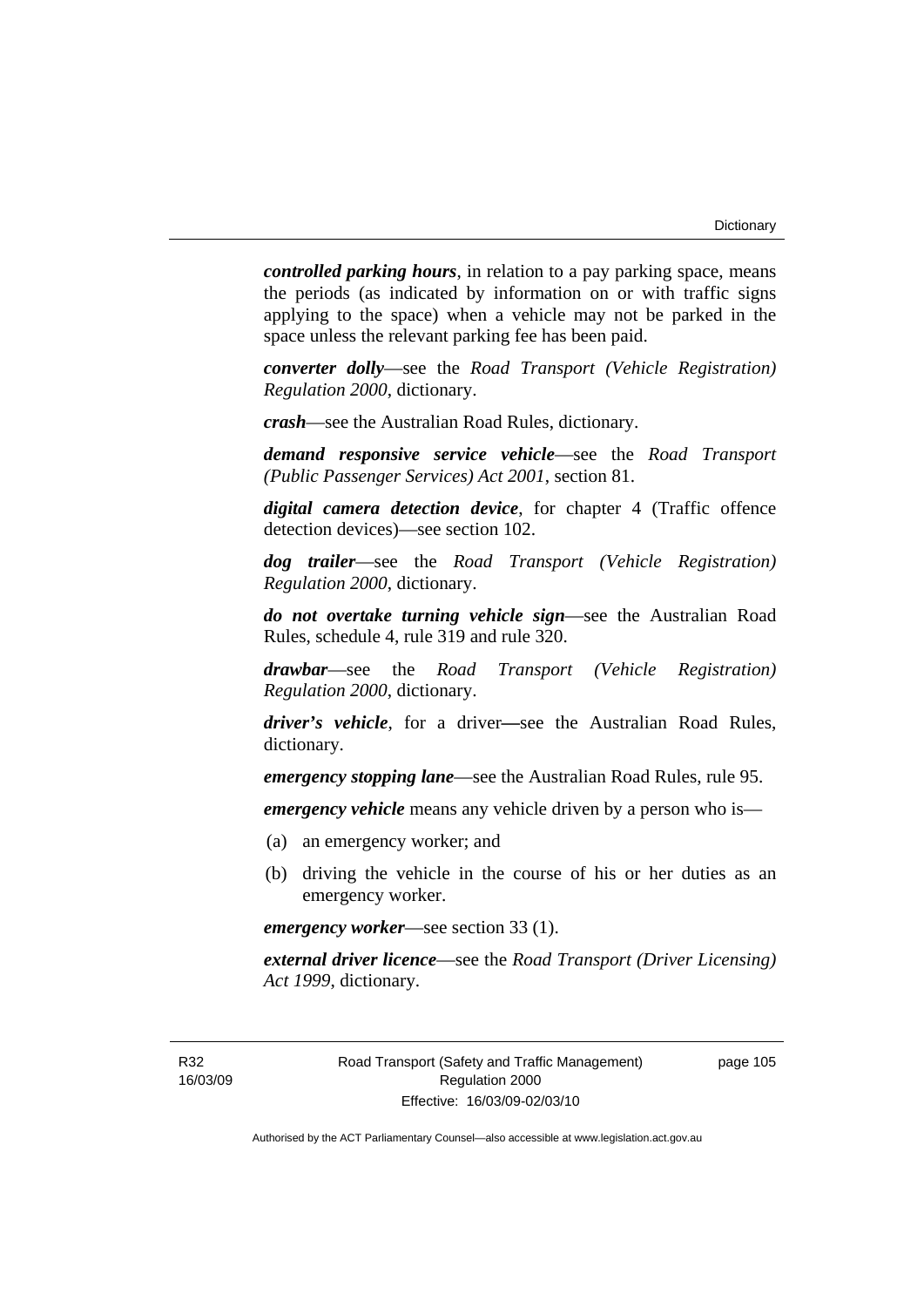*fixed camera detection device*, for chapter 4 (Traffic offence detection devices)—see section 102.

*footpath*—see the Australian Road Rules, dictionary.

*give way*—see the Australian Road Rules, dictionary.

*GVM*—see the *Road Transport (Vehicle Registration) Act 1999*, dictionary.

*heavy vehicle*, for division 3.1.3 (Heavy vehicle parking)—see section 82.

*hire car*—see the *Road Transport (Public Passenger Services) Act 2001*, section 67.

*implement*—see the *Road Transport (Vehicle Registration) Regulation 2000*, dictionary.

*land adjoining residential land*, for division 3.1.3 (Heavy vehicle parking)—see section 82.

*laser speed measuring device*, for chapter 4 (Traffic offence detection devices)—see section 102.

*length*, of road—see the Australian Road Rules, dictionary.

*lift and tow trailer* means a trailer consisting of an axle group and a drawbar designed to support 1 axle group of a vehicle under tow.

*loading zone*—see the Australian Road Rules, rule 179.

*marked foot crossing*—see the Australian Road Rules, dictionary.

*metered parking area* means a length of road or area that is set aside as a metered parking area in accordance with section 73.

*metered parking scheme* means a metered parking scheme under division 3.1.1.

*metered parking sign* means a *permissive parking sign* with the word 'meter' on or with the sign.

page 106 Road Transport (Safety and Traffic Management) Regulation 2000 Effective: 16/03/09-02/03/10

R32 16/03/09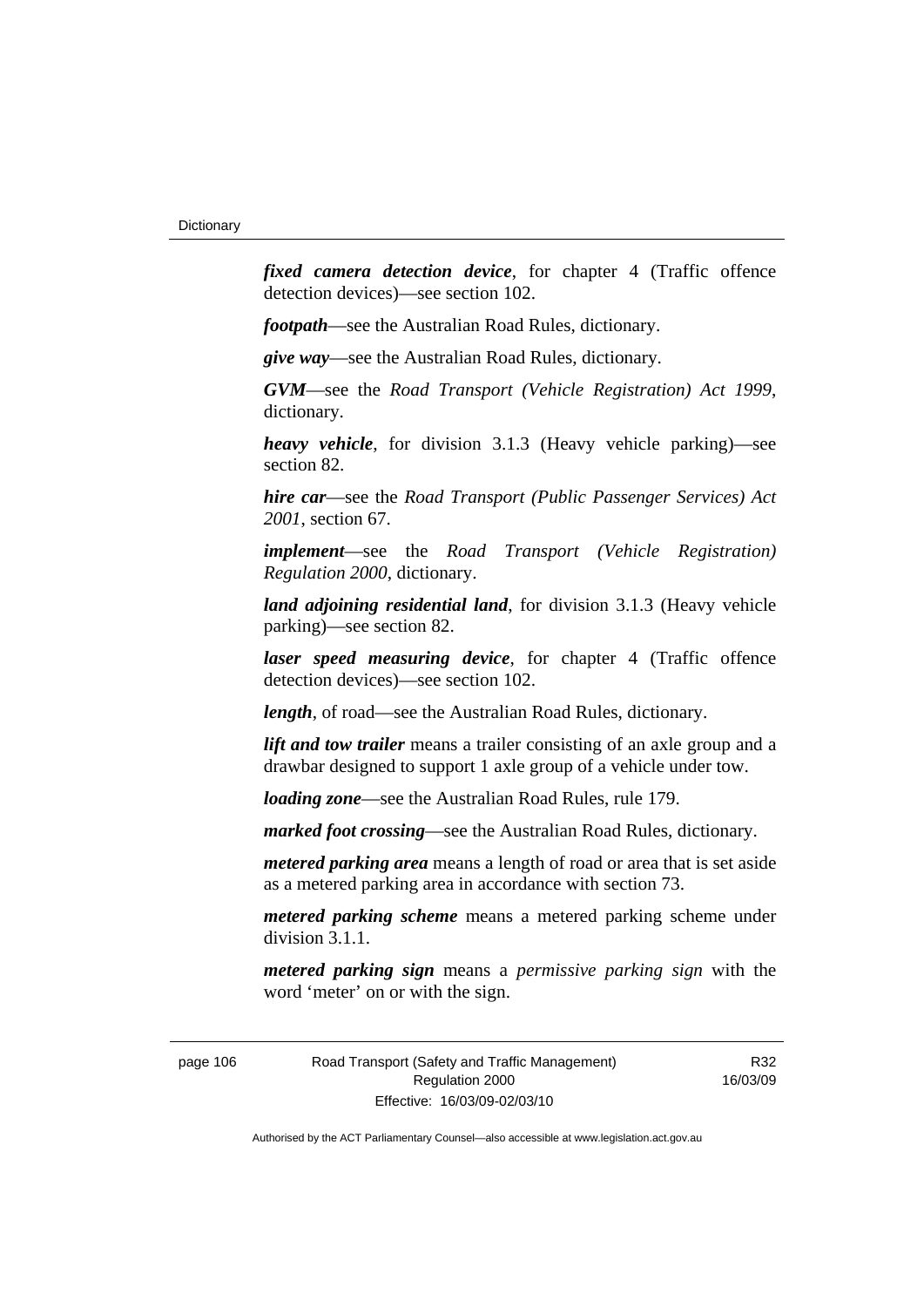*metered parking space* means an area that is a metered parking space mentioned in section 75.

*mobility parking scheme authority* means an authority issued under section 101.

*motorbike*—see the Australian Road Rules, dictionary, definition of *motor bike*.

*motor vehicle*—see the Act, dictionary.

*Note Motor vehicle* is defined in identical terms in the Australian Road Rules, dict.

*multi-space parking meter* means a parking meter that applies to 2 or more metered parking spaces.

*nature strip*—see the Australian Road Rules, dictionary.

*night*—see the Australian Road Rules, dictionary.

*no parking sign*—see the Australian Road Rules, schedule 2, schedule 3, rule 314, rule 315 and rule 316.

*no trucks sign*—see the Australian Road Rules, schedule 2, rule 314, rule 315 and rule 316.

*oncoming vehicle*, for a driver—see the Australian Road Rules, dictionary.

*park*—see section 3B.

*parking authority* means a person declared to be a parking authority under section 75A.

*parking authority guidelines*—see section 75B (1).

*parking bay*—see the Australian Road Rules, dictionary.

*parking control sign*—see the Australian Road Rules, dictionary.

R32 16/03/09 page 107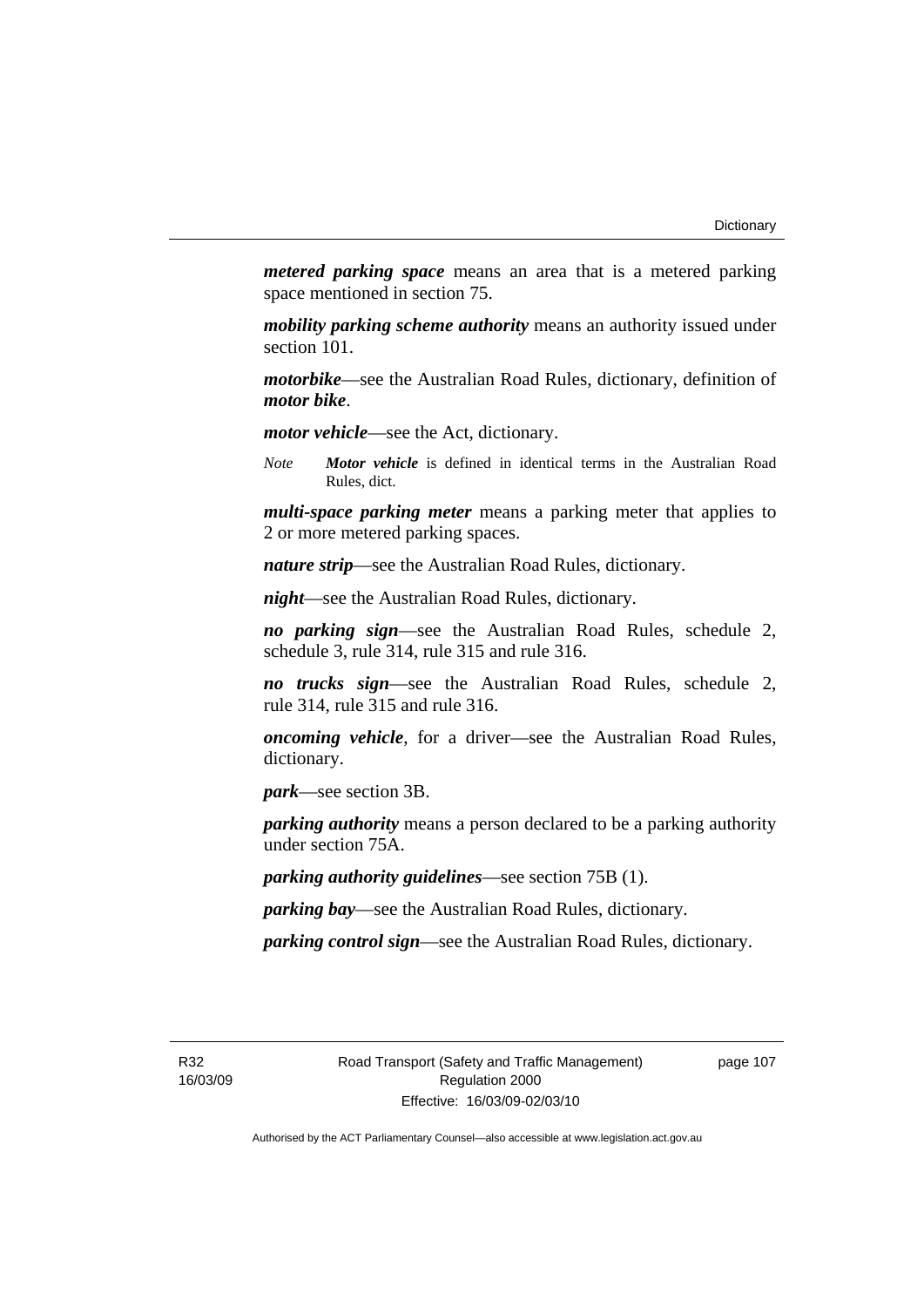*parking meter* means a device designed to indicate, or capable of indicating, whether the relevant parking fee for the parking of a vehicle in a metered parking space has been paid, and includes the stand on which the device is erected.

*parking meter hood* means a hood or other cover designed to be fitted to a parking meter and to cover the part of the meter that would normally display a sign with the word 'expired' when the meter is not in operation.

*parking permit* means a parking permit issued under section 100.

*parking ticket* means a ticket issued by the road transport authority or a parking authority (by means of a parking ticket machine) for display in or on a vehicle as evidence of the prepayment of a parking fee.

*parking ticket machine* means a device designed to issue parking tickets, and includes the stand on which the device is erected.

*pay parking area* means a metered parking area or ticket parking area.

*pay parking device* means a parking meter or parking ticket machine.

*pay parking scheme* means a metered parking scheme or ticket parking scheme.

*pay parking sign* means a metered parking sign or ticket parking sign.

*pay parking space* means a metered parking space or ticket parking space.

*pedestrian*—see the Australian Road Rules, rule 18.

*permissive parking sign*—see the Australian Road Rules, schedule 2, schedule 3, rule 314, rule 315 and rule 316.

R32 16/03/09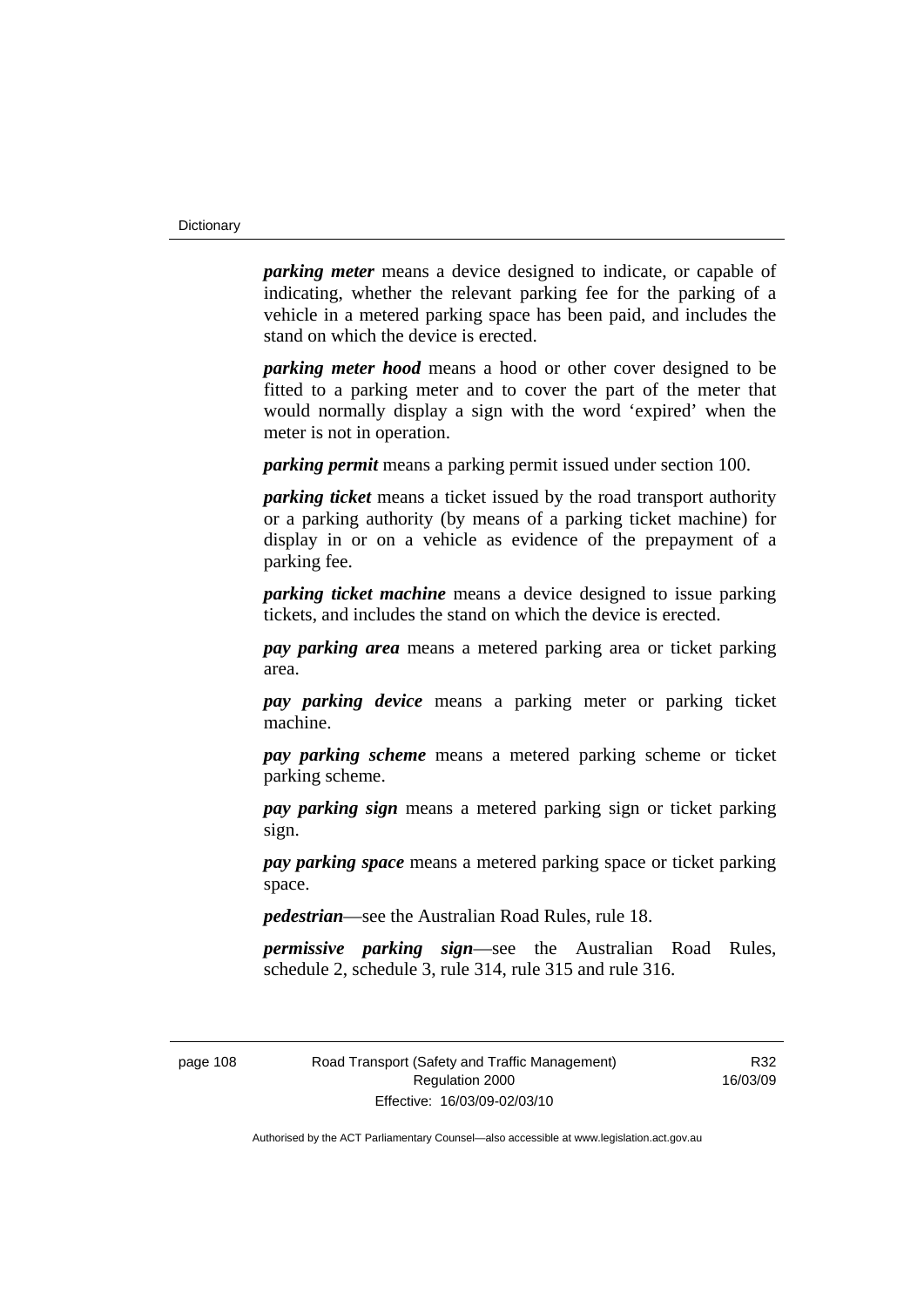*person with a disability* means a person—

- (a) who cannot walk because of permanent or temporary loss of the use of 1 or both legs or another permanent medical or physical condition; or
- (b) whose physical condition is detrimentally affected by walking 100m; or
- (c) who needs to use a walking frame, crutches, callipers, a scooter, a wheelchair or a similar mobility aid.

*piezo strip speed measuring device*, for chapter 4 (Traffic offence detection devices)—see section 102.

*police vehicle* means any vehicle driven by a person who is—

- (a) a police officer; and
- (b) driving the vehicle in the course of his or her duties as a police officer.

*postal vehicle*—see the Australian Road Rules, dictionary.

*premises* includes land.

*prime mover*—see the *Road Transport (Vehicle Registration) Regulation 2000*, dictionary.

*public bus*—see the *Road Transport (Public Passenger Services) Act 2001*, dictionary.

*radar speed measuring device*, for chapter 4 (Traffic offence detection devices)—see section 102.

*recording medium*, for chapter 4 (Traffic offence detection devices)—see section 107B (1).

*red traffic arrow*—see the Australian Road Rules, dictionary.

*red traffic light*—see the Australian Road Rules, dictionary.

R32 16/03/09 page 109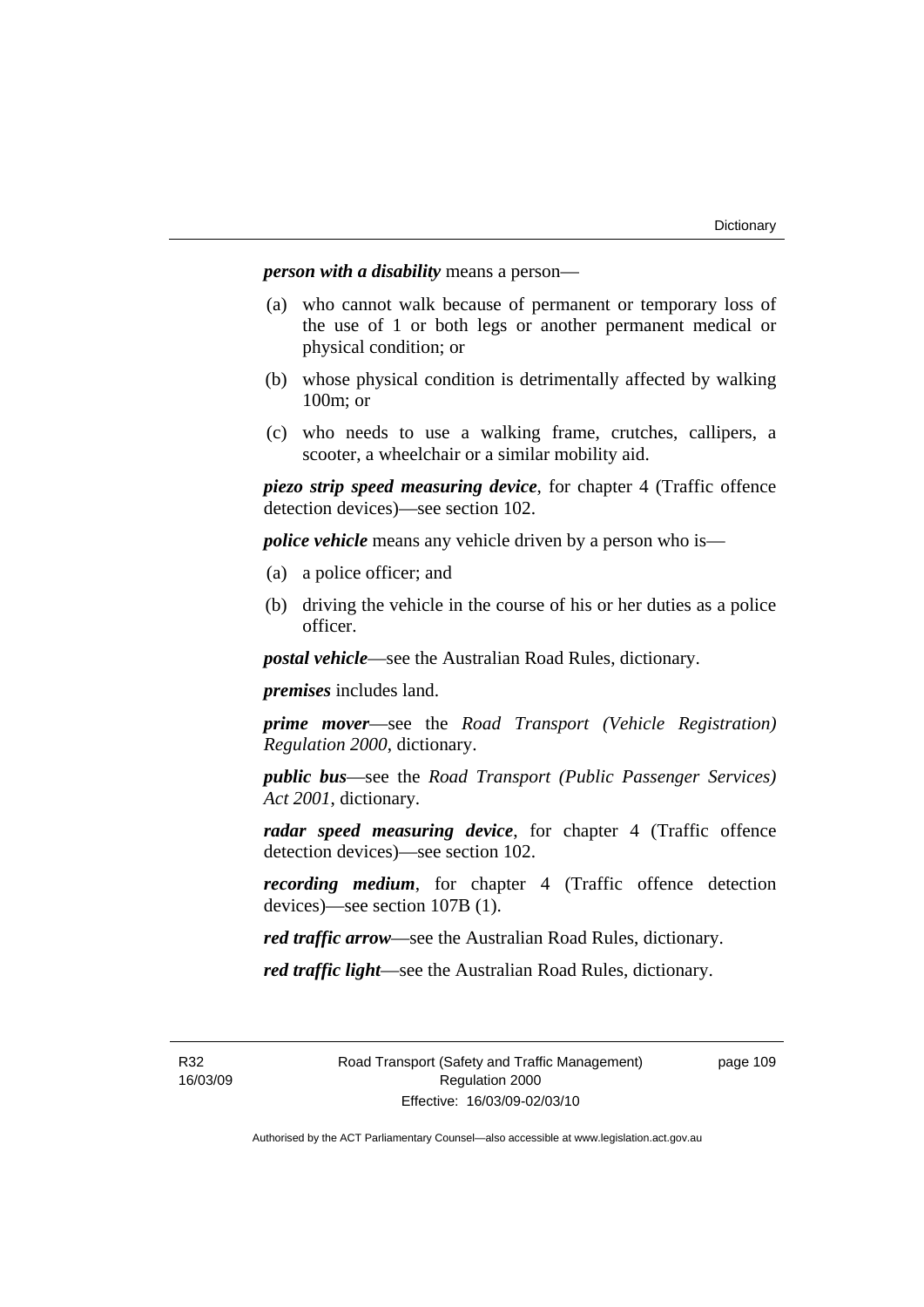*registered operator*—see the *Road Transport (Vehicle Registration) Act 1999*, dictionary.

*relevant parking fee*, for parking a vehicle in a pay parking space, means the fee for parking the vehicle in the space, for the day and time when the vehicle is parked in the space, as indicated on or with the parking meter or parking ticket machine applying to the space.

*residential land*, for division 3.1.3 (Heavy vehicle parking)—see section 82.

*ride*—see the Australian Road Rules, dictionary.

*rider*—see the Australian Road Rules, rule 17.

*road*—see section 3A.

*road marking*—see the Australian Road Rules, dictionary.

*road train*—see the *Road Transport (Vehicle Registration) Regulation 2000*, dictionary.

*road user*—see the Australian Road Rules, rule 14.

*security checksum*, for chapter 4 (Traffic offence detection devices)—see section 102.

*semitrailer*—see the *Road Transport (Vehicle Registration) Regulation 2000*, dictionary.

*stock truck*, for division 3.1.3 (Heavy vehicle parking)—see section 82.

*stop*—see section 3B.

*taxi*—see the *Road Transport (Public Passenger Services) Act 2001*, section 45.

*testing authority*, for chapter 4 (Traffic offence detection devices) see section 102.

R32 16/03/09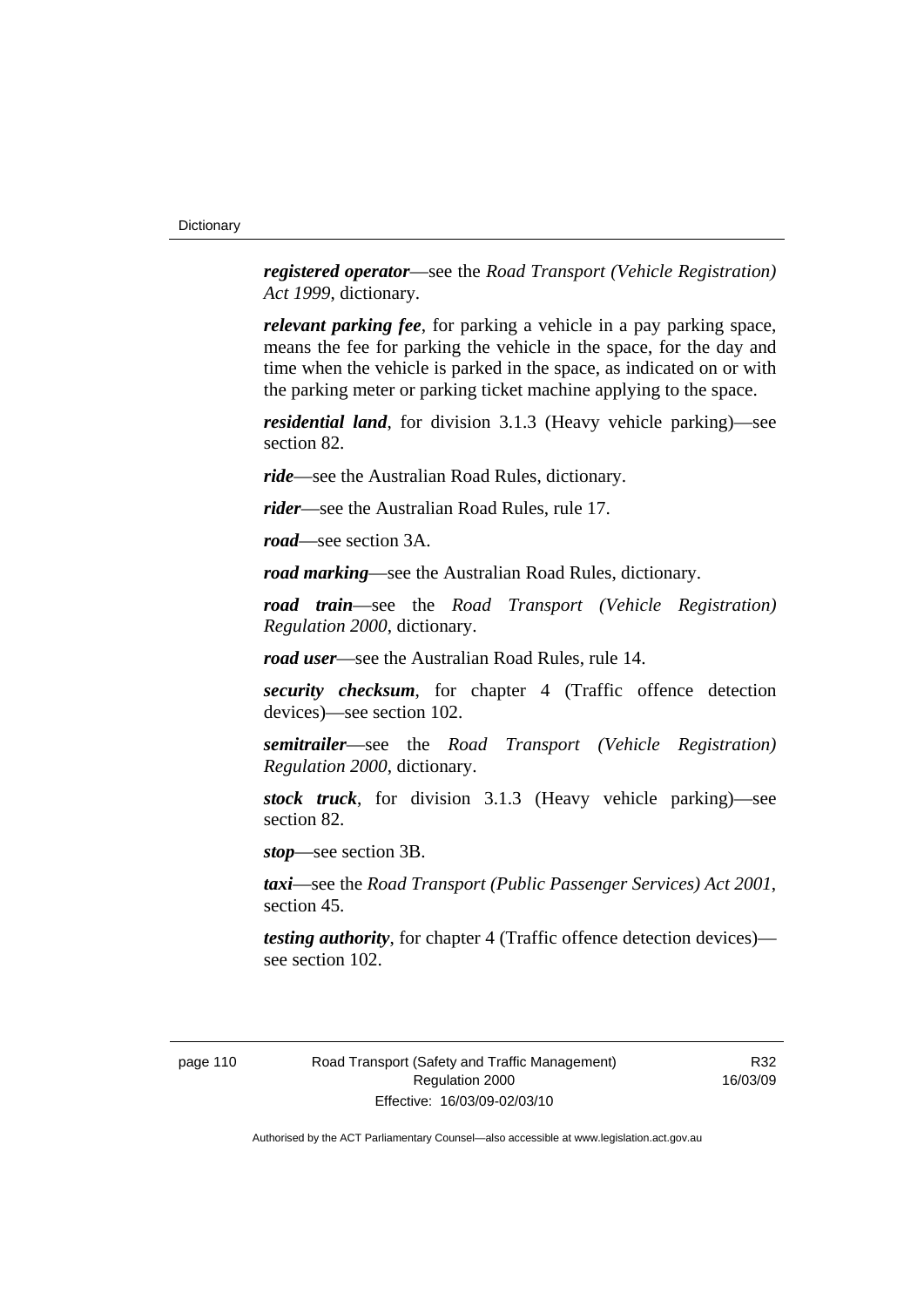#### *ticket parking area*—

- (a) means a length of road or area that is set aside as a ticket parking area under section 76 (2) (a) or section 76A (2) (a); but
- (b) does not include a length of road or area that, under section 77 (2), is not taken to be included in the length of road or area set aside.

*ticket parking scheme* means a ticket parking scheme under division 3.1.2.

*ticket parking sign* means a *permissive parking sign* with the word 'ticket' on or with the sign.

*ticket parking space* means a ticket parking space under section 78.

*tow truck*—see the *Road Transport (Vehicle Registration) Regulation 2000*, dictionary.

*towing attachment* means a device fitted to a vehicle to which the drawbar of a trailer may be attached.

*tractor*—see the *Road Transport (Vehicle Registration) Regulation 2000*, dictionary.

*traffic control device*—see the Australian Road Rules, dictionary.

*traffic-related item*—see the Australian Road Rules, dictionary.

*traffic sign*—see the Australian Road Rules, dictionary.

*traffic signals*—see the Australian Road Rules, dictionary.

*trailer*—see the Act, dict.

*Note Trailer* is defined in identical terms in the Australian Road Rules, dict.

*transit lane*—see the Australian Road Rules, rule 156.

*truck lane*—see the Australian Road Rules, rule 157.

*use* a vehicle includes drive, park or stop the vehicle.

R32 16/03/09 Road Transport (Safety and Traffic Management) Regulation 2000 Effective: 16/03/09-02/03/10

page 111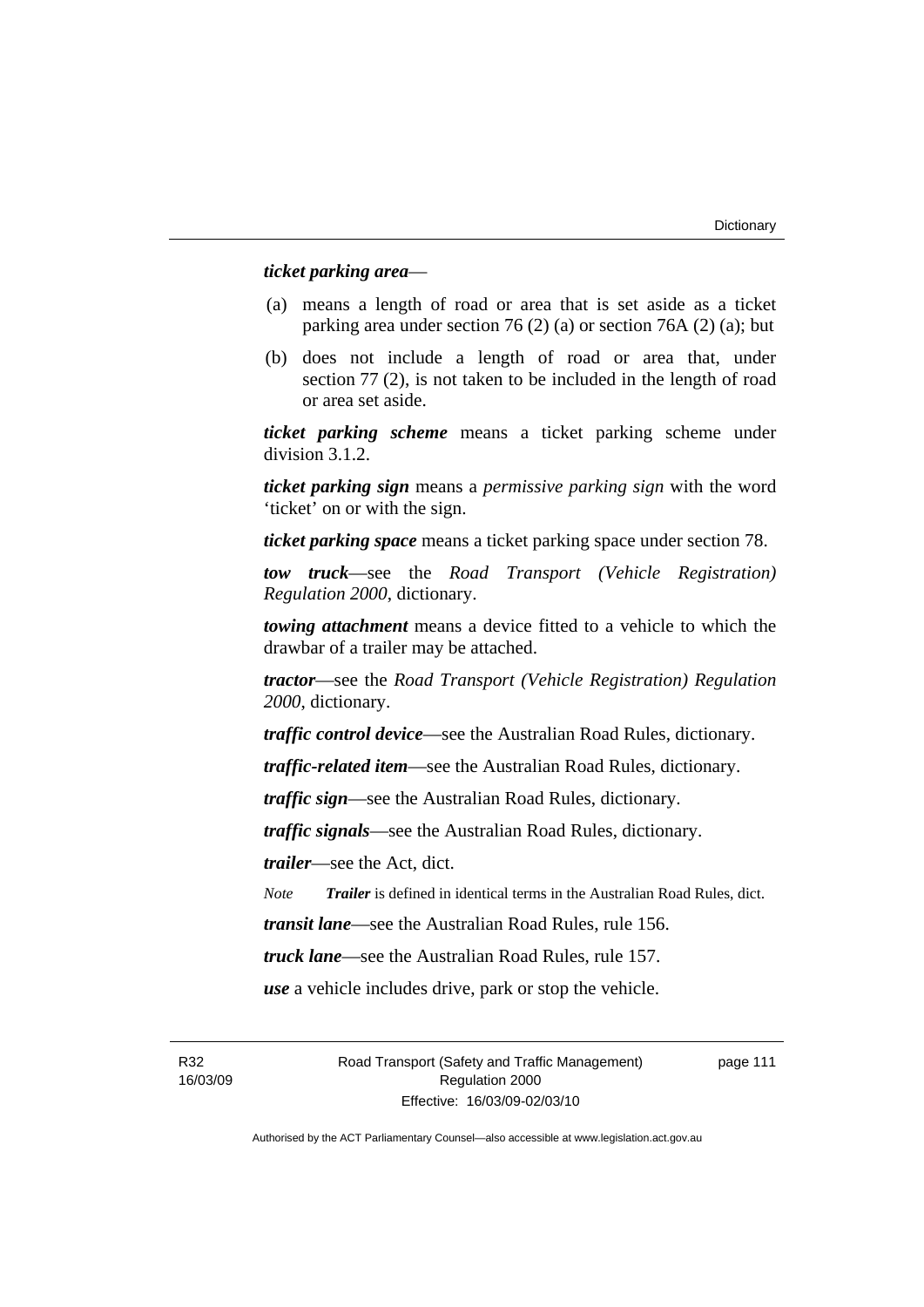*vehicle*—see the Australian Road Rules, rule 15.

*wheeled recreational device*—see the Australian Road Rules, dictionary.

*wheeled toy*—see the Australian Road Rules, dictionary.

*with*, for information about the application of a traffic control device—see the Australian Road Rules, dictionary.

*WORM disk*, for chapter 4 (Traffic offence detection devices)—see section 102.

page 112 Road Transport (Safety and Traffic Management) Regulation 2000 Effective: 16/03/09-02/03/10

R32 16/03/09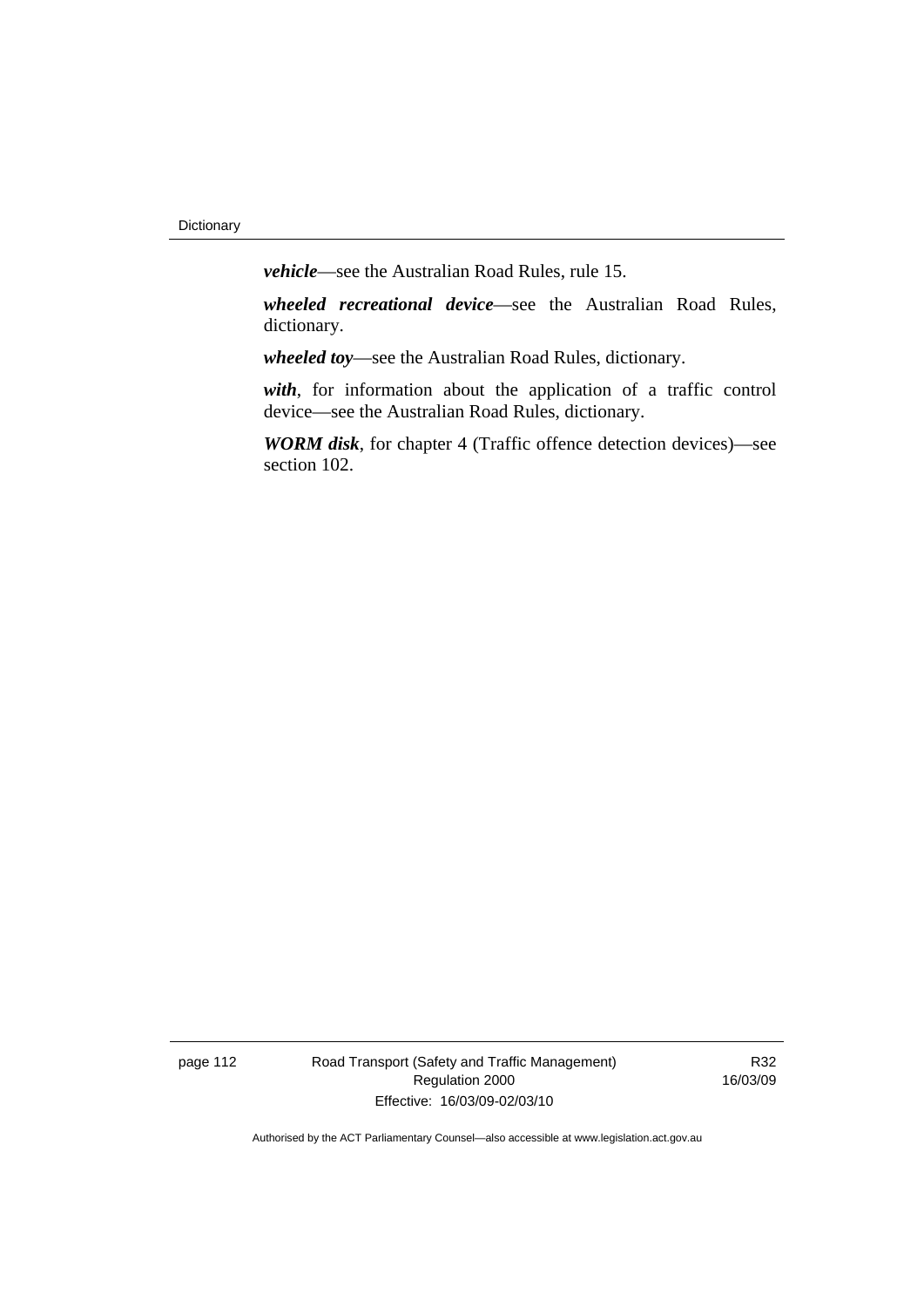# **Endnotes**

# **1 About the endnotes**

Amending and modifying laws are annotated in the legislation history and the amendment history. Current modifications are not included in the republished law but are set out in the endnotes.

Not all editorial amendments made under the *Legislation Act 2001*, part 11.3 are annotated in the amendment history. Full details of any amendments can be obtained from the Parliamentary Counsel's Office.

Uncommenced amending laws and expiries are listed in the legislation history and the amendment history. These details are underlined. Uncommenced provisions and amendments are not included in the republished law but are set out in the last endnote.

If all the provisions of the law have been renumbered, a table of renumbered provisions gives details of previous and current numbering.

The endnotes also include a table of earlier republications.

| $am = amended$                               | $ord = ordinance$                         |
|----------------------------------------------|-------------------------------------------|
| $amdt = amendment$                           | $orig = original$                         |
| $ch = chapter$                               | par = paragraph/subparagraph              |
| $def = definition$                           | $pres = present$                          |
| $dict = dictionary$                          | $prev = previous$                         |
| $disallowed = disallowed by the Legislative$ | $(\text{prev}) = \text{previously}$       |
| Assembly                                     | $pt = part$                               |
| $div = division$                             | $r = rule/subrule$                        |
| $exp = expires/expired$                      | $remum = renumbered$                      |
| $Gaz = gazette$                              | $reloc = relocated$                       |
| $hdg =$ heading                              | $R[X]$ = Republication No                 |
| $IA = Interpretation Act 1967$               | $RI = reissue$                            |
| $ins = inserted/added$                       | $s = section/subsection$                  |
| $LA =$ Legislation Act 2001                  | $sch = schedule$                          |
| $LR =$ legislation register                  | $sdiv = subdivision$                      |
| $LRA =$ Legislation (Republication) Act 1996 | $sub = substituted$                       |
| $mod = modified/modification$                | $SL = Subordinate$ Law                    |
| $o = order$                                  | underlining = whole or part not commenced |
| $om = omitted/repealed$                      | or to be expired                          |
|                                              |                                           |

# **2 Abbreviation key**

R32 16/03/09 Road Transport (Safety and Traffic Management) Regulation 2000 Effective: 16/03/09-02/03/10

page 113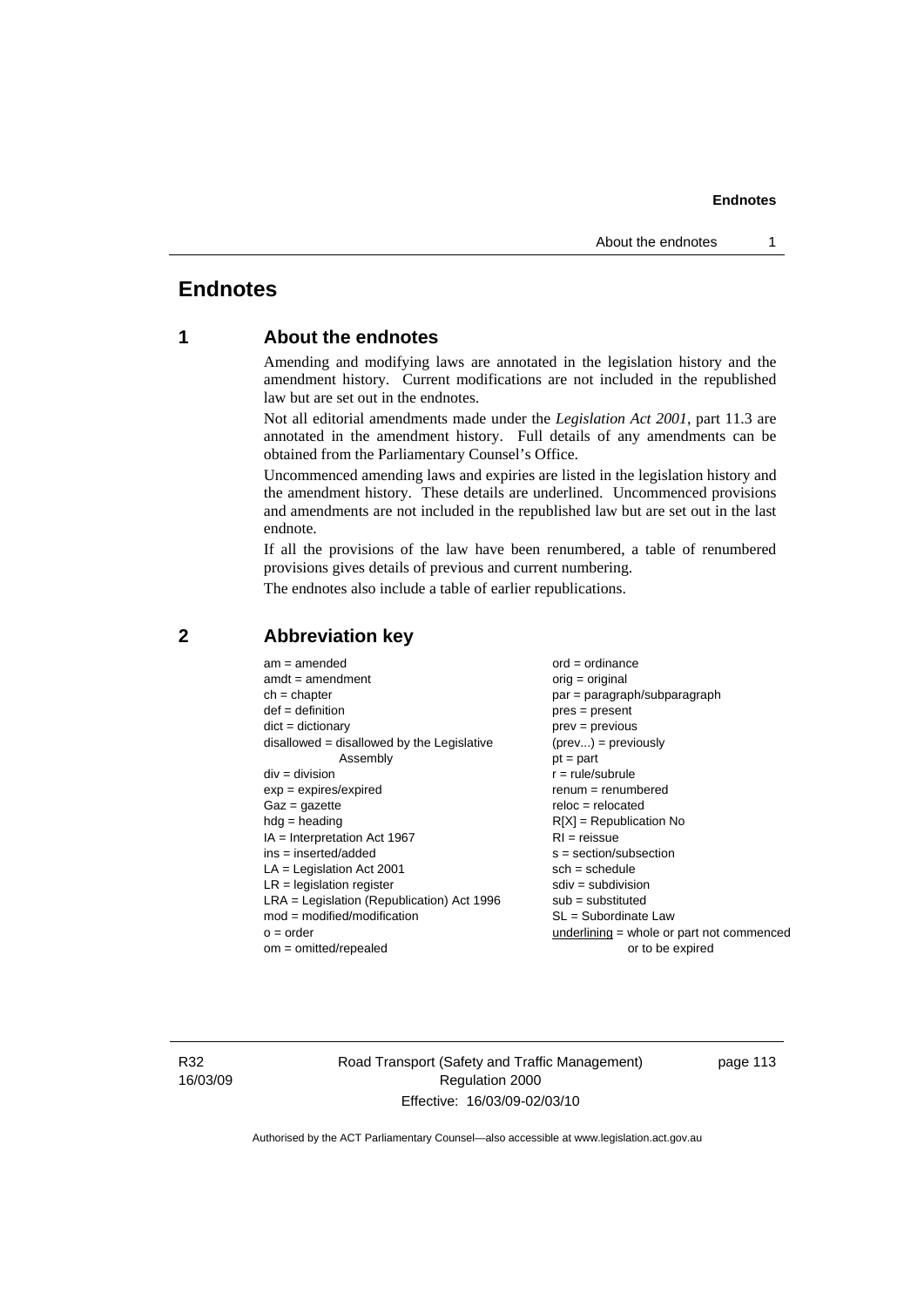| Legislation history<br>3 |
|--------------------------|
|--------------------------|

# **3 Legislation history**

This regulation was originally the *Road Transport (Safety and Traffic Management) Regulations 2000*. It was renamed under the *Legislation Act 2001*.

#### **Road Transport (Safety and Traffic Management) Regulation 2000 SL 2000 No 10**

notified 29 February 2000 (Gaz 2000 No S6)

s 1, s 2 commenced 29 February 2000 (IA 10B)

remainder commenced 1 March 2000 (s 2 and Gaz 2000 No S5)

#### as amended by

#### **Legislative Assembly AR2000-2**

notified 18 May 2000 (Gaz 2000 No 20 p 505) commenced 18 May 2000 (SLA s 6 (13))

### **Road Transport (Safety and Traffic Management) Regulations Amendment SL 2000 No 21 pt 2**

notified 18 May 2000 (Gaz 2000 No 20) commenced 18 May 2000 (s 1)

#### **Road Transport Legislation Regulations Amendment SL 2000 No 33 pt 2**

notified 2 August 2000 (Gaz 2000 No S41) commenced 2 August 2000 (s 1)

#### **Road Transport Legislation Regulations Amendment SL 2000 No 52 pt 2**

notified 14 December 2000 (Gaz 2000 No 50) commenced 14 December 2000 (s 1)

#### **Road Transport Legislation Amendment Act 2001 No 27 sch 4**

notified 24 May 2001 (Gaz 2001 No 21) s 1, s 2 commenced 24 May 2001 (IA s 10B) sch 4 commenced 24 May 2001 (s 2)

#### **Road Transport (Safety and Traffic Management) Amendment Act 2001 No 29 pt 3**

notified 24 May 2001 (Gaz 2001 No 21) commenced 24 May 2001 (s 2)

page 114 Road Transport (Safety and Traffic Management) Regulation 2000 Effective: 16/03/09-02/03/10

R32 16/03/09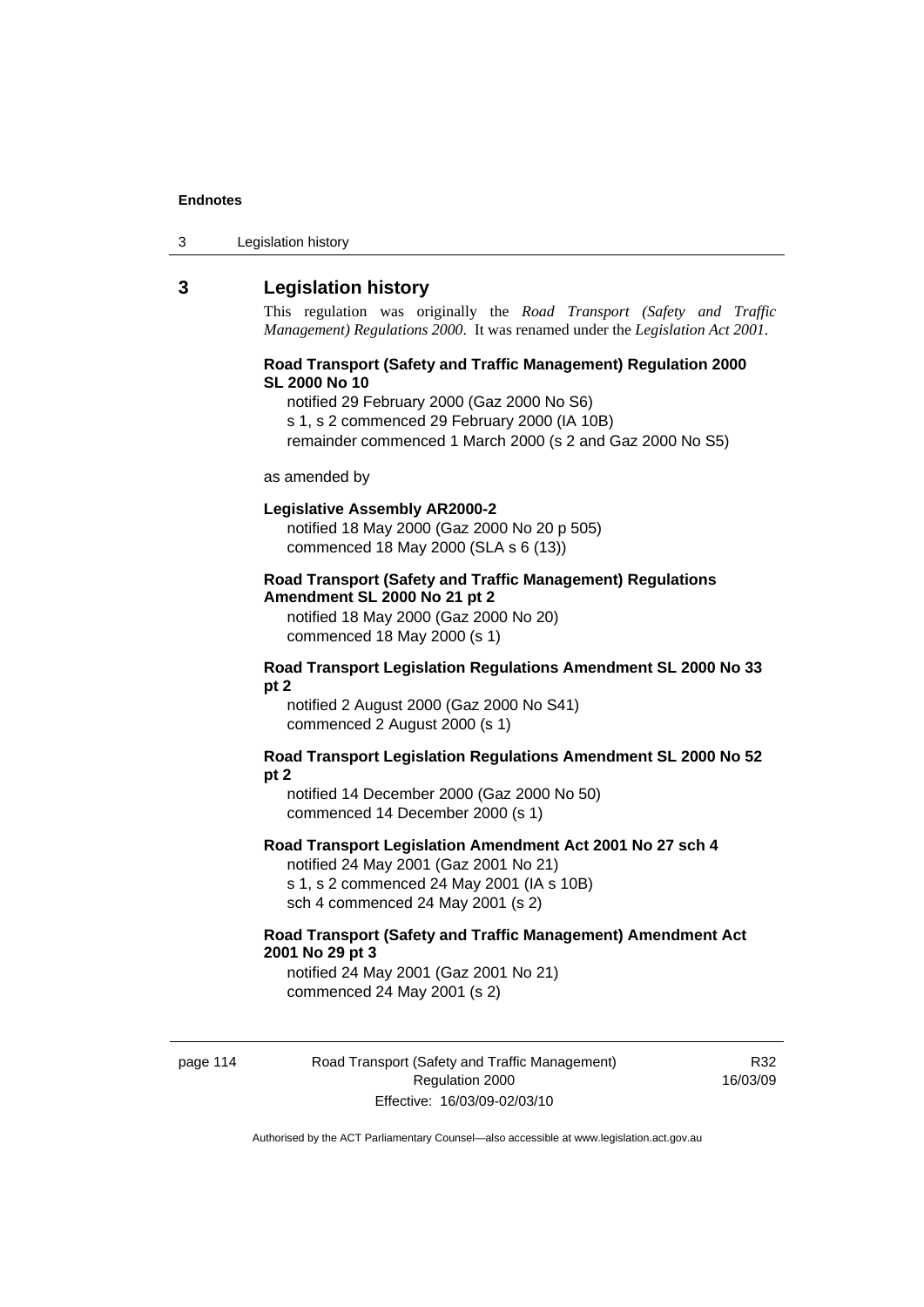# **Legislation (Consequential Amendments) Act 2001 No 44 pt 348**

notified 26 July 2001 (Gaz 2001 No 30) s 1, s 2 commenced 26 July 2001 (IA s 10B) pt 348 commenced 12 September 2001 (s 2 and see Gaz 2001 No S65)

# **Statute Law Amendment Act 2001 No 56 pt 3.46**

notified 5 September 2001 (Gaz 2001 No S 65) s 1, s 2 commenced 5 September 2001 (IA s 10B)

pt 3.46 commenced 12 September 2001 (amdt 3.475)

#### **Road Transport (Safety and Traffic Management) Regulations Amendment 2001 SL 2001 No 32**

notified 11 September 2001 (Gaz 2001 No S69) commenced 11 September 2001 (s 1)

## **Road Transport (Public Passenger Services) Act 2001 No 62 pt 1.12**

notified 10 September 2001 (Gaz 2001 No S66) s 1, s 2 commenced 10 September 2001 (IA s 10B)

pt 1.12 commenced 1 December 2001 (s 2 and CN 2001 No 2)

### **Road Transport Legislation Amendment Regulations 2002 SL No 2 pt 5**

notified LR 27 February 2002 s 1, s 2 commenced 27 February 2002 (LA s 75) pt 5 commenced 1 March 2002 (s 2 and see CN 2002 No 2)

# **Road Transport (Safety and Traffic Management) Amendment Regulations 2002 SL No 7**

notified LR 15 April 2002 commenced 16 April 2002 (s 2)

#### **Statute Law Amendment Act 2002 No 30 pt 3.73**

notified LR 16 September 2002

s 1, s 2 taken to have commenced 19 May 1997 (LA s 75 (2)) pt 3.73 commenced 17 September 2002 (s 2 (1))

R32 16/03/09 page 115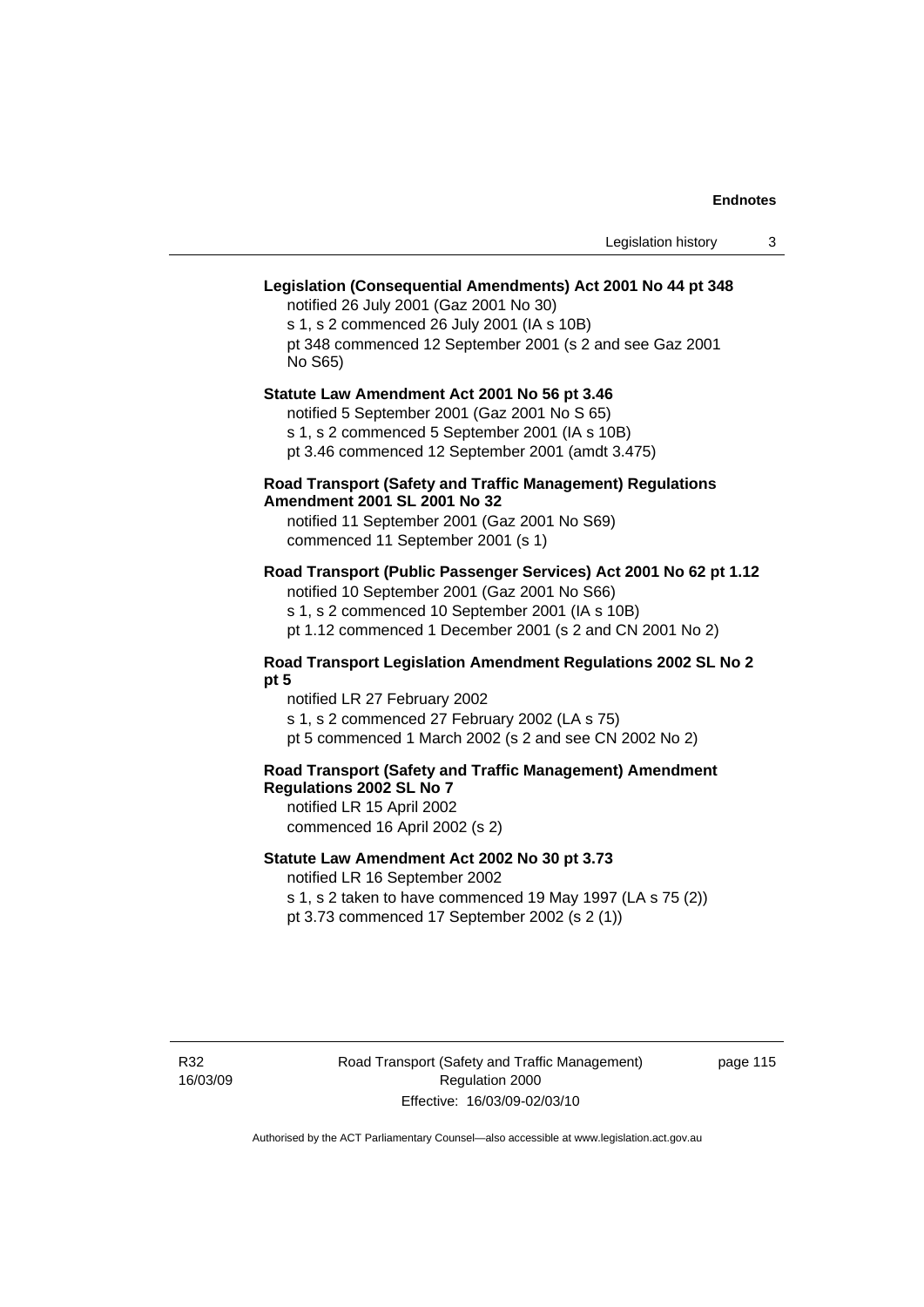3 Legislation history

# **Road Transport Legislation Amendment Regulations 2002 (No 2) SL2002-31 pt 5**

notified LR 31 October 2002 s 1, s 2 commenced 31 October 2002 (LA s 75 (1)) pt 5 commenced 1 November 2002 (s 2 (1))

#### **Criminal Code 2002 No 51 pt 1.20**

notified LR 20 December 2002 s 1, s 2 commenced 20 December 2002 (LA s 75) pt 1.20 commenced 1 January 2003 (s 2 (1))

# **Urban Services (Application of Criminal Code) Amendment**

# **Regulations 2002 SL2003-1 pt 4**

notified LR 9 January 2003 s 1, s 2 commenced 9 January 2003 (LA s 75 (1)) pt 4 commenced 10 January 2003 (s 2 (3) and see LA s 73 (3) (b))

#### **Road Transport (Safety and Traffic Management) Amendment Regulations 2003 (No 1) SL2003-12**

notified LR 22 May 2003 s 1, s 2 commenced 22 May 2003 (LA s 75 (1)) remainder commenced 1 June 2003 (s 2 and CN2003-3)

#### **Road Transport (Safety and Traffic Management) Amendment Regulations 2003 (No 2) SL2003-14**

notified LR 10 June 2003 s 1, s 2 commenced 10 June 2003 (LA s 75 (1)) remainder commenced 11 June 2003 (s 2)

#### **Dangerous Substances Act 2004 A2004-7 sch 1 pt 1.8**

notified LR 19 March 2004 s 1, s 2 commenced 19 March 2004 (LA s 75 (1)) sch 1 pt 1.8 commenced 5 April 2004 (s 2 and CN2004-6)

# **Road Transport Legislation (Australian Road Rules) Amendment Regulations 2004 (No 1) SL2004-16 pt 3**

notified LR 24 May 2004 s 1, s 2 commenced 24 May 2004 (LA s 75 (1)) pt 3 commenced 19 July 2004 (s 2 and CN2004-10)

page 116 Road Transport (Safety and Traffic Management) Regulation 2000 Effective: 16/03/09-02/03/10

R32 16/03/09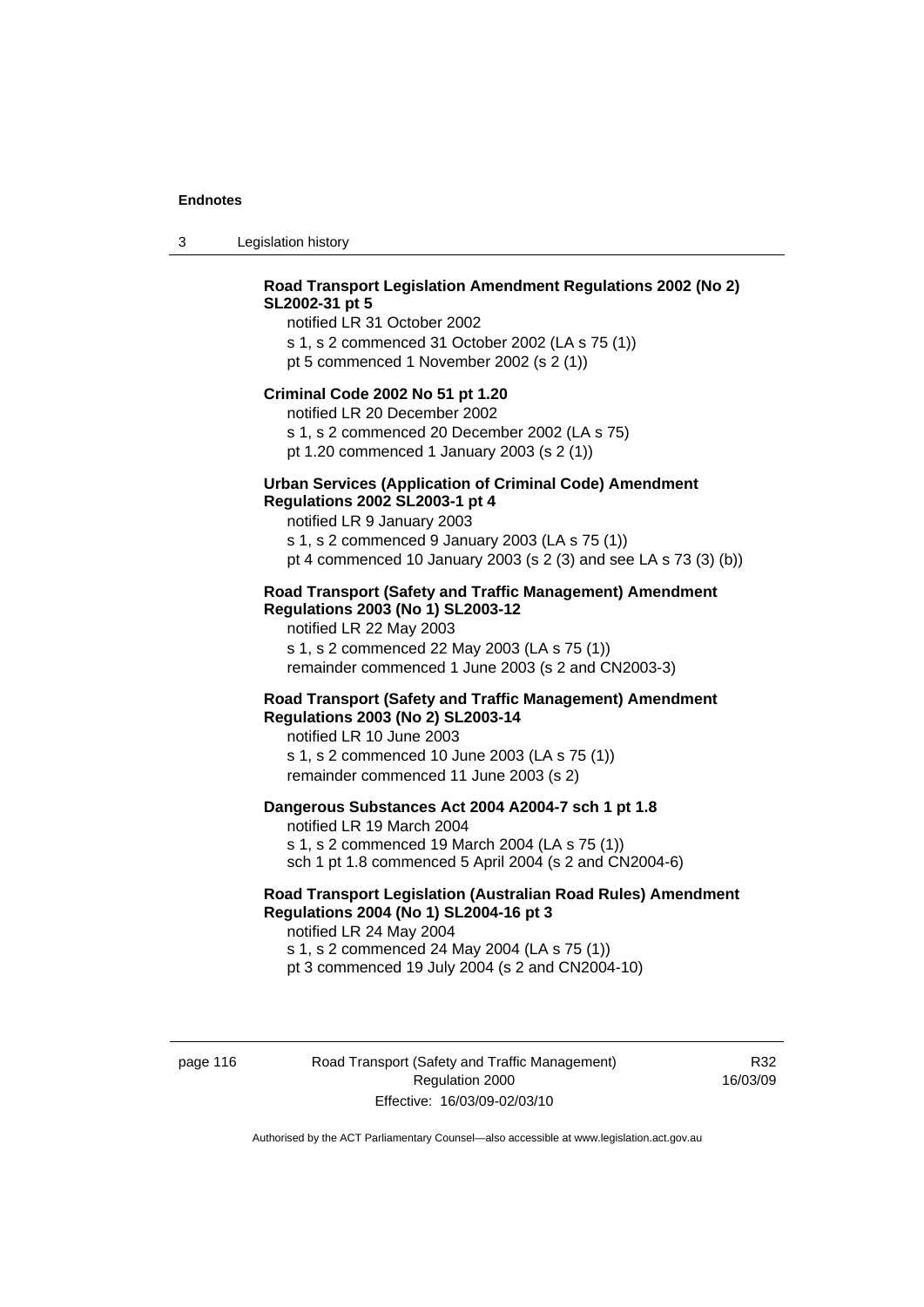#### **Emergencies Act 2004 A2004-28 sch 3 pt 3.20**

notified LR 29 June 2004

s 1, s 2 commenced 29 June 2004 (LA s 75 (1)) sch 3 pt 3.20 commenced 1 July 2004 (s 2 (1) and CN2004-11)

#### **Road Transport Legislation Amendment Regulations 2004 (No 1) SL2004-47 pt 5**

notified LR 9 September 2004

s 1, s 2 commenced 9 September 2004 (LA s 75 (1))

pt 5 commenced 10 September 2004 (s 2)

#### **Road Transport Legislation (Hire Cars) Amendment Regulation 2005 (No 1) SL2005-4 sch 2 pt 2.4**

notified LR 7 March 2005

s 1, s 2 commenced 7 March 2005 (LA s 75 (1)) sch 2 pt 2.4 commenced 9 March 2005 (s 2 and see Road Transport (Public Passenger Services) (Hire Cars) Amendment Act 2004 A2004-69, s 2 and LA s 79)

#### **Road Transport (Safety and Traffic Management) Amendment Regulation 2005 (No 1) SL2005-7**

notified LR 8 April 2005 s 1, s 2 commenced 8 April 2005 (LA s 75 (1)) remainder commenced 9 April 2005 (s 2)

#### **Road Transport (Safety and Traffic Management) Amendment Regulation 2005 (No 2) SL2005-22**

notified LR 15 September 2005 s 1, s 2 commenced 15 September 2005 (LA s 75 (1)) remainder commenced 16 September 2005 (s 2)

#### **Statute Law Amendment Act 2005 (No 2) A2005-62 sch 1 pt 1.4**  notified LR 21 December 2005

s 1, s 2 commenced 21 December 2005 (LA s 75 (1)) sch 1 pt 1.4 commenced 11 January 2006 (s 2 (1))

# **Road Transport (Safety and Traffic Management) Amendment Regulation 2006 (No 1) SL2006-4**

notified LR 16 January 2006 s 1, s 2 commenced 16 January 2006 (LA s 75 (1))

remainder commenced 17 January 2006 (s 2)

R32 16/03/09 Road Transport (Safety and Traffic Management) Regulation 2000 Effective: 16/03/09-02/03/10

page 117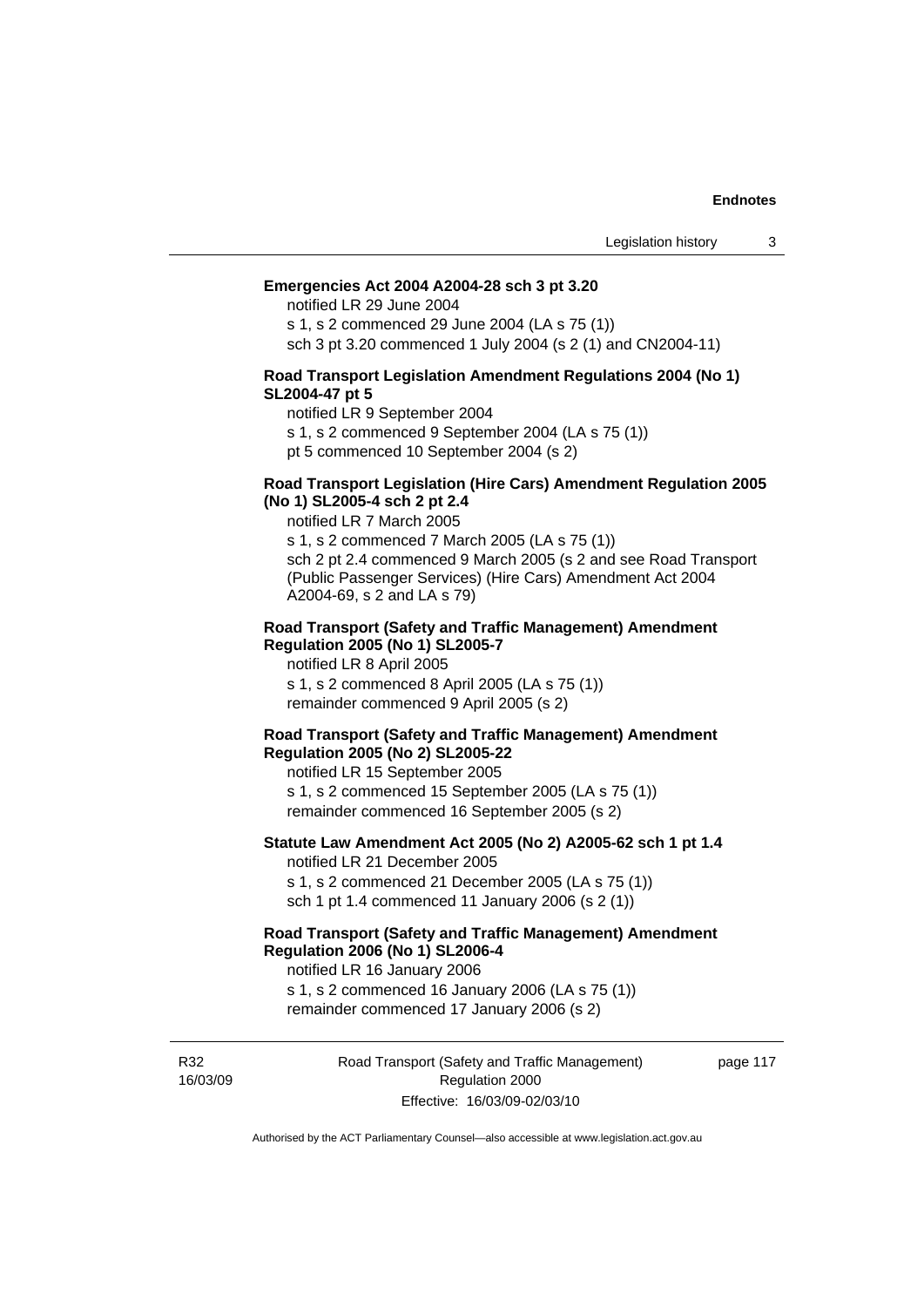3 Legislation history

## **Road Transport (Public Passenger Services) Amendment Regulation 2006 (No 1) SL2006-32 sch 1 pt 1.5**

notified LR 26 June 2006

s 1, s 2 commenced 26 June 2006 (LA s 75 (1)) sch 1 pt 1.5 commenced 3 July 2006 (s 2 (2))

#### **Road Transport (Safety and Traffic Management) Amendment Regulation 2006 (No 2) SL2006-51**

notified LR 4 December 2006

s 1, s 2 commenced 4 December 2006 (LA s 75 (1)) remainder commenced 5 December 2006 (s 2)

### **Road Transport (Safety and Traffic Management) Amendment Regulation 2007 (No 1) SL2007-20**

notified LR 30 July 2007 s 1, s 2 commenced 30 July 2007 (LA s 75 (1)) remainder commenced 31 July 2007 (s 2)

#### **Planning and Development (Consequential Amendments) Act 2007 A2007-25 sch 1 pt 1.29**

notified LR 13 September 2007

s 1, s 2 commenced 13 September 2007 (LA s 75 (1)) sch 1 pt 1.29 commenced 31 March 2008 (s 2 and see Planning and Development Act 2007 A2007-24, s 2 and CN2008-1)

#### **Road Transport (Safety and Traffic Management) Amendment Regulation 2008 (No 1) SL2008-40**

notified LR 11 September 2008 s 1, s 2 commenced 11 September 2008 (LA s 75 (1)) remainder commenced 11 March 2009 (s 2 and LA s 79)

#### **Road Transport Legislation Amendment Regulation 2008 (No 2) SL2008-47 sch 1 pt 1.3**

notified LR 1 December 2008 s 1, s 2 commenced 1 December 2008 (LA s 75 (1)) sch 1 pt 1.3 commenced 2 December 2008 (s 2)

page 118 Road Transport (Safety and Traffic Management) Regulation 2000 Effective: 16/03/09-02/03/10

R32 16/03/09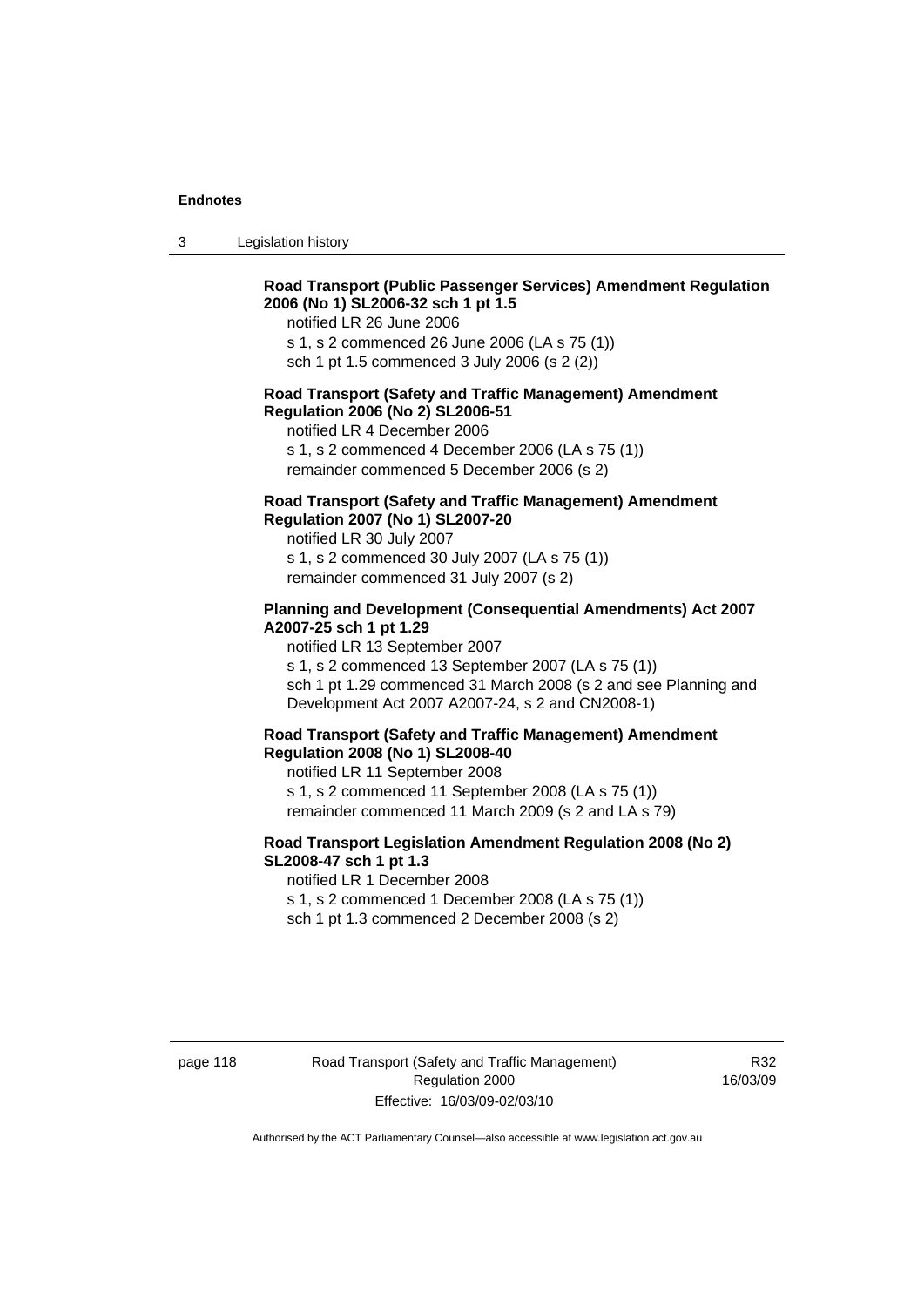# **Road Transport Legislation Amendment Regulation 2009 (No 1) SL2009-6 pt 4**

notified LR 11 March 2009

s 1, s 2 commenced 11 March 2009 (LA s 75 (1))

pt 4 commenced 16 March 2009 (s 2 and CN2009-7)

#### **Road Transport (Safety and Traffic Management) Amendment Regulation 2009 (No 1) SL2009-7**

notified LR 12 March 2009

s 1, s 2 commenced 12 March 2009 (LA s 75 (1))

remainder commenced 13 March 2009 (s 2)

# **4 Amendment history**

#### **Name of regulation**

s 1 am R18 LA

**Dictionary** 

| s <sub>2</sub> | om Act 2001 No 27 amdt 4.24   |
|----------------|-------------------------------|
|                | ing $\Omega$ 2005-22 amdt 1.1 |

 ins SL2005-22 amdt 1.1 **Dictionary—application to Australian Road Rules** 

|                                                                   | Dictional I-application to Australian Road Rules |  |
|-------------------------------------------------------------------|--------------------------------------------------|--|
| s 3 hdg                                                           | bracketed note exp 17 September 2002 (s 4 (3))   |  |
| s 3                                                               | am Act 2001 No 44 amdt 1.3793                    |  |
|                                                                   | sub SL2005-22 amdt 1.1                           |  |
| Road includes road related area<br>s 3A<br>ins SL2005-22 amdt 1.1 |                                                  |  |
| Meaning of <i>park</i> and <i>stop</i>                            |                                                  |  |
|                                                                   |                                                  |  |

s 3B ins SL2005-22 amdt 1.1

#### **Notes**

| s 4 hda | bracketed note exp 17 September 2002 (s 4 (3))           |
|---------|----------------------------------------------------------|
| s 4     | am Act 2001 No 44 amdt 1.3794; Act 2002 No 30 amdt 3.769 |
|         | $(2)$ , $(3)$ exp 17 September 2002 (s $(4 \, (3))$      |

**Offences against regulation—application of Criminal Code etc**  s 4A ins SL2003-1 s 16

**Offences against regulation are strict liability offences**  s 4B ins SL2003-1 s 16

**General defence of accident or reasonable effort**  ins SL2003-1 s 16

R32 16/03/09 Road Transport (Safety and Traffic Management) Regulation 2000 Effective: 16/03/09-02/03/10

page 119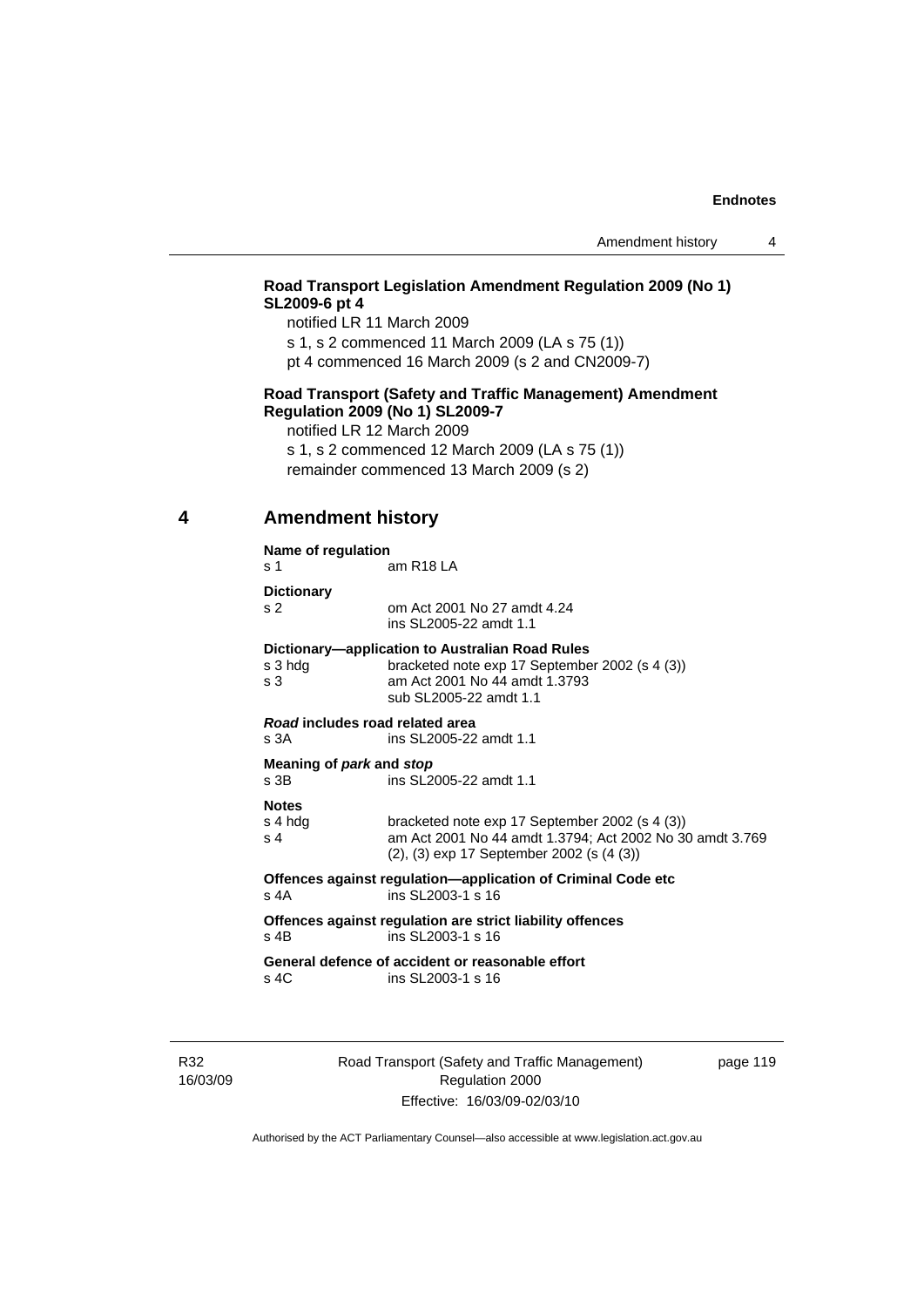4 Amendment history

| s 5 hda<br>s <sub>5</sub>                               | What are the Australian Road Rules<br>bracketed note exp 17 September 2002 (s 4 (3))<br>sub SL2004-16 s 25<br>am SL2005-22 amdt 1.2                                                      |
|---------------------------------------------------------|------------------------------------------------------------------------------------------------------------------------------------------------------------------------------------------|
| s 6 hda                                                 | Incorporation of Australian Road Rules into ACT law<br>bracketed note exp 17 September 2002 (s 4 (3))                                                                                    |
| General<br>div 2.2.1 note 2<br>$div 2.2.1$ note 3       | am 2000 No 52 s 3; 2001 No 32 s 3; 2002 No 31 s 22;<br>SL2003-12 s 4: SL2004-16 ss 26-30<br>sub SL2005-22 s 4<br>am SL2006-32 amdt 1.92; items renum R24 LA<br>sub SL2005-22 s 4         |
| s 7 hdg<br>s 7                                          | References to another law of this jurisdiction etc<br>bracketed note exp 17 September 2002 (s 4 (3))<br>am Act 2001 No 44 amdt 1.3795, amdt 1.3796                                       |
| s 8 hda                                                 | ARR r 10 (2)-penalties for offences<br>bracketed note exp 17 September 2002 (s 4 (3))                                                                                                    |
| s 8A                                                    | ARR r 25 (2)-default speed-limit in built-up area<br>ins SL2003-12 s 5<br>om SL2004-16 s 31                                                                                              |
| s 9 hdg<br>s 9                                          | ARR r 95-emergency stopping lane only signs<br>bracketed note exp 17 September 2002 (s 4 (3))<br>am SL2005-22 amdt 1.3                                                                   |
| ARR r 104-no truck signs<br>s 10 hda<br>s <sub>10</sub> | bracketed note exp 17 September 2002 (s 4 (3))<br>am SL2005-22 amdt 1.4                                                                                                                  |
| s 12 hdg<br>s 12                                        | ARR r 158 (2) (c)-other vehicles permitted to travel in bus lanes<br>bracketed note exp 17 September 2002 (s 4 (3))<br>sub 2002 No 31 s 23; SL2005-4 amdt 2.38<br>am SL2006-32 amdt 1.93 |
| s 12A                                                   | ARR r 170 (1)-driver not to stop in intersection unless permitted<br>ins SL2004-16 s 32                                                                                                  |
| s 13 hdg<br>s 13                                        | ARR r 179 (1) (c)-stopping in a loading zone-goods and permit vehicles<br>bracketed note exp 17 September 2002 (s 4 (3))<br>sub SL2005-22 s 5                                            |
| s 13A                                                   | ARR r 179 (1) (c) and (2) (c)-stopping in loading zone-taxis<br>ins SL2005-22 s 5                                                                                                        |
| ARR r 183-stopping in a bus zone<br>s 13B               | ins SL2006-32 amdt 1.94                                                                                                                                                                  |

page 120 Road Transport (Safety and Traffic Management) Regulation 2000 Effective: 16/03/09-02/03/10

R32 16/03/09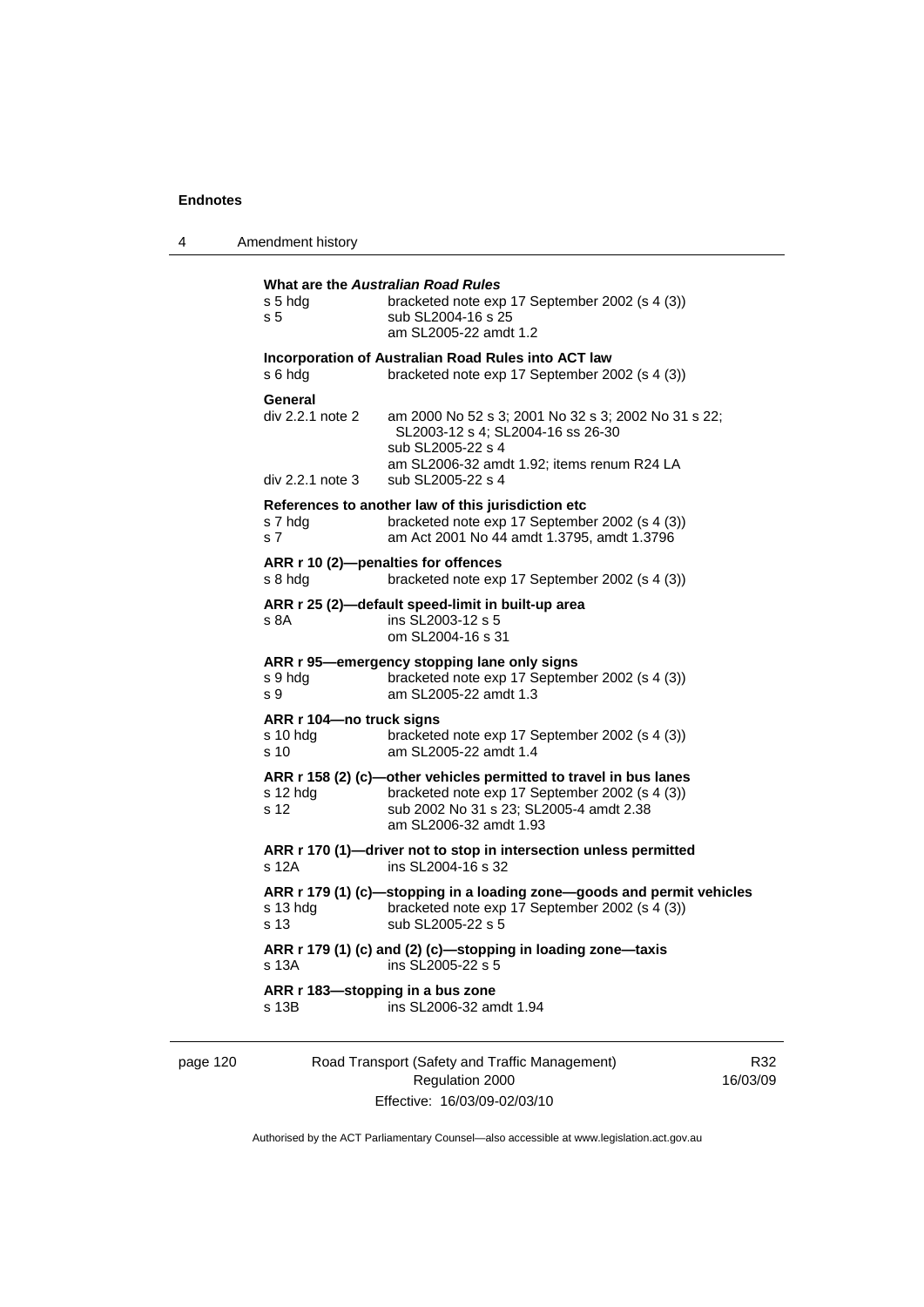|               | Amendment history                                                                                                                                              | 4 |
|---------------|----------------------------------------------------------------------------------------------------------------------------------------------------------------|---|
| s 13C         | ARR r 195—stopping at or near a bus stop<br>ins SL2006-32 amdt 1.94                                                                                            |   |
| s 14 hda      | ARR r 199 (2)—stopping near postbox<br>bracketed note exp 17 September 2002 (s 4 (3))                                                                          |   |
| $s$ 15 hdg    | ARR r 206 (2) (b), (c)-time extension for people with disabilities permit<br>bracketed note exp 17 September 2002 (s 4 (3))<br>sub SL2005-22 amdt 1.5          |   |
| s 16 hdg      | ARR r 207 (2) (a)-fees for parking in pay parking spaces<br>bracketed note exp 17 September 2002 (s 4 (3))                                                     |   |
| s 16A         | ARR r 213 (5)-making a motor vehicle secure-exception<br>ins Legislative Assembly AR2000-2 (see Gaz 2000 No 20)<br>am SL2004-16 s 33<br>sub SL2005-22 amdt 1.6 |   |
| s 18 hdg      | ARR r 216 (3)—towing a vehicle at night or in hazardous weather conditions<br>bracketed note exp 17 September 2002 (s 4 (3))                                   |   |
| s 22 hdg      | ARR r 225-use of radar detectors<br>bracketed note exp 17 September 2002 (s 4 (3))                                                                             |   |
| s 22A         | ARR r 236 (6)—hitchhiking, roadside commerce etc permitted<br>ins SL2004-16 s 34                                                                               |   |
| certain roads | ARR r 240 (2)—wheeled recreational devices and toys not to be used on                                                                                          |   |
| s 23 hdg      | bracketed note exp 17 September 2002 (s 4 (3))                                                                                                                 |   |
| s 23A         | ARR r 248-bicycle rider may ride across marked foot crossing if authorised<br>ins 2000 No 21 s 3<br>om SL2004-16 s 35                                          |   |
|               | ARR r 266 (3) (b)-wearing of seatbelts by passengers under 16 years old                                                                                        |   |
| s 23B         | ins 2001 No 32 s 4<br>am 2002 No 2 s 28; Act 2002 No 51 amdt 1.38; SL2005-4<br>amdt 2.39, amdt 2.40; SL2006-32 amdt 1.95                                       |   |
| $s$ 24 hdg    | ARR r 266 (7)-wearing of seatbelts by passengers under 16 years old<br>bracketed note exp 17 September 2002 (s 4 (3))                                          |   |
| s 25 hdg      | ARR r 267 (3)-certificates of exemption from wearing seatbelts<br>bracketed note exp 17 September 2002 (s 4 (3))                                               |   |
| s 26 hdg      | ARR r 270 (3)-wearing motorbike helmets<br>bracketed note exp 17 September 2002 (s 4 (3))                                                                      |   |
| s 27 hdg      | ARR r 271 (6)-riding on motorbikes<br>bracketed note exp 17 September 2002 (s 4 (3))                                                                           |   |

R32 16/03/09 Road Transport (Safety and Traffic Management) Regulation 2000 Effective: 16/03/09-02/03/10

page 121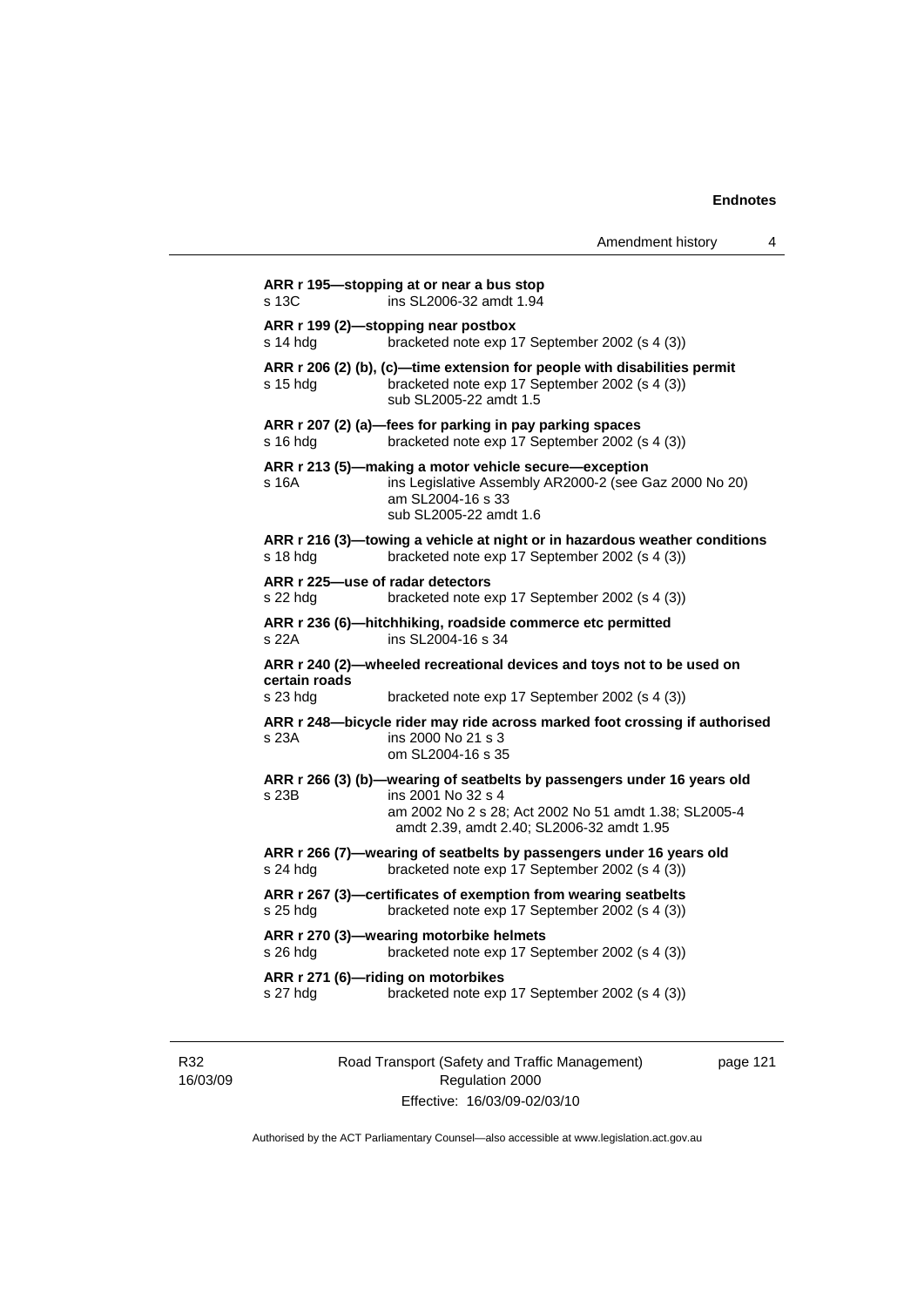| 4 | Amendment history                                                  |                                                                                                                                                                                                                                                                                                                                                                                                                                                 |
|---|--------------------------------------------------------------------|-------------------------------------------------------------------------------------------------------------------------------------------------------------------------------------------------------------------------------------------------------------------------------------------------------------------------------------------------------------------------------------------------------------------------------------------------|
|   | s 27A                                                              | ARR r 280 (2) (a)-other vehicles to which B light rules apply<br>ins 2002 No 31 s 24<br>sub SL2005-4 amdt 2.41; SL2006-32 amdt 1.96                                                                                                                                                                                                                                                                                                             |
|   | s 28 hdg<br>s 28                                                   | ARR r 287 (3), (4)-duties of participants in crashes<br>bracketed note exp 17 September 2002 (s 4 (3))<br>sub SL2008-40 s 4                                                                                                                                                                                                                                                                                                                     |
|   | ARR r 289 (1) (g)-driving on nature strip<br>s 29 hdg<br>s 29      | bracketed note exp 17 September 2002 (s 4 (3))<br>am SL2004-16 s 36; pars renum R16 LA (see<br>SL2004-16 s 37); SL2005-22 amdt 1.7                                                                                                                                                                                                                                                                                                              |
|   | s 30                                                               | ARR r 298-driving with a person in or on trailer<br>am SL2005-22 amdt 1.8                                                                                                                                                                                                                                                                                                                                                                       |
|   | ARR r 313-postal workers<br>s 32 hdg                               | bracketed note exp 17 September 2002 (s 4 (3))                                                                                                                                                                                                                                                                                                                                                                                                  |
|   | ARR dict-definitions for dictionary<br>s 33 hdg<br>s 33            | bracketed note exp 17 September 2002 (s 4 (3))<br>am SL2005-22 amdt 1.9<br>def emergency worker am A2004-28 amdt 3.61<br>def <i>hire car</i> ins SL2005-4 amdt 2.43<br>def police officer sub Act 2001 No 56 amdt 3.475<br>def private hire car om SL2005-4 amdt 2.44<br>def <i>public bus</i> sub Act 2001 No 62 amdt 1.38<br>def restricted hire vehicle om SL2005-4 amdt 2.44<br>def <i>taxi</i> sub 2002 No 2 s 29<br>am SL2005-4 amdt 2.42 |
|   | <b>Offences against the Australian Road Rules</b><br>div 2.2.3 hdg | om SL2003-1 s 17                                                                                                                                                                                                                                                                                                                                                                                                                                |
|   | <b>Application of Criminal Code</b><br>s 34 hdg<br>s 34            | bracketed note exp 17 September 2002 (s 4 (3))<br>sub Act 2002 No 51 amdt 1.39<br>om SL2003-1 s 17                                                                                                                                                                                                                                                                                                                                              |
|   | Offences are strict liability offences<br>s 35 hdg<br>s 35         | bracketed note exp 17 September 2002 (s 4 (3))<br>am Act 2002 No 51 amdt 1.40<br>om SL2003-1 s 17                                                                                                                                                                                                                                                                                                                                               |
|   | s 36 hda<br>s 36                                                   | General defence of accident or reasonable effort<br>bracketed note exp 17 September 2002 (s 4 (3))<br>am Act 2002 No 51 amdt 1.41<br>om SL2003-1 s 17                                                                                                                                                                                                                                                                                           |

| page |  |  |
|------|--|--|
|------|--|--|

122 Road Transport (Safety and Traffic Management) Regulation 2000 Effective: 16/03/09-02/03/10

R32 16/03/09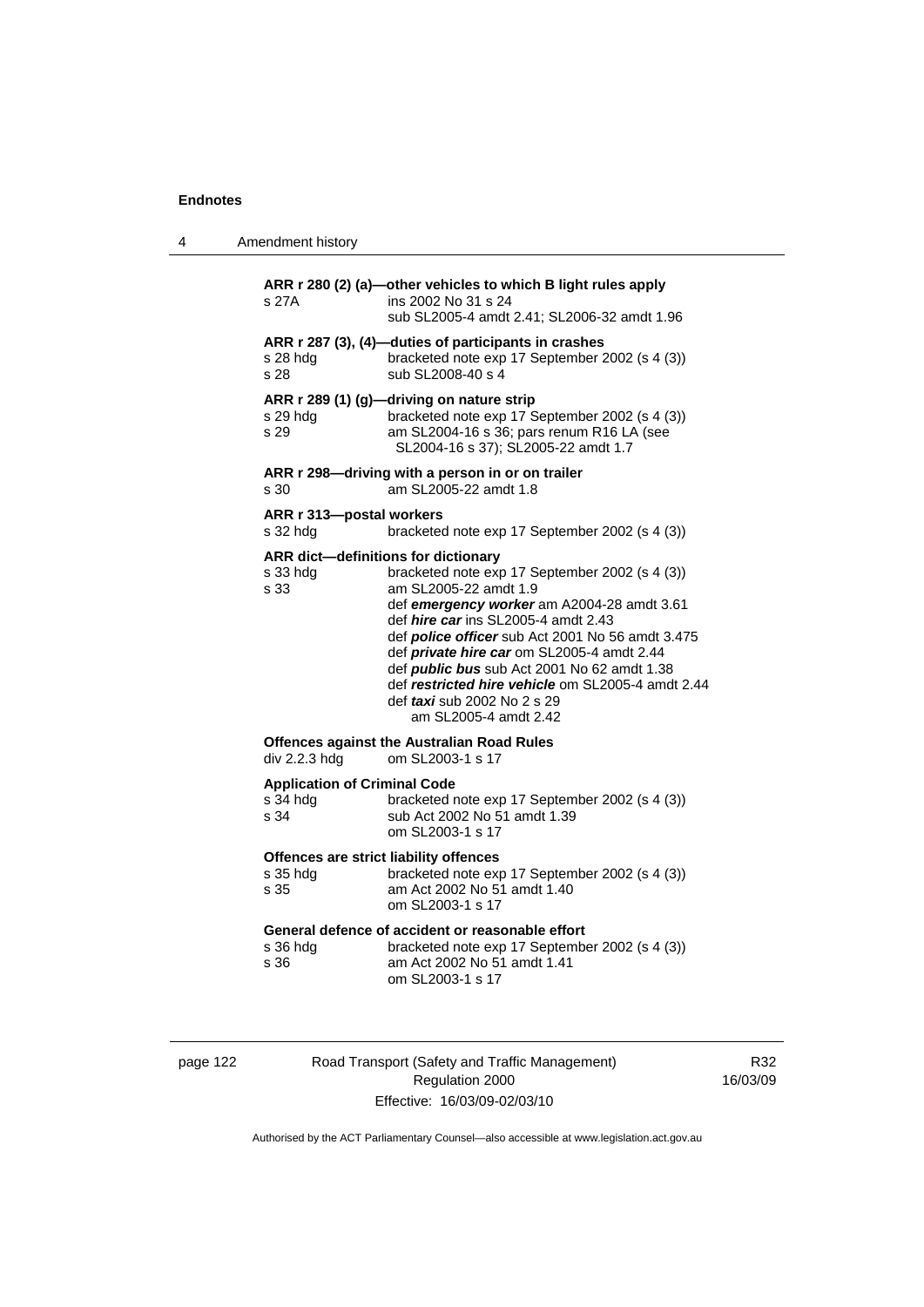| s 37 hdg                                          | bracketed note exp 17 September 2002 (s 4 (3))                                                                       |
|---------------------------------------------------|----------------------------------------------------------------------------------------------------------------------|
| Emission of waste oil or grease<br>s 38 hdg       | bracketed note exp 17 September 2002 (s 4 (3))                                                                       |
| Safety of persons on trailers<br>s 39 hda<br>s 39 | bracketed note exp 17 September 2002 (s 4 (3))<br>am SL2005-22 amdt 1.10, amdt 1.11                                  |
| s 40 hdg                                          | Passengers in sidecars to be seated<br>bracketed note exp 17 September 2002 (s 4 (3))                                |
| s 41 hdg                                          | Number of vehicles that may be drawn<br>bracketed note exp 17 September 2002 (s 4 (3))                               |
| Towing by vehicles under 4.5t<br>s 42 hdg         | bracketed note exp 17 September 2002 (s 4 (3))                                                                       |
| s 43 hdg                                          | Lights on motor vehicles generally<br>bracketed note exp 17 September 2002 (s 4 (3))                                 |
| <b>Metered parking</b><br>div 2.3.5 hdg           | sub SL2005-22 s 6                                                                                                    |
| s 44 hdg<br>s 44                                  | Metered parking-parking in spaces<br>bracketed note exp 17 September 2002 (s 4 (3))<br>sub SL2005-22 s 7             |
| Metered parking-parking fees<br>s 44A             | ins SL2005-22 s 7                                                                                                    |
| s 44B                                             | Metered parking-maximum length of stay<br>ins SL2005-22 s 7                                                          |
| s 45 hdg<br>s 45                                  | Metered parking-exceptions to s 44A and s 44B<br>bracketed note exp 17 September 2002 (s 4 (3))<br>sub SL2005-22 s 7 |
| s 46 hdg                                          | Temporary closure of metered parking spaces<br>bracketed note exp 17 September 2002 (s 4 (3))                        |
| <b>Misuse of parking meters</b><br>s 47 hdg       | bracketed note exp 17 September 2002 (s 4 (3))                                                                       |
| s 48 hdg                                          | Interfering with parking meters etc<br>bracketed note exp 17 September 2002 (s 4 (3))                                |
| <b>Ticket parking</b><br>div 2.3.6 hdg            | orig div 2.3.6 hdg renum as div 2.3.8 hdg<br>ins by SL2005-22 s 8                                                    |

R32 16/03/09 Road Transport (Safety and Traffic Management) Regulation 2000 Effective: 16/03/09-02/03/10

page 123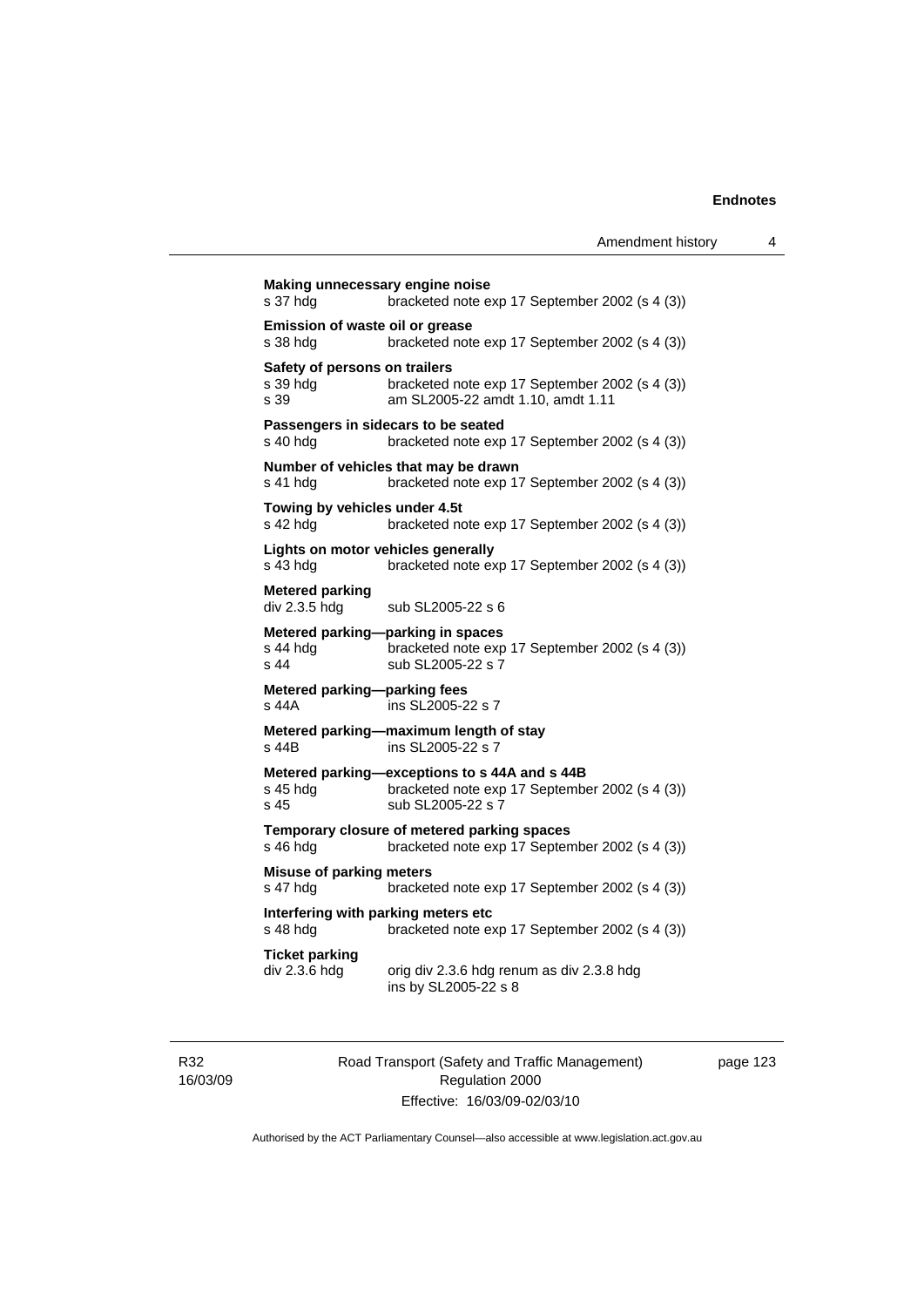| 4 | Amendment history |
|---|-------------------|
|---|-------------------|

**Ticket parking—parking in spaces**  s 49 hdg bracketed note exp 17 September 2002 (s 4 (3)) s 49 sub SL2005-22 s 8 **Ticket parking—display of tickets**  s 49A ins SL2005-22 s 8 **Ticket parking—maximum length of stay**  s 49B ins SL2005-22 s 8 **Ticket parking—exceptions to s 49A and s 49B**  s 50 hdg bracketed note exp 17 September 2002 (s 4 (3)) s 50 sub SL2005-22 s 8 **Temporary closure of ticket parking spaces and areas**  s 51 hdg bracketed note exp 17 September 2002 (s 4 (3)) sub SL2005-22 amdt 1.12 s 51 am 2002 No 7 s 4, s 5; regs renum R6 LA (see 2002 No 7 s 6) **Use of false or damaged parking tickets etc**  s 52 hdg bracketed note exp 17 September 2002 (s 4 (3)) s 52 sub SL2005-22 s 9 **Misuse of parking ticket machines**  s 53 hdg bracketed note exp 17 September 2002 (s 4 (3)) s 53 sub SL2005-22 s 9 **Interfering with parking ticket machines etc**  s 54 hdg bracketed note exp 17 September 2002 (s 4 (3)) **Interfering with parking tickets**<br>s 55 hda<br>bracketed no bracketed note exp 17 September 2002 (s 4 (3)) s 55 sub SL2005-22 s 10 **Other ACT road rules about stopping and parking**  div 2.3.7 hdg ins SL2005-22 s 10 **Unauthorised use of parking permits and mobility parking scheme authorities**  s 56 hdg bracketed note exp 17 September 2002 (s 4 (3))<br>s 56 **by** am Act 2002 No 30 amdt 3.770 am Act 2002 No 30 amdt 3.770 sub SL2005-22 s 10 **Interfering with parking permits and mobility parking scheme authorities**  s 56A ins SL2005-22 s 10 **No stopping on a road with a red kerb**  s 57 am 2001 No 32 s 5 exp 1 December 2002 (s 57 (2))

page 124 Road Transport (Safety and Traffic Management) Regulation 2000 Effective: 16/03/09-02/03/10

R32 16/03/09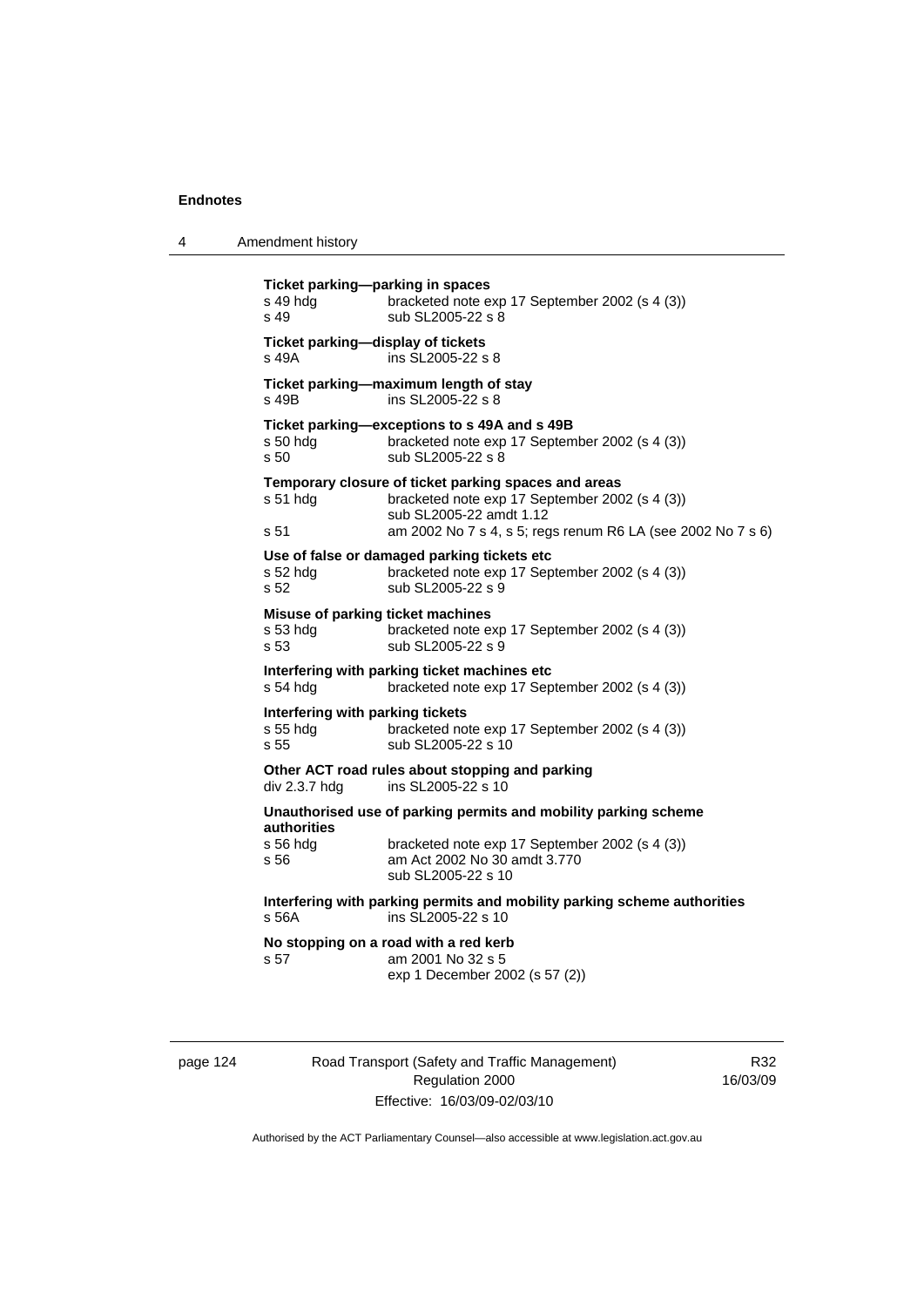| s 57A hdg<br>s 57A                           | bracketed note exp 17 September 2002 (s 4 (3))<br>ins 2000 No 33 s 3<br>am 2001 Act No 62 amdts 1.39-1.41                                             |
|----------------------------------------------|-------------------------------------------------------------------------------------------------------------------------------------------------------|
| s 58 hdg<br>s 58                             | Stopping in an emergency etc or to comply with another law<br>bracketed note exp 17 September 2002 (s 4 (3))<br>am SL2005-22 s 11, s 12               |
| <b>Other ACT road rules</b><br>div 2.3.8 hdg | (prev div 2.3.6 hdg) ins SL2005-22 s 13                                                                                                               |
| s 59 hdg<br>s 59                             | <b>Carrying dangerous substances</b><br>bracketed note exp 17 September 2002 (s 4 (3))<br>sub A2004-7 amdt 1.14<br>am A2004-7 amdt 1.15, amdt 1.16    |
| s 60 hdg                                     | Interrupting funeral processions etc<br>bracketed note exp 17 September 2002 (s 4 (3))                                                                |
| s 61 hdg                                     | Driving on roads closed to traffic<br>bracketed note exp 17 September 2002 (s 4 (3))                                                                  |
| s 62 hdg                                     | Use of wheeled recreational devices and wheeled toys on roads<br>bracketed note exp 17 September 2002 (s 4 (3))                                       |
| traffic control device<br>s 63 hdg<br>s 63   | Devices that are prescribed traffic control devices-Act, dict, def prescribed<br>bracketed note exp 17 September 2002 (s 4 (3))<br>sub SL2005-22 s 14 |
| s 64 hdg                                     | Preventing prescribed traffic control devices being clearly visible<br>bracketed note exp 17 September 2002 (s 4 (3))                                 |
| s 65 hdg                                     | Use of do not overtake turning vehicle sign<br>bracketed note exp 17 September 2002 (s 4 (3))                                                         |
| s 66                                         | Approvals etc by road transport authority<br>am Act 2001 No 44 amdt 1.3797, amdt 1.3798                                                               |
| s 68 hdg                                     | Defence of complying with direction of police officer or authorised person<br>bracketed note exp 17 September 2002 (s 4 (3))                          |
|                                              | <b>Exemption for driver of police vehicles</b><br>bracketed note exp 17 September 2002 (s 4 (3))                                                      |
| s 69 hdg                                     |                                                                                                                                                       |

R32 16/03/09 Road Transport (Safety and Traffic Management) Regulation 2000 Effective: 16/03/09-02/03/10

page 125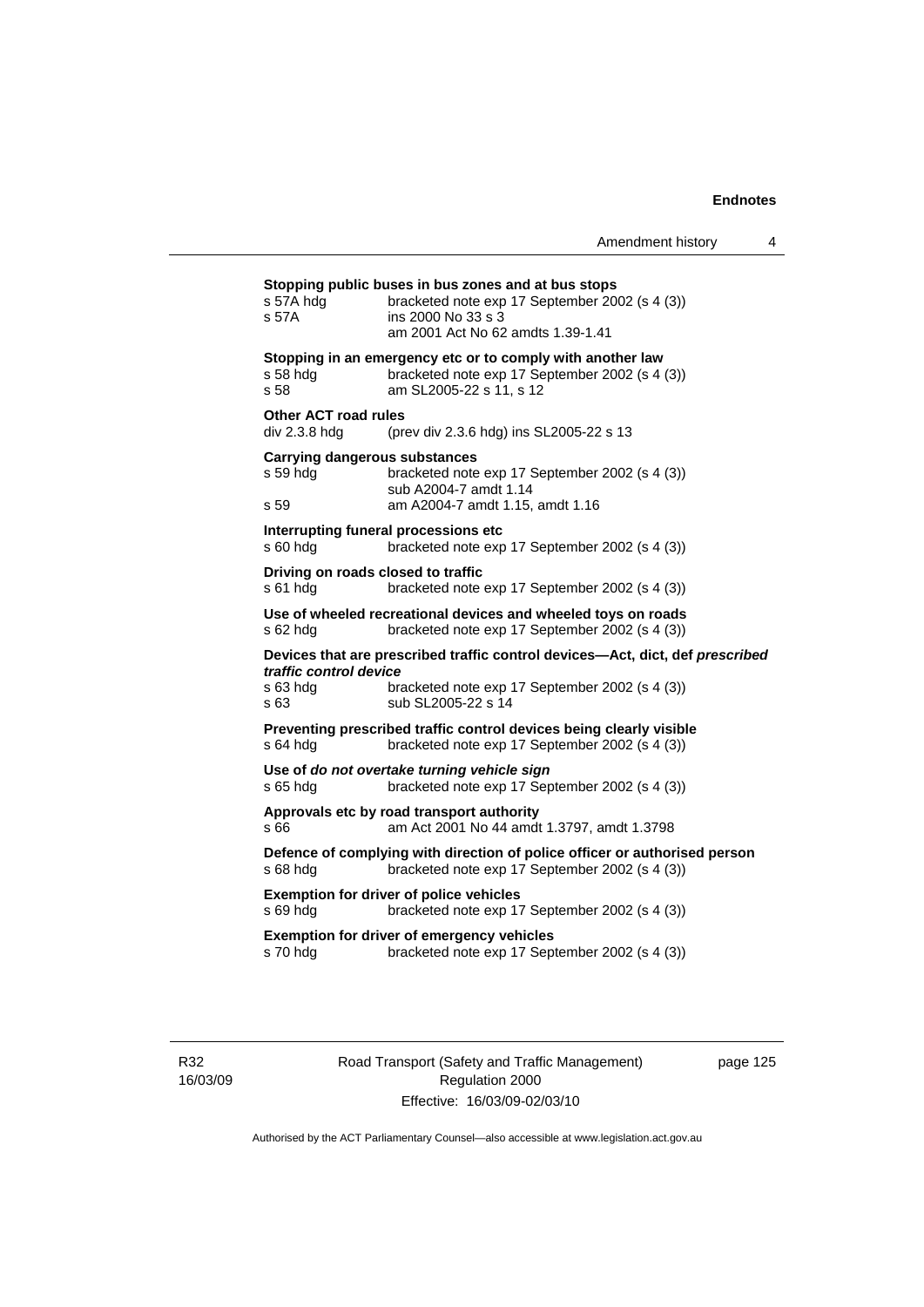4 Amendment history

| Parking<br>ch 3 hdg                                       |                                                                                                                                               |
|-----------------------------------------------------------|-----------------------------------------------------------------------------------------------------------------------------------------------|
|                                                           | ins 2001 No 32 s 6                                                                                                                            |
| <b>Metered parking schemes</b><br>s 72 hda                | bracketed note exp 17 September 2002 (s 4 (3))                                                                                                |
| <b>Metered parking areas</b><br>s 73 hda<br>s 73          | bracketed note exp 17 September 2002 (s 4 (3))<br>am SL2005-22 amdt 1.13                                                                      |
| <b>Parking meters</b><br>s 74 hdg                         | bracketed note exp 17 September 2002 (s 4 (3))                                                                                                |
| <b>Metered parking spaces</b><br>s 75 hda<br>s 74         | bracketed note exp 17 September 2002 (s 4 (3))<br>am SL2005-22 s 16                                                                           |
| <b>Parking authorities</b><br>s 75A                       | ins 2002 No 7 s 8                                                                                                                             |
| <b>Parking authority guidelines</b><br>s 75B hda<br>s 75B | bracketed note exp 17 September 2002 (s 4 (3))<br>ins 2002 No 7 s 8                                                                           |
| s 76 hdg<br>s 76                                          | Ticket parking schemes-road transport authority<br>sub 2002 No 7 s 9<br>bracketed note exp 17 September 2002 (s 4 (3))<br>am SL2005-22 s 17   |
| s 76A hdg<br>s 76A                                        | Ticket parking schemes—parking authorities<br>bracketed note exp 17 September 2002 (s 4 (3))<br>sub SL2005-22 amdt 1.14<br>ins 2002 No 7 s 10 |
| <b>Ticket parking areas</b><br>s 77 hdg<br>s 77           | bracketed note exp 17 September 2002 (s 4 (3))<br>am SL2005-22 amdt 1.15, amdt 1.16<br>(3), (4) exp 1 December 2006 (s 77 (4))                |
| <b>Ticket parking spaces</b><br>s 78 hdg                  | bracketed note exp 17 September 2002 (s 4 (3))                                                                                                |
| <b>Ticket machines</b><br>s 79 hdg                        | bracketed note exp 17 September 2002 (s 4 (3))                                                                                                |

page 126 Road Transport (Safety and Traffic Management) Regulation 2000 Effective: 16/03/09-02/03/10

R32 16/03/09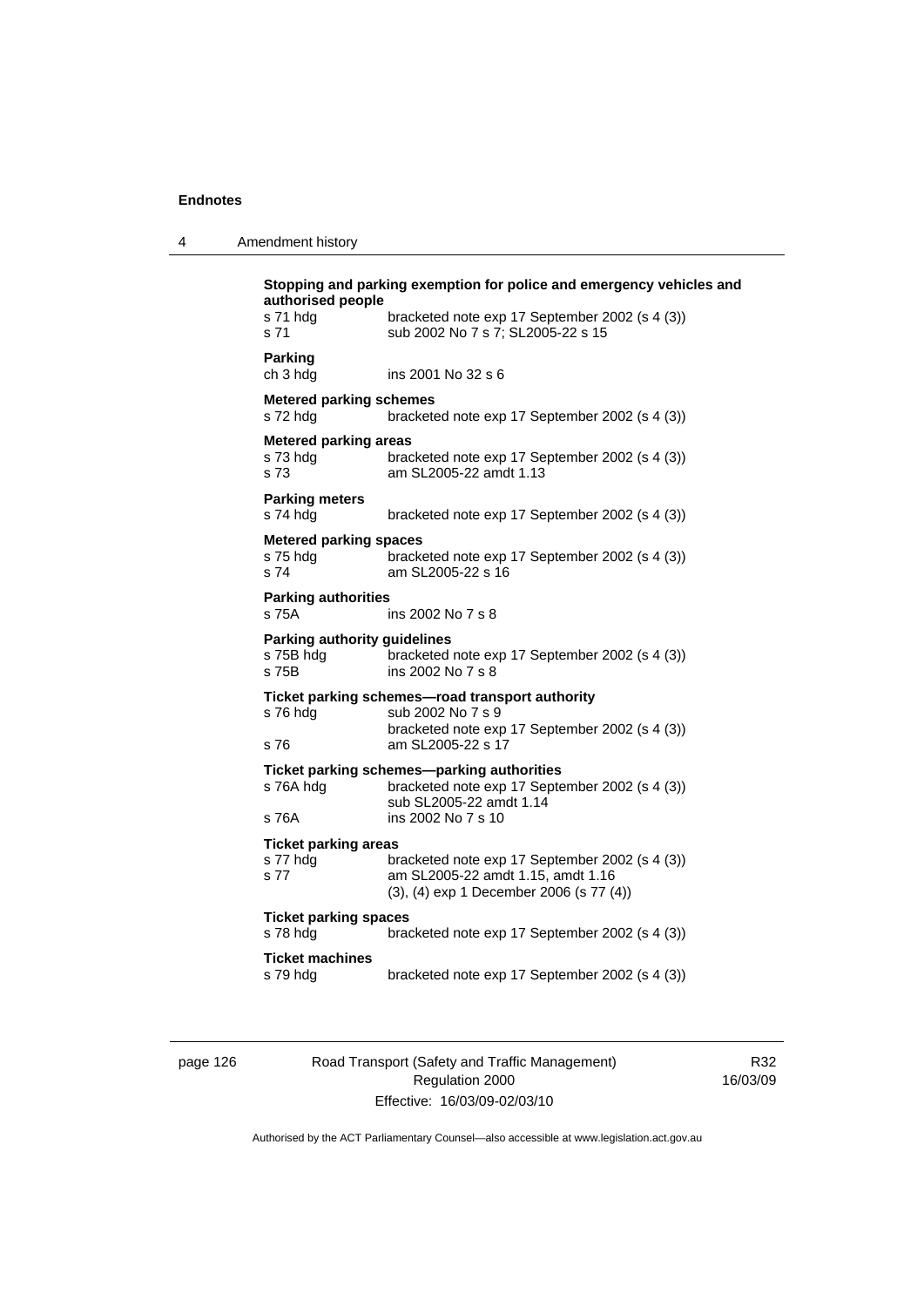| <b>Parking tickets</b><br>s 80 hdg<br>s 80     | bracketed note exp 17 September 2002 (s 4 (3))<br>am 2002 No 7 s 11; SL2005-22 ss 18-20                                                                                                                                                                                              |
|------------------------------------------------|--------------------------------------------------------------------------------------------------------------------------------------------------------------------------------------------------------------------------------------------------------------------------------------|
| <b>Duration of parking tickets</b><br>s 81 hdg | bracketed note exp 17 September 2002 (s 4 (3))                                                                                                                                                                                                                                       |
| Definitions-div 3.1.3<br>s 82 hda<br>s 82      | bracketed note exp 17 September 2002 (s 4 (3))<br>def code of practice om SL2008-47 amdt 1.4<br>def exemption om SL2008-47 amdt 1.4<br>def existing operator om SL2008-47 amdt 1.4<br>def existing operator's certificate om SL2008-47 amdt 1.4                                      |
| s 83 hdg                                       | References in div 3.1.3 to land adjoining residential land<br>bracketed note exp 17 September 2002 (s 4 (3))                                                                                                                                                                         |
| s 84 hdg                                       | Vehicle parked partly on residential land<br>bracketed note exp 17 September 2002 (s 4 (3))                                                                                                                                                                                          |
| s 85 hda<br>s 85                               | Parking of certain vehicles on residential land prohibited<br>bracketed note exp 17 September 2002 (s 4 (3))<br>am SL2005-22 amdt 1.17; SL2008-47 amdt 1.5                                                                                                                           |
| s 85A                                          | No more than 1 heavy vehicle on residential land<br>ins SL2008-47 amdt 1.6                                                                                                                                                                                                           |
| s 85B                                          | Heavy vehicles to be parked away from residential land boundaries<br>ins SL2008-47 amdt 1.6                                                                                                                                                                                          |
| s 86 hda<br>s 86                               | Parking of certain vehicles on land adjoining residential land prohibited<br>bracketed note exp 17 September 2002 (s 4 (3))<br>am SL2005-22 amdt 1.17; SL2008-47 amdt 1.7, amdt 1.8;<br>ss renum R29 LA                                                                              |
| s 87 hdg<br>s 87                               | Parking of certain commercial vehicles on land with multi-unit housing<br>bracketed note exp 17 September 2002 (s 4 (3))<br>sub A2007-25 amdt 1.165<br>am Act 2002 No 30 amdt 3.771; SL2005-22 amdt 1.17;<br>A2007-25 amdt 1.166, amdt 1.167; SL2008-47 amdt 1.9;<br>ss renum R29 LA |
| s 87A                                          | No offence if reasonable necessity etc<br>ins SL2008-47 amdt 1.10                                                                                                                                                                                                                    |
| s 87B                                          | Heavy vehicle refrigeration units not to be operated on residential land<br>ins SL2008-47 amdt 1.10                                                                                                                                                                                  |
|                                                | Prohibition on night operation of heavy vehicle                                                                                                                                                                                                                                      |

R32 16/03/09 Road Transport (Safety and Traffic Management) Regulation 2000 Effective: 16/03/09-02/03/10

page 127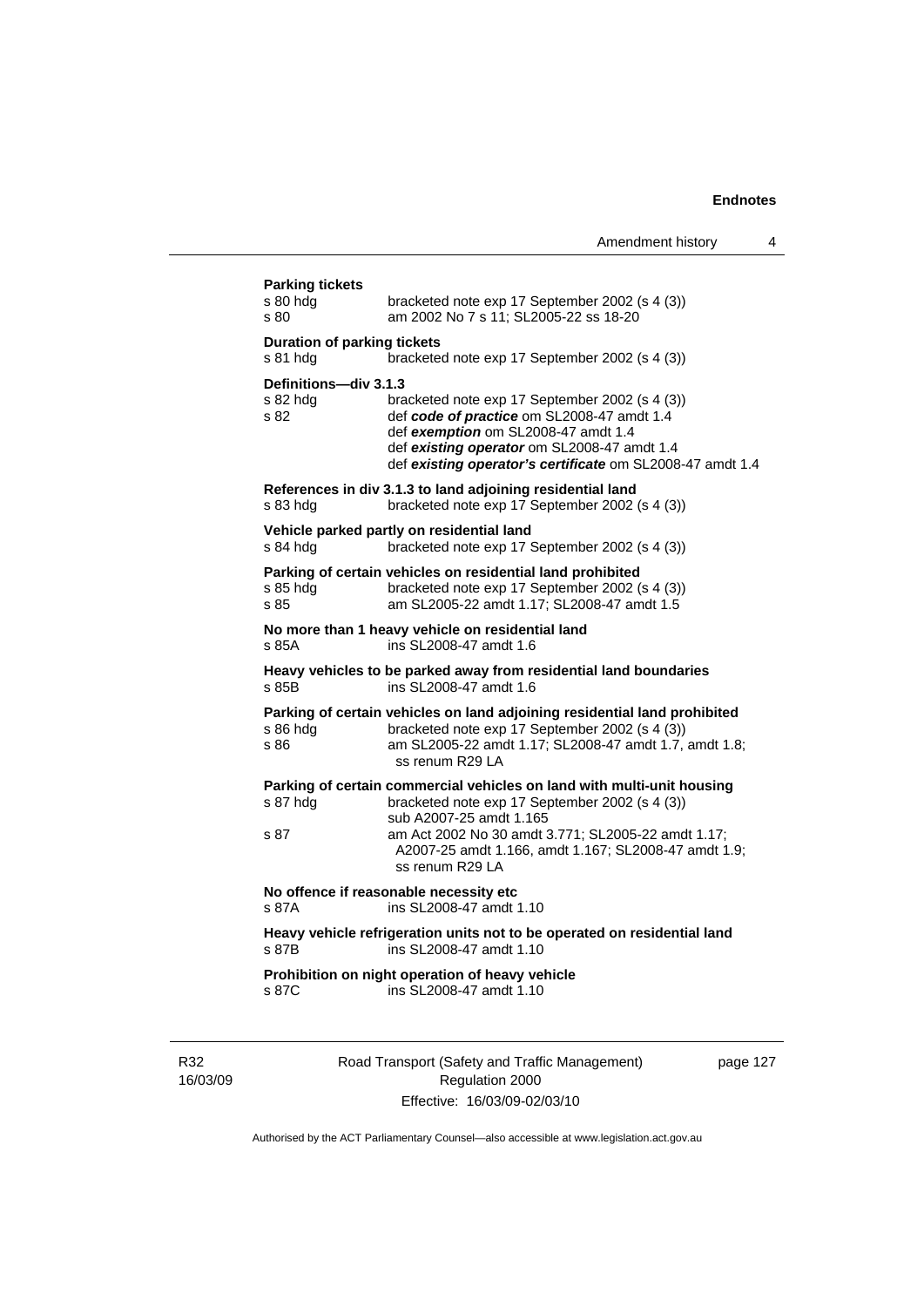| 4 | Amendment history |
|---|-------------------|
|---|-------------------|

# page 128 Road Transport (Safety and Traffic Management) Regulation 2000 **Daily infringement**  bracketed note exp 17 September 2002 (s 4 (3)) s 88 am A2007-25 amdt 1.168 sub SL2008-47 amdt 1.11 **Heavy vehicle parking—enforcement**  div 3.1.3A hdg ins SL2008-47 amdt 1.13 **Meaning of** *occupier***—div 3.1.3A**  s 89 hdg bracketed note exp 17 September 2002 (s 4 (3))<br>s 89 am Act 2001 No 44 amdt 1.3799. amdt 1.3800 am Act 2001 No 44 amdt 1.3799, amdt 1.3800 om SL2008-47 amdt 1.12 ins SL2008-47 amdt 1.13 **Power to enter premises**  bracketed note exp 17 September 2002 (s 4 (3)) s 90 am Act 2001 No 44 amdts 1.3801-1.3803 def *the code of practice* om Act 2001 No 44 amdt 1.3803 om SL2008-47 amdt 1.12 ins SL2008-47 amdt 1.13 **Production of identity card**  s 91 hdg bracketed note exp 17 September 2002 (s 4 (3)) s 91 om SL2008-47 amdt 1.12 ins SL2008-47 amdt 1.13 **Consent to entry**  bracketed note exp 17 September 2002 (s 4 (3)) s 92 am SL2005-22 s 21 om SL2008-47 amdt 1.12 ins SL2008-47 amdt 1.13 **General powers on entry to premises**  s 93 hdg<br>s 93 hdg bracketed note exp 17 September 2002 (s 4 (3))<br>s 93 hd SI 2008-47 amdt 1.12 om SL2008-47 amdt 1.12 ins SL2008-47 amdt 1.13 **Damage etc to be minimised**  s 94 hdg bracketed note exp 17 September 2002 (s 4 (3))<br>s 94 om SL2008-47 amdt 1.12 om SL2008-47 amdt 1.12 ins SL2008-47 amdt 1.13 **Compensation for exercise of enforcement powers**  s 95 hdg bracketed note exp 17 September 2002 (s 4 (3)) s 95 om SL2008-47 amdt 1.12 ins SL2008-47 amdt 1.13 **Loss etc of existing operator's certificate**  s 96 hdg bracketed note exp 17 September 2002 (s 4 (3))<br>s 96 om SL2008-47 amdt 1.12 om SL2008-47 amdt 1.12

Effective: 16/03/09-02/03/10

R32 16/03/09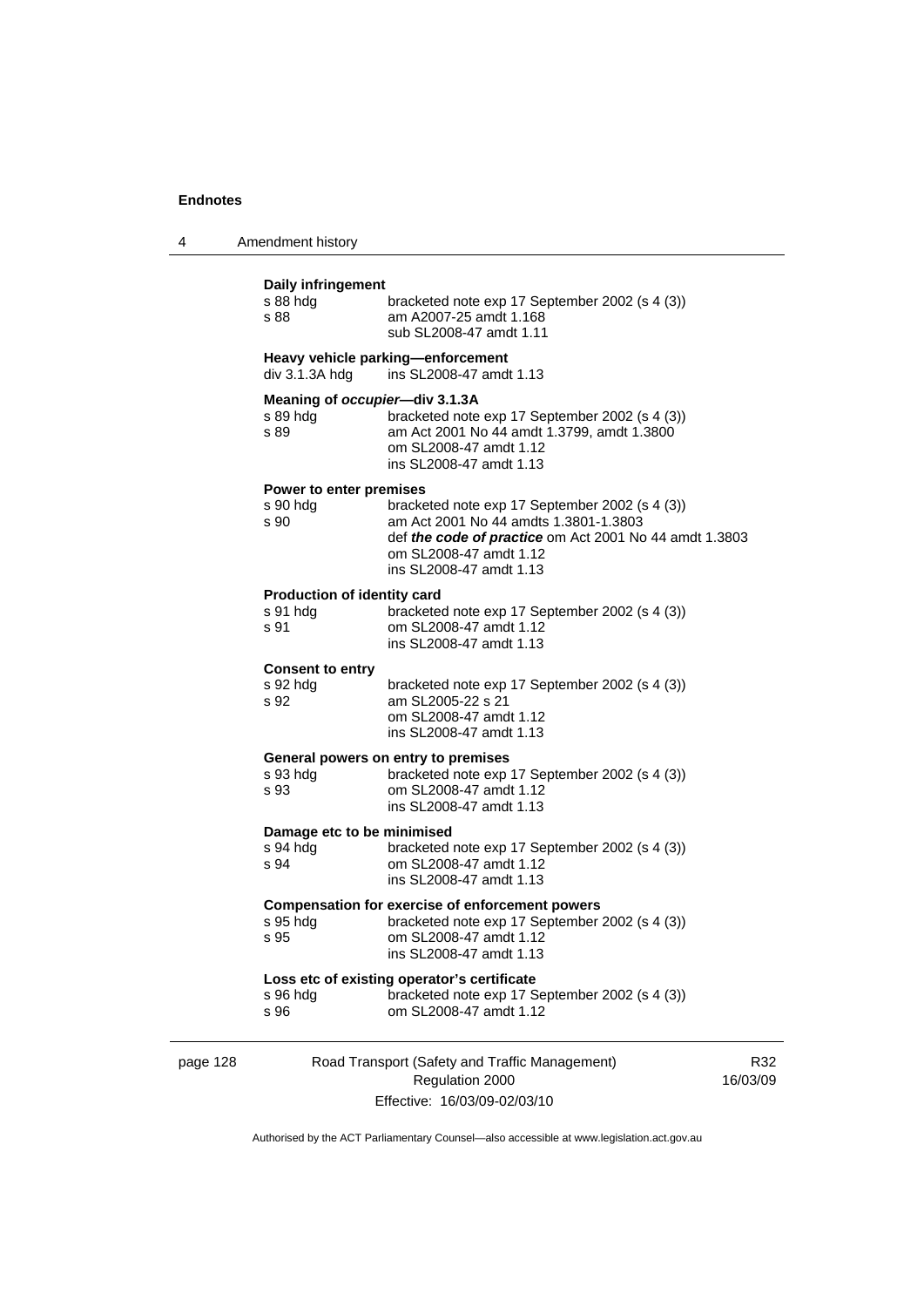| s 97 hdg<br>s 97                               | bracketed note exp 17 September 2002 (s 4 (3))<br>am Act 2002 No 30 amdt 3.772<br>om SL2008-47 amdt 1.12                                                                                                              |
|------------------------------------------------|-----------------------------------------------------------------------------------------------------------------------------------------------------------------------------------------------------------------------|
| s 97A hda<br>s 97A                             | Other powers to provide pay parking<br>bracketed note exp 17 September 2002 (s 4 (3))<br>ins 2002 No 7 s 12                                                                                                           |
| <b>Overlapping schemes</b><br>s 98 hdg<br>s 98 | bracketed note exp 17 September 2002 (s 4 (3))<br>am 2002 No 7 s 13                                                                                                                                                   |
| s 98A hdg<br>s 98A                             | Income from ticket parking scheme<br>bracketed note exp 17 September 2002 (s 4 (3))<br>ins 2002 No 7 s 14                                                                                                             |
| s 98B hdg<br>s 98B                             | <b>Costs of ticket parking scheme</b><br>bracketed note exp 17 September 2002 (s 4 (3))<br>ins 2002 No 7 s 14                                                                                                         |
| s 99 hda                                       | Trailers not separately chargeable<br>bracketed note exp 17 September 2002 (s 4 (3))                                                                                                                                  |
| <b>Parking permits</b><br>s 100 hdg<br>s 100   | bracketed note exp 17 September 2002 (s 4 (3))<br>sub SL2005-22 s 22                                                                                                                                                  |
| s 101 hda<br>s 101                             | <b>Mobility parking scheme authorities</b><br>bracketed note exp 17 September 2002 (s 4 (3))<br>sub SL2005-22 s 22                                                                                                    |
| s 101A                                         | Parking permits and mobility parking scheme authorities-cancellation<br>ins SL2005-22 s 22                                                                                                                            |
| cancelled                                      | Parking permits and mobility parking scheme authorities-return when                                                                                                                                                   |
| s 101B                                         | ins SL2005-22 s 22                                                                                                                                                                                                    |
| Parking-other provisions<br>pt 3.3 hdg         | ins SL2006-51 s 4                                                                                                                                                                                                     |
| s 101C                                         | Marking tyres by parking inspectors<br>ins SL2006-51 s 4                                                                                                                                                              |
| Definitions-ch 4<br>s 102 hdg<br>s 102         | bracketed note exp 17 September 2002 (s 4 (3))<br>am 2000 No 33 s 4; 2000 No 52 s 4<br>def approved police speedometer ins 2001 No 32 s 7<br>def digital camera detection device sub 2001 No 32 s 8;<br>SL2007-20 s 4 |

R32 16/03/09 Road Transport (Safety and Traffic Management) Regulation 2000 Effective: 16/03/09-02/03/10

page 129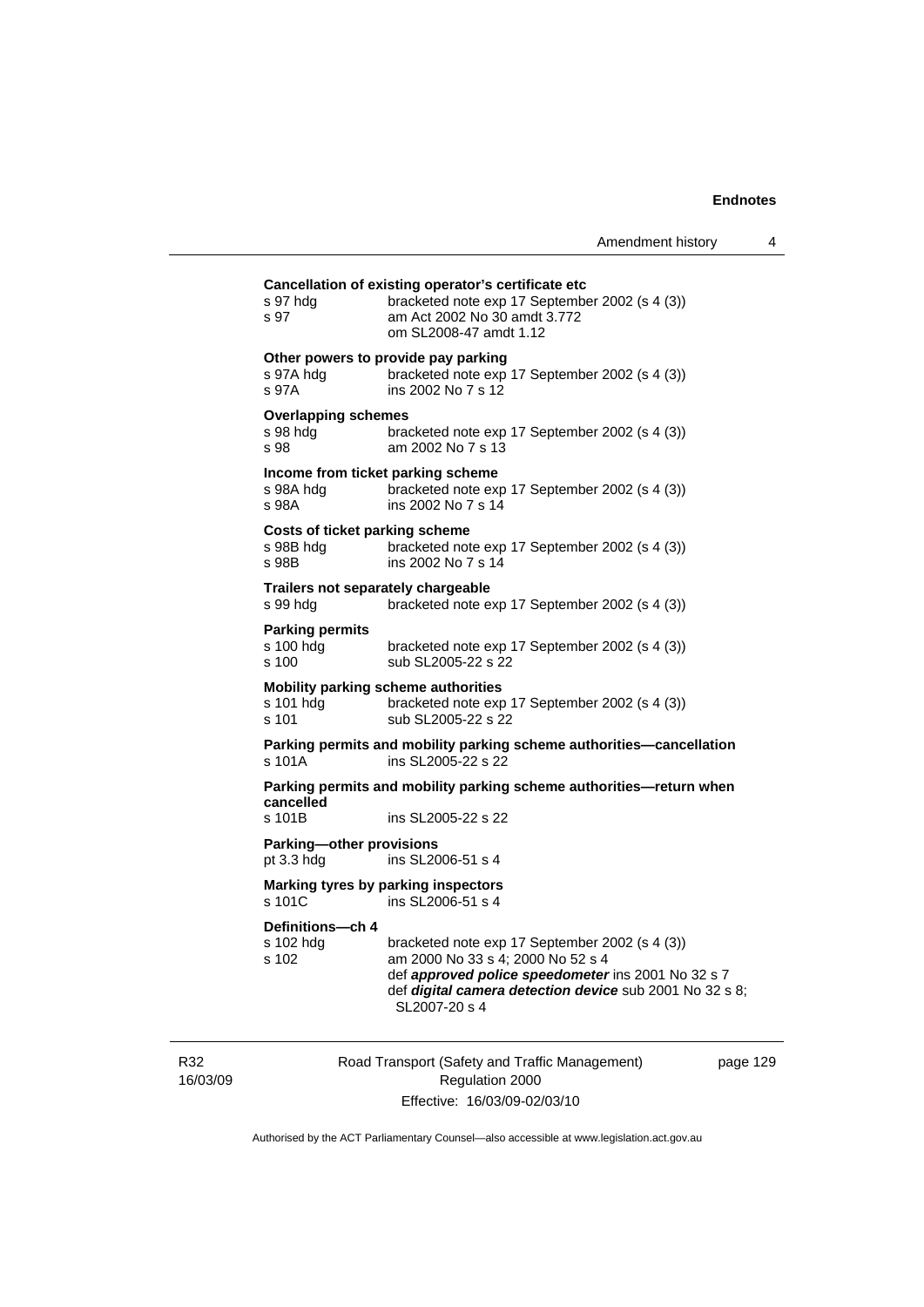| 4 | Amendment history    |                                                                                                                                                                                                                                                                                                                                                                                                                                                                                                                                                                                                                |
|---|----------------------|----------------------------------------------------------------------------------------------------------------------------------------------------------------------------------------------------------------------------------------------------------------------------------------------------------------------------------------------------------------------------------------------------------------------------------------------------------------------------------------------------------------------------------------------------------------------------------------------------------------|
|   |                      | def <i>fixed camera detection device</i> ins SL2007-20 s 5<br>def laser speed measuring device sub SL2004-47 s 40<br>am SL2009-7 s 4<br>def loop detector speed measuring device ins SL2006-51<br>s 5<br>def piezo strip speed measuring device sub SL2006-51 s 6<br>def radar speed measuring device sub SL2004-47 s 41;<br>SL2007-20 s 6<br>am SL2009-7 s 5<br>def security checksum ins 2001 No 32 s 9<br>def testing authority am 2001 No 32 s 10; SL2004-47 s 42;<br>SL2009-6 s 33<br>def traffic lights camera detection device am SL2006-51 s 7<br>om SL2007-20 s 7<br>def WORM disk ins SL2004-47 s 43 |
|   | s 103 hdg<br>s 103   | Approved traffic offence detection devices<br>bracketed note exp 17 September 2002 (s 4 (3))<br>sub 2000 No 52 s 5<br>am 2001 No 32 s 11; SL2006-51 s 8; SL2007-20 s 8                                                                                                                                                                                                                                                                                                                                                                                                                                         |
|   | s 103A               | Approval of police vehicle speedometers<br>ins 2001 No 32 s 12                                                                                                                                                                                                                                                                                                                                                                                                                                                                                                                                                 |
|   | s 104 hdg<br>s 104   | Major testing of laser speed measuring devices<br>bracketed note exp 17 September 2002 (s 4 (3))<br>am 2000 No 33 s 5<br>sub 2000 No 52 s 5<br>am 2001 No 32 regs 13-17<br>sub SL2004-47 s 44                                                                                                                                                                                                                                                                                                                                                                                                                  |
|   | s 104A               | Major testing of other traffic offence detection devices<br>ins SL2004-47 s 44<br>am SL2006-51 ss 9-11; ss renum R26 LA<br>sub SL2007-20 s 9                                                                                                                                                                                                                                                                                                                                                                                                                                                                   |
|   | s 104B               | Certification and sealing of traffic offence detection devices<br>ins SL2004-47 s 44                                                                                                                                                                                                                                                                                                                                                                                                                                                                                                                           |
|   | s 105 hdg<br>s 105   | Use of certain digital camera detection devices<br>bracketed note exp 17 September 2002 (s 4 (3))<br>sub 2001 No 32 s 18; SL2007-20 s 10                                                                                                                                                                                                                                                                                                                                                                                                                                                                       |
|   | s 105A hdg<br>s 105A | Use of certain laser speed measuring devices<br>bracketed note exp 17 September 2002 (s 4 (3))<br>sub SL2007-20 s 11<br>ins 2001 No 32 s 18<br>am SL2007-20 s 11; ss renum R27 LA                                                                                                                                                                                                                                                                                                                                                                                                                              |

page 130 Road Transport (Safety and Traffic Management) Regulation 2000 Effective: 16/03/09-02/03/10

R32 16/03/09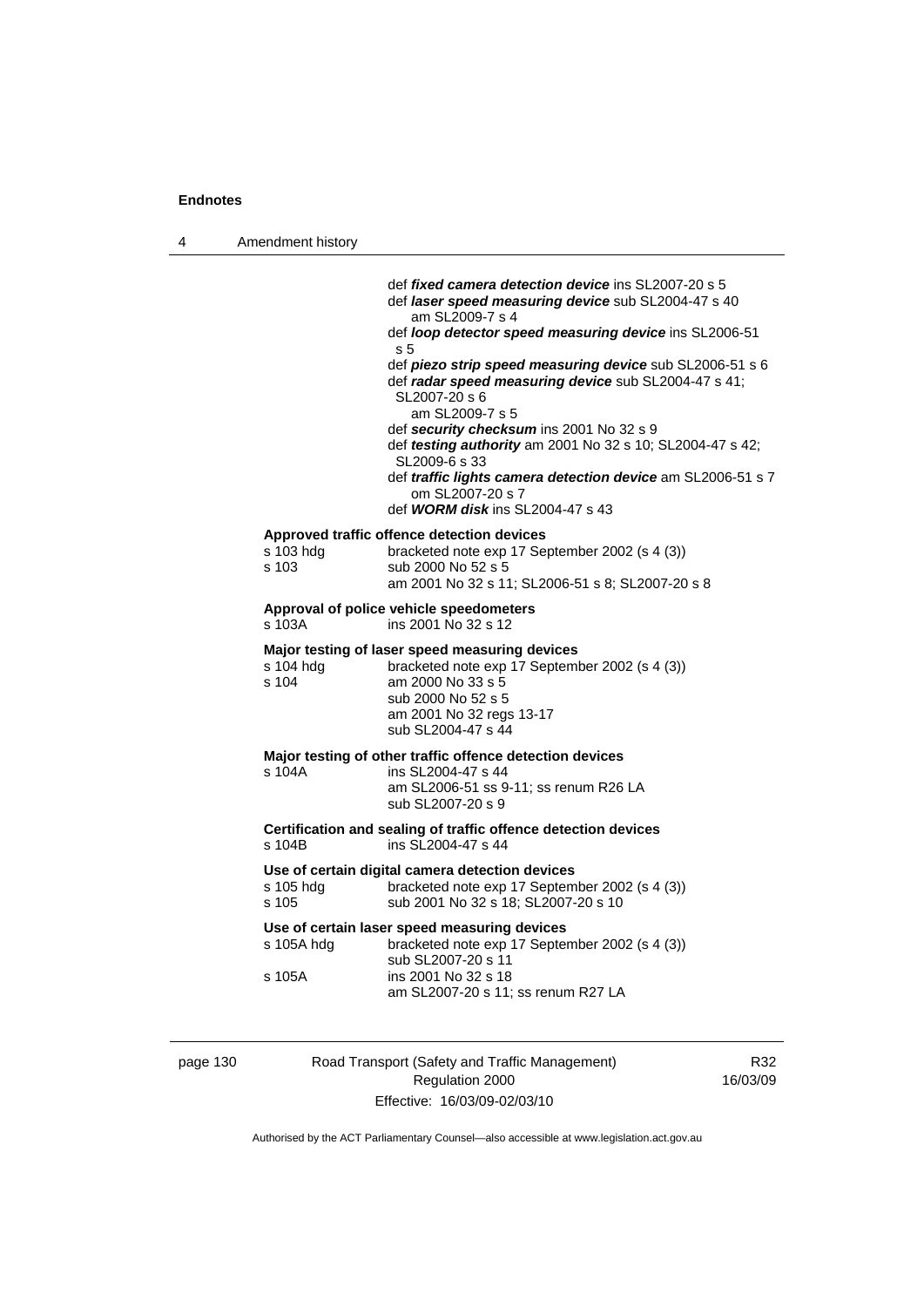|                 | s 105B hdg                                                              | Use of certain radar speed measuring devices<br>bracketed note exp 17 September 2002 (s 4 (3))<br>sub SL2007-20 s 12                                                       |          |  |
|-----------------|-------------------------------------------------------------------------|----------------------------------------------------------------------------------------------------------------------------------------------------------------------------|----------|--|
|                 | s 105B                                                                  | ins 2001 No 32 s 18<br>am SL2007-20 s 12; ss renum R27 LA                                                                                                                  |          |  |
|                 | s 106 hdg                                                               | Approved people-testing and sealing<br>bracketed note exp 17 September 2002 (s 4 (3))                                                                                      |          |  |
|                 | Approved people-use<br>s 107 hdg<br>s 107                               | bracketed note exp 17 September 2002 (s 4 (3))<br>am 2000 No 52 s 6; SL2007-20 s 13                                                                                        |          |  |
|                 | s 107A                                                                  | Recording of camera detection device image files-Act, s 23 (2) (c) (ii)<br>ins 2001 No 32 s 19<br>am SL2004-47 s 45<br>sub SL2007-20 s 14                                  |          |  |
|                 | s 107B                                                                  | Verification of camera detection device image files-Act, s 23 (2) (c) (iii)<br>ins 2001 No 32 s 19<br>sub SL2007-20 s 14                                                   |          |  |
|                 | Verification of traffic lights camera detection device image files-Act, |                                                                                                                                                                            |          |  |
|                 | s 23 (2) (c) (iii)<br>s 107C                                            | ins 2001 No 32 s 19<br>om SL2007-20 s 14                                                                                                                                   |          |  |
|                 | Meaning of vehicle image codes<br>s 108 hdg<br>s 108                    | bracketed note exp 17 September 2002 (s 4 (3))<br>sub 2000 No 33 s 6; 2000 No 52 s 7<br>am 2001 No 32 regs 20-22; SL2005-7 ss 4-6; SL2006-51 s 12;<br>SL2007-20 s 15, s 16 |          |  |
|                 | <b>Additional powers of police</b><br>s 109 hdg                         | bracketed note exp 17 September 2002 (s 4 (3))                                                                                                                             |          |  |
|                 | <b>Prohibition on car minding</b><br>s 110 hdg                          | bracketed note exp 17 September 2002 (s 4 (3))                                                                                                                             |          |  |
|                 | s 111 hdg<br>s 111                                                      | Removal of unattended vehicles—Act, s 32 (1) (c)<br>bracketed note exp 17 September 2002 (s 4 (3))<br>sub SL2005-22 amdt 1.18                                              |          |  |
|                 | s 112 hdg<br>s 112                                                      | Disposal of impounded or forfeited vehicles<br>bracketed note exp 17 September 2002 (s 4 (3))<br>am Act 2001 No 29 s 14<br>sub 2001 No 32 s 23                             |          |  |
|                 | s 112A hdg<br>s 112A                                                    | Disposal of forfeited vehicles-Act, s 10J<br>bracketed note exp 17 September 2002 (s 4 (3))<br>ins 2001 No 32 s 23                                                         |          |  |
| R32<br>16/03/09 |                                                                         | Road Transport (Safety and Traffic Management)<br>Regulation 2000                                                                                                          | page 131 |  |

Effective: 16/03/09-02/03/10

Authorised by the ACT Parliamentary Counsel—also accessible at www.legislation.act.gov.au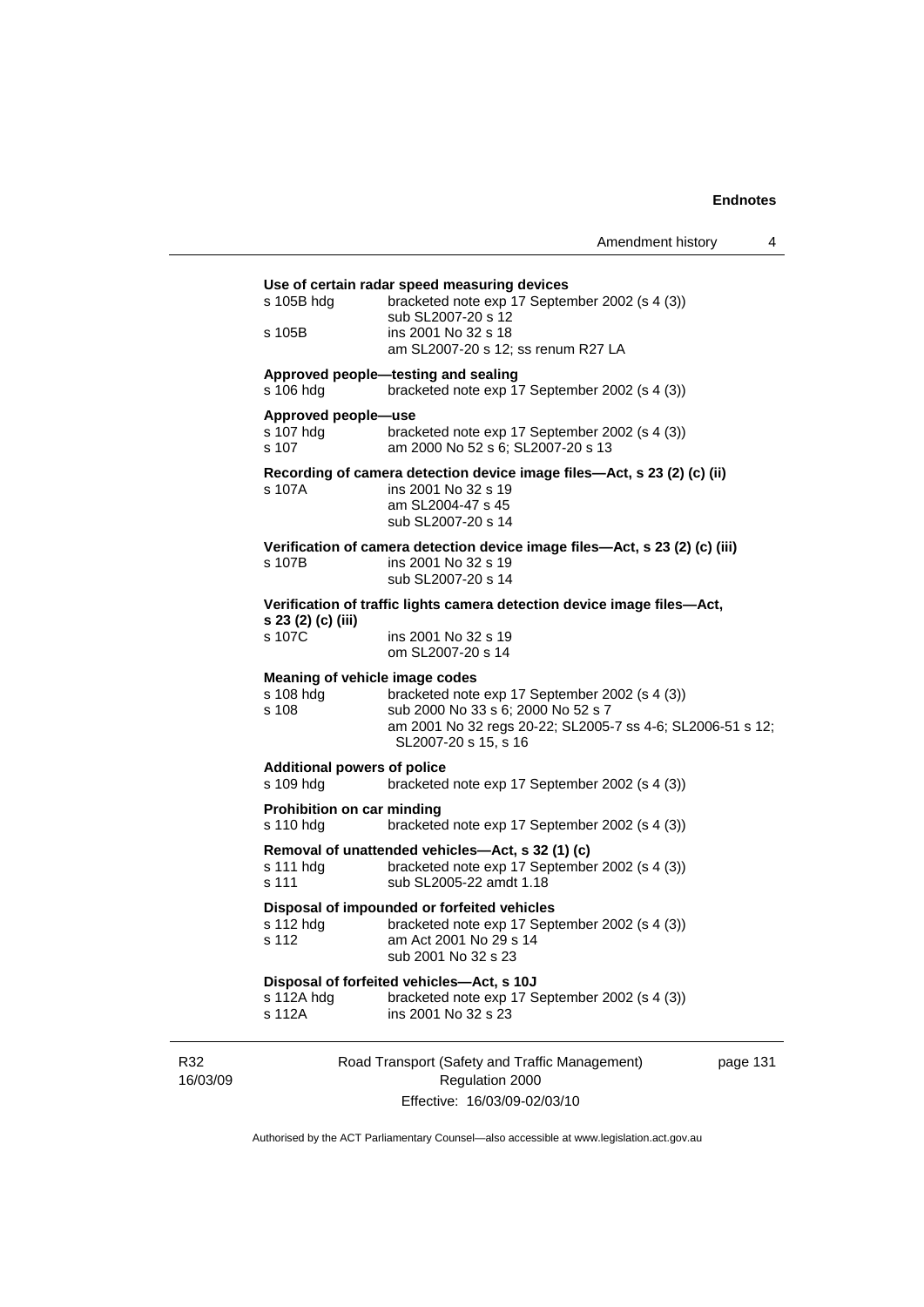| 4 | Amendment history |  |
|---|-------------------|--|
|---|-------------------|--|

```
Responsible person to inspect driver licence 
s 113 hdg bracketed note exp 17 September 2002 (s 4 (3)) 
Responsible person's consent 
s 114 hdg bracketed note exp 17 September 2002 (s 4 (3)) 
Standards for safe carriage of loads—Act, s 14 (2) 
s 115 hdg bracketed note exp 17 September 2002 (s 4 (3)) 
s 115 sub Act 2002 No 51 amdt 1.42 
                  om SL2003-1 s 18 
                  ins A2005-62 amdt 1.6 
Offences against regulation are strict liability offences 
s 116 hdg bracketed note exp 17 September 2002 (s 4 (3)) 
s 116 am Act 2002 No 51 amdt 1.43 
                  om SL2003-1 s 18 
General defence of accident or reasonable effort 
                 bracketed note exp 17 September 2002 (s 4 (3))
s 117 am Act 2002 No 51 amdt 1.44 
                  om SL2003-1 s 18 
Transitional 
ch 6 hdg exp 1 March 2002 (s 128) 
Parking 
pt 6.1 hdg exp 1 March 2002 (s 128) 
Existing Class A and Class B parking spaces 
s 118 exp 1 March 2002 (s 128) 
Existing parking labels 
s 119 exp 1 March 2002 (s 128) 
Existing disability labels 
s 120 exp 1 June 2000 (s 120) 
Existing codes of practice 
s 121 exp 1 March 2002 (s 128) 
Existing exemptions 
s 122 exp 1 March 2002 (s 128) 
Existing applications for exemptions and variation of conditions 
s 123 exp 1 March 2002 (s 128) 
Existing notices to show cause 
s 124 exp 1 March 2002 (s 128) 
Traffic offence detection devices<br>pt 6.2 hdg exp 1 March 20
                 exp 1 March 2002 (s 128)
```
page 132 Road Transport (Safety and Traffic Management) Regulation 2000 Effective: 16/03/09-02/03/10

R32 16/03/09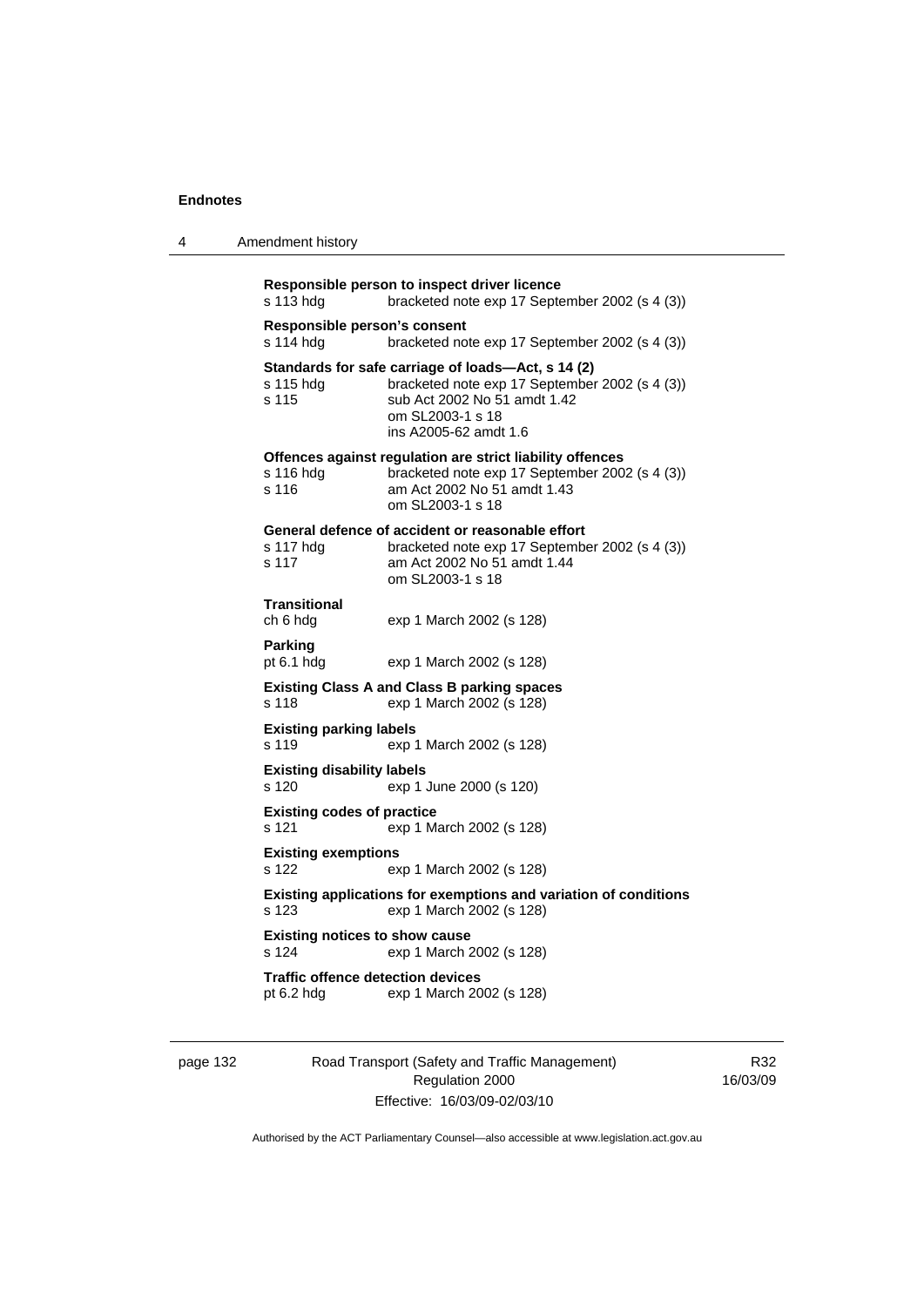|                 | <b>Existing tests and certificates</b>                                                                                                    |                                                                                                                                                                                                                                                                                                                                                                                                                                                                                                                                                                                             |        |
|-----------------|-------------------------------------------------------------------------------------------------------------------------------------------|---------------------------------------------------------------------------------------------------------------------------------------------------------------------------------------------------------------------------------------------------------------------------------------------------------------------------------------------------------------------------------------------------------------------------------------------------------------------------------------------------------------------------------------------------------------------------------------------|--------|
|                 | s 125                                                                                                                                     | am 2001 No 32 s 24<br>exp 1 March 2002 (s 128)                                                                                                                                                                                                                                                                                                                                                                                                                                                                                                                                              |        |
|                 | <b>Existing approved people-use</b><br>s 126                                                                                              | exp 1 March 2002 (s 128)                                                                                                                                                                                                                                                                                                                                                                                                                                                                                                                                                                    |        |
|                 | <b>Other transitional provisions</b><br>exp 1 March 2002 (s 128)<br>pt $6.3$ hdg                                                          |                                                                                                                                                                                                                                                                                                                                                                                                                                                                                                                                                                                             |        |
|                 | s 127                                                                                                                                     | <b>Existing medical certificate about seatbelts</b><br>exp 1 March 2002 (s 128)                                                                                                                                                                                                                                                                                                                                                                                                                                                                                                             |        |
|                 | Expiry of ch 6<br>s 128                                                                                                                   | am Act 2001 No 27 amdt 4.25<br>am Act 2001 No 44 amdt 1.3804<br>exp 1 March 2002 (s 128)                                                                                                                                                                                                                                                                                                                                                                                                                                                                                                    |        |
|                 | <b>Meaning of location codes on images</b><br>sch 1<br>sub 2000 No 33 s 8                                                                 |                                                                                                                                                                                                                                                                                                                                                                                                                                                                                                                                                                                             |        |
|                 | <b>Digital camera detection devices</b><br>sch 1 pt 1.1 hdg                                                                               | (prev sch 1 pt 1 hdg) ins SL2000-52 s 8<br>renum R4 LA                                                                                                                                                                                                                                                                                                                                                                                                                                                                                                                                      |        |
|                 | sch 1 pt 1.1                                                                                                                              | am SL2000-52 s 8; SL2005-7 s 7; SL2006-4 s 4; SL2006-51<br>ss 13-15                                                                                                                                                                                                                                                                                                                                                                                                                                                                                                                         |        |
|                 | <b>Fixed camera detection devices</b><br>sch 1 pt 1.2 hdg<br>(prev sch 1 pt 2 hdg) ins SL2000-52 s 8<br>renum R4 LA<br>sub SL2007-20 s 17 |                                                                                                                                                                                                                                                                                                                                                                                                                                                                                                                                                                                             |        |
|                 | sch 1 pt 1.2                                                                                                                              | ins SL2000-52 s 8<br>am SL2003-14 s 4; items renum SL2005-7 s 8; SL2006-51<br>s 16; SL2007-20 s 18                                                                                                                                                                                                                                                                                                                                                                                                                                                                                          |        |
|                 | <b>Dictionary</b><br>dict                                                                                                                 | am A2004-28 amdt 3.62; SL2007-20 s 19; A2007-25<br>amdt 1.169; SL2008-47 amdt 1.14<br>def approved police speedometer ins 2001 No 32 s 26<br>def area of operations ins 2002 No 7 s 15<br>def ARR ins SL2003-12 s 6<br>def camera detection device ins 2000 No 52 s 9<br>sub 2001 No 32 s 25<br>def centre of the road ins 2000 No 52 s 9<br>def code of practice om SL2008-47 amdt 1.15<br>def demand responsive service vehicle ins SL2006-32<br>amdt 1.97<br>def digital camera detection device ins 2000 No 52 s 9<br>def emergency worker om SL2004-16 s 38<br>ins SL2005-22 amdt 1.19 |        |
| R32<br>16/03/09 | Road Transport (Safety and Traffic Management)<br>Regulation 2000                                                                         |                                                                                                                                                                                                                                                                                                                                                                                                                                                                                                                                                                                             | page 1 |

Effective: 16/03/09-02/03/10

133

Authorised by the ACT Parliamentary Counsel—also accessible at www.legislation.act.gov.au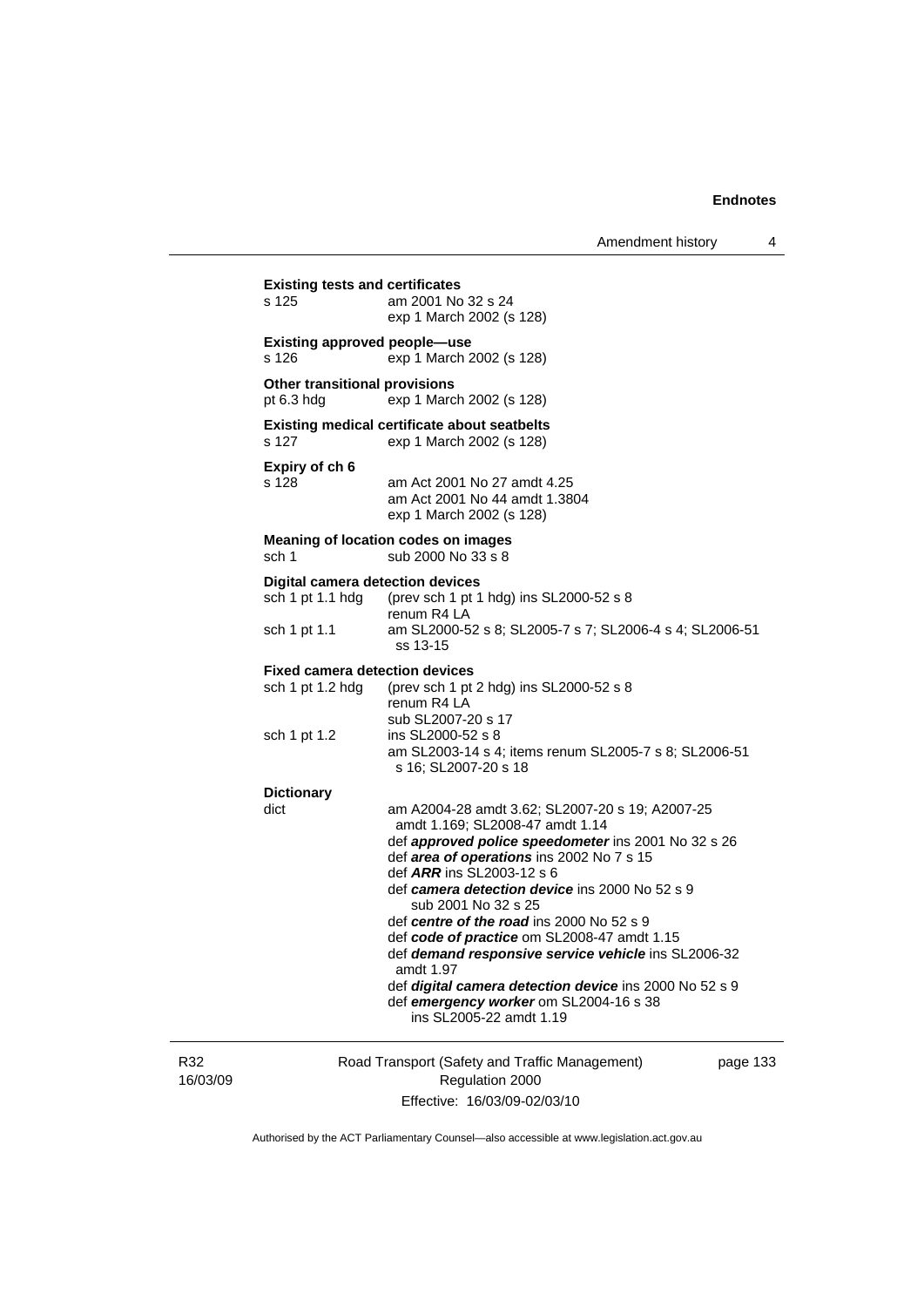4 Amendment history

 def *exemption* om SL2008-47 amdt 1.15 def *existing operator's certificate* om SL2008-47 amdt 1.15 def *fixed camera detection device* ins SL2007-20 s 20 def *give way* ins 2000 No 21 s 4 def *hire car* ins SL2005-4 amdt 2.43 def *indicated on* ins 2001 No 32 s 26 om R18 LA def *laser speed measuring device* ins 2000 No 52 s 9 def *length* ins 2000 No 52 s 9 def *length of road* om 2000 No 52 s 9 def *loading zone permit* om SL2005-22 s 23 def *marked foot crossing* ins 2000 No 21 s 4 def *motor vehicle* ins 2000 No 52 s 9 def *park* sub SL2005-22 amdt 1.10 def *parking authority* ins 2002 No 7 s 15 def *parking authority guidelines* ins 2002 No 7 s 15 def *parking meter* am SL2005-22 s 24 def *parking permit* sub SL2005-22 s 25 def *parking ticket* am 2002 No 7 s 16 def *pay parking device* sub SL2005-22 s 25 def *pay parking sign* ins SL2005-22 s 26 def *pedestrian* ins 2000 No 21 s 4 def *piezo strip speed measuring device* ins 2000 No 52 s 9 def *postal vehicle* am SL2004-16 s 39 def *premises* ins SL2008-47 amdt 1.16 def *private hire car* om SL2005-4 amdt 2.44 def *public bus* sub Act 2001 No 62 amdt 1.42 def *radar speed measuring device* ins 2000 No 52 s 9 def *recording medium* ins 2001 No 32 s 26 def *red traffic arrow* ins 2000 No 52 s 9 def *red traffic light* ins 2000 No 52 s 9 def *registered interest* om R18 LA def *relevant parking fee* sub SL2005-22 s 27 def *restricted hire vehicle* om SL2005-4 amdt 2.44 def *restricted taxi* om 2002 No 2 s 30 def *ride* ins 2000 No 21 s 4 def *rider* ins 2000 No 21 s 4 def *road* sub Act 2002 No 30 amdt 3.773; SL2005-22 amdt 1.20 def *road related area* ins Act 2002 No 30 amdt 3.774 om R18 LA def *security checksum* ins 2001 No 32 s 26 def *speed measuring device* ins 2000 No 52 s 9 om R18 LA def *stop* sub SL2005-22 amdt 1.20 def *taxi* sub 2002 No 2 s 31

page 134 Road Transport (Safety and Traffic Management) Regulation 2000 Effective: 16/03/09-02/03/10

R32 16/03/09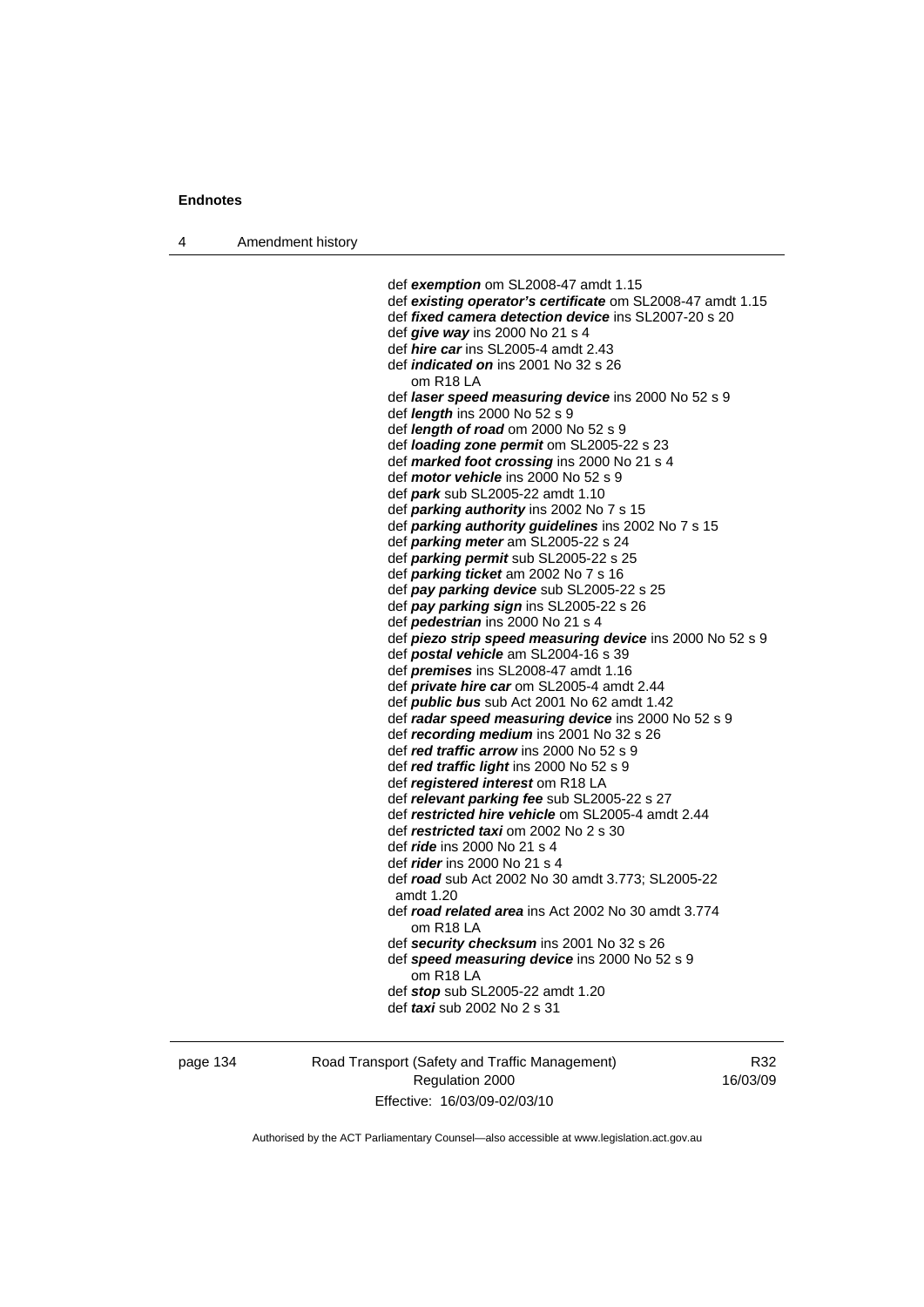## **Endnotes**

```
 def testing authority ins 2000 No 52 s 9 
def the Act om Act 2001 No 44 amdt 1.3805 
def ticket parking area sub SL2005-22 s 27 
def ticket parking space sub SL2005-22 s 27 
def traffic lights camera detection device ins 2000 No 52 
s 9 
   om SL2007-20 s 21 
def trailer ins 2000 No 52 s 9 
def vehicle ins 2000 No 52 s 9 
def WORM disk ins 2001 No 32 s 26 
   sub SL2004-47 s 46
```
## **5 Earlier republications**

Some earlier republications were not numbered. The number in column 1 refers to the publication order.

Since 12 September 2001 every authorised republication has been published in electronic pdf format on the ACT legislation register. A selection of authorised republications have also been published in printed format. These republications are marked with an asterisk (\*) in column 1. Electronic and printed versions of an authorised republication are identical.

| <b>Republication No Amendments to</b> |                | <b>Republication date</b> |
|---------------------------------------|----------------|---------------------------|
| 1                                     | not amended    | 1 March 2000              |
| 2                                     | Act 2001 No 56 | 12 September 2001         |
| 3                                     | Act 2001 No 62 | 3 December 2001           |
| 4                                     | SL 2002 No 2   | 1 March 2002              |
| $5^*$                                 | SL 2002 No 2   | 2 March 2002              |
| 6                                     | SL 2002 No 7   | 16 April 2002             |
| 7                                     | Act 2002 No 30 | 10 October 2002           |
| 8                                     | SL2002-31      | 1 November 2002           |
| 9                                     | SL2002-31      | 2 December 2002           |
| 10                                    | Act 2002 No 51 | 1 January 2003            |
| 11                                    | SL2003-1       | 10 January 2003           |
| $12*$                                 | SL2003-12      | 1 June 2003               |
| 13                                    | SL2003-14      | 11 June 2003              |
|                                       |                |                           |

R32 16/03/09 Road Transport (Safety and Traffic Management) Regulation 2000 Effective: 16/03/09-02/03/10

page 135

Authorised by the ACT Parliamentary Counsel—also accessible at www.legislation.act.gov.au